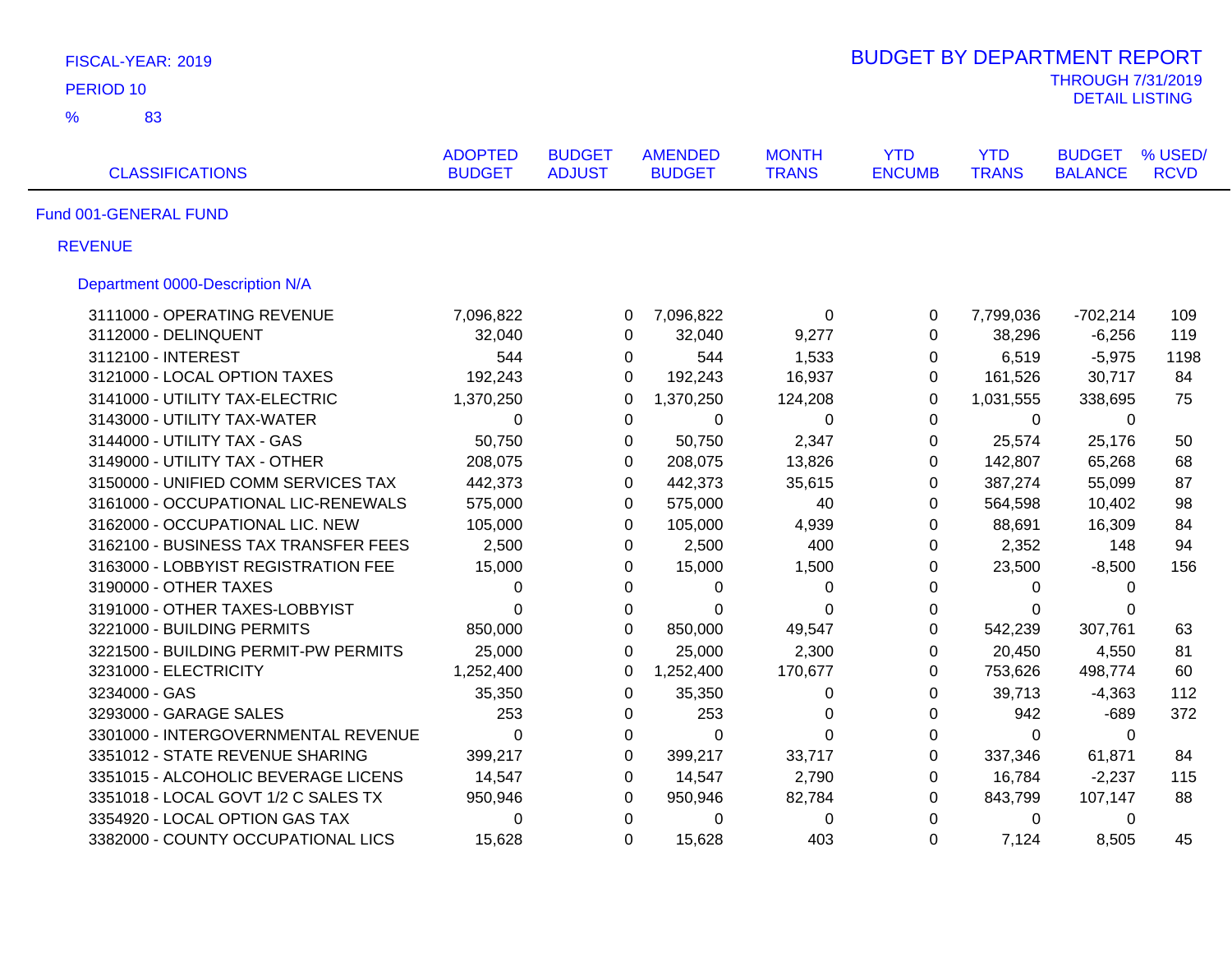|                                      | <b>ADOPTED</b> | <b>BUDGET</b> | <b>AMENDED</b> | <b>MONTH</b> | <b>YTD</b>    | <b>YTD</b>   | <b>BUDGET</b>  | % USED/         |
|--------------------------------------|----------------|---------------|----------------|--------------|---------------|--------------|----------------|-----------------|
| <b>CLASSIFICATIONS</b>               | <b>BUDGET</b>  | <b>ADJUST</b> | <b>BUDGET</b>  | <b>TRANS</b> | <b>ENCUMB</b> | <b>TRANS</b> | <b>BALANCE</b> | <b>RCVD</b>     |
| 3412000 - ZONING HEARING FEES        | 32,960         | $\Omega$      | 32,960         | $\Omega$     | $\Omega$      | 17,125       | 15,835         | $\overline{51}$ |
| 3413000 - PLANNING & ZONING FEES     | 41,200         | 0             | 41,200         | 4,705        | 0             | 40,406       | 794            | 98              |
| 3413001 - LIEN SEARCH FEES           | 14,412         | 0             | 14,412         | 1,075        | 0             | 13,665       | 747            | 94              |
| 3413002 - SPECIAL EVENTS APP         | 3,390          | 0             | 3,390          | 220          | $\Omega$      | 4,370        | $-980$         | 128             |
| 3414000 - MICROFILM SALES            | 1,315          | 0             | 1,315          | 217          | 0             | 1,463        | -147           | 111             |
| 3419010 - BLDG & ZON REINSPECT FEES  | 300            | $\Omega$      | 300            | 100          | 0             | 350          | -50            | 116             |
| 3419030 - CERT OF USE/OCCUPANCY      | 22,000         | 0             | 22,000         | 1,900        | 0             | 15,900       | 6,100          | 72              |
| 3419040 - CODE ENFORCEMENT FINES     | 109,844        | 0             | 109,844        | 5,497        | 0             | 51,998       | 57,846         | 47              |
| 3419051 - BACKGROUND, NOTARY, COPIES | 21,124         | 0             | 21,124         | 2,097        | 0             | 16,054       | 5,070          | 75              |
| 3421010 - POLICE SERVICES            | 38,360         | 0             | 38,360         | 5,696        | 0             | 31,724       | 6,636          | 82              |
| 3421021 - TOWING ADMIN FEE           | 5,558          | 0             | 5,558          | $\Omega$     | 0             | 3,090        | 2,468          | 55              |
| 3421025 - SCHL CRSNG GRDS- CTY REIM  | 25,000         | 0             | 25,000         | 185          | 0             | 12,583       | 12,417         | 50              |
| 3434100 - SOLID WASTE CHARGES        | 21,512         | 0             | 21,512         | 1,118        | 0             | 31,183       | $-9,671$       | 144             |
| 3434200 - PRIVATE HAULERS PERMIT FE  | 607,289        | $\Omega$      | 607,289        | 47,673       | $\Omega$      | 541,487      | 65,802         | 89              |
| 3445100 - PARKING PERMITS            | 113,506        | 0             | 113,506        | 10,933       | 0             | 101,706      | 11,800         | 89              |
| 3445200 - PARKING METERS FRANCHISE   | 1,778,925      | 0             | 1,778,925      | 149,197      | 0             | 1,547,794    | 231,131        | 87              |
| 3445210 - VALET PARKING              | 20,000         | 0             | 20,000         | 1,500        | 0             | 14,925       | 5,075          | 74              |
| 3445220 - PARKING FUND REVENUE       | 36,750         | 0             | 36,750         | $\Omega$     | 0             | 9,656        | 27,094         | 26              |
| 3445300 - PARKING VIOLATIONS         | 762,020        | 0             | 762,020        | 56,637       | 0             | 509,647      | 252,372        | 66              |
| 3445400 - PARKING METER CASH KEY     | $\Omega$       | 0             | $\Omega$       | 0            | 0             | $\mathbf 0$  | $\mathbf 0$    |                 |
| 3472620 - TENNIS COURT FEES          | 450,000        | 0             | 450,000        | 23,786       | 0             | 348,909      | 101,091        | 77              |
| 3472630 - RECREATION PROGRAM FEES    | 46,658         | 0             | 46,658         | 17,422       | 0             | 76,203       | $-29,545$      | 163             |
| 3472631 - MULTIPURPOSE CNTR-RENTAL   | 18,682         | 0             | 18,682         | 973          | 0             | 15,359       | 3,322          | 82              |
| 3472632 - MULTIPRPOSE CNTR-MEMBSHIP  | 12,500         | 0             | 12,500         | 1,688        | 0             | 18,830       | $-6,330$       | 150             |
| 3472635 - REC FEES/ MURRAY PARK POOL | 6,000          | 0             | 6,000          | 2,652        | $\Omega$      | 22,948       | $-16,948$      | 382             |
| 3472650 - S MIAMI PARK - RENTAL      | 40,000         | 0             | 40,000         | 0            | 0             | 20,036       | 19,964         | 50              |
| 3472660 - CONCESSION STANDS          | 3,000          | $\Omega$      | 3,000          | $\Omega$     | 0             | 3,255        | $-255$         | 108             |
| 3511200 - METRO COURT FINES          | 58,421         | 0             | 58,421         | 7,683        | 0             | 72,315       | $-13,894$      | 123             |
| 3511210 - RED LIGHT CAMERAS          | 480,000        | 0             | 480,000        | 29,170       | 0             | 280,641      | 199,359        | 58              |
| 3540000 - VIOLATIONS LOCAL ORD.      | 49,616         | 0             | 49,616         | 82           | $\Omega$      | 20,506       | 29,110         | 41              |
| 3541000 - BURGLAR ALARM FINES        | 33,685         | 0             | 33,685         | 2,475        | $\Omega$      | 21,764       | 11,921         | 64              |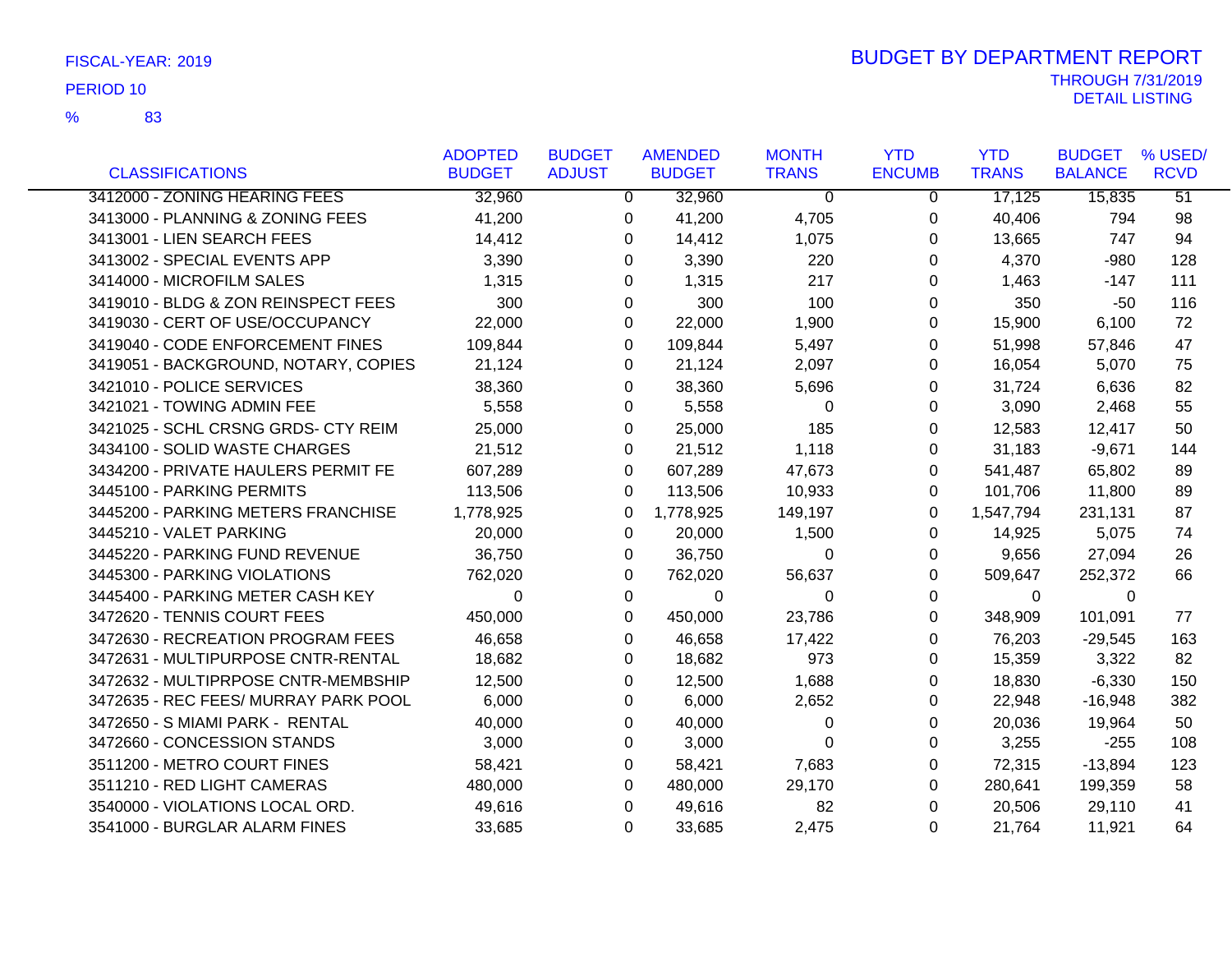|                                         | <b>ADOPTED</b> | <b>BUDGET</b>  | <b>AMENDED</b>            | <b>MONTH</b> | <b>YTD</b>     | <b>YTD</b>   | <b>BUDGET</b>  | % USED/         |
|-----------------------------------------|----------------|----------------|---------------------------|--------------|----------------|--------------|----------------|-----------------|
| <b>CLASSIFICATIONS</b>                  | <b>BUDGET</b>  | <b>ADJUST</b>  | <b>BUDGET</b>             | <b>TRANS</b> | <b>ENCUMB</b>  | <b>TRANS</b> | <b>BALANCE</b> | <b>RCVD</b>     |
| 3541050 - ALARM REGISTRATION CHG        | 29,682         | $\overline{0}$ | 29,682                    | 650          | $\overline{0}$ | 34,600       | $-4,918$       | 116             |
| 3612000 - INTEREST INCOME               | 95,790         | 0              | 95,790                    | 9,104        | $\Omega$       | 99,278       | $-3,488$       | 103             |
| 3614000 - DIVIDENDS INCOME              | 0              | 0              | $\Omega$                  | 0            | $\Omega$       | 0            | $\Omega$       |                 |
| 3621100 - PARKING GARAGE RENT           | 72,625         | 0              | 72,625                    | 6,333        | 0              | 45,568       | 27,057         | 62              |
| 3622000 - FASCELL PARK                  | 25,000         | 0              | 25,000                    | 405          | 0              | 19,768       | 5,233          | 79              |
| 3623000 - BUS BENCH ADS                 | 16,939         | 0              | 16,939                    | $\Omega$     | $\Omega$       | 13,392       | 3,547          | 79              |
| 3625000 - RENT C.A.A.                   | 26,227         | 0              | 26,227                    | 0            | $\Omega$       | 28,091       | $-1,864$       | 107             |
| 3627500 - SOUTH MIAMI MIDDLE SCHOOL     | 21,168         | 0              | 21,168                    | $\Omega$     | 0              | 22,320       | $-1,152$       | 105             |
| 3629000 - PALMER PARK RENTALS           | 26,212         | 0              | 26,212                    | 1,188        | $\Omega$       | 24,216       | 1,997          | 92              |
| 3669000 - HOSPITAL LANDSCAPE REVENU     | 4,754          | 0              | 4,754                     | 0            | 0              | 4,754        | $\Omega$       | 100             |
| 3669100 - DONATION                      | 0              | $\Omega$       | 0                         | 750          | 0              | 36,533       | $-36,533$      |                 |
| 3695000 - REIMB WORKERS COMP.           | 0              | 0              | 0                         | 0            | 0              | 173          | $-173$         |                 |
| 3695400 - REIMBSMNT-PUB WORKS LABOR     | $\Omega$       | $\Omega$       | $\Omega$                  | $\Omega$     | $\Omega$       | 18,482       | $-18,482$      |                 |
| 3697000 - GAIN/LOSS ON ASSET SALE       | $\Omega$       | $\Omega$       | $\Omega$                  | $\Omega$     | $\Omega$       | 4,876        | $-4,876$       |                 |
| 3699201 - MISC. OTHERS                  | 15,300         | 0              | 15,300                    | 1,401        | 0              | 38,390       | $-23,090$      | 250             |
| 3699225 - SUNSET DR MTCE-FDOT REIMB     | 3,980          | 0              | 3,980                     | 995          | $\Omega$       | 3,980        | 0              | 100             |
| 3699250 - INSURANCE CLAIMS RECOVERY     | 0              | 0              | 0                         | $\Omega$     | 0              | 59,577       | $-59,577$      |                 |
| 3699501 - SECTION 185 STATE CONTRIB     | 106,000        | 0              | 106,000                   | 0            | 0              | $\Omega$     | 106,000        |                 |
| 3811000 - CONTRIB. FROM OTHER FUNDS     | 25,000         | 0              | 25,000                    | $\Omega$     | 0              | 25,000       | 0              | 100             |
| 3811500 - TRANSFER WATER/SEWER FUND     | 150,000        | $\Omega$       | 150,000                   | $\Omega$     | $\mathbf{0}$   | 150,000      | $\mathbf{0}$   | 100             |
| 3811700 - TRANSFER FROM CRA             | 110,965        | 0              | 110,965                   | 0            | $\mathbf 0$    | 110,965      | $\Omega$       | 100             |
| Department 0000-Description N/A TOTAL   | 19,217,607     |                | $\overline{0}$ 19,217,607 | 948,347      | $\Omega$       | 17,439,606   | 1,778,003      | $\overline{90}$ |
| <b>REVENUE TOTAL</b>                    | 19,217,607     |                | 0 19,217,607              | 948,347      | $\mathbf{0}$   | 17,439,606   | 1,778,003      | 90              |
| <b>EXPENSE</b>                          |                |                |                           |              |                |              |                |                 |
| Department 1100-MAYOR & CITY COMMISSION |                |                |                           |              |                |              |                |                 |
| 5111110 - EXECUTIVE SALARIES            | 62,000         | 0              | 62,000                    | 5,167        | 0              | 51,667       | 10,333         | 83              |
| 5112110 - F.I.C.A.                      | 4,743          | 0              | 4,743                     | 480          | $\mathbf{0}$   | 4,802        | $-59$          | 101             |
| 5112310 - GROUP HEALTH INSURANCE        | 38,192         | 0              | 38,192                    | 2,221        | 0              | 22,252       | 15,940         | 58              |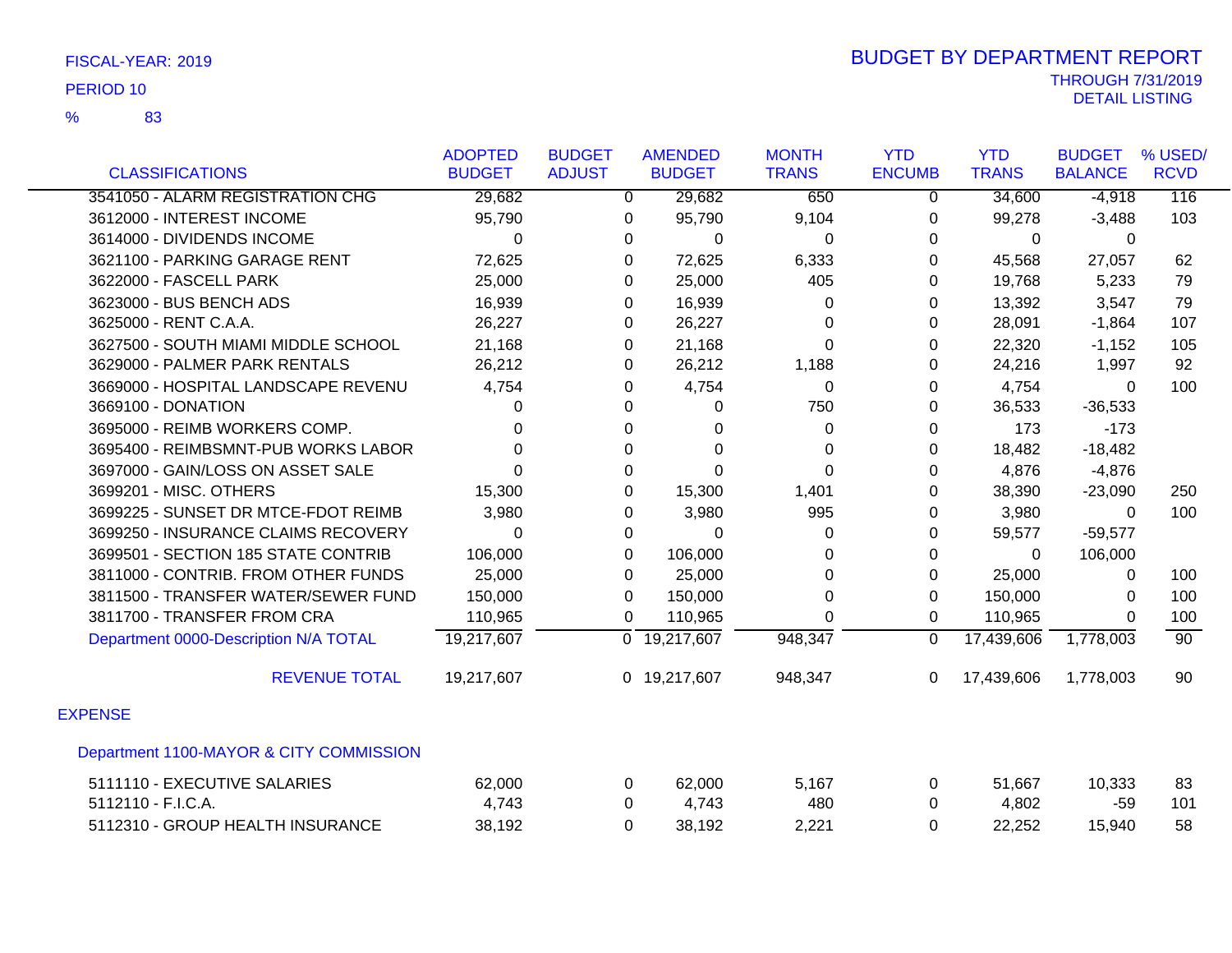83 %

|                                         | <b>ADOPTED</b> | <b>BUDGET</b> |                | <b>AMENDED</b> | <b>MONTH</b>    | <b>YTD</b>    | <b>YTD</b>   | <b>BUDGET</b>   | % USED/     |
|-----------------------------------------|----------------|---------------|----------------|----------------|-----------------|---------------|--------------|-----------------|-------------|
| <b>CLASSIFICATIONS</b>                  | <b>BUDGET</b>  | <b>ADJUST</b> |                | <b>BUDGET</b>  | <b>TRANS</b>    | <b>ENCUMB</b> | <b>TRANS</b> | <b>BALANCE</b>  | <b>RCVD</b> |
| 5112410 - WORKERS' COMPENSATION         | 186            |               | $\overline{0}$ | 186            | $\overline{10}$ | $\mathbf 0$   | 147          | $\overline{39}$ | 79          |
| 5114010 - MAYOR'S EXPENSE               | 2,000          |               | 0              | 2,000          | $\Omega$        | 0             | 385          | 1,615           | 19          |
| 5114020 - COMMISSIONER'S EXP -ONE       | 1,500          |               | $\Omega$       | 1,500          | 4               | 0             | 380          | 1,120           | 25          |
| 5114030 - COMMISSIONER'S EXP-FOUR       | 1,500          |               | 0              | 1,500          | 50              | 0             | 1,464        | 36              | 97          |
| 5114040 - COMMISSIONER'S EXP-THREE      | 1,500          |               | 0              | 1,500          | 160             | 0             | 610          | 890             | 40          |
| 5114050 - COMMISSIONER'S EXP TWO        | 1,500          |               | 0              | 1,500          | $\Omega$        | 0             | 101          | 1,399           | 6           |
| 5114060 - AUTO ALLOWANCE                | 500            |               | $\Omega$       | 500            | 42              | 0             | 417          | 83              | 83          |
| 5114071 - MAYOR                         | 1,200          |               | 0              | 1,200          | 214             | 0             | 798          | 402             | 66          |
| 5114072 - COMM. ONE                     | 1,200          |               | 0              | 1,200          | 95              | 0             | 305          | 895             | 25          |
| 5114073 - COMM. TWO                     | 1,200          |               | 0              | 1,200          | 0               | 0             | 79           | 1,121           | 6           |
| 5114074 - COMM. THREE                   | 1,200          |               | 0              | 1,200          | $\Omega$        | 0             | 4            | 1,196           |             |
| 5114075 - COMM. FOUR                    | 1,200          |               | 0              | 1,200          | $\Omega$        | 0             | 100          | 1,100           | 8           |
| 5114120 - TELEPHONE SERVICE             | 5,000          |               | 0              | 5,000          | 395             | 0             | 3,896        | 1,104           | 77          |
| 5114830 - KEYS AND FLOWERS              | 750            |               | $\Omega$       | 750            | $\Omega$        | 0             | 750          | $\mathbf{0}$    | 100         |
| 5115210 - SUPPLIES                      | 4,750          |               | 0              | 4,750          | $\Omega$        | 0             | 168          | 4,582           | 3           |
| 5115410 - MEMBER. & SUBSCRIPTIONS       | 6,217          |               | 0              | 6,217          | $\Omega$        | 0             | 3,395        | 2,822           | 54          |
| Department 1100-MAYOR & CITY COMMISSION | 136,338        |               | $\pmb{0}$      | 136,338        | 8,838           | 0             | 91,720       | 44,618          | 67          |
| Department 1200-CITY CLERK              |                |               |                |                |                 |               |              |                 |             |
| 5121210 - REGULAR                       | 189,501        |               | $\Omega$       | 189,501        | 14,007          | $\Omega$      | 141,397      | 48,104          | 74          |
| 5122110 - F.I.C.A.                      | 14,497         |               | 0              | 14,497         | 1,059           | 0             | 10,694       | 3,803           | 73          |
| 5122210 - PENSION PLAN-CONTRIBUTION     | 8,293          |               | 0              | 8,293          | 1,976           | 0             | 7,906        | 387             | 95          |
| 5122220 - DEFERRED COMP CONTRIB.        | 4,025          |               | 0              | 4,025          | 296             | 0             | 2,769        | 1,256           | 68          |
| 5122310 - GROUP HEALTH INSURANCE        | 22,915         |               | 0              | 22,915         | 1,739           | 0             | 16,798       | 6,117           | 73          |
| 5122410 - WORKERS' COMPENSATION         | 569            |               | 0              | 569            | 30              | $\Omega$      | 451          | 118             | 79          |
| 5123450 - CONTRACTUAL SERVICES          | 48,850         |               | 0              | 48,850         | 0               | 16,283        | 48,850       | 0               | 100         |
| 5123480 - DIGITIZING                    | 45,000         |               | 0              | 45,000         | 0               | 0             | 0            | 45,000          |             |
| 5124070 - TRAVEL & CONFERENCE           | 7,400          |               | 0              | 7,400          | $\Omega$        | 0             | 2,110        | 5,290           | 28          |
| 5124110 - POSTAGE                       | 500            |               | 0              | 500            | $\Omega$        | 0             | 303          | 197             | 60          |
| 5124120 - TELEPHONE SERVICES            | 360            |               | $\Omega$       | 360            | 90              | $\Omega$      | 855          | $-495$          | 237         |
| 5124632 - INTERNET SERVICES             | $\Omega$       |               | 0              | $\Omega$       | $\Omega$        | $\Omega$      | $\Omega$     | $\Omega$        |             |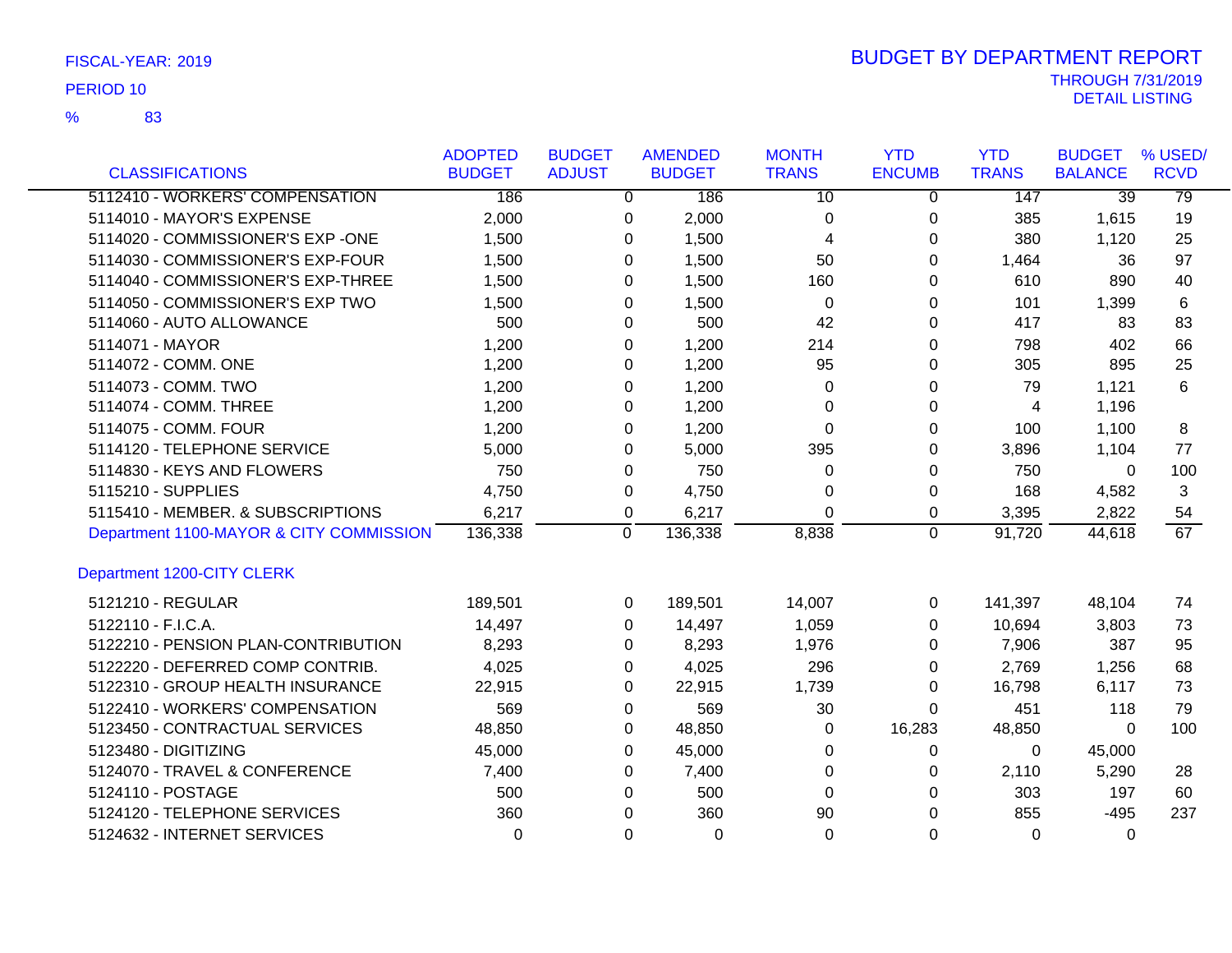83 %

|                                     | <b>ADOPTED</b> | <b>BUDGET</b> | <b>AMENDED</b> | <b>MONTH</b> | <b>YTD</b>    | <b>YTD</b>   | <b>BUDGET</b>  | % USED/         |
|-------------------------------------|----------------|---------------|----------------|--------------|---------------|--------------|----------------|-----------------|
| <b>CLASSIFICATIONS</b>              | <b>BUDGET</b>  | <b>ADJUST</b> | <b>BUDGET</b>  | <b>TRANS</b> | <b>ENCUMB</b> | <b>TRANS</b> | <b>BALANCE</b> | <b>RCVD</b>     |
| 5124710 - PRINTING MATERIAL-INFRAST | 1,230          | $\Omega$      | 1,230          | 103          | $\mathbf 0$   | 1,115        | 115            | $\overline{90}$ |
| 5124910 - LEGAL ADS/COMP PLAN ATTON | 90,000         | 0             | 90,000         | 4,253        | 0             | 37,202       | 52,798         | 41              |
| 5124920 - ELECTIONS                 | 0              | 0             | 0              | 0            | 0             | 0            | 0              |                 |
| 5124950 - CODIFICATIONS             | 5,000          | 0             | 5,000          | $\Omega$     | 0             | 350          | 4,650          | 7               |
| 5125210 - SUPPLIES                  | 2,180          | 0             | 2,180          | 75           | 0             | 1,785        | 395            | 81              |
| 5125410 - MEMBER. & SUBSCRIPTIONS   | 835            | 0             | 835            | 0            | $\Omega$      | 725          | 110            | 86              |
| 5129920 - GENERAL CONTINGENCY       | 5,000          | 0             | 5,000          | 0            | $\Omega$      | 1,763        | 3,237          | 35              |
| Department 1200-CITY CLERK TOTAL    | 446,155        | $\mathbf{0}$  | 446,155        | 23,628       | 16,283        | 275,073      | 171,082        | 61              |
| Department 1310-CITY MANAGER        |                |               |                |              |               |              |                |                 |
| 5131210 - REGULAR                   | 463,568        | 0             | 463,568        | 35,576       | $\mathbf 0$   | 367,866      | 95,702         | 79              |
| 5131310 - PART-TIME                 | 0              | 0             | $\Omega$       | $\Omega$     | $\Omega$      | $\Omega$     | 0              |                 |
| 5132110 - F.I.C.A.                  | 34,411         | 0             | 34,411         | 2,380        | $\Omega$      | 23,896       | 10,515         | 69              |
| 5132210 - PENSION PLAN CONTRIBUTION | 29,237         | 0             | 29,237         | 6,968        | 0             | 27,871       | 1,366          | 95              |
| 5132220 - DEFERRED COMP CONTRIB.    | 0              | 0             | $\mathbf 0$    | 0            | 0             | 0            | 0              |                 |
| 5132310 - GROUP HEALTH INSURANCE    | 40,480         | 0             | 40,480         | 2,638        | 0             | 25,123       | 15,357         | 62              |
| 5132410 - WORKERS' COMPENSATION     | 1,349          | 0             | 1,349          | 71           | 0             | 1,068        | 281            | 79              |
| 5133450 - CONTRACTUAL SERVCS-INFRA  | 150,000        | 21,490        | 171,490        | 13,333       | 58,467        | 150,179      | 21,311         | 87              |
| 5134060 - AUTO ALLOWANCE            | 11,002         | 0             | 11,002         | 968          | 0             | 9,343        | 1,659          | 84              |
| 5134065 - CITY MANAGER'S EXPENSE    | 7,000          | 0             | 7,000          | 526          | 0             | 6,277        | 723            | 89              |
| 5134070 - TRAVEL & CONFERENCE       | 10,000         | 5,000         | 15,000         | 0            | 0             | 13,193       | 1,807          | 87              |
| 5134080 - EMPLOYEE EDUCATION        | 5,000          | 0             | 5,000          | 0            | 0             | $\Omega$     | 5,000          |                 |
| 5134110 - POSTAGE                   | 1,500          | 0             | 1,500          | 0            | 0             | 569          | 931            | 37              |
| 5134120 - TELEPHONE SERVICE         | 3,912          | 0             | 3,912          | 259          | 0             | 2,712        | 1,200          | 69              |
| 5134515 - AUTO INSURANCE            | 750            | 0             | 750            | 0            | 0             | 493          | 257            | 65              |
| 5134634 - MAINTENANCE-INTERNET SFTW | $\Omega$       | 0             | $\Omega$       | $\Omega$     | 0             | $\Omega$     | $\Omega$       |                 |
| 5134710 - PRINTING MATERIALS-INFRAS | 2,000          | 0             | 2,000          | 126          | 0             | 1,236        | 764            | 61              |
| 5135205 - COMPUTER EQUIPMENT        | $\Omega$       | 0             | $\Omega$       | $\Omega$     | 0             | $\Omega$     | $\Omega$       |                 |
| 5135210 - SUPPLIES                  | 10,000         | 0             | 10,000         | 371          | 0             | 6,141        | 3,859          | 61              |
| 5135230 - FUEL & LUBRICANT          | 750            | 0             | 750            | 41           | $\Omega$      | 511          | 239            | 68              |
| 5135410 - MEMBER. & SUBSCRIPTIONS   | 12,000         | $\Omega$      | 12,000         | 1,500        | $\Omega$      | 7,346        | 4,654          | 61              |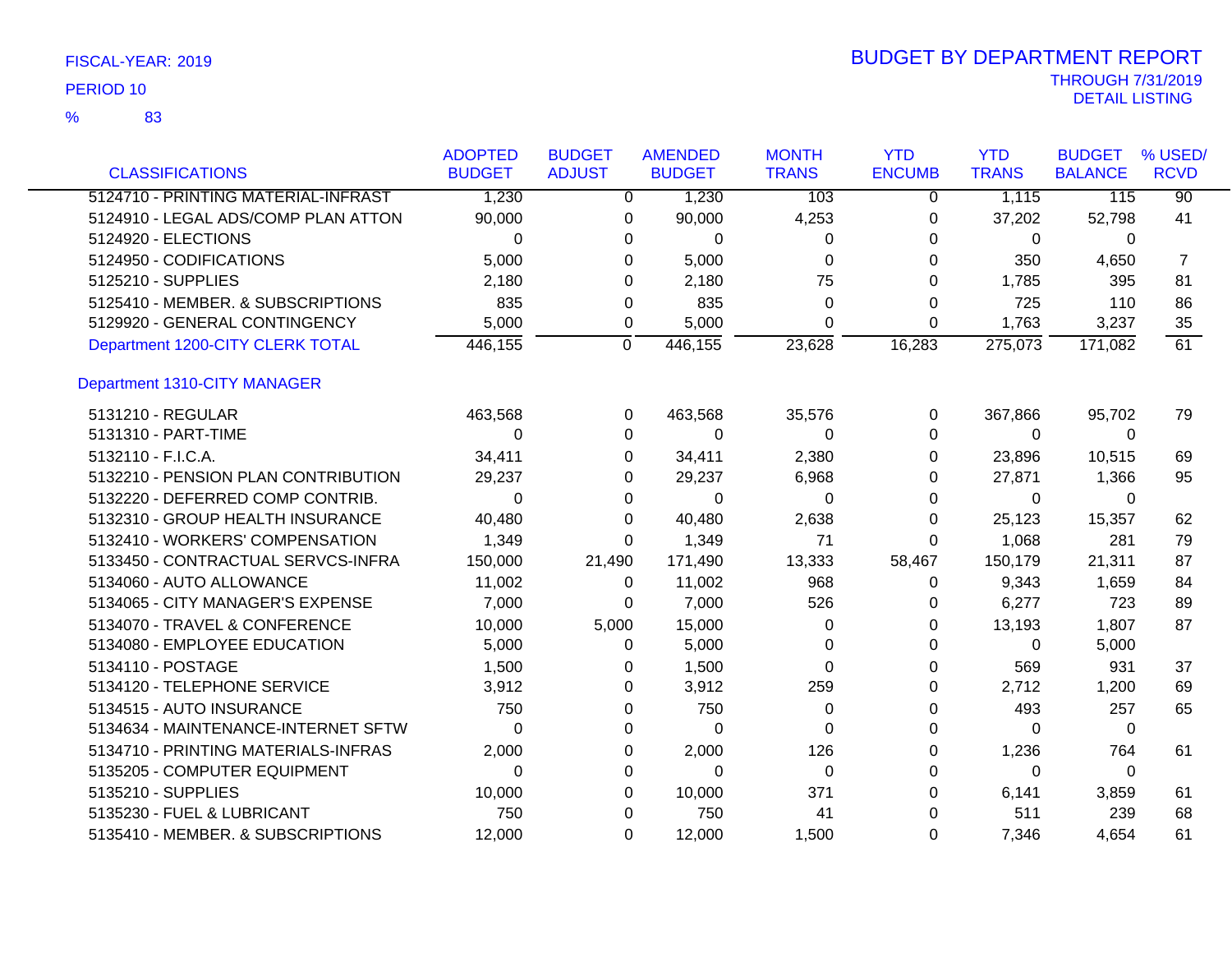| <b>CLASSIFICATIONS</b>                             | <b>ADOPTED</b><br><b>BUDGET</b> | <b>BUDGET</b><br><b>ADJUST</b> | <b>AMENDED</b><br><b>BUDGET</b> | <b>MONTH</b><br><b>TRANS</b> | <b>YTD</b><br><b>ENCUMB</b> | <b>YTD</b><br><b>TRANS</b> | <b>BUDGET</b><br><b>BALANCE</b> | % USED/<br><b>RCVD</b> |
|----------------------------------------------------|---------------------------------|--------------------------------|---------------------------------|------------------------------|-----------------------------|----------------------------|---------------------------------|------------------------|
| 5139920 - GENERAL CONTINGENCY                      | 100,000                         | $-5,000$                       | 95,000                          | $\overline{0}$               | $\overline{0}$              | 2,748                      | 92,252                          | $\overline{2}$         |
| Department 1310-CITY MANAGER TOTAL                 | 882,959                         | 21,490                         | 904,449                         | 64,757                       | 58,467                      | 646,572                    | 257,877                         | $\overline{71}$        |
| Department 1320-PROCUREMENT DIVISION               |                                 |                                |                                 |                              |                             |                            |                                 |                        |
| 5131210 - REGULAR                                  | 121,868                         | $\Omega$                       | 121,868                         | 9,339                        | 0                           | 96,367                     | 25,501                          | 79                     |
| 5131310 - PART-TIME                                | 0                               | 0                              | 0                               | 0                            | 0                           | 0                          | 0                               |                        |
| 5131410 - OVERTIME                                 | 7,445                           | 0                              | 7,445                           | 349                          | $\Omega$                    | 3,448                      | 3,997                           | 46                     |
| 5132110 - F.I.C.A.                                 | 9,893                           | 0                              | 9,893                           | 798                          | 0                           | 8,232                      | 1,661                           | 83                     |
| 5132210 - PENSION PLAN CONTRIBUTION                | 8,405                           | 0                              | 8,405                           | 2,003                        | 0                           | 8,012                      | 393                             | 95                     |
| 5132220 - DEFERRED COMP CONTRIB.                   | 0                               | 0                              | $\Omega$                        | 0                            | 0                           | 0                          | $\Omega$                        |                        |
| 5132310 - GROUP HEALTH INSURANCE                   | 15,277                          | 0                              | 15,277                          | 1,159                        | 0                           | 11,034                     | 4,243                           | 72                     |
| 5132410 - WORKERS' COMPENSATION                    | 366                             | 0                              | 366                             | 19                           | 0                           | 290                        | 76                              | 79                     |
| 5133450 - CONTRACTUAL SERVCS-INFRA                 | 6,100                           | 0                              | 6,100                           | $\Omega$                     | 0                           | 0                          | 6,100                           |                        |
| 5134110 - POSTAGE                                  | 3,000                           | 0                              | 3,000                           | 235                          | 0                           | 1,286                      | 1,714                           | 42                     |
| 5134120 - TELEPHONE SERVICE                        | 1,080                           | 0                              | 1,080                           | 46                           | $\Omega$                    | 969                        | 111                             | 89                     |
| 5134125 - TELEPHONE                                | 40,520                          | 0                              | 40,520                          | 5,145                        | 0                           | 39,804                     | 716                             | 98                     |
| 5134420 - LEASE PURCH-POSTAGE MACHN                | 2,904                           | 0                              | 2,904                           | 242                          | 0                           | 2,178                      | 726                             | 75                     |
| 5134615 - REPAIR & MAINT. OFFC EQUI                | 1,020                           | 0                              | 1,020                           | 0                            | 0                           | 1,020                      | $\mathbf{0}$                    | 100                    |
| 5134620 - REPAIR & MAINT. OPER EQUI                | 250                             | 0                              | 250                             | 0                            | 0                           | 0                          | 250                             |                        |
| 5134634 - MAINTENANCE-INTERNET SFTW                | 0                               | 0                              | $\Omega$                        | $\Omega$                     | 0                           | $\Omega$                   | $\Omega$                        |                        |
| 5134710 - PRINTING MATERIALS-INFRAS                | 2,461                           | 0                              | 2,461                           | 139                          | 0                           | 1,361                      | 1,100                           | 55                     |
| 5134720 - PRINTING - CONTRACTUAL                   | 2,000                           | 0                              | 2,000                           | $\Omega$                     | 0                           | 1,064                      | 936                             | 53                     |
| 5135210 - SUPPLIES                                 | 16,150                          | 0                              | 16,150                          | 690                          | 0                           | 8,448                      | 7,702                           | 52                     |
| 5135410 - MEMBER. & SUBSCRIPTIONS                  | 330                             | $\pmb{0}$                      | 330                             | 0                            | 0                           | 273                        | 57                              | 82                     |
| 5139920 - GENERAL CONTINGENCY                      | 5,000                           | 0                              | 5,000                           | 0                            | 0                           | 0                          | 5,000                           |                        |
| Department 1320-PROCUREMENT DIVISION TOTAL 244,069 |                                 | $\mathbf{0}$                   | 244,069                         | 20,164                       | $\overline{0}$              | 183,786                    | 60,283                          | $\overline{75}$        |
| Department 1330-PERSONNEL DIVISION                 |                                 |                                |                                 |                              |                             |                            |                                 |                        |
| 5131210 - REGULAR                                  | 134,574                         | 0                              | 134,574                         | 10,296                       | 0                           | 104,209                    | 30,365                          | 77                     |
| 5131310 - PART-TIME                                | 0                               | 0                              | 0                               | 0                            | 0                           | 0                          | 0                               |                        |
| 5132110 - F.I.C.A.                                 | 10,295                          | $\Omega$                       | 10,295                          | 788                          | $\Omega$                    | 7,961                      | 2,334                           | 77                     |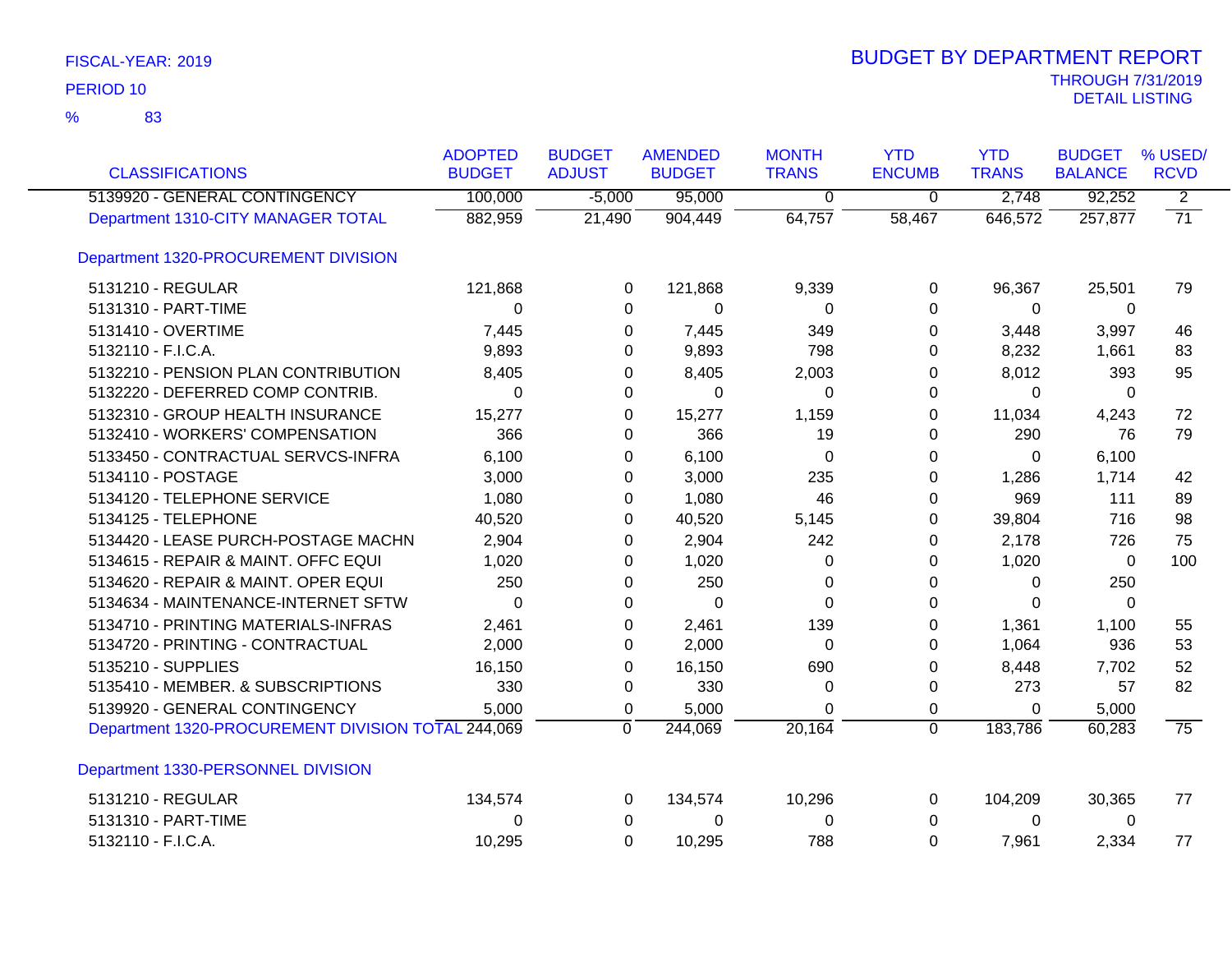| FISCAL-YEAR: 2019 |  |
|-------------------|--|
|-------------------|--|

83 %

# THROUGH 7/31/2019<br>DETAIL LISTING DETAIL LISTING PERIOD <sup>10</sup> BUDGET BY DEPARTMENT REPORT

|                                          | <b>ADOPTED</b> | <b>BUDGET</b> | <b>AMENDED</b>            | <b>MONTH</b> | <b>YTD</b>    | <b>YTD</b>   | <b>BUDGET</b>  | % USED/         |
|------------------------------------------|----------------|---------------|---------------------------|--------------|---------------|--------------|----------------|-----------------|
| <b>CLASSIFICATIONS</b>                   | <b>BUDGET</b>  | <b>ADJUST</b> | <b>BUDGET</b>             | <b>TRANS</b> | <b>ENCUMB</b> | <b>TRANS</b> | <b>BALANCE</b> | <b>RCVD</b>     |
| 5132210 - PENSION PLAN CONTRIBUTION      | 5,401          |               | 5,401<br>0                | 1,287        | 0             | 5,149        | 252            | $\overline{95}$ |
| 5132220 - DEFERRED COMP CONTRIB.         | 3,604          |               | 3,604<br>0                | 290          | 0             | 2,907        | 697            | 80              |
| 5132310 - GROUP HEALTH INSURANCE         | 15,277         |               | 15,277<br>0               | 1,166        | 0             | 11,105       | 4,172          | 72              |
| 5132410 - WORKERS' COMPENSATION          | 404            |               | 404<br>0                  | 21           | 0             | 320          | 84             | 79              |
| 5132510 - UNEMPLOYMENT COMPENSATION      | 20,000         |               | 20,000<br>0               | $\Omega$     | 0             | 4,574        | 15,426         | 22              |
| 5132610 - EMPLOYEE ASSISTANCE PROGR      | 10,000         |               | 10,000<br>0               | 52           | 0             | 4,531        | 5,469          | 45              |
| 5133160 - RANDOM & PRE=EMPLOY TESTING    | 15,000         |               | 15,000<br>0               | 730          | 0             | 7,035        | 7,965          | 46              |
| 5133450 - CONTRACTUAL SERVCS-INFRA       | 63,000         |               | 63,000<br>0               | 4,456        | 9,029         | 60,193       | 2,807          | 95              |
| 5134080 - EMPLOYEE EDUCATION             | 10,000         |               | 10,000<br>0               | 0            | 1,000         | 6,982        | 3,019          | 69              |
| 5134110 - POSTAGE                        | 300            |               | 300<br>0                  | 0            | 0             | 114          | 186            | 38              |
| 5134120 - TELEPHONE SERVICE              | 1,080          |               | 1,080<br>0                | 76           | 0             | 706          | 374            | 65              |
| 5134510 - EXCESS LIABILITY COVERAGE      | 500,000        |               | 500,000<br>0              | 11,000       | 0             | 453,727      | 46,274         | 90              |
| 5134634 - MAINTENANCE-INTERNET SFTW      | 0              |               | 0                         | 0<br>0       | $\Omega$      | 0            | 0              |                 |
| 5134710 - PRINTING MATERIALS-INFRAS      | 2,460          |               | 2,460<br>0                | 105          | 0             | 1,040        | 1,420          | 42              |
| 5134850 - NON-LEGAL ADVERTISING          | 5,000          |               | 5,000<br>0                | 250          | 0             | 2,931        | 2,069          | 58              |
| 5135205 - COMPUTER EQUIPMENT             | 0              |               | 0                         | 0<br>0       | 0             | 0            | 0              |                 |
| 5135210 - SUPPLIES                       | 5,000          |               | 5,000<br>0                | $-73$        | 0             | 1,244        | 3,756          | 24              |
| 5135410 - MEMBER, & SUBSCRIPTIONS        | 1,000          |               | 1,000<br>0                | 0            | 0             | 0            | 1,000          |                 |
| 5139920 - GENERAL CONTINGENCY            | 5,000          |               | 5,000<br>0                | 0            | $\Omega$      | 0            | 5,000          |                 |
| Department 1330-PERSONNEL DIVISION TOTAL | 807,395        |               | $\overline{0}$<br>807,395 | 30,444       | 10,029        | 674,728      | 132,669        | 83              |
| Department 1340-MANAGEMENT INFO. SYSTEMS |                |               |                           |              |               |              |                |                 |
| 5133450 - CONTRACTUAL SERVCS-INFRA       | 246,150        |               | 246,150<br>0              | 0            | 3,900         | 192,132      | 54,018         | 78              |
| 5134632 - INTERNET SERVICE               | 74,171         |               | 74,171<br>0               | 6,964        | 9,878         | 62,905       | 11,266         | 84              |
| 5134634 - MAINTENANCE-INTERNET SFTW      | 108,371        |               | 108,371<br>0              | 3,320        | 0             | 75,535       | 32,836         | 69              |
| 5135205 - COMPUTER EQUIPMENT             | 22,375         |               | 22,375<br>0               | 99           | 0             | 14,144       | 8,231          | 63              |
| 5135210 - SUPPLIES                       | 2,055          |               | 2,055<br>0                | 0            | 0             | 379          | 1,676          | 18              |
| 5136430 - EQUIPMENT-OPERATING            | $\Omega$       |               | 0                         | 0<br>0       | 0             | 0            | 0              |                 |
| Department 1340-MANAGEMENT INFO. SYSTEMS | 453,122        |               | $\mathbf 0$<br>453,122    | 10,383       | 13,778        | 345,095      | 108.027        | $\overline{76}$ |

Department 1410-FINANCE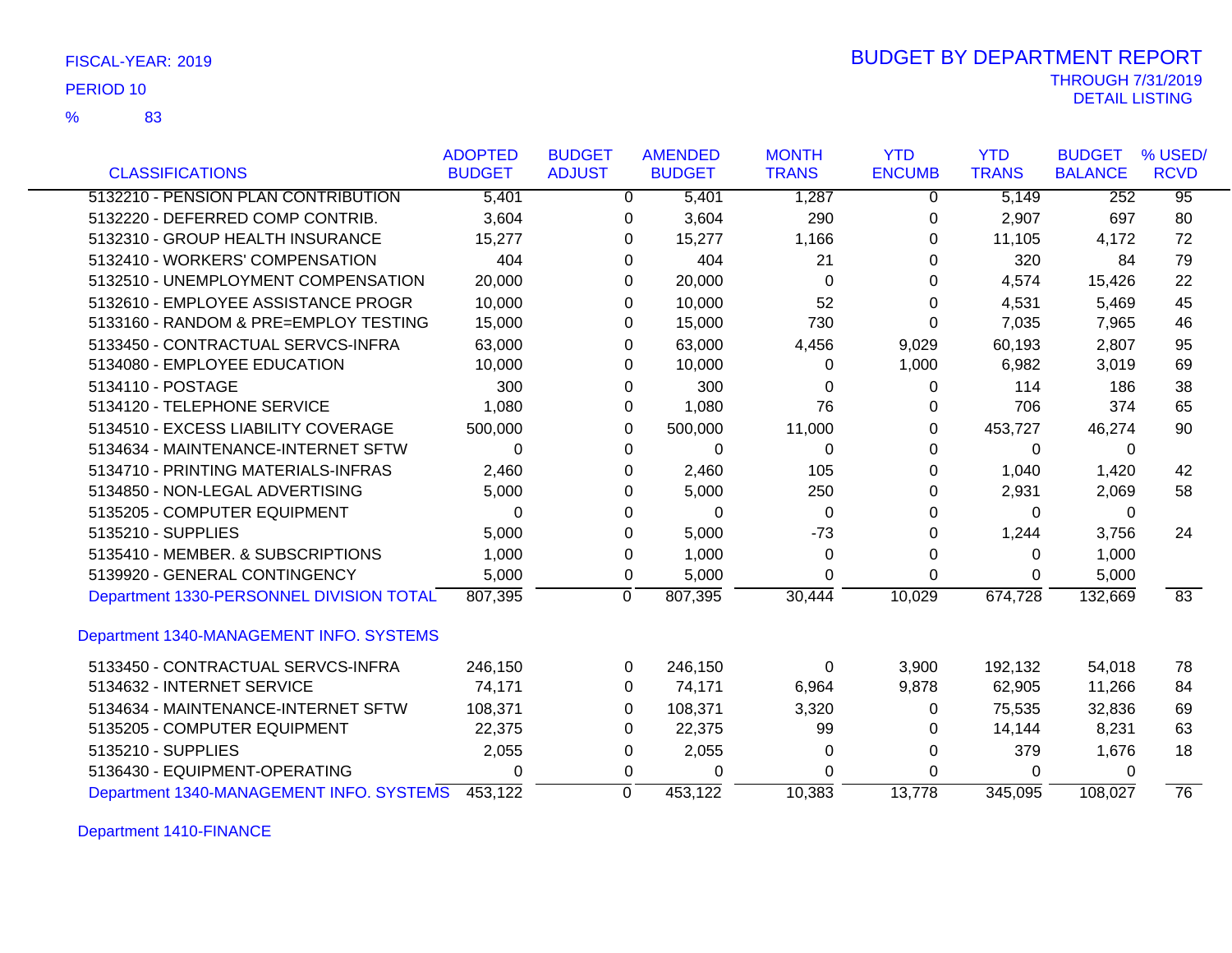83 %

|                                      | <b>ADOPTED</b> | <b>BUDGET</b> | <b>AMENDED</b> | <b>MONTH</b> | <b>YTD</b>    | <b>YTD</b>   | <b>BUDGET</b>  | % USED/         |
|--------------------------------------|----------------|---------------|----------------|--------------|---------------|--------------|----------------|-----------------|
| <b>CLASSIFICATIONS</b>               | <b>BUDGET</b>  | <b>ADJUST</b> | <b>BUDGET</b>  | <b>TRANS</b> | <b>ENCUMB</b> | <b>TRANS</b> | <b>BALANCE</b> | <b>RCVD</b>     |
| 5131210 - REGULAR                    | 410,390        | 0             | 410,390        | 31,832       | $\mathbf 0$   | 337,252      | 73,138         | $\overline{82}$ |
| 5131310 - PART-TIME                  | 16,045         | 0             | 16,045         | 1,208        | 0             | 11,854       | 4,191          | 73              |
| 5132110 - F.I.C.A.                   | 32,622         | 0             | 32,622         | 2,522        | 0             | 25,090       | 7,532          | 76              |
| 5132210 - PENSION PLAN CONTRIBUTION  | 23,321         | 0             | 23,321         | 5,558        | $\Omega$      | 22,232       | 1,089          | 95              |
| 5132220 - DEFERRED COMP CONTRIB.     | 3,612          | 0             | 3,612          | 277          | 0             | 2,837        | 775            | 78              |
| 5132310 - GROUP HEALTH INSURANCE     | 38,192         | 0             | 38,192         | 2,921        | 0             | 28,330       | 9,862          | 74              |
| 5132410 - WORKERS' COMPENSATION      | 1,279          | 0             | 1,279          | 68           | 0             | 1,013        | 266            | 79              |
| 5133100 - PROFESSIONAL SERVICES      | 10,000         | $\Omega$      | 10,000         | 0            | 0             | 9,986        | 14             | 99              |
| 5133210 - AUDITOR'S FEE              | 79,000         | $\Omega$      | 79,000         | $\Omega$     | 0             | 54,000       | 25,000         | 68              |
| 5133450 - CONTRACTUAL SERVCS-INFRA   | 17,860         | 0             | 17,860         | 366          | 320           | 8,723        | 9,137          | 48              |
| 5133459 - CONTRACTUAL SERVCS-PARKING | 532,627        | 27,035        | 559,662        | 40,778       | 147,198       | 540,539      | 19,123         | 96              |
| 5134070 - TRAVEL & CONFERENCE        | 3,710          | 0             | 3,710          | 2,461        | 0             | 3,279        | 431            | 88              |
| 5134110 - POSTAGE                    | 7,030          | 0             | 7,030          | 0            | 0             | 2,668        | 4,362          | 37              |
| 5134120 - TELEPHONE SERVICE          | 1,080          | 0             | 1,080          | 90           | 0             | 855          | 225            | 79              |
| 5134515 - AUTO INSURANCE             | 3,084          | 0             | 3,084          | 0            | 0             | 2,028        | 1,056          | 65              |
| 5134634 - MAINTENANCE-INTERNET SFTW  | 46,437         | 0             | 46,437         | 833          | 0             | 42,270       | 4,167          | 91              |
| 5134710 - PRINTING MATERIALS-INFRAS  | 1,230          | $\Omega$      | 1,230          | 103          | 0             | 1,028        | 202            | 83              |
| 5135205 - COMPUTER EQUIPMENT         | 1,500          | 0             | 1,500          | 1,260        | 0             | 1,260        | 240            | 84              |
| 5135210 - SUPPLIES                   | 8,900          | 0             | 8,900          | 129          | 0             | 5,097        | 3,803          | 57              |
| 5135230 - FUEL & LUBRICANT           | 1,505          | 0             | 1,505          | 83           | 0             | 1,026        | 479            | 68              |
| 5135410 - MEMBER. & SUBSCRIPTIONS    | 1,660          | 0             | 1,660          | 25           | 0             | 1,220        | 440            | 73              |
| 5137110 - DEBT SERVICE-PRINCIPAL     | 0              | $\pmb{0}$     | $\pmb{0}$      | 0            | 0             | 0            | 0              |                 |
| 5137210 - DEBT SERVICE-INTEREST      | 0              | 0             | $\Omega$       | $\Omega$     | 0             | 0            | $\Omega$       |                 |
| 5139920 - GENERAL CONTINGENCY        | 5,000          | 0             | 5,000          | $\Omega$     | $\Omega$      | 0            | 5,000          |                 |
| Department 1410-FINANCE TOTAL        | 1,246,084      | 27,035        | 1,273,119      | 90,514       | 147,518       | 1,102,587    | 170,532        | 86              |
| Department 1500-CITY ATTORNEY        |                |               |                |              |               |              |                |                 |
|                                      |                |               |                |              |               |              |                |                 |
| 5143120 - LEGAL SERVICES- RETAINER   | 243,597        | 0             | 243,597        | 35,070       | 35,500        | 210,850      | 32,747         | 86              |
| 5143410 - OUTSIDE COST               | 100,000        | 0             | 100,000        | 13,819       | 0             | 24,314       | 75,686         | 24              |
| 5143440 - EMPLOYMENT LAW             | 60,775         | $\Omega$      | 60,775         | 0            | 0             | 4,756        | 56,020         | $\overline{7}$  |
| 5144065 - CITY ATTORNEY'S EXPENSE    | 103,180        | $\Omega$      | 103,180        | 3,985        | $\Omega$      | 24,497       | 78,683         | 23              |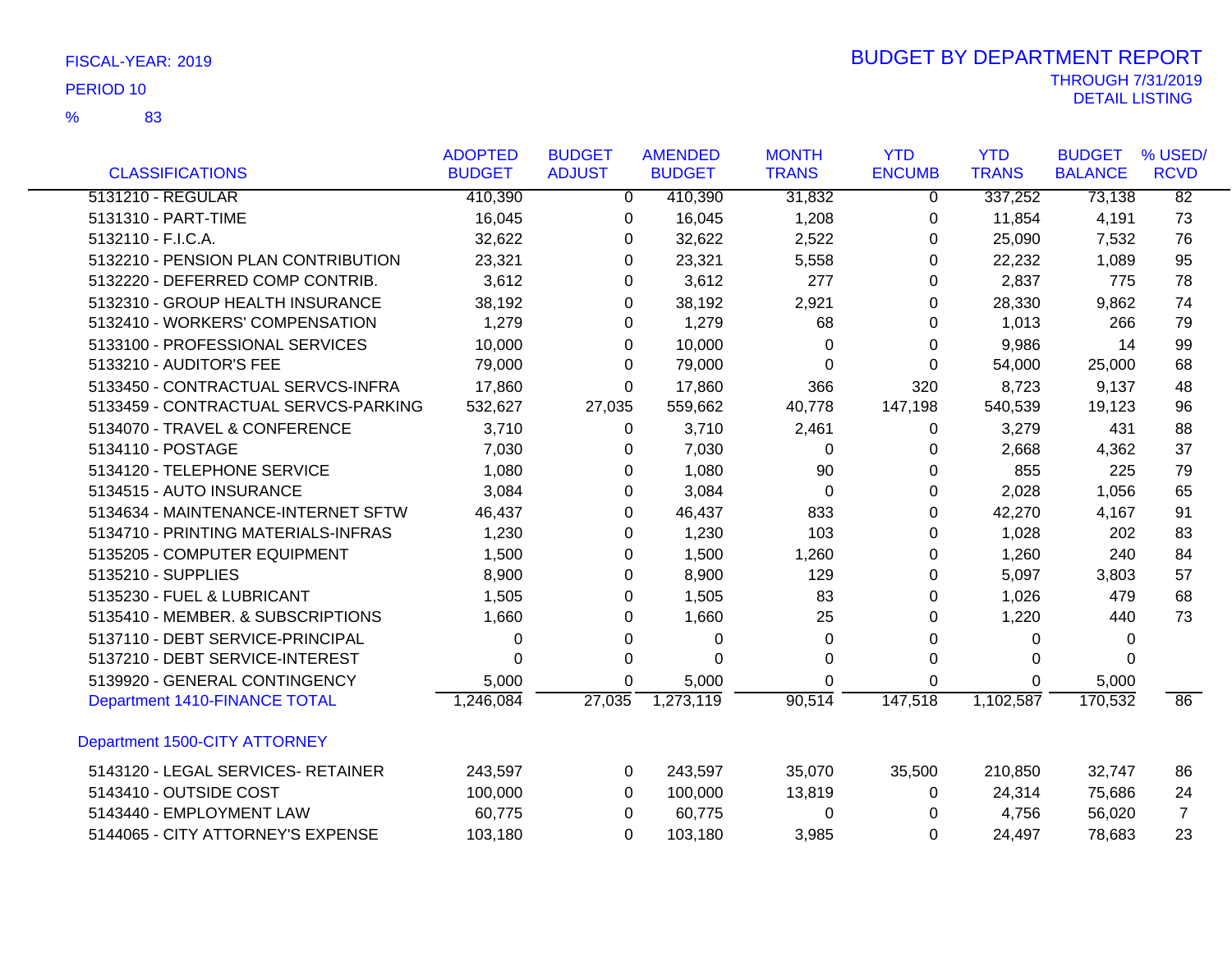| <b>CLASSIFICATIONS</b>              | <b>ADOPTED</b><br><b>BUDGET</b> | <b>BUDGET</b><br><b>ADJUST</b> | <b>AMENDED</b><br><b>BUDGET</b> | <b>MONTH</b><br><b>TRANS</b> | <b>YTD</b><br><b>ENCUMB</b> | <b>YTD</b><br><b>TRANS</b> | <b>BUDGET</b><br><b>BALANCE</b> | % USED/<br><b>RCVD</b> |
|-------------------------------------|---------------------------------|--------------------------------|---------------------------------|------------------------------|-----------------------------|----------------------------|---------------------------------|------------------------|
| Department 1500-CITY ATTORNEY TOTAL | 507,552                         |                                | 507,552<br>$\overline{0}$       | 52,874                       | 35,500                      | 264,417                    | 243,136                         | $\overline{52}$        |
| Department 1610-BUILDING            |                                 |                                |                                 |                              |                             |                            |                                 |                        |
| 5241210 - REGULAR                   | 269,496                         |                                | 269,496<br>0                    | 20,963                       | 0                           | 216,227                    | 53,269                          | 80                     |
| 5241310 - PART-TIME                 | 142,311                         |                                | $\Omega$<br>142,311             | 10,905                       | $\Omega$                    | 111,702                    | 30,609                          | 78                     |
| 5242110 - F.I.C.A.                  | 31,503                          |                                | 31,503<br>0                     | 2,439                        | 0                           | 25,171                     | 6,332                           | 79                     |
| 5242210 - PENSION PLAN CONTRIBUTION | 4,932                           |                                | 4,932<br>0                      | 1,175                        | 0                           | 4,702                      | 230                             | 95                     |
| 5242220 - DEFERRED COMP CONTRIB.    | 13,554                          |                                | 13,554<br>0                     | 933                          | 0                           | 9,446                      | 4,108                           | 69                     |
| 5242310 - GROUP HEALTH INSURANCE    | 30,554                          |                                | 30,554<br>0                     | 2,315                        | 0                           | 22,033                     | 8,521                           | 72                     |
| 5242410 - WORKERS' COMPENSATION     | 8,815                           |                                | 8,815<br>0                      | 465                          | 0                           | 6,980                      | 1,835                           | 79                     |
| 5243150 - CONTRACT INSPECT/ENGINEER | 3,000                           |                                | 3,000<br>0                      | 700                          | $\pmb{0}$                   | 1,900                      | 1,100                           | 63                     |
| 5243450 - CONTRACTUAL SERVICES      | 1,000                           |                                | 1,000<br>0                      | 0                            | 0                           | 0                          | 1,000                           |                        |
| 5244110 - POSTAGE                   | 200                             |                                | 200<br>0                        | 0                            | $\Omega$                    | 76                         | 124                             | 38                     |
| 5244120 - TELEPHONE SERVICES        | 4,020                           |                                | 4,020<br>0                      | 205                          | 0                           | 1,863                      | 2,157                           | 46                     |
| 5244515 - AUTO INSURANCE            | 767                             |                                | 767<br>0                        | 0                            | 0                           | 504                        | 263                             | 65                     |
| 5244710 - PRINTING MATERIALS-INFRAS | 1,640                           |                                | 1,640<br>0                      | 242                          | $\pmb{0}$                   | 1,128                      | 512                             | 68                     |
| 5245206 - COMPUTER-SOFTWARE         | 7,000                           |                                | 7,000<br>0                      | 0                            | 0                           | 1,316                      | 5,684                           | 18                     |
| 5245210 - SUPPLIES                  | 5,000                           |                                | 5,000<br>0                      | 245                          | 0                           | 1,047                      | 3,953                           | 20                     |
| 5245220 - UNIFORMS                  | 1,840                           |                                | 1,840<br>0                      | $\Omega$                     | 0                           | 1,297                      | 543                             | 70                     |
| 5245230 - FUEL                      | 1,204                           |                                | 1,204<br>0                      | 66                           | 0                           | 821                        | 383                             | 68                     |
| 5245410 - MEMBER. & SUBSCRIPTIONS   | 160                             |                                | 160<br>0                        | 12                           | 0                           | 114                        | 46                              | 71                     |
| 5249920 - GENERAL CONTINGENCY       | 5,000                           |                                | 5,000<br>0                      | $\Omega$                     | 0                           | 0                          | 5,000                           |                        |
| Department 1610-BUILDING TOTAL      | 531,996                         |                                | $\overline{0}$<br>531,996       | 40,665                       | $\overline{0}$              | 406,327                    | 125,669                         | 76                     |
| Department 1620-PLANNING & ZONING   |                                 |                                |                                 |                              |                             |                            |                                 |                        |
| 5241210 - REGULAR                   | 324,078                         |                                | 0<br>324,078                    | 25,004                       | 0                           | 255,881                    | 68,197                          | 78                     |
| 5241310 - PART-TIME                 | 0                               |                                | 0<br>0                          | $\Omega$                     | 0                           | $\Omega$                   | 0                               |                        |
| 5242110 - F.I.C.A.                  | 24,792                          |                                | 24,792<br>0                     | 2,050                        | 0                           | 20,773                     | 4,019                           | 83                     |
| 5242210 - PENSION PLAN CONTRIBUTION | 17,803                          |                                | 17,803<br>0                     | 4,243                        | 0                           | 16,971                     | 832                             | 95                     |
| 5242220 - DEFERRED COMP CONTRIB.    | 3,513                           |                                | 3,513<br>0                      | 269                          | 0                           | 2,751                      | 762                             | 78                     |
| 5242310 - GROUP HEALTH INSURANCE    | 38,192                          |                                | 38,192<br>$\Omega$              | 2,909                        | 0                           | 27,422                     | 10,770                          | 71                     |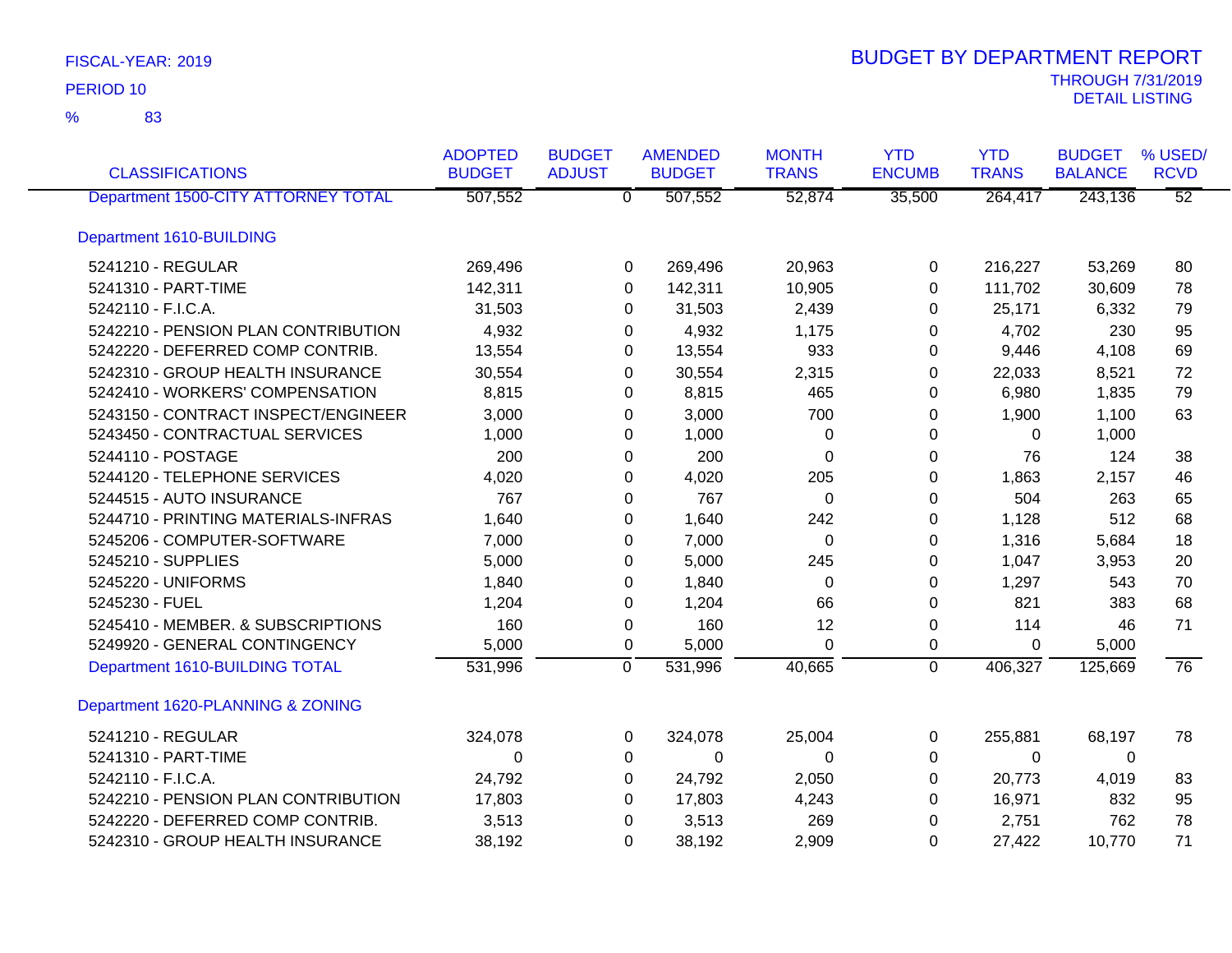83 %

|                                         | <b>ADOPTED</b> | <b>BUDGET</b>  | <b>AMENDED</b>   | <b>MONTH</b>    | <b>YTD</b>    | <b>YTD</b>   | <b>BUDGET</b>    | % USED/     |
|-----------------------------------------|----------------|----------------|------------------|-----------------|---------------|--------------|------------------|-------------|
| <b>CLASSIFICATIONS</b>                  | <b>BUDGET</b>  | <b>ADJUST</b>  | <b>BUDGET</b>    | <b>TRANS</b>    | <b>ENCUMB</b> | <b>TRANS</b> | <b>BALANCE</b>   | <b>RCVD</b> |
| 5242410 - WORKERS' COMPENSATION         | 972            | $\overline{0}$ | $\overline{972}$ | $\overline{51}$ | $\Omega$      | 770          | $\overline{202}$ | 79          |
| 5243100 - PROFESSIONAL SERVICES         | 1,290          | 0              | 1,290            | 0               | 0             | 0            | 1,290            |             |
| 5243450 - CONTRACTUAL SERVICES          | 148,400        | 58,096         | 206,496          | 6,100           | 61,374        | 151,993      | 54,503           | 73          |
| 5243480 - DIGITIZING                    | 0              | 0              | 0                | $\Omega$        | 0             | 0            | $\Omega$         |             |
| 5244070 - TRAVEL & CONFERENCE           | 1,400          | 0              | 1,400            | 0               | $\Omega$      | $\Omega$     | 1,400            |             |
| 5244110 - POSTAGE                       | 2,500          | $\Omega$       | 2,500            | $\Omega$        | 0             | 949          | 1,551            | 37          |
| 5244120 - TELEPHONE SERVICES            | 1,620          | 0              | 1,620            | 105             | 0             | 902          | 718              | 55          |
| 5244515 - AUTO INSURANCE                | 477            | 0              | 477              | $\Omega$        | 0             | 333          | 144              | 69          |
| 5244620 - MAINT.&REP.OPER. EQUIPMNT     | 5,500          | $\Omega$       | 5,500            | 0               | 0             | 950          | 4,550            | 17          |
| 5244634 - PLANNING- INTERNET            | 4,000          | 0              | 4,000            | 0               | 0             | 0            | 4,000            |             |
| 5244710 - PRINTING MATERIALS-INFRAS     | 1,640          | 0              | 1,640            | 98              | 0             | 983          | 657              | 59          |
| 5244910 - LEGAL ADS                     | 7,000          | 0              | 7,000            | $\Omega$        | 0             | 3,564        | 3,436            | 50          |
| 5245205 - COMPUTERS                     | 1,000          | 0              | 1,000            | 0               | 0             | 0            | 1,000            |             |
| 5245210 - SUPPLIES                      | 2,750          | 0              | 2,750            | 0               | 0             | 799          | 1,951            | 29          |
| 5245230 - FUEL                          | 108            | 0              | 108              | 6               | 0             | 74           | 34               | 68          |
| 5245410 - MEMBER. & SUBSCRIPTIONS       | 1,749          | 0              | 1,749            | 0               | 0             | 744          | 1,005            | 42          |
| 5249920 - GENERAL CONTINGENCY           | 5,000          | $\Omega$       | 5,000            | 0               | 0             | 0            | 5,000            |             |
| Department 1620-PLANNING & ZONING TOTAL | 593,784        | 58,096         | 651,880          | 40,835          | 61,374        | 485,859      | 166,021          | 74          |
| Department 1640-CODE ENFORCEMENT        |                |                |                  |                 |               |              |                  |             |
| 5241210 - REGULAR                       | 250,487        | 0              | 250,487          | 18,979          | 0             | 195,269      | 55,218           | 77          |
| 5241310 - PART-TIME                     | 0              | 0              | 0                | 0               | 0             | 0            | 0                |             |
| 5241410 - OVERTIME                      | 0              | 0              | 0                | 0               | 0             | 0            | 0                |             |
| 5242110 - F.I.C.A.                      | 19,162         | 0              | 19,162           | 1,449           | 0             | 14,902       | 4,260            | 77          |
| 5242210 - PENSION PLAN CONTRIBUTION     | 16,230         | 0              | 16,230           | 3,868           | 0             | 15,472       | 758              | 95          |
| 5242220 - DEFERRED COMP CONTRIB.        | 0              | 0              | 0                | 0               | 0             | 0            | $\Omega$         |             |
| 5242310 - GROUP HEALTH INSURANCE        | 30,554         | 0              | 30,554           | 2,329           | 0             | 22,176       | 8,378            | 72          |
| 5242410 - WORKERS' COMPENSATION         | 7,790          | 0              | 7,790            | 411             | 0             | 6,168        | 1,622            | 79          |
| 5243111 - SPECIAL MASTERS               | 3,600          | 0              | 3,600            | 0               | 0             | 2,650        | 950              | 73          |
| 5243450 - CONTRACTUAL SERVICES          | 10,000         | 0              | 10,000           | 0               | 0             | 1,790        | 8,210            | 17          |
| 5244070 - TRAVEL & CONFERENCE           | 1,200          | $\Omega$       | 1,200            | 0               | 0             | 0            | 1,200            |             |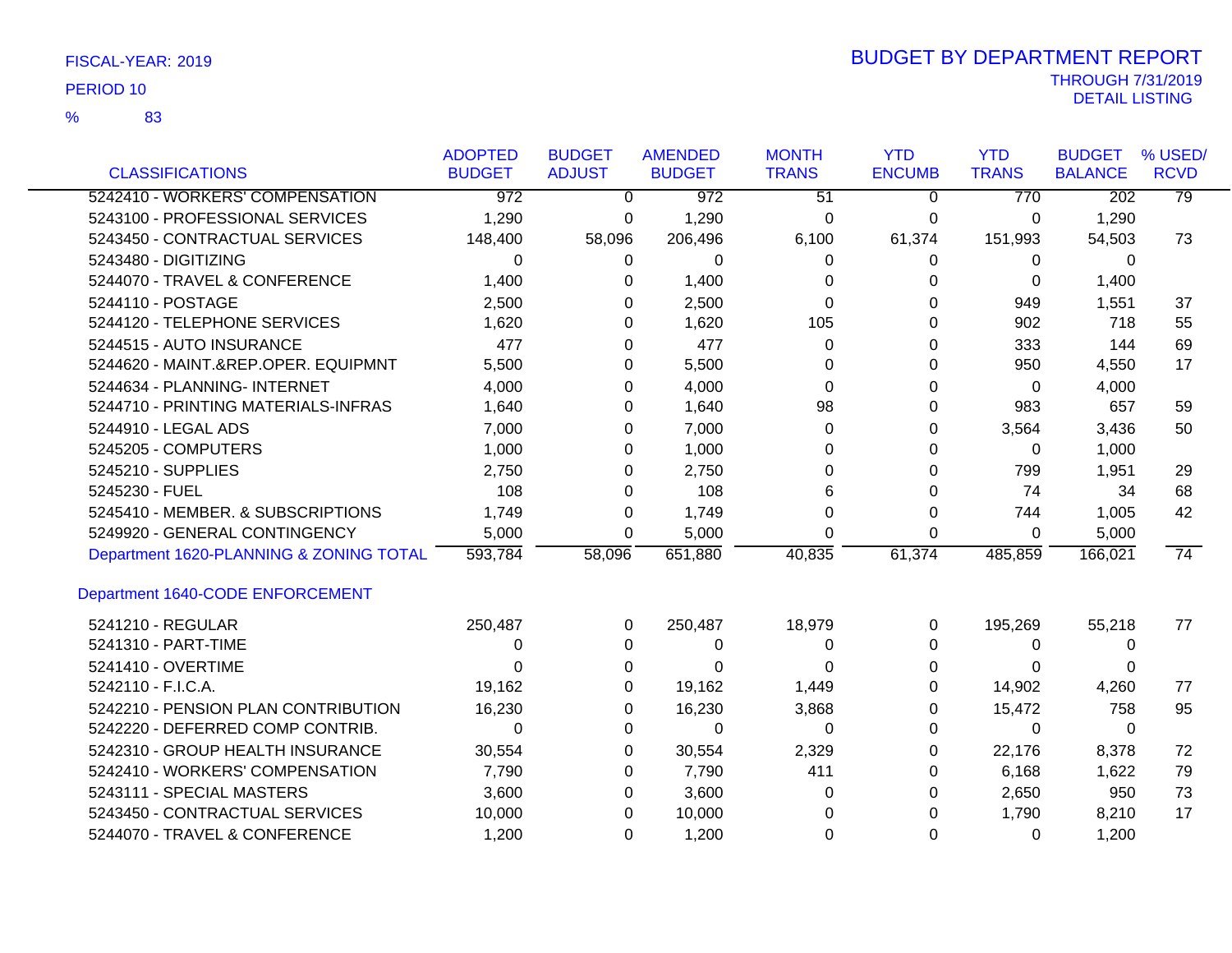83 %

| <b>CLASSIFICATIONS</b>                      | <b>ADOPTED</b><br><b>BUDGET</b> | <b>BUDGET</b><br><b>ADJUST</b> | <b>AMENDED</b><br><b>BUDGET</b> | <b>MONTH</b><br><b>TRANS</b> | <b>YTD</b><br><b>ENCUMB</b> | <b>YTD</b><br><b>TRANS</b> | <b>BUDGET</b><br><b>BALANCE</b> | % USED/<br><b>RCVD</b> |
|---------------------------------------------|---------------------------------|--------------------------------|---------------------------------|------------------------------|-----------------------------|----------------------------|---------------------------------|------------------------|
| 5244080 - EMPLOYEE EDUCATION                | 2,500                           | $\overline{0}$                 | 2,500                           | $\mathbf{0}$                 | $\overline{0}$              | $\overline{0}$             | 2,500                           |                        |
| 5244110 - POSTAGE                           | 7,000                           | 0                              | 7,000                           | 0                            | $\mathbf 0$                 | 2,657                      | 4,343                           | 37                     |
| 5244120 - TELEPHONE SERVICES                | 2,670                           | 0                              | 2,670                           | 293                          | 0                           | 2,432                      | 238                             | 91                     |
| 5244515 - AUTO INSURANCE                    | 3,030                           | 0                              | 3,030                           | 0                            | 0                           | 1,992                      | 1,038                           | 65                     |
| 5244710 - PRINTING MATERIALS-INFRAS         | 1,640                           | 0                              | 1,640                           | 98                           | 0                           | 983                        | 657                             | 59                     |
| 5244920 - LIENS                             | 1,640                           | 0                              | 1,640                           | 0                            | 0                           | 0                          | 1,640                           |                        |
| 5245205 - COMPUTERS                         | 1,000                           | 0                              | 1,000                           | $\Omega$                     | 0                           | 0                          | 1,000                           |                        |
| 5245210 - SUPPLIES                          | 3,500                           | $\Omega$                       | 3,500                           | 1,224                        | 0                           | 1,708                      | 1,792                           | 48                     |
| 5245220 - UNIFORMS                          | 2,000                           | $\Omega$                       | 2,000                           | $\Omega$                     | 0                           | 390                        | 1,610                           | 19                     |
| 5245230 - FUEL                              | 2,065                           | 0                              | 2,065                           | 114                          | 0                           | 1,407                      | 658                             | 68                     |
| 5245410 - MEMBER. & SUBSCRIPTIONS           | 600                             | 0                              | 600                             | 50                           | 0                           | 155                        | 445                             | 25                     |
| 5249920 - GENERAL CONTINGENCY               | 5,000                           | 0                              | 5,000                           | $\Omega$                     | 0                           | 0                          | 5,000                           |                        |
| Department 1640-CODE ENFORCEMENT TOTAL      | 371,668                         | $\mathbf 0$                    | 371,668                         | 28,815                       | $\overline{0}$              | 270,151                    | 101,517                         | $\overline{72}$        |
| <b>Department 1710-BUILDING MAINTENANCE</b> |                                 |                                |                                 |                              |                             |                            |                                 |                        |
| 5191210 - FULL-TIME                         | 91,300                          | 0                              | 91,300                          | 6,966                        | 0                           | 71,920                     | 19,380                          | 78                     |
| 5191410 - OVERTIME                          | 4,000                           | $\Omega$                       | 4,000                           | $\Omega$                     | 0                           | 2,413                      | 1,587                           | 60                     |
| 5192110 - F.I.C.A.                          | 7,290                           | $\Omega$                       | 7,290                           | 614                          | 0                           | 6,460                      | 830                             | 88                     |
| 5192210 - PENSION PLAN CONTRIBUTION         | 6,169                           | 0                              | 6,169                           | 1,470                        | 0                           | 5,881                      | 288                             | 95                     |
| 5192310 - GROUP HEALTH INSURANCE            | 15,277                          | 0                              | 15,277                          | 1,143                        | 0                           | 10,873                     | 4,404                           | 71                     |
| 5192410 - WORKERS' COMPENSATION             | 4,275                           | 0                              | 4,275                           | 226                          | 0                           | 3,385                      | 890                             | 79                     |
| 5193450 - CONT. SVCS.                       | 87,960                          | 0                              | 87,960                          | 5,091                        | 24,098                      | 69,906                     | 18,054                          | 79                     |
| 5194070 - TRAVEL                            | 0                               | 0                              | 0                               | 0                            | 0                           | 0                          | 0                               |                        |
| 5194080 - EMPLOYEE EDUCATION                | 250                             | 0                              | 250                             | 0                            | 0                           | 0                          | 250                             |                        |
| 5194120 - TELEPHONE SERVICE                 | 780                             | 0                              | 780                             | 46                           | 0                           | 46                         | 734                             | 5                      |
| 5194310 - ELECTRICITY-FACILITIES            | 115,000                         | 0                              | 115,000                         | 6,810                        | 60,152                      | 110,441                    | 4,559                           | 96                     |
| 5194320 - WATER                             | 45,000                          | 0                              | 45,000                          | 2,617                        | 11,182                      | 37,589                     | 7,411                           | 83                     |
| 5194620 - REPAIR & MAINT. OPER EQUI         | 2,500                           | 0                              | 2,500                           | 0                            | 0                           | 515                        | 1,985                           | 20                     |
| 5194670 - MAINT & REP - STRUCTURES          | 66,000                          | 0                              | 66,000                          | 5,132                        | 3,780                       | 40,017                     | 25,983                          | 60                     |
| 5195210 - SUPPLIES                          | 20,000                          | $\Omega$                       | 20,000                          | 11                           | 0                           | 9,590                      | 10,410                          | 47                     |
| 5195220 - UNIFORMS                          | 1,000                           | $\Omega$                       | 1,000                           | 0                            | 0                           | 649                        | 351                             | 64                     |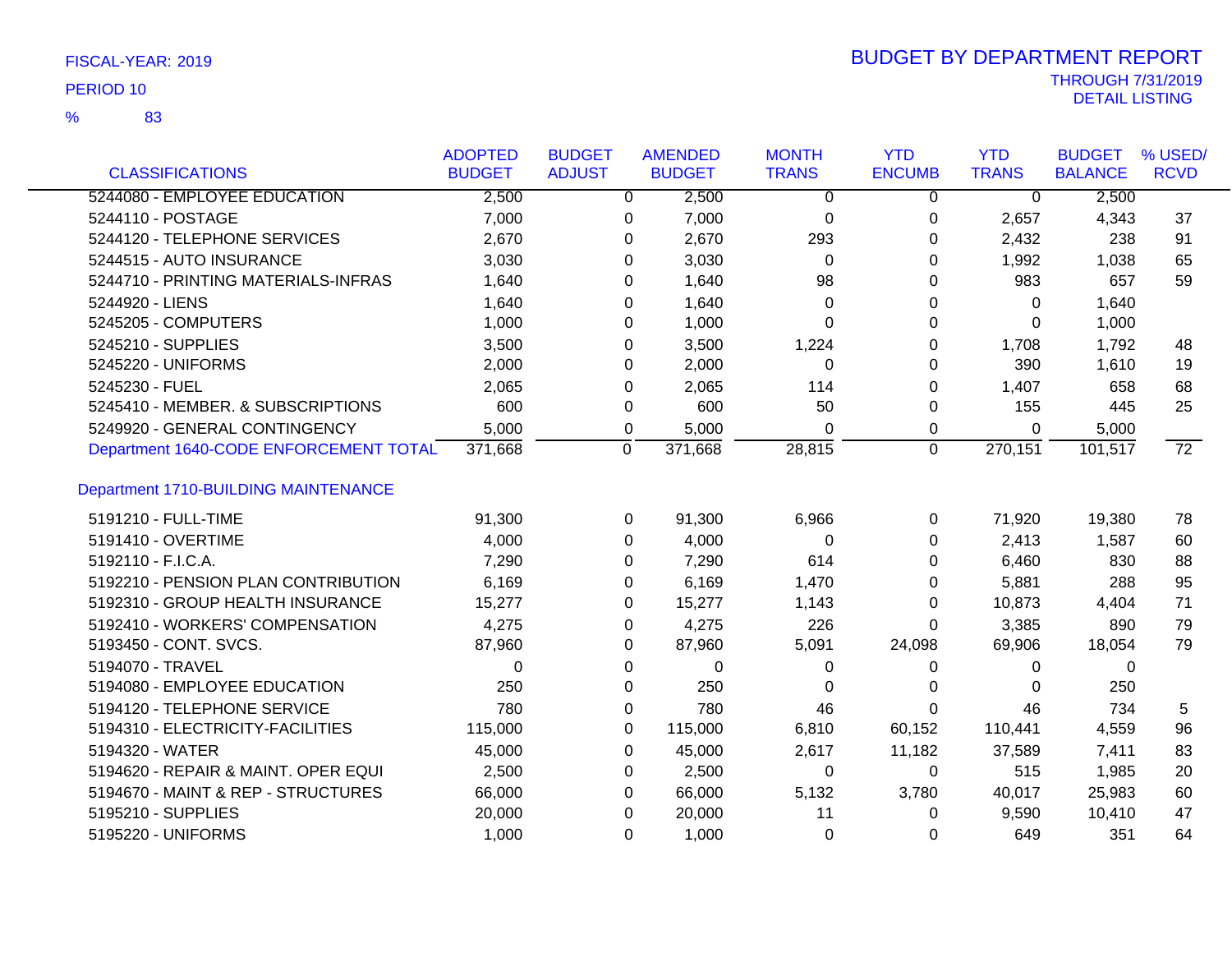| <b>CLASSIFICATIONS</b>                             | <b>ADOPTED</b><br><b>BUDGET</b> | <b>BUDGET</b><br><b>ADJUST</b> | <b>AMENDED</b><br><b>BUDGET</b> | <b>MONTH</b><br><b>TRANS</b> | <b>YTD</b><br><b>ENCUMB</b> | <b>YTD</b><br><b>TRANS</b> | <b>BUDGET</b><br><b>BALANCE</b> | % USED/<br><b>RCVD</b> |
|----------------------------------------------------|---------------------------------|--------------------------------|---------------------------------|------------------------------|-----------------------------|----------------------------|---------------------------------|------------------------|
| 5199920 - GENERAL CONTINGENCY                      | 5,000                           | $\overline{0}$                 | 5,000                           | $\overline{0}$               | $\overline{0}$              | $\overline{\mathfrak{o}}$  | 5,000                           |                        |
| Department 1710-BUILDING MAINTENANCE TOTAL 471,801 |                                 | $\Omega$                       | 471,801                         | 30,126                       | 99,212                      | 369,685                    | 102,116                         | $\overline{78}$        |
| Department 1720-SOLID WASTE                        |                                 |                                |                                 |                              |                             |                            |                                 |                        |
| 5341210 - REGULAR                                  | 362,017                         | 0                              | 362,017                         | 19,422                       | 0                           | 250,972                    | 111,045                         | 69                     |
| 5341410 - OVERTIME                                 | 8,000                           | 0                              | 8,000                           | 0                            | $\Omega$                    | 7,934                      | 66                              | 99                     |
| 5342110 - F.I.C.A.                                 | 29,684                          | 0                              | 29,684                          | 1,500                        | 0                           | 19,632                     | 10,052                          | 66                     |
| 5342210 - PENSION PLAN CONTRIBUTION                | 23,414                          | 0                              | 23,414                          | 5,580                        | 0                           | 22,320                     | 1,094                           | 95                     |
| 5342220 - ICMA                                     | 0                               | 0                              | 0                               | 0                            | 0                           | 0                          | $\Omega$                        |                        |
| 5342310 - GROUP HEALTH INSURANCE                   | 68,746                          | 0                              | 68,746                          | 2,351                        | $\Omega$                    | 42,902                     | 25,844                          | 62                     |
| 5342410 - WORKERS' COMPENSATION                    | 31,591                          | 0                              | 31,591                          | 1,668                        | 0                           | 25,013                     | 6,578                           | 79                     |
| 5343470 - INTERLCL AGREE-RECYCLING                 | 93,000                          | 0                              | 93,000                          | 15,551                       | 38,570                      | 93,000                     | $\Omega$                        | 100                    |
| 5344070 - TRAVEL & CONFERENCE                      | 0                               | 0                              | 0                               | 0                            | 0                           | $\Omega$                   | 0                               |                        |
| 5344080 - EMPLOYEE EDUCATION                       | 250                             | 0                              | 250                             | $\Omega$                     | $\Omega$                    | $\Omega$                   | 250                             |                        |
| 5344340 - REFUSE DISPOSAL FEE                      | 769,000                         | 0                              | 769,000                         | 24,443                       | 288,923                     | 769,000                    | 0                               | 100                    |
| 5345210 - SUPPLIES                                 | 68,500                          | 0                              | 68,500                          | 0                            | 13,144                      | 15,483                     | 53,017                          | 22                     |
| 5345220 - UNIFORMS                                 | 4,000                           | 0                              | 4,000                           | 201                          | 0                           | 3,705                      | 295                             | 92                     |
| 5347110 - DEBT SERVICE-PRINCIPAL                   | 0                               | 0                              | 0                               | 0                            | 0                           | $\Omega$                   | $\Omega$                        |                        |
| 5347210 - DEBT SERVICE-INTEREST                    | 0                               | 0                              | $\Omega$                        | $\Omega$                     | $\mathbf 0$                 | 0                          | $\Omega$                        |                        |
| Department 1720-SOLID WASTE TOTAL                  | 1,458,202                       | $\Omega$                       | 1,458,202                       | 70,716                       | 340,637                     | 1,249,961                  | 208,241                         | 85                     |
| Department 1730-STREET MAINTENANCE                 |                                 |                                |                                 |                              |                             |                            |                                 |                        |
| 5411210 - REGULAR                                  | 277,022                         | 0                              | 277,022                         | 24,245                       | 0                           | 225,052                    | 51,970                          | 81                     |
| 5411310 - PART TIME                                | $\Omega$                        | 0                              | $\Omega$                        | 0                            | $\Omega$                    | $\mathbf 0$                | $\Omega$                        |                        |
| 5411410 - OVERTIME                                 | 5,000                           | 0                              | 5,000                           | 0                            | 0                           | 6,835                      | $-1,835$                        | 136                    |
| 5412110 - F.I.C.A.                                 | 21,575                          | 0                              | 21,575                          | 1,901                        | 0                           | 18,226                     | 3,349                           | 84                     |
| 5412210 - PENSION PLAN CONTRIBUTION                | 16,106                          | 0                              | 16,106                          | 3,838                        | 0                           | 15,354                     | 752                             | 95                     |
| 5412220 - DEFERRED COMP CONTRIB                    | 1,949                           | 0                              | 1,949                           | 157                          | 0                           | 1,581                      | 368                             | 81                     |
| 5412310 - GROUP HEALTH INSURANCE                   | 53,469                          | 0                              | 53,469                          | 4,557                        | $\Omega$                    | 38,821                     | 14,648                          | 72                     |
| 5412410 - WORKERS' COMPENSATION                    | 19,211                          | 0                              | 19,211                          | 1,014                        | 0                           | 15,211                     | 4,000                           | 79                     |
| 5413450 - CONTRACTUAL SERVICES                     | 65,000                          | $\Omega$                       | 65,000                          | 2,730                        | $\Omega$                    | 20,726                     | 44,274                          | 31                     |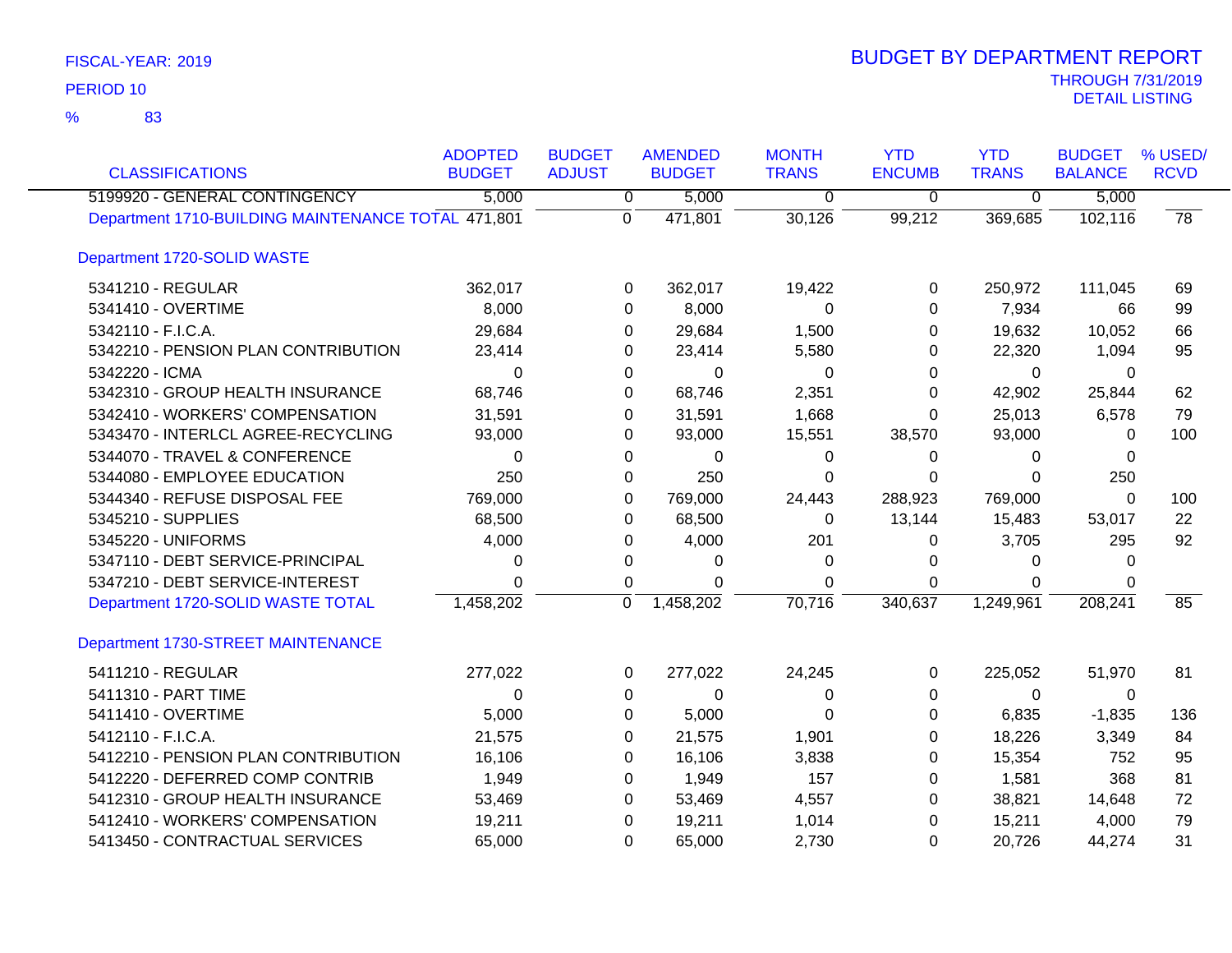| FISCAL-YEAR: 2019 |
|-------------------|
|                   |

83 %

| <b>CLASSIFICATIONS</b>                   | <b>ADOPTED</b><br><b>BUDGET</b> | <b>BUDGET</b><br><b>ADJUST</b> | <b>AMENDED</b><br><b>BUDGET</b> | <b>MONTH</b><br><b>TRANS</b> | <b>YTD</b><br><b>ENCUMB</b> | <b>YTD</b><br><b>TRANS</b> | <b>BUDGET</b><br><b>BALANCE</b> | % USED/<br><b>RCVD</b> |
|------------------------------------------|---------------------------------|--------------------------------|---------------------------------|------------------------------|-----------------------------|----------------------------|---------------------------------|------------------------|
| 5414070 - TRAVEL & CONFERENCE            | 250                             | 0                              | 250                             | 0                            | 0                           | 120                        | 130                             | $\overline{48}$        |
| 5414080 - EMPLOYEE EDUCATION             | 500                             | 0                              | 500                             | 0                            | 0                           | 0                          | 500                             |                        |
| 5414120 - TRAVEL & CONFERENCE            | 1,080                           | 0                              | 1,080                           | 59                           | 0                           | 532                        | 548                             | 49                     |
| 5414625 - LANDSCAPE MAINTENANCE          | 50,000                          | 0                              | 50,000                          | 1,265                        | 0                           | 28,734                     | 21,266                          | 57                     |
| 5414640 - MAINT & REP STRS & PARKWY      | 20,000                          | 0                              | 20,000                          | 2,104                        | 0                           | 11,443                     | 8,557                           | 57                     |
| 5414650 - ELECTRICITY-STREET LIGHTS      | 140,000                         | 0                              | 140,000                         | 10,806                       | 24,323                      | 130,188                    | 9,812                           | 92                     |
| 5414670 - MAINT & REP-GRDS & STRUCT      | 10,000                          | 0                              | 10,000                          | $\Omega$                     | 0                           | 4,222                      | 5,778                           | 42                     |
| 5415210 - SUPPLIES                       | 4,000                           | 0                              | 4,000                           | 22                           | 0                           | 2,766                      | 1,234                           | 69                     |
| 5415220 - UNIFORMS                       | 3,500                           | 0                              | 3,500                           | 265                          | 0                           | 2,910                      | 590                             | 83                     |
| 5415245 - TOOLS                          | 500                             | 0                              | 500                             | 0                            | 0                           | 335                        | 165                             | 67                     |
| 5417110 - DEBT SERVICE- PRINCIPAL        | 0                               | 0                              | 0                               | 0                            | 0                           | 0                          | 0                               |                        |
| 5417210 - DEBT SERVICE-INTEREST          | $\Omega$                        | 0                              | 0                               | 0                            | 0                           | $\Omega$                   | 0                               |                        |
| Department 1730-STREET MAINTENANCE TOTAL | 689,162                         | $\mathbf 0$                    | 689,162                         | 52,963                       | 24,323                      | 523,056                    | 166,106                         | $\overline{75}$        |
| Department 1750-LANSCAPE MAINTENANCE     |                                 |                                |                                 |                              |                             |                            |                                 |                        |
| 5191210 - FULL-TIME                      | 139,752                         | 0                              | 139,752                         | 11,975                       | 0                           | 112,385                    | 27,367                          | 80                     |
| 5191410 - OVERTIME                       | 4,000                           | 0                              | 4,000                           | 951                          | 0                           | 951                        | 3,049                           | 23                     |
| 5192110 - F.I.C.A.                       | 10,997                          | 0                              | 10,997                          | 985                          | 0                           | 8,619                      | 2,378                           | 78                     |
| 5192210 - PENSION PLAN CONTRIBUTION      | 9,497                           | 0                              | 9,497                           | 2,263                        | 0                           | 9,053                      | 444                             | 95                     |
| 5192220 - DEFERRED COMP CONTRIB.         | $\Omega$                        | 0                              | 0                               | $\Omega$                     | 0                           | $\Omega$                   | $\Omega$                        |                        |
| 5192310 - GROUP HEALTH INSURANCE         | 22,915                          | 0                              | 22,915                          | 1,727                        | $\Omega$                    | 16,436                     | 6,479                           | 71                     |
| 5192410 - WORKERS' COMPENSATION          | 5,691                           | 0                              | 5,691                           | 300                          | $\Omega$                    | 4,506                      | 1,185                           | 79                     |
| 5193450 - CONT. SVCS.                    | 176,138                         | 23,702                         | 199,840                         | 13,196                       | 49,448                      | 161,921                    | 37,918                          | 81                     |
| 5194070 - TRAVEL                         | 355                             | 0                              | 355                             | $\Omega$                     | 0                           | 165                        | 190                             | 46                     |
| 5194120 - TELEPHONE SERVICE              | 780                             | 0                              | 780                             | 46                           | 0                           | 437                        | 343                             | 56                     |
| 5194350 - ELECTRICITY-CITY PARKS         | 50,000                          | 0                              | 50,000                          | 6,115                        | 19,080                      | 50,000                     | 0                               | 100                    |
| 5194420 - OUTSIDE SERV RENTAL            | 1,000                           | 0                              | 1,000                           | 0                            | 0                           | 0                          | 1,000                           |                        |
| 5194515 - AUTO INSURANCE                 | 1,233                           | 0                              | 1,233                           | 0                            | 0                           | 811                        | 422                             | 65                     |
| 5194620 - REPAIR & MAINT. OPER EQUI      | 80,000                          | 1,977                          | 81,977                          | 5,802                        | 1,977                       | 72,456                     | 9,521                           | 88                     |
| 5194670 - MAINT & REP - STRUCTURES       | 0                               | 0                              | $\Omega$                        | $\Omega$                     | 0                           | $\Omega$                   | 0                               |                        |
| 5195210 - SUPPLIES                       | 9,348                           | $\Omega$                       | 9,348                           | 1,014                        | $\Omega$                    | 6,250                      | 3,098                           | 66                     |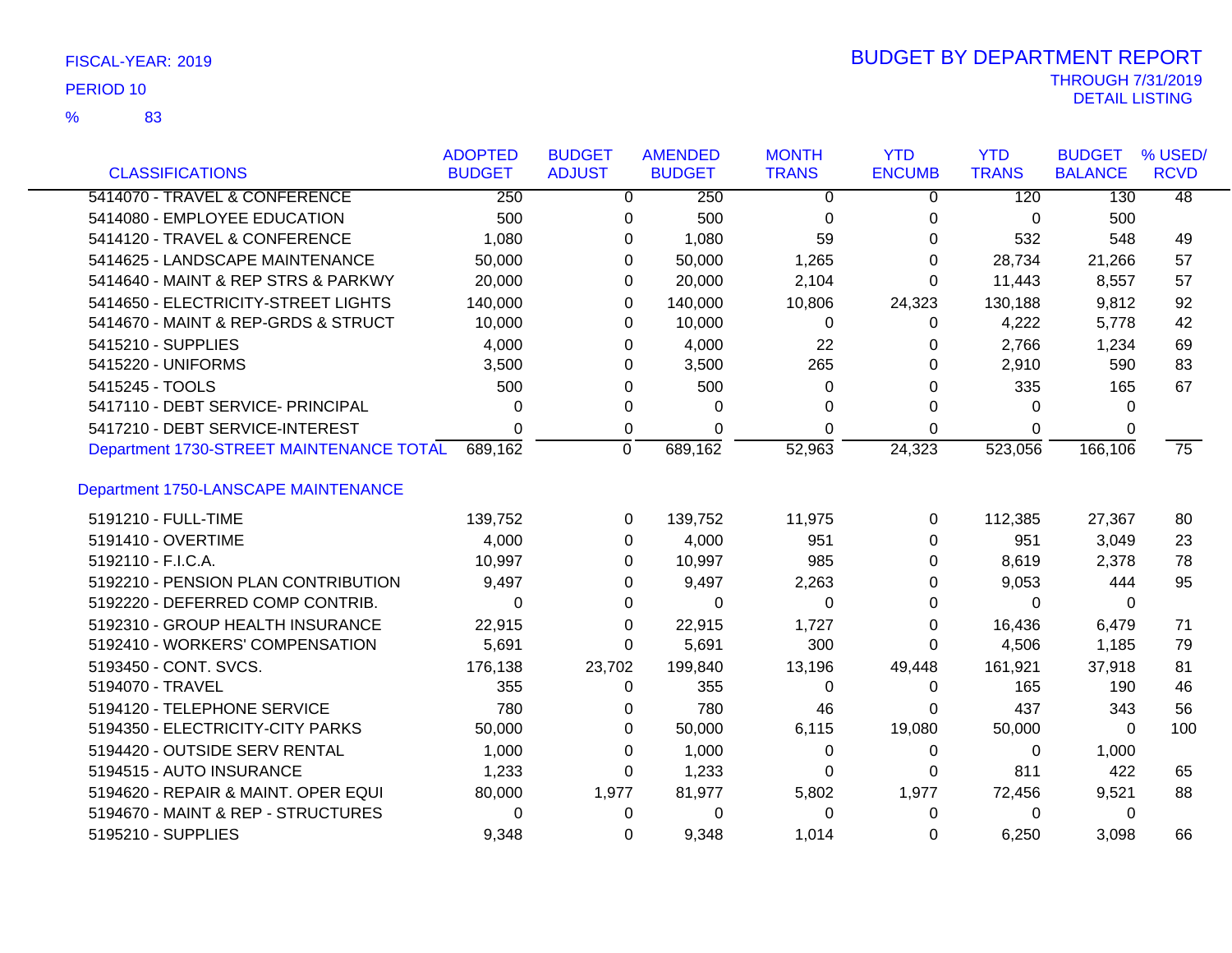| FISCAL-YEAR: 2019 |  |
|-------------------|--|
|-------------------|--|

|                                           | <b>ADOPTED</b> | <b>BUDGET</b>  | <b>AMENDED</b> | <b>MONTH</b>   | <b>YTD</b>    | <b>YTD</b>   | <b>BUDGET</b>  | % USED/         |
|-------------------------------------------|----------------|----------------|----------------|----------------|---------------|--------------|----------------|-----------------|
| <b>CLASSIFICATIONS</b>                    | <b>BUDGET</b>  | <b>ADJUST</b>  | <b>BUDGET</b>  | <b>TRANS</b>   | <b>ENCUMB</b> | <b>TRANS</b> | <b>BALANCE</b> | <b>RCVD</b>     |
| 5195220 - UNIFORMS                        | 2,475          | $\Omega$       | 2,475          | $\overline{0}$ | $\Omega$      | 2,120        | 355            | 85              |
| 5195230 - FUEL & LUBRICANT                | 8,047          | 0              | 8,047          | 443            | 0             | 5,485        | 2,562          | 68              |
| 5195410 - MEMBER. & SUBSCRIPTIONS         | 365            | 0              | 365            | 0              | 0             | 0            | 365            |                 |
| Department 1750-LANSCAPE MAINTENANCE      | 522,593        | 25,679         | 548,272        | 44,817         | 70,505        | 451,595      | 96,676         | 82              |
| Department 1760-MOTOR POOL                |                |                |                |                |               |              |                |                 |
| 5191210 - FULL-TIME                       | 143,605        | 0              | 143,605        | 10,958         | 0             | 113,079      | 30,526         | 78              |
| 5191410 - OVERTIME                        | 4,000          | 0              | 4,000          | 0              | 0             | 19           | 3,981          |                 |
| 5192110 - F.I.C.A.                        | 11,292         | 0              | 11,292         | 782            | 0             | 8,100        | 3,192          | 71              |
| 5192210 - PENSION PLAN CONTRIBUTION       | 9,555          | 0              | 9,555          | 2,277          | 0             | 9,109        | 446            | 95              |
| 5192220 - DEFERRED COMP CONTRIB.          | $\Omega$       | 0              | 0              | 0              | 0             | 0            | 0              |                 |
| 5192310 - GROUP HEALTH INSURANCE          | 22,915         | 0              | 22,915         | 1,730          | 0             | 16,466       | 6,449          | 71              |
| 5192410 - WORKERS' COMPENSATION           | 5,091          | 0              | 5,091          | 269            | 0             | 4,031        | 1,060          | 79              |
| 5194070 - TRAVEL                          | $\Omega$       | 0              | $\Omega$       | 0              | 0             | 0            | $\Omega$       |                 |
| 5194080 - EMPLOYEE EDUCATION              | 250            | 0              | 250            | $\Omega$       | 0             | $\Omega$     | 250            |                 |
| 5194120 - TELEPHONE SERVICE               | 780            | 0              | 780            | 76             | 0             | 312          | 468            | 40              |
| 5194515 - AUTO INSURANCE                  | 40,000         | 0              | 40,000         | 0              | 0             | 26,303       | 13,697         | 65              |
| 5194620 - REPAIR & MAINT. OPER EQUI       | 25,000         | 0              | 25,000         | 0              | 0             | 1,298        | 23,702         | 5               |
| 5194680 - MAINT & REP-OUTSIDE SVCS        | 75,000         | 0              | 75,000         | 6,003          | 0             | 47,404       | 27,596         | 63              |
| 5195220 - UNIFORMS                        | 3,000          | 0              | 3,000          | 180            | 0             | 2,600        | 400            | 86              |
| 5195230 - FUEL & LUBRICANT                | 150,000        | 0              | 150,000        | 182            | 24,325        | 107,995      | 42,005         | 71              |
| 5195240 - PARTS                           | 60,000         | 0              | 60,000         | 3,742          | 0             | 59,752       | 248            | 99              |
| 5195245 - OPERATING TOOLS                 | 1,000          | 0              | 1,000          | $\Omega$       | 0             | 435          | 565            | 43              |
| 5195250 - TIRES                           | 30,000         | 0              | 30,000         | 4,469          | 0             | 19,141       | 10,859         | 63              |
| 5195260 - GENERAL                         | 1,800          | 0              | 1,800          | $\Omega$       | 0             | 1,570        | 230            | 87              |
| Department 1760-MOTOR POOL TOTAL          | 583,288        | $\overline{0}$ | 583,288        | 30,668         | 24,325        | 417,614      | 165,674        | $\overline{71}$ |
| Department 1770-PUBLIC WORKS DIRECTOR OFF |                |                |                |                |               |              |                |                 |
| 5191210 - FULL-TIME                       | 69,497         | 0              | 69,497         | 4,132          | $\Omega$      | 40,991       | 28,506         | 58              |
| 5191410 - OVERTIME                        | 0              | 0              | 0              | 0              | 0             | 0            | 0              |                 |
| 5192110 - F.I.C.A.                        | 5,317          | $\Omega$       | 5,317          | 316            | $\Omega$      | 3,089        | 2,228          | 58              |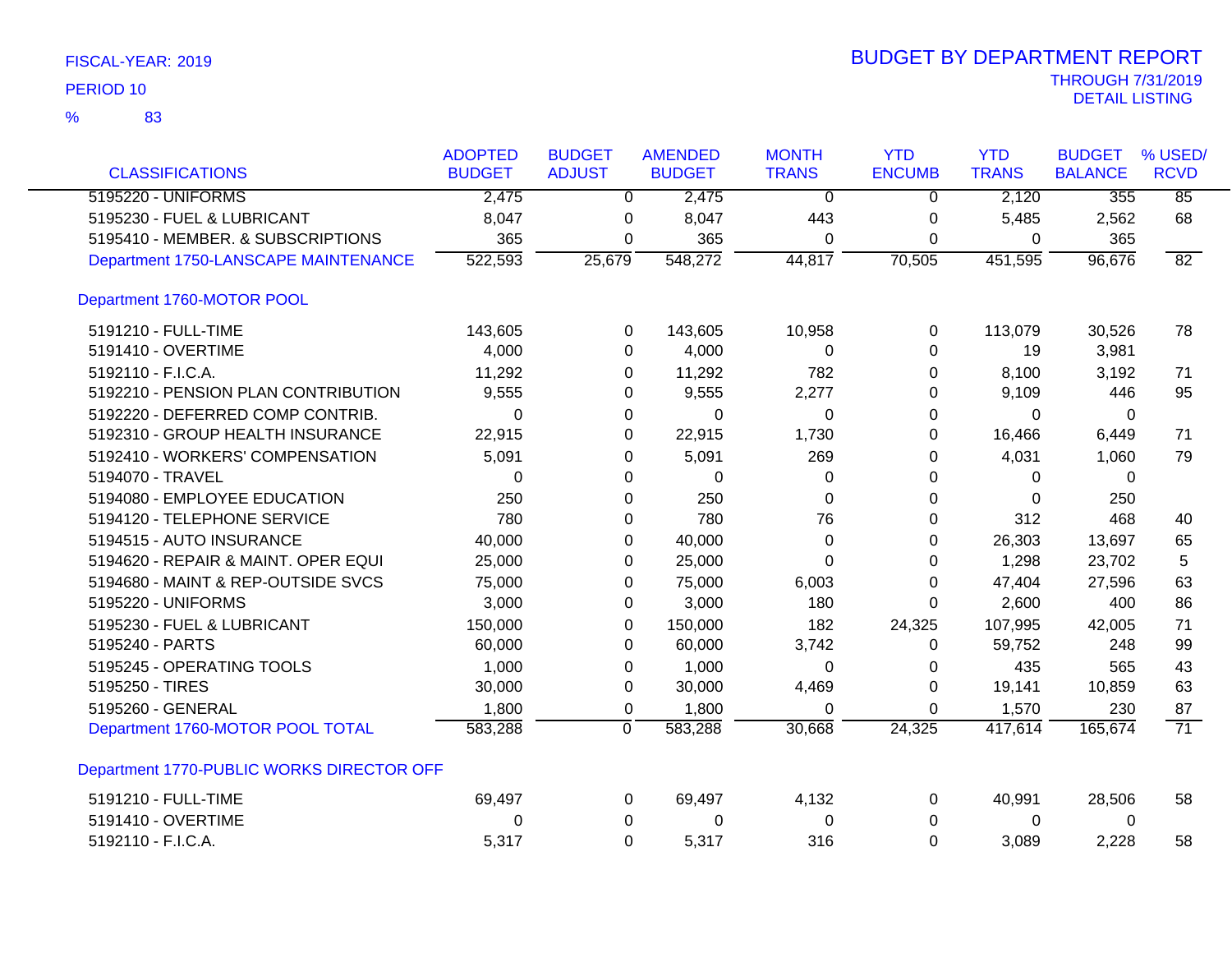83 %

| <b>CLASSIFICATIONS</b>                    | <b>ADOPTED</b><br><b>BUDGET</b> | <b>BUDGET</b><br><b>ADJUST</b> | <b>AMENDED</b><br><b>BUDGET</b> |        | <b>MONTH</b><br><b>TRANS</b> | <b>YTD</b><br><b>ENCUMB</b> | <b>YTD</b><br><b>TRANS</b> | <b>BUDGET</b><br><b>BALANCE</b> | % USED/<br><b>RCVD</b> |
|-------------------------------------------|---------------------------------|--------------------------------|---------------------------------|--------|------------------------------|-----------------------------|----------------------------|---------------------------------|------------------------|
| 5192210 - PENSION PLAN CONTRIBUTION       |                                 |                                |                                 |        |                              |                             |                            |                                 |                        |
|                                           | 2,849                           |                                | 0                               | 2,849  | 679                          | $\Omega$                    | 2,716                      | 133                             | $\overline{95}$        |
| 5192220 - DEFERRED COMP CONTRIB.          | 1,797                           |                                | 0                               | 1,797  | 128                          | 0                           | 175                        | 1,622                           | 9                      |
| 5192310 - GROUP HEALTH INSURANCE          | 22,915                          |                                | 0                               | 22,915 | 579                          | 0                           | 9,392                      | 13,523                          | 40                     |
| 5192410 - WORKERS' COMPENSATION           | 296                             |                                | $\Omega$                        | 296    | 16                           | 0                           | 234                        | 62                              | 79                     |
| 5194070 - TRAVEL                          | 250                             |                                | 0                               | 250    | 0                            | $\Omega$                    | $\Omega$                   | 250                             |                        |
| 5194080 - EMPLOYEE EDUCATION              | 250                             |                                | 0                               | 250    | 0                            | 0                           | 66                         | 184                             | 26                     |
| 5194110 - POSTAGE                         | 0                               |                                | 0                               | 0      | $\Omega$                     | 0                           | $\Omega$                   | $\Omega$                        |                        |
| 5194120 - TELEPHONE SERVICE               | 780                             |                                | 0                               | 780    | U                            | 0                           | 0                          | 780                             |                        |
| 5194540 - BOILER & MACHINERY              | 1,000                           |                                | 0                               | 1,000  | 0                            | 0                           | $\mathbf{0}$               | 1,000                           |                        |
| 5194710 - COPY MACHINE                    | 5,000                           |                                | $\Omega$                        | 5,000  | 209                          | 0                           | 2,060                      | 2,940                           | 41                     |
| 5195205 - COMPUTER - EQUIPMENT            | 1,000                           |                                | 0                               | 1,000  | 0                            | $\Omega$                    | $\Omega$                   | 1,000                           |                        |
| 5195210 - SUPPLIES                        | 1,000                           |                                | 0                               | 1,000  | 0                            | 0                           | 494                        | 506                             | 49                     |
| 5195270 - PERMITS                         | 1,000                           |                                | 0                               | 1,000  | $\Omega$                     | 0                           | 277                        | 723                             | 27                     |
| 5195410 - MEMBER, & SUBSCRIPTIONS         | 500                             |                                | 0                               | 500    | 0                            | 0                           | 0                          | 500                             |                        |
| Department 1770-PUBLIC WORKS DIRECTOR OFF | 113,451                         | $\mathbf 0$                    | 113,451                         |        | 6,059                        | $\mathbf 0$                 | 59,494                     | 53,957                          | 52                     |
| Department 1790-ENGINEERING & CONSTRUCTN  |                                 |                                |                                 |        |                              |                             |                            |                                 |                        |
| 5191210 - FULL-TIME                       | 160,785                         |                                | 160,785<br>0                    |        | 11,431                       | 0                           | 117,168                    | 43,617                          | 72                     |
| 5192110 - F.I.C.A.                        | 12,300                          |                                | $\Omega$                        | 12,300 | 919                          | 0                           | 9,164                      | 3,136                           | 74                     |
| 5192210 - PENSION PLAN CONTRIBUTION       | 0                               |                                | 0                               | 0      | 0                            | $\Omega$                    | $\mathbf{0}$               | 0                               |                        |
| 5192220 - DEFERRED COMP CONTRIB.          | 11,227                          |                                | 0                               | 11,227 | 800                          | 0                           | 8,202                      | 3,025                           | 73                     |
| 5192310 - GROUP HEALTH INSURANCE          | 15,277                          |                                | 0                               | 15,277 | 1,162                        | 0                           | 9,969                      | 5,308                           | 65                     |
| 5192410 - WORKERS' COMPENSATION           | 481                             |                                | 0                               | 481    | 25                           | 0                           | 381                        | 100                             | 79                     |
| 5193450 - CONT. SVCS.                     | 0                               |                                | 0                               | 0      | 0                            | 0                           | 0                          | 0                               |                        |
| 5194070 - TRAVEL                          | 250                             |                                | 0                               | 250    | 0                            | 0                           | 0                          | 250                             |                        |
| 5194080 - EMPLOYEE EDUCATION              | 1,000                           |                                | 0                               | 1,000  | $\Omega$                     | $\Omega$                    | $\mathbf{0}$               | 1,000                           |                        |
| 5194120 - TELEPHONE SERVICE               | 1,560                           |                                | 0                               | 1,560  | 59                           | 0                           | 532                        | 1,028                           | 34                     |
| 5195205 - COMPUTER - EQUIPMENT            | 300                             |                                | 0                               | 300    | 0                            | 0                           | $\Omega$                   | 300                             |                        |
| 5195210 - SUPPLIES                        | 2,500                           |                                | 0                               | 2,500  | 0                            | 0                           | 1,688                      | 812                             | 67                     |
| 5195410 - MEMBER. & SUBSCRIPTIONS         | 1,000                           |                                | $\Omega$                        | 1,000  | U                            | $\Omega$                    | 310                        | 690                             | 31                     |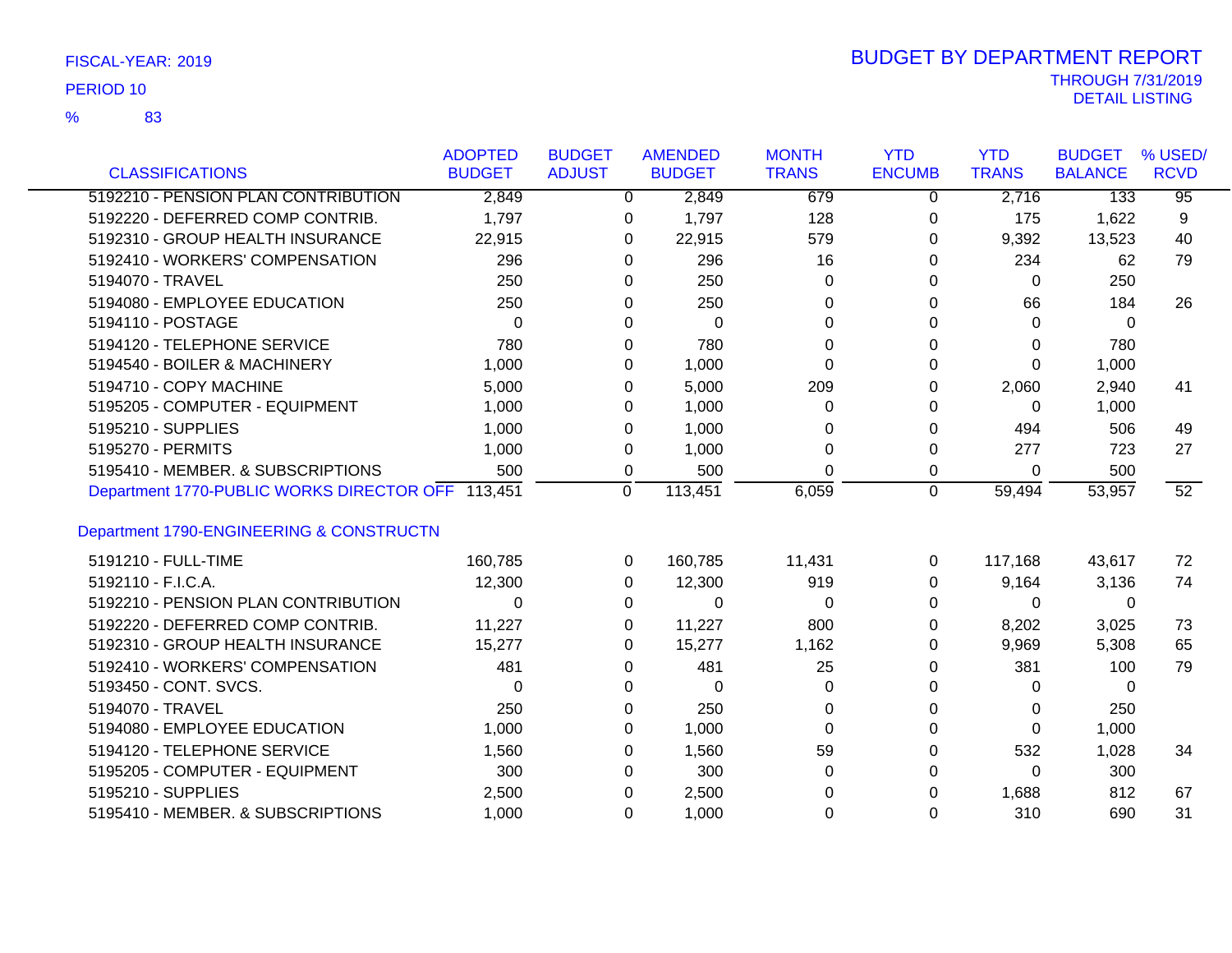83 %

|                                                  | <b>ADOPTED</b> | <b>BUDGET</b>  | <b>AMENDED</b> | <b>MONTH</b> | <b>YTD</b>     | <b>YTD</b>   | <b>BUDGET</b>  | % USED/         |
|--------------------------------------------------|----------------|----------------|----------------|--------------|----------------|--------------|----------------|-----------------|
| <b>CLASSIFICATIONS</b>                           | <b>BUDGET</b>  | <b>ADJUST</b>  | <b>BUDGET</b>  | <b>TRANS</b> | <b>ENCUMB</b>  | <b>TRANS</b> | <b>BALANCE</b> | <b>RCVD</b>     |
| Department 1790-ENGINEERING & CONSTRUCTN 206,680 |                | $\overline{0}$ | 206,680        | 14,396       | $\overline{0}$ | 147,414      | 59,266         | $\overline{71}$ |
| Department 1910-POLICE                           |                |                |                |              |                |              |                |                 |
| 5211210 - REGULAR                                | 3,843,224      | $\Omega$       | 3,843,224      | 276,741      | 0              | 2,919,295    | 923,929        | 75              |
| 5211310 - PART-TIME                              | $\Omega$       | 0              | $\Omega$       | $\Omega$     | $\Omega$       | $\Omega$     | $\Omega$       |                 |
| 5211410 - OVERTIME                               | 150,000        | $\Omega$       | 150,000        | 8,508        | 0              | 112,235      | 37,765         | 74              |
| 5211411 - OVERTIME- HOLIDAY PAY                  | 62,000         | 0              | 62,000         | 6,833        | 0              | 63,781       | $-1,781$       | 102             |
| 5211413 - OVERTIME-RED LIGHT CAMERAS             | 10,000         | 0              | 10,000         | 558          | 0              | 5,858        | 4,142          | 58              |
| 5211510 - SPEC PAY - EDUC INCENTIVE              | 31,958         | 0              | 31,958         | 2,243        | 0              | 23,455       | 8,503          | 73              |
| 5211530 - HAZARD PAY                             | 65,250         | 0              | 65,250         | 4,300        | 0              | 47,650       | 17,600         | 73              |
| 5212110 - F.I.C.A.                               | 318,409        | 0              | 318,409        | 23,883       | 0              | 256,063      | 62,346         | 80              |
| 5212210 - PENSION PLAN CONTRIBUTION              | 500,190        | 0              | 500,190        | 112,465      | 0              | 511,909      | $-11,719$      | 102             |
| 5212220 - DEFERRED COMP CONTRIB.                 | 25,246         | $\Omega$       | 25,246         | 1,632        | 0              | 17,697       | 7,549          | 70              |
| 5212310 - GROUP HEALTH INSURANCE                 | 450,642        | $\Omega$       | 450,642        | 31,273       | 0              | 307,008      | 143,634        | 68              |
| 5212410 - WORKERS' COMPENSATION                  | 88,323         | 0              | 88,323         | 4,663        | 0              | 69,933       | 18,390         | 79              |
| 5213116 - ANNUAL PHYSICALS                       | 15,340         | 0              | 15,340         | 1,200        | 0              | 5,390        | 9,950          | 35              |
| 5213450 - CONTRACTUAL SERVICES                   | 204,932        | 0              | 204,932        | 430          | 87,110         | 190,636      | 14,296         | 93              |
| 5213452 - RED LIGHT CAMERA                       | 307,440        | 0              | 307,440        | 31,918       | 163,626        | 307,440      | 0              | 100             |
| 5213456 - SCHOOL CROSSING                        | 130,442        | 0              | 130,442        | 17,466       | 73,505         | 130,442      | $\Omega$       | 100             |
| 5213459 - PARKING                                | $\Omega$       | 0              | 0              | 0            | 0              | 0            | $\Omega$       |                 |
| 5213490 - CRIME PREVENTION PROGRAMS              | 9,000          | $\Omega$       | 9,000          | 61           | 0              | 3,795        | 5,205          | 42              |
| 5214070 - TRAVEL & CONFERENCE                    | 14,490         | $\Omega$       | 14,490         | 638          | $\Omega$       | 12,589       | 1,901          | 86              |
| 5214080 - EMPLOYEE EDUCATION                     | 37,494         | 0              | 37,494         | 59           | $\pmb{0}$      | 18,392       | 19,102         | 49              |
| 5214110 - POSTAGE                                | 1,800          | 0              | 1,800          | 0            | 0              | 683          | 1,117          | 37              |
| 5214120 - TELEPHONE SERVICE                      | 61,440         | 0              | 61,440         | 2,829        | 14,796         | 40,199       | 21,241         | 65              |
| 5214450 - LEASE -POL VEHCLE                      | $\Omega$       | $\Omega$       | $\Omega$       | $\Omega$     | 0              | 0            | 0              |                 |
| 5214515 - AUTO INSURANCE                         | 74,557         | 0              | 74,557         | 0            | 0              | 49,007       | 25,550         | 65              |
| 5214591 - POLICE OFF ACC DTH & DIS.              | 2,000          | 0              | 2,000          | 0            | 0              | 0            | 2,000          |                 |
| 5214620 - REPAIR & MAINT. OPER EQUI              | 22,500         | 0              | 22,500         | 0            | $\Omega$       | 1,029        | 21,471         | 4               |
| 5214630 - MAINT & REP-COMM EQUIP                 | 14,500         | $\Omega$       | 14,500         | $\Omega$     | 3,120          | 4,200        | 10,300         | 28              |
| 5214632 - INTERNET SERVICES                      | 3,200          | $\Omega$       | 3,200          | $\Omega$     | $\Omega$       | $\Omega$     | 3,200          |                 |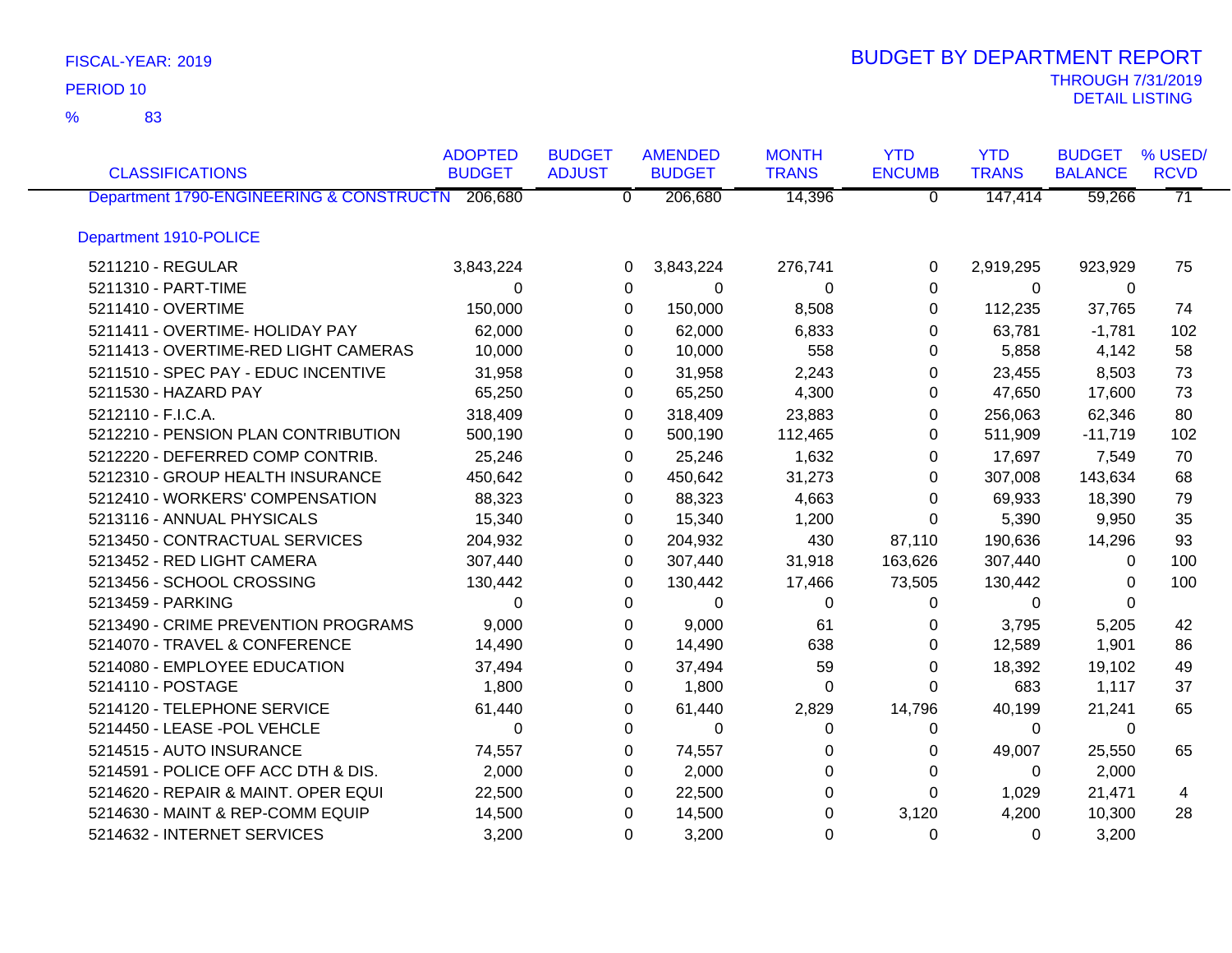83 %

| <b>CLASSIFICATIONS</b>              | <b>ADOPTED</b><br><b>BUDGET</b> | <b>BUDGET</b><br><b>ADJUST</b> | <b>AMENDED</b><br><b>BUDGET</b> | <b>MONTH</b><br><b>TRANS</b> | <b>YTD</b><br><b>ENCUMB</b> | <b>YTD</b><br><b>TRANS</b> | <b>BUDGET</b><br><b>BALANCE</b> | % USED/<br><b>RCVD</b> |
|-------------------------------------|---------------------------------|--------------------------------|---------------------------------|------------------------------|-----------------------------|----------------------------|---------------------------------|------------------------|
| 5214710 - PRINTING MATERIALS-INFRAS | 7,380                           | 0                              | 7,380                           | 332                          | 0                           | 3,339                      | 4,041                           | $\overline{45}$        |
| 5214960 - SPECIAL INVESTIGATIONS    | 8,000                           | 0                              | 8,000                           | 0                            | 0                           | 3,000                      | 5,000                           | 37                     |
| 5214970 - EMPLOYEE TESTING          | 21,890                          | 0                              | 21,890                          | 280                          | 0                           | 3,661                      | 18,229                          | 16                     |
| 5215205 - COMPUTER SUPPLIES         | 6,995                           | 0                              | 6,995                           | 15                           | 0                           | 2,949                      | 4,046                           | 42                     |
| 5215210 - SUPPLIES                  | 159,248                         | 4,963                          | 164,211                         | 3,856                        | 31,148                      | 100,811                    | 63,400                          | 61                     |
| 5215212 - PARKING                   | 0                               | 0                              | 0                               | 0                            | 0                           | 0                          | 0                               |                        |
| 5215220 - UNIFORMS                  | 90,800                          | 0                              | 90,800                          | 1,400                        | 0                           | 52,828                     | 37,972                          | 58                     |
| 5215230 - FUEL & LUBRICANT          | 133,383                         | 0                              | 133,383                         | 7,705                        | 0                           | 93,032                     | 40,351                          | 69                     |
| 5215410 - MEMBER. & SUBSCRIPTIONS   | 7,815                           | 0                              | 7,815                           | 190                          | 0                           | 3,065                      | 4,750                           | 39                     |
| 5215940 - PRISONER DETENTION        | 0                               | 0                              | 0                               | 0                            |                             | 0                          | 0                               |                        |
| 5217110 - DEBT SERVICE- PRINCIPAL   | 0                               | 0                              | 0                               | 0                            | O                           | 0                          |                                 |                        |
| 5217210 - DEBT SERVICE- INTEREST    | U                               | 0                              | 0                               | 0                            | 0                           | 0                          | 0                               |                        |
| 5219920 - GENERAL CONTINGENCY       | 5,000                           | 0                              | 5,000                           | $\Omega$                     | 0                           | 0                          | 5,000                           |                        |
| Department 1910-POLICE TOTAL        | 6,884,888                       | 4,963                          | 6,889,851                       | 541,478                      | 373,305                     | 5,361,371                  | 1,528,480                       | $\overline{77}$        |
| Department 2000-PARKS & RECREATION  |                                 |                                |                                 |                              |                             |                            |                                 |                        |
| 5721210 - FULL-TIME                 | 337,237                         | 0                              | 337,237                         | 27,950                       | 0                           | 271,341                    | 65,896                          | 80                     |
| 5721310 - PART-TIME                 | 0                               | 0                              | 0                               | 0                            | 0                           | 0                          | 0                               |                        |
| 5721410 - OVERTIME                  | 0                               | 0                              | 0                               | 0                            | 0                           | 0                          | 0                               |                        |
| 5722110 - F.I.C.A.                  | 25,799                          | 0                              | 25,799                          | 2,150                        | 0                           | 20,866                     | 4,933                           | 80                     |
| 5722210 - PENSION PLAN CONTRIBUTION | 16,502                          | 0                              | 16,502                          | 3,933                        | 0                           | 15,731                     | 771                             | 95                     |
| 5722220 - DEFERRED COMP CONTRIB     | 5,836                           | 0                              | 5,836                           | 447                          | 0                           | 4,584                      | 1,252                           | 78                     |
| 5722310 - GROUP HEALTH INSURANCE    | 38,192                          | 0                              | 38,192                          | 2,902                        | 0                           | 27,629                     | 10,563                          | 72                     |
| 5722410 - WORKERS' COMPENSATION     | 13,793                          | 0                              | 13,793                          | 728                          | 0                           | 10,921                     | 2,872                           | 79                     |
| 5723450 - CONTRACTUAL               | 32,372                          | 0                              | 32,372                          | 1,049                        | 0                           | 17,938                     | 14,434                          | 55                     |
| 5724070 - TRAVEL & CONFERENCE       | 448                             | 0                              | 448                             | $\Omega$                     | 0                           | 386                        | 62                              | 86                     |
| 5724080 - EMPLOYEE EDUCATION        | 3,925                           | 0                              | 3,925                           | 279                          | 0                           | 3,883                      | 42                              | 98                     |
| 5724110 - POSTAGE                   | 2,250                           | 0                              | 2,250                           | $\Omega$                     | 0                           | 958                        | 1,292                           | 42                     |
| 5724120 - TELEPHONE SERVICE         | 5,100                           | 0                              | 5,100                           | 256                          | 0                           | 2,105                      | 2,995                           | 41                     |
| 5724350 - ELECTRIC - CITY PARKS     | 0                               | 0                              | $\Omega$                        | $\Omega$                     | 0                           | 0                          | 0                               |                        |
| 5724515 - AUTO INSURANCE            | 8,357                           | $\Omega$                       | 8,357                           | $\Omega$                     | $\Omega$                    | 5,495                      | 2,862                           | 65                     |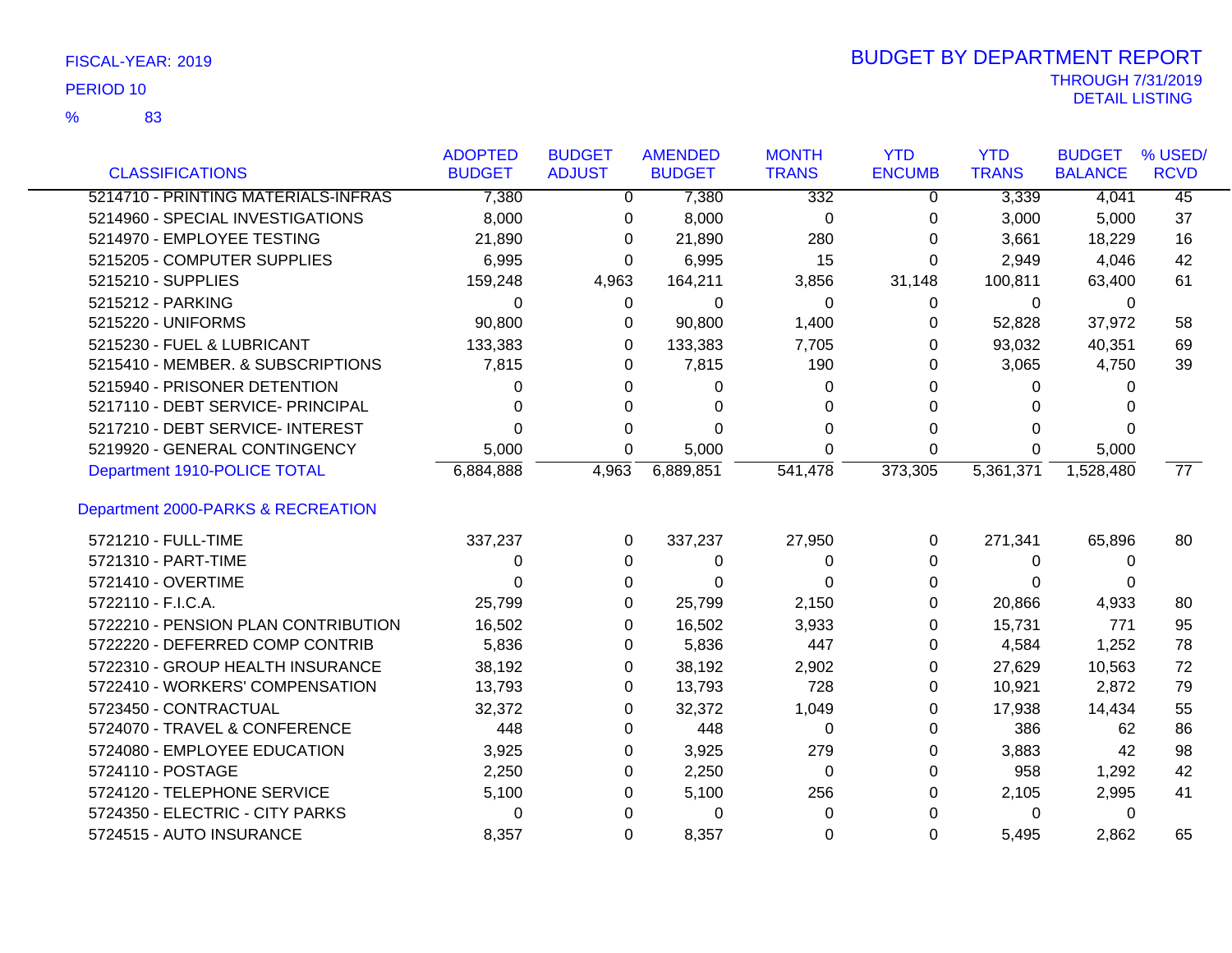83 %

|                                          | <b>ADOPTED</b> | <b>BUDGET</b> | <b>AMENDED</b> | <b>MONTH</b> | <b>YTD</b>    | <b>YTD</b>   | <b>BUDGET</b>  | % USED/         |
|------------------------------------------|----------------|---------------|----------------|--------------|---------------|--------------|----------------|-----------------|
| <b>CLASSIFICATIONS</b>                   | <b>BUDGET</b>  | <b>ADJUST</b> | <b>BUDGET</b>  | <b>TRANS</b> | <b>ENCUMB</b> | <b>TRANS</b> | <b>BALANCE</b> | <b>RCVD</b>     |
| 5724632 - INTERNET SERVICES              | 0              | 0             | 0              | $\Omega$     | 0             | 0            | $\Omega$       |                 |
| 5724634 - INTERNET MAINTENANCE           | 0              | 0             | 0              | 0            | 0             | 0            | 0              |                 |
| 5724670 - MAINT & REP - PARK FACIL       | 0              | 0             | $\Omega$       | 0            | 0             | -41          | 41             |                 |
| 5724690 - MAINT & REP-TENNIS FACLTY      | 0              | 0             | $\Omega$       | 0            | 0             | 0            | $\Omega$       |                 |
| 5724710 - COPY MACHINE                   | 5,003          | 0             | 5,003          | 180          | 0             | 1,747        | 3,256          | 34              |
| 5724820 - SPECIAL EVENTS                 | 53,400         | 8,783         | 62,183         | 27,716       | 0             | 48,329       | 13,854         | 77              |
| 5725205 - COMPUTER EQUIPMENT             | 8,780          | 0             | 8,780          | 92           | 0             | 2,263        | 6,517          | 25              |
| 5725210 - SUPPLIES                       | 5,900          | 0             | 5,900          | 189          | 0             | 3,582        | 2,318          | 60              |
| 5725220 - UNIFORMS                       | 4,490          | 0             | 4,490          | 700          | 0             | 2,366        | 2,124          | 52              |
| 5725230 - FUEL                           | 9,378          | 0             | 9,378          | 516          | 0             | 6,392        | 2,986          | 68              |
| 5725410 - MEMBER. & SUBSCRIPTIONS        | 1,000          | 0             | 1,000          | 0            | 0             | 350          | 650            | 35              |
| 5725630 - FOOTBALL                       | 54,885         | 5,875         | 60,760         | 2,820        | 22,247        | 56,350       | 4,410          | 92              |
| 5725631 - CHEERLEADERS                   | 18,186         | 6,075         | 24,261         | 963          | 0             | 11,119       | 13,142         | 45              |
| 5725635 - DANCE/MODELING                 | 0              | 0             | 0              | 0            | 0             | 0            | 0              |                 |
| 5725650 - SOCCER                         | 0              | 0             | $\Omega$       | 0            | 0             | $\Omega$     | 0              |                 |
| 5725670 - SPECIAL RECREATION PROG.       | 18,620         | 2,000         | 20,620         | 619          | $\Omega$      | 19,278       | 1,342          | 93              |
| 5725680 - SENIOR CITIZENS PROGRAM        | 47,317         | 0             | 47,317         | 3,443        | 7,669         | 35,798       | 11,519         | 75              |
| 5729920 - GENERAL CONTINGENCY            | 5,000          | 0             | 5,000          | 0            | $\mathbf 0$   | $\mathbf 0$  | 5,000          |                 |
| Department 2000-PARKS & RECREATION TOTAL | 721,770        | 22,733        | 744,503        | 76,932       | 29,916        | 569,370      | 175,133        | $\overline{76}$ |
| Department 2010-RECREATION-TENNIS        |                |               |                |              |               |              |                |                 |
| 5721210 - FULL-TIME                      | 128,439        | 0             | 128,439        | 7,662        | 0             | 98,535       | 29,904         | 76              |
| 5721310 - PART-TIME                      | 36,222         | 0             | 36,222         | 1,404        | 0             | 14,438       | 21,784         | 39              |
| 5721410 - OVERTIME                       | 0              | 0             | $\Omega$       | 339          | 0             | 339          | $-339$         |                 |
| 5722110 - F.I.C.A.                       | 12,597         | 0             | 12,597         | 719          | 0             | 8,663        | 3,934          | 68              |
| 5722210 - PENSION PLAN CONTRIBUTION      | 1,804          | 0             | 1,804          | 430          | 0             | 1,720        | 84             | 95              |
| 5722220 - DEFERRED COMP CONTRIB          | 7,048          | 0             | 7,048          | 387          | 0             | 5,372        | 1,676          | 76              |
| 5722310 - GROUP HEALTH INSURANCE         | 15,277         | 0             | 15,277         | 1,155        | 0             | 10,996       | 4,281          | 71              |
| 5722410 - WORKERS' COMPENSATION          | 6,735          | 0             | 6,735          | 356          | 0             | 5,333        | 1,402          | 79              |
| 5723450 - CONTRACTUAL                    | 162,000        | $\Omega$      | 162,000        | 10,176       | 40,776        | 156,731      | 5,269          | 96              |
| 5724120 - TELEPHONE SERVICE              | 1,020          | $\Omega$      | 1,020          | 29           | $\Omega$      | 266          | 754            | 26              |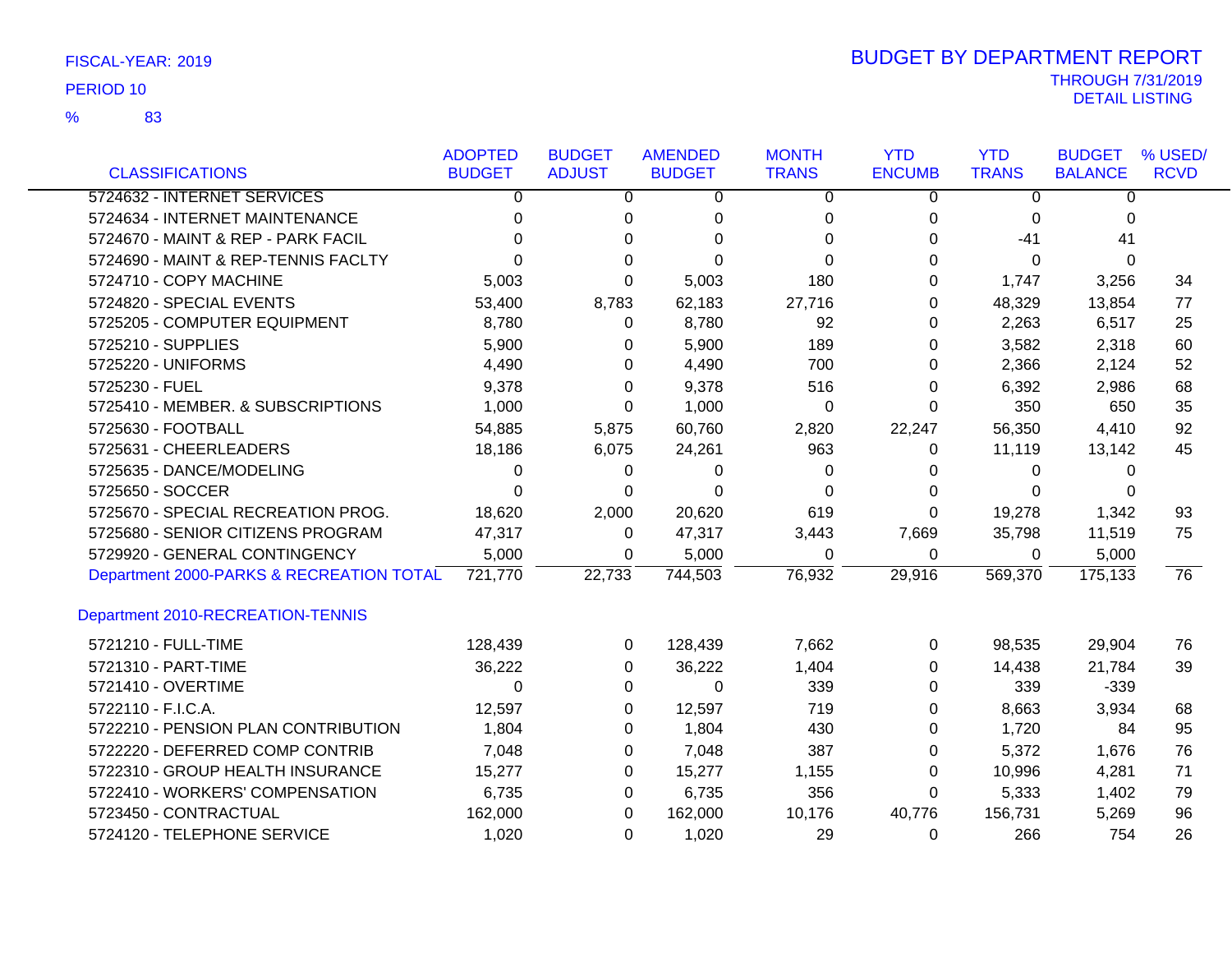|                                         | <b>ADOPTED</b> | <b>BUDGET</b> | <b>AMENDED</b>            |             | <b>MONTH</b> | <b>YTD</b>    | <b>YTD</b>   | <b>BUDGET</b>  | % USED/         |
|-----------------------------------------|----------------|---------------|---------------------------|-------------|--------------|---------------|--------------|----------------|-----------------|
| <b>CLASSIFICATIONS</b>                  | <b>BUDGET</b>  | <b>ADJUST</b> | <b>BUDGET</b>             |             | <b>TRANS</b> | <b>ENCUMB</b> | <b>TRANS</b> | <b>BALANCE</b> | <b>RCVD</b>     |
| 5724125 - TELEPHONE SERVICES            | 2,280          |               | $\mathbf{0}$              | 2,280       | 151          | $\mathbf 0$   | 905          | 1,375          | $\overline{39}$ |
| 5724620 - REPAIR & MAINT. OPER EQUI     | 7,145          |               | 0                         | 7,145       | 0            | 0             | 0            | 7,145          |                 |
| 5724634 - INTERNET MAINTENANCE          | 0              |               | 0                         | 0           | 0            | 0             | $\Omega$     | 0              |                 |
| 5724670 - MAINT & REP - PARK FACIL      | 10,700         |               | 0                         | 10,700      | 2,333        | 0             | 5,433        | 5,267          | 50              |
| 5725205 - COMPUTER EQUIPMENT            | 2,189          |               | 0                         | 2,189       | $\Omega$     | 0             | $\Omega$     | 2,189          |                 |
| 5725210 - SUPPLIES                      | 4,650          |               | 0                         | 4,650       | 700          | 0             | 3,335        | 1,315          | 71              |
| 5725220 - UNIFORMS                      | 1,300          |               | 0                         | 1,300       | 0            | 0             | 735          | 565            | 56              |
| Department 2010-RECREATION-TENNIS TOTAL | 399,406        |               | $\overline{0}$<br>399,406 |             | 25,841       | 40,776        | 312,801      | 86,605         | $\overline{78}$ |
| Department 2020-MULTI PURPOSE CENTER    |                |               |                           |             |              |               |              |                |                 |
| 5721210 - FULL-TIME                     | 183,035        |               | 0                         | 183,035     | 12,337       | 0             | 137,118      | 45,917         | 74              |
| 5721310 - PART-TIME                     | 266,831        |               | 266,831<br>0              |             | 25,047       | 0             | 177,674      | 89,157         | 66              |
| 5721410 - OVERTIME                      | 0              |               | 0                         | $\Omega$    | $\Omega$     | $\Omega$      | $\Omega$     | 0              |                 |
| 5722110 - F.I.C.A.                      | 34,415         |               | $\Omega$                  | 34,415      | 2,823        | 0             | 23,606       | 10,809         | 68              |
| 5722210 - PENSION PLAN CONTRIBUTION     | 3,923          |               | 0                         | 3,923       | 935          | 0             | 3,740        | 183            | 95              |
| 5722220 - DEFERRED COMP CONTRIB         | 8,588          |               | 0                         | 8,588       | 467          | 0             | 4,989        | 3,599          | 58              |
| 5722310 - GROUP HEALTH INSURANCE        | 38,192         |               | 0                         | 38,192      | 2,290        | 0             | 26,076       | 12,116         | 68              |
| 5722410 - WORKERS' COMPENSATION         | 18,400         |               | 0                         | 18,400      | 971          | $\Omega$      | 14,569       | 3,831          | 79              |
| 5723450 - CONTRACTUAL                   | 18,025         |               | 0                         | 18,025      | 2,565        | 2,635         | 7,125        | 10,900         | 39              |
| 5724125 - TELEPHONE SERVICES            | $\Omega$       |               | 0                         | $\Omega$    | 0            | 0             | 0            | 0              |                 |
| 5724310 - UTILITIES- ELECTRICITY        | 60,000         |               | 0                         | 60,000      | 10,232       | 9,190         | 60,000       | 0              | 100             |
| 5724320 - UTILITIES- WATER              | 0              |               | 0                         | $\mathbf 0$ | 0            | 0             | 0            | 0              |                 |
| 5724670 - MAINT & REP - PARK FACIL      | 15,524         |               | 0                         | 15,524      | 1,940        | 0             | 15,424       | 100            | 99              |
| 5724710 - COPY MACHINE                  | 2,460          |               | 0                         | 2,460       | 101          | 0             | 1,000        | 1,460          | 40              |
| 5725205 - COMPUTER EQUIPMENT            | 4,000          |               | 0                         | 4,000       | $\Omega$     | 0             | 4,000        | 0              | 100             |
| 5725210 - SUPPLIES                      | 6,400          |               | 0                         | 6,400       | $\Omega$     | 0             | 1,484        | 4,916          | 23              |
| 5725550 - SCHOOL PROGRAM                | 18,000         |               | 0                         | 18,000      | 0            | 0             | 5,464        | 12,536         | 30              |
| 5725640 - BASKETBALL                    | 4,350          |               | 0                         | 4,350       | 0            | $\Omega$      | 750          | 3,600          | 17              |
| 5725660 - SUMMER PROGRAMS               | 13,700         | 5,000         |                           | 18,700      | 3,338        | 1,961         | 8,496        | 10,204         | 45              |
| 5725670 - SPECIAL RECREATION PROG.      | 0              |               | 0                         | $\Omega$    | 0            | 0             | 0            | 0              |                 |
| 5726410 - EQPT LESS THAN \$500 VALUE    | 0              |               | 0                         | $\Omega$    | 0            | $\Omega$      | 0            | 0              |                 |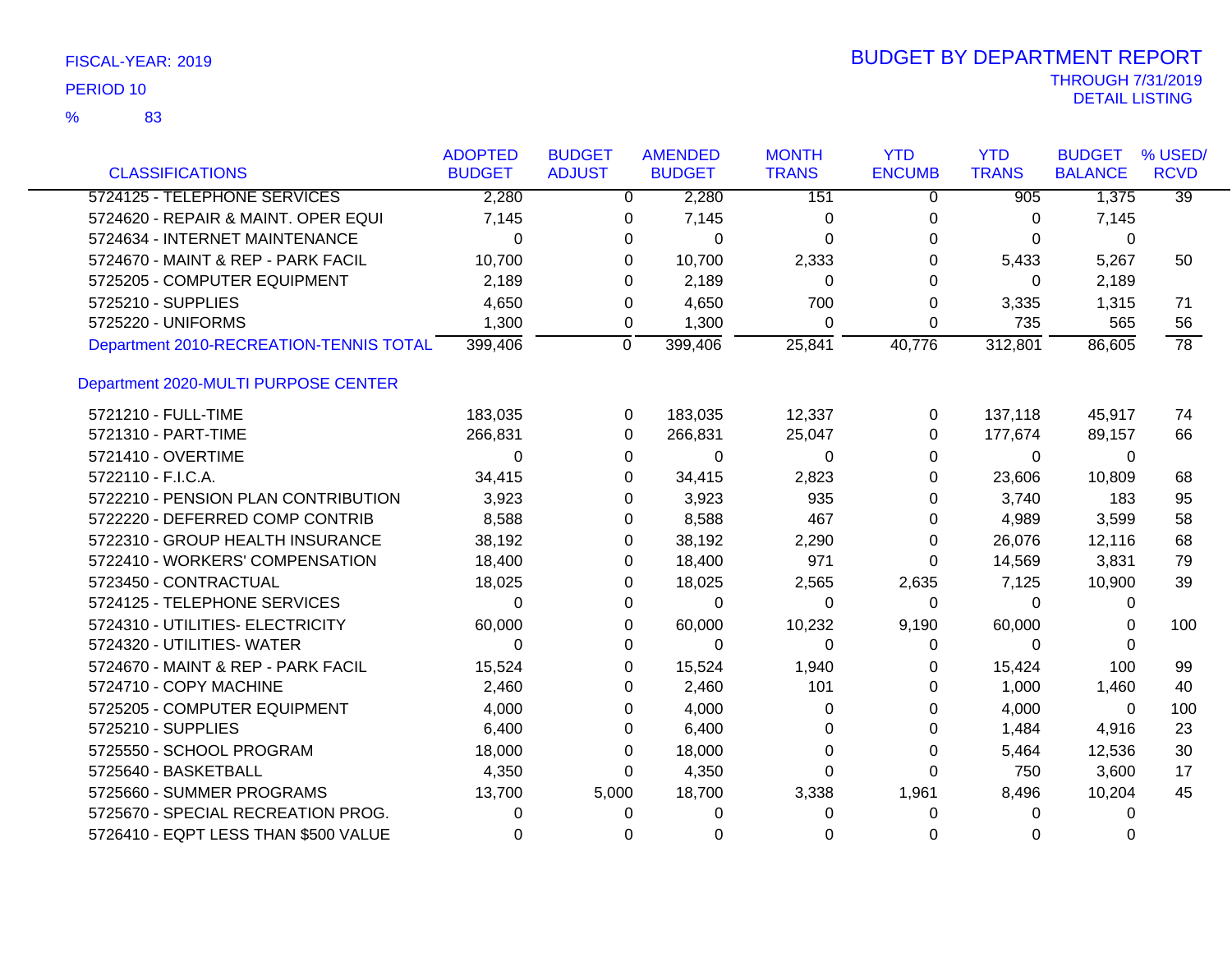83 %

| <b>CLASSIFICATIONS</b>                             | <b>ADOPTED</b><br><b>BUDGET</b> | <b>BUDGET</b><br><b>ADJUST</b> | <b>AMENDED</b><br><b>BUDGET</b> | <b>MONTH</b><br><b>TRANS</b> | <b>YTD</b><br><b>ENCUMB</b> | <b>YTD</b><br><b>TRANS</b> | <b>BUDGET</b><br><b>BALANCE</b> | % USED/<br><b>RCVD</b> |
|----------------------------------------------------|---------------------------------|--------------------------------|---------------------------------|------------------------------|-----------------------------|----------------------------|---------------------------------|------------------------|
| 5726430 - EQUIPMENT-OPERATING                      | 0                               | $\overline{0}$                 | 0                               | $\overline{0}$               | $\overline{0}$              | $\overline{0}$             | 0                               |                        |
| Department 2020-MULTI PURPOSE CENTER TOTAL 695,843 |                                 | 5,000                          | 700,843                         | 63,046                       | 13,786                      | 491,515                    | 209,328                         | 70                     |
| Department 2030-Community Pool                     |                                 |                                |                                 |                              |                             |                            |                                 |                        |
| 5721210 - FULL-TIME                                | 0                               | 0                              | $\mathbf 0$                     | $\Omega$                     | $\Omega$                    | 0                          | $\Omega$                        |                        |
| 5721310 - PART-TIME                                | 53,056                          | $\Omega$                       | 53,056                          | 8,889                        | 0                           | 27,018                     | 26,038                          | 50                     |
| 5722110 - F.I.C.A.                                 | 4,059                           | 0                              | 4,059                           | 680                          | 0                           | 2,067                      | 1,992                           | 50                     |
| 5722220 - DEFERRED COMP CONTRIB                    | 0                               | 0                              | 0                               | 0                            | 0                           | 0                          | 0                               |                        |
| 5722310 - GROUP HEALTH INSURANCE                   | 0                               | 0                              | $\Omega$                        | 0                            | 0                           | $\Omega$                   | 0                               |                        |
| 5722410 - WORKERS' COMPENSATION                    | 2,170                           | 0                              | 2,170                           | 115                          | 0                           | 1,718                      | 452                             | 79                     |
| 5723450 - CONTRACTUAL                              | 23,795                          | 0                              | 23,795                          | 2,637                        | 7,418                       | 15,807                     | 7,988                           | 66                     |
| 5724080 - EMPLOYEE EDUCATION                       | 2,065                           | 0                              | 2,065                           | 0                            | 0                           | 125                        | 1,940                           | 6                      |
| 5724120 - TELEPHONE SERVICE                        | 0                               | 0                              | 0                               | 0                            | 0                           | $\Omega$                   | 0                               |                        |
| 5724320 - UTILITIES- WATER                         | 25,000                          | 0                              | 25,000                          | 42                           | 6,573                       | 25,000                     | $\Omega$                        | 100                    |
| 5724350 - ELECTRIC - CITY PARKS                    | 9,600                           | 0                              | 9,600                           | 673                          | 0                           | 4,402                      | 5,198                           | 45                     |
| 5724632 - INTERNET SERVICES                        | 0                               | 0                              | 0                               | 0                            | O                           | 0                          | 0                               |                        |
| 5724634 - INTERNET MAINTENANCE                     | $\Omega$                        | 0                              | $\Omega$                        | 0                            | O                           | $\Omega$                   | 0                               |                        |
| 5724670 - MAINT & REP - PARK FACIL                 | 10,000                          | 0                              | 10,000                          | 0                            | 0                           | 6,464                      | 3,536                           | 64                     |
| 5724820 - SPECIAL EVENTS                           | 1,500                           | 0                              | 1,500                           | $\Omega$                     | 0                           | 759                        | 741                             | 50                     |
| 5725205 - COMPUTER EQUIPMENT                       | 0                               | 0                              | $\Omega$                        | $\Omega$                     | 0                           | 0                          | 0                               |                        |
| 5725210 - SUPPLIES                                 | 11,000                          | 0                              | 11,000                          | 0                            | 0                           | 5,692                      | 5,308                           | 51                     |
| 5725220 - UNIFORMS                                 | 885                             | 0                              | 885                             | 230                          | 0                           | 230                        | 655                             | 25                     |
| Department 2030-Community Pool TOTAL               | 143,130                         | $\overline{0}$                 | 143,130                         | 13,266                       | 13,991                      | 89,282                     | 53,848                          | 62                     |
| Department 2100-NON-DEPARTMENTAL                   |                                 |                                |                                 |                              |                             |                            |                                 |                        |
| 5192210 - PENSION PLAN CONTRIBUTION                | $\Omega$                        | 0                              | $\Omega$                        | $\Omega$                     | $\Omega$                    | 0                          | $\Omega$                        |                        |
| 5192250 - SECTION 185 CONTRIBUTION                 | 106,000                         | 0                              | 106,000                         | 0                            | 0                           | 110,419                    | $-4,419$                        | 104                    |
| 5199120 - DEBT SERVICE                             | 0                               | 0                              | 0                               | 0                            | 0                           | 0                          | 0                               |                        |
| 5199140 - CIP FUND                                 | 0                               | 0                              | $\Omega$                        | $\Omega$                     | 0                           | 0                          | 0                               |                        |
| 5199150 - CRA FUND                                 |                                 |                                |                                 | 0                            |                             | 0                          |                                 |                        |
| 5199924 - SETTLEMENTS                              | 0                               | $\Omega$                       | $\Omega$                        | $\Omega$                     | 0                           | $\Omega$                   | 0                               |                        |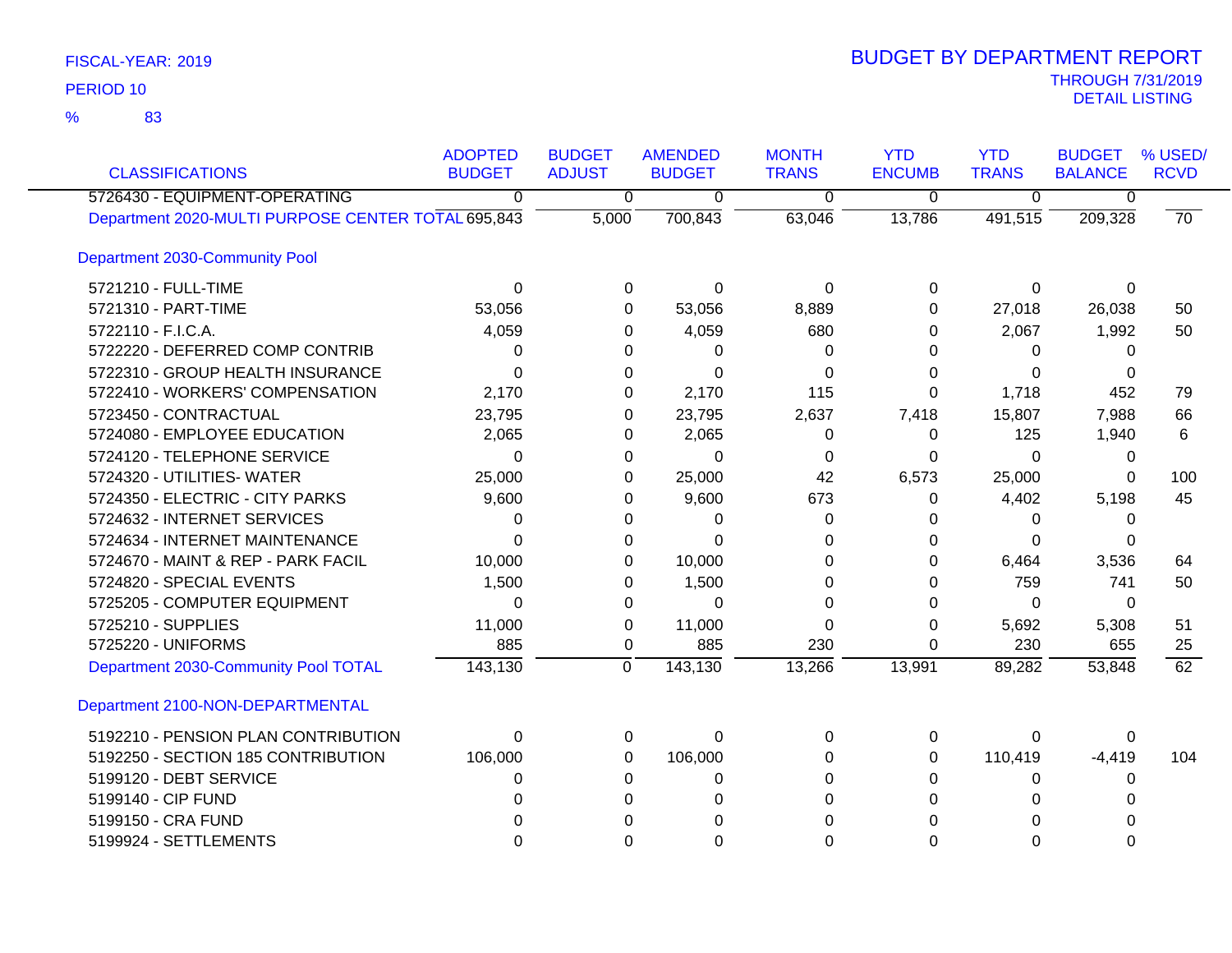83 %

| <b>CLASSIFICATIONS</b>                   | <b>ADOPTED</b><br><b>BUDGET</b> | <b>BUDGET</b><br><b>ADJUST</b> | <b>AMENDED</b><br><b>BUDGET</b> | <b>MONTH</b><br><b>TRANS</b> | <b>YTD</b><br><b>ENCUMB</b> | <b>YTD</b><br><b>TRANS</b> | <b>BUDGET</b><br><b>BALANCE</b> | % USED/<br><b>RCVD</b> |
|------------------------------------------|---------------------------------|--------------------------------|---------------------------------|------------------------------|-----------------------------|----------------------------|---------------------------------|------------------------|
| 5819120 - INTRA-GOV TRANSFER-TO GF       | 329,345                         | $\overline{0}$                 | 329,345                         | 0                            | 0                           | 329,345                    | 0                               | 100                    |
| 5819130 - INTRA-GOV EMERG RESERVES FUND  | 222,800                         | 0                              | 222,800                         | 0                            |                             | 0                          | 222,800                         |                        |
| 5819140 - INTRA GOV-CAPITAL IMP PROJ FUN | 1,319,392                       | 0                              | 1,319,392                       | 0                            | O                           | 0                          | 1,319,392                       |                        |
| 5819150 - INTRA-GOV CRA                  | 0                               | 0                              | 0                               | 0                            | 0                           |                            |                                 |                        |
| 5819160 - INTRA-GOV REVENUE STABILIZATIO |                                 | 0                              | 0                               | 0                            |                             |                            |                                 |                        |
| 5819161 - INTRA-GOV GRANT MATCH          |                                 | 0                              | 0                               | 0                            | 0                           | 0                          |                                 |                        |
| 5819162 - INTRA-GOV INS RESERVE          |                                 | 0                              | 0                               | 0                            | 0                           |                            |                                 |                        |
| 5819163 - INTRA-GOV TAX EQUALIZATION     | O.                              | 0                              | 0                               | 0                            | 0                           |                            |                                 |                        |
| 5819164 - INTRA-GOV BLDG CAPITAL RESERVE |                                 | 0                              | 0                               | 0                            |                             |                            | 0                               |                        |
| 5819165 - INTRA-GOV PARKS ACQUISITION DE |                                 | 0                              | 0                               | 0                            | 0                           |                            |                                 |                        |
| Department 2100-NON-DEPARTMENTAL TOTAL   | 1,977,537                       | 0                              | 1,977,537                       | 0                            | 0                           | 439,764                    | 1,537,773                       | $\overline{22}$        |
| <b>EXPENSE TOTAL</b>                     | 21,088,873                      |                                | 164,996 21,253,869              | 1,382,225                    | 1,373,725                   | 15,229,237                 | 6,024,634                       | 71                     |
| Fund 001-GENERAL FUND TOTAL              |                                 |                                |                                 |                              |                             |                            |                                 |                        |
| <b>REVENUE</b>                           | 19,217,607                      | 0                              | 19,217,607                      | 948,347                      | 0                           | 17,439,606                 | 1,778,003                       | 90                     |
| <b>EXPENSE</b>                           | 21,088,873                      | 164,996                        | 21,253,869                      | 1,382,225                    | 1,373,725                   | 15,229,237                 | 6,024,634                       | 71                     |
| Fund 001-GENERAL FUND TOTAL              | $-1,871,266$                    | $-164,996$                     | $-2,036,262$                    | $-433,878$                   | $-1,373,725$                | 2,210,369                  | $-4,246,631$                    |                        |
| Fund 051-EMERGENCY RESERVE FUND          |                                 |                                |                                 |                              |                             |                            |                                 |                        |
| <b>REVENUE</b>                           |                                 |                                |                                 |                              |                             |                            |                                 |                        |
| Department 0000-Description N/A          |                                 |                                |                                 |                              |                             |                            |                                 |                        |
| 3612000 - INTEREST INCOME                | 36,000                          | 0                              | 36,000                          | 3,351                        | 0                           | 32,719                     | 3,281                           | 90                     |

| 3612000 - INTEREST INCOME                         | 36,000   | 36.000    | 3.351   | 32.719  | 3.281    | 90. |
|---------------------------------------------------|----------|-----------|---------|---------|----------|-----|
| 3694605 - FEMA HURRICANE IRMA REIMBURSEM1,065,810 |          | .065.810  | 170.838 | 170.838 | 894.972  | 16  |
| 3699201 - MISC. OTHERS                            |          |           | 195.224 | 195.224 | -195.224 |     |
| 3811000 - CONTRIB. FROM OTHER FUNDS               | 222,800  | 222.800   |         |         | 222.800  |     |
| Department 0000-Description N/A TOTAL             | .324.610 | 1.324.610 | 369.413 | 398.781 | 925.829  | 30  |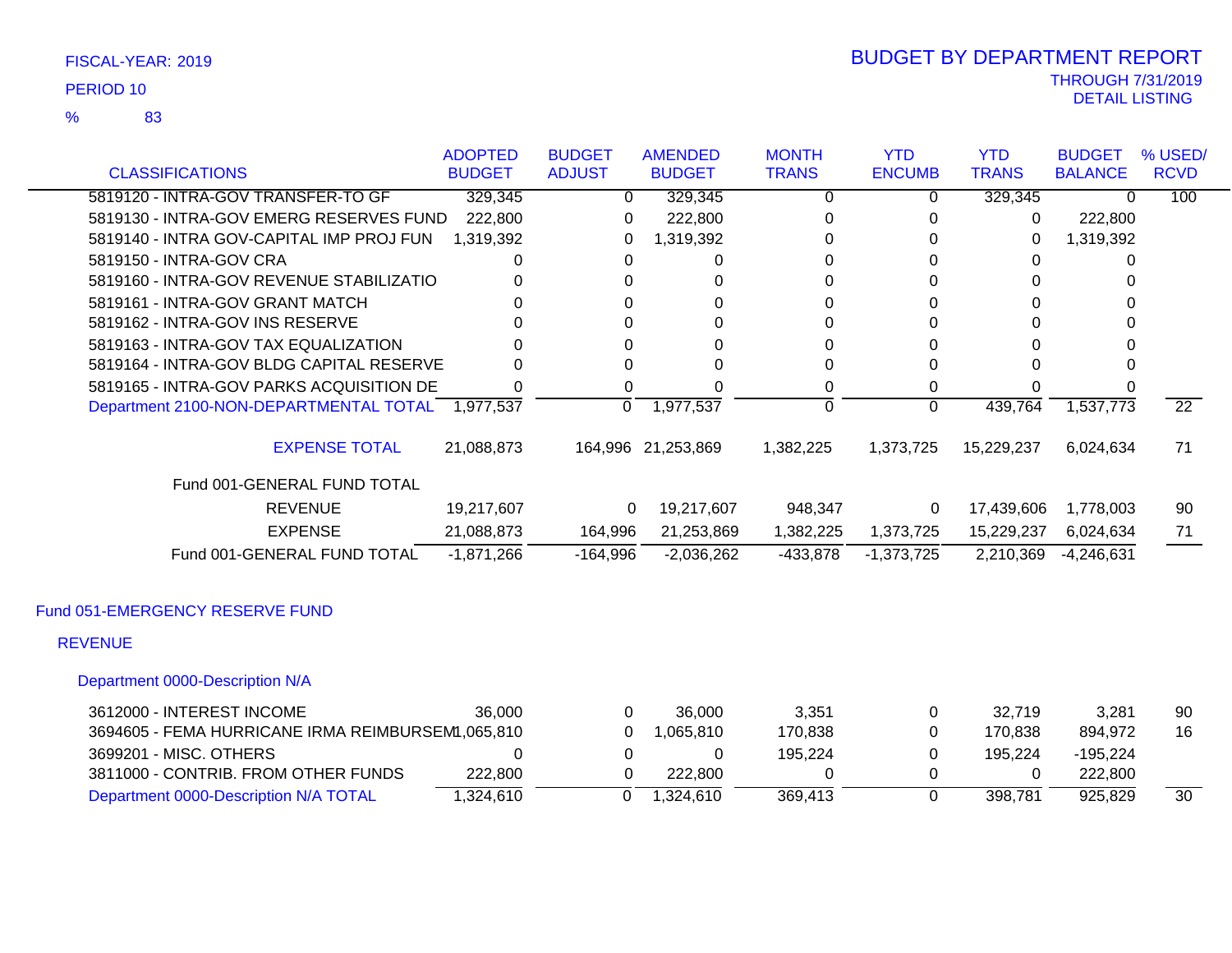| <b>CLASSIFICATIONS</b>                   | <b>ADOPTED</b><br><b>BUDGET</b> | <b>BUDGET</b><br><b>ADJUST</b> | <b>AMENDED</b><br><b>BUDGET</b> | <b>MONTH</b><br><b>TRANS</b> | <b>YTD</b><br><b>ENCUMB</b> | <b>YTD</b><br><b>TRANS</b> | <b>BUDGET</b><br><b>BALANCE</b> | % USED/<br><b>RCVD</b> |
|------------------------------------------|---------------------------------|--------------------------------|---------------------------------|------------------------------|-----------------------------|----------------------------|---------------------------------|------------------------|
| <b>REVENUE TOTAL</b>                     | 1,324,610                       | $\overline{0}$                 | 1,324,610                       | 369,413                      | $\overline{0}$              | 398,781                    | 925,829                         | $\overline{30}$        |
| <b>EXPENSE</b>                           |                                 |                                |                                 |                              |                             |                            |                                 |                        |
| Department 1310-CITY MANAGER             |                                 |                                |                                 |                              |                             |                            |                                 |                        |
| 5131210 - REGULAR                        | 0                               | 0                              | 0                               | 0                            | $\Omega$                    | 0                          | 0                               |                        |
| 5133450 - CONTRACTUAL SERVCS-INFRA       | 0                               | 0                              | $\mathbf 0$                     | 0                            | $\Omega$                    | 0                          | 0                               |                        |
| Department 1310-CITY MANAGER TOTAL       | $\Omega$                        | $\Omega$                       | $\Omega$                        | $\overline{0}$               | $\Omega$                    | $\Omega$                   | $\Omega$                        |                        |
| Department 1410-FINANCE                  |                                 |                                |                                 |                              |                             |                            |                                 |                        |
| 5135210 - SUPPLIES                       | 0                               | $\pmb{0}$                      | $\mathbf 0$                     | $\mathbf 0$                  | $\mathbf 0$                 | 0                          | 0                               |                        |
| Department 1410-FINANCE TOTAL            | $\overline{0}$                  | $\Omega$                       | $\Omega$                        | $\overline{0}$               | $\Omega$                    | $\Omega$                   |                                 |                        |
| Department 1730-STREET MAINTENANCE       |                                 |                                |                                 |                              |                             |                            |                                 |                        |
| 5413450 - CONTRACTUAL SERVICES           | 0                               | $\overline{0}$                 | $\pmb{0}$                       | $\mathbf 0$                  | $\overline{0}$              | $\mathbf 0$                | $\,0\,$                         |                        |
| Department 1730-STREET MAINTENANCE TOTAL | $\Omega$                        | $\Omega$                       | $\Omega$                        | $\Omega$                     | $\Omega$                    | $\Omega$                   |                                 |                        |
| Department 1790-ENGINEERING & CONSTRUCTN |                                 |                                |                                 |                              |                             |                            |                                 |                        |
| 5193450 - CONT. SVCS.                    | 0                               | 0                              | 0                               | 0                            | 0                           | 0                          | 0                               |                        |
| Department 1790-ENGINEERING & CONSTRUCTN | 0                               | $\Omega$                       | $\Omega$                        | $\overline{0}$               | $\Omega$                    | $\Omega$                   |                                 |                        |
| Department 1910-POLICE                   |                                 |                                |                                 |                              |                             |                            |                                 |                        |
| 5215210 - SUPPLIES                       | 0                               | 0                              | 0                               | 0                            | $\mathbf 0$                 | 0                          | 0                               |                        |
| Department 1910-POLICE TOTAL             | $\overline{0}$                  | $\overline{0}$                 | $\overline{0}$                  | ō                            | $\overline{0}$              | $\Omega$                   |                                 |                        |
| Department 2000-PARKS & RECREATION       |                                 |                                |                                 |                              |                             |                            |                                 |                        |
| 5725210 - SUPPLIES                       | 0                               | 0                              | 0                               | 0                            | 0                           | 0                          | 0                               |                        |
| Department 2000-PARKS & RECREATION TOTAL | $\overline{0}$                  | $\Omega$                       | $\Omega$                        | $\overline{0}$               | $\Omega$                    | $\Omega$                   | $\Omega$                        |                        |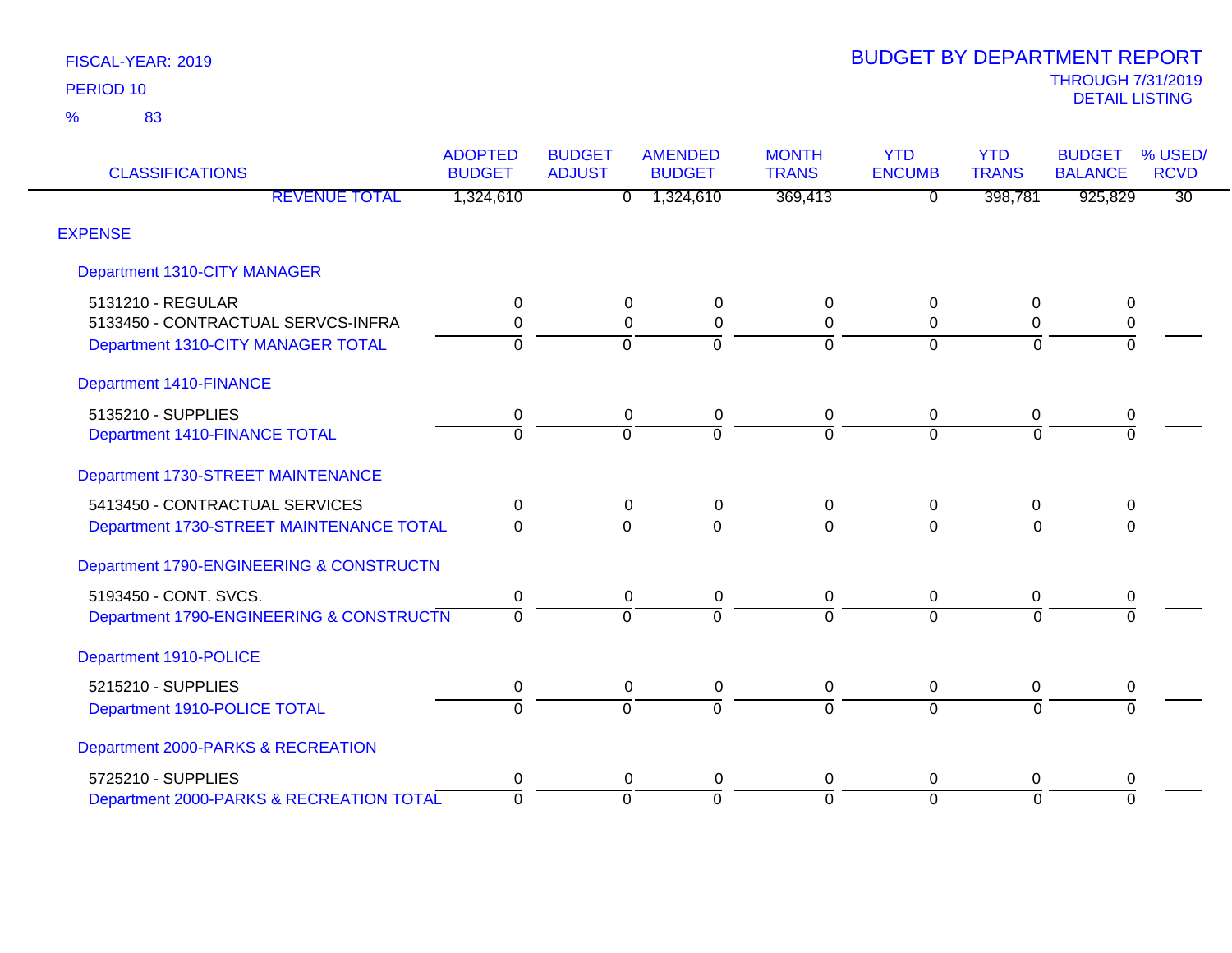83 %

| <b>CLASSIFICATIONS</b>                   | <b>ADOPTED</b><br><b>BUDGET</b> | <b>BUDGET</b><br><b>ADJUST</b> |                | <b>AMENDED</b><br><b>BUDGET</b> | <b>MONTH</b><br><b>TRANS</b> | <b>YTD</b><br><b>ENCUMB</b> | <b>YTD</b><br><b>TRANS</b> | <b>BUDGET</b><br><b>BALANCE</b> | % USED/<br><b>RCVD</b> |
|------------------------------------------|---------------------------------|--------------------------------|----------------|---------------------------------|------------------------------|-----------------------------|----------------------------|---------------------------------|------------------------|
| <b>EXPENSE TOTAL</b>                     | $\overline{0}$                  |                                | $\overline{0}$ | $\overline{0}$                  | $\overline{0}$               | $\overline{0}$              | $\overline{0}$             | $\overline{0}$                  |                        |
| Fund 051-EMERGENCY RESERVE FUND TOTAL    |                                 |                                |                |                                 |                              |                             |                            |                                 |                        |
| <b>REVENUE</b>                           | 1,324,610                       |                                | 0              | 1,324,610                       | 369,413                      | 0                           | 398,781                    | 925,829                         | 30                     |
| <b>EXPENSE</b>                           | $\Omega$                        |                                | 0              | 0                               | 0                            | 0                           | $\mathbf 0$                | 0                               | 71                     |
| Fund 051-EMERGENCY RESERVE FUND TOTAL    | 1,324,610                       |                                | $\mathbf 0$    | 1,324,610                       | 369,413                      | $\mathbf 0$                 | 398,781                    | 925,829                         |                        |
| Fund 106-STATE GRANT FUND                |                                 |                                |                |                                 |                              |                             |                            |                                 |                        |
| <b>REVENUE</b>                           |                                 |                                |                |                                 |                              |                             |                            |                                 |                        |
| Department 0000-Description N/A          |                                 |                                |                |                                 |                              |                             |                            |                                 |                        |
| 3371000 - GENERAL GOVERNMENT             | $\Omega$                        |                                | $\mathbf 0$    | $\mathbf 0$                     | $\Omega$                     | $\mathbf 0$                 | $\Omega$                   | $\mathbf{0}$                    |                        |
| 3612000 - INTEREST INCOME                | $\Omega$                        |                                | 0              | 0                               | 340                          | 0                           | 4,047                      | $-4,047$                        |                        |
| 3699201 - MISC. OTHERS                   | 0                               |                                | $\Omega$       | 0                               | $\Omega$                     | 0                           | $\Omega$                   | 0                               |                        |
| Department 0000-Description N/A TOTAL    | $\overline{0}$                  |                                | $\mathbf 0$    | ō                               | $\overline{340}$             | $\overline{0}$              | 4,047                      | $-4,047$                        |                        |
| Department 2001-FRDAP FUCHS PARK PROJECT |                                 |                                |                |                                 |                              |                             |                            |                                 |                        |
| 3311000 - REVENUE                        | 0                               |                                | $\Omega$       | 0                               | 0                            | 0                           | 0                          | 0                               |                        |
| 3341000 - REVENUE                        | $\mathbf 0$                     |                                | 0              | 0                               | $\Omega$                     | 0                           | 0                          | 0                               |                        |
| Department 2001-FRDAP FUCHS PARK PROJECT | $\overline{0}$                  |                                | $\mathbf 0$    | $\mathbf 0$                     | $\Omega$                     | $\mathbf 0$                 | $\Omega$                   | $\mathbf 0$                     |                        |
| Department 2002-FRDAP-DANTE FASCELL PARK |                                 |                                |                |                                 |                              |                             |                            |                                 |                        |
| 3341000 - REVENUE                        | 0                               |                                | 0              | 0                               | 0                            | 0                           | 0                          | 0                               |                        |
| Department 2002-FRDAP-DANTE FASCELL PARK | $\overline{0}$                  |                                | ō              | $\overline{0}$                  | $\overline{0}$               | $\overline{0}$              | $\overline{0}$             | ō                               |                        |
| Department 2003-FRDAP-PALMER PARK        |                                 |                                |                |                                 |                              |                             |                            |                                 |                        |
| 3341000 - REVENUE                        | $\pmb{0}$                       |                                | 0              | 0                               | 0                            | $\mathbf 0$                 | 0                          | 0                               |                        |
| Department 2003-FRDAP-PALMER PARK        | $\overline{0}$                  |                                | ō              | ō                               | 0                            | $\overline{0}$              | $\overline{0}$             | $\overline{0}$                  |                        |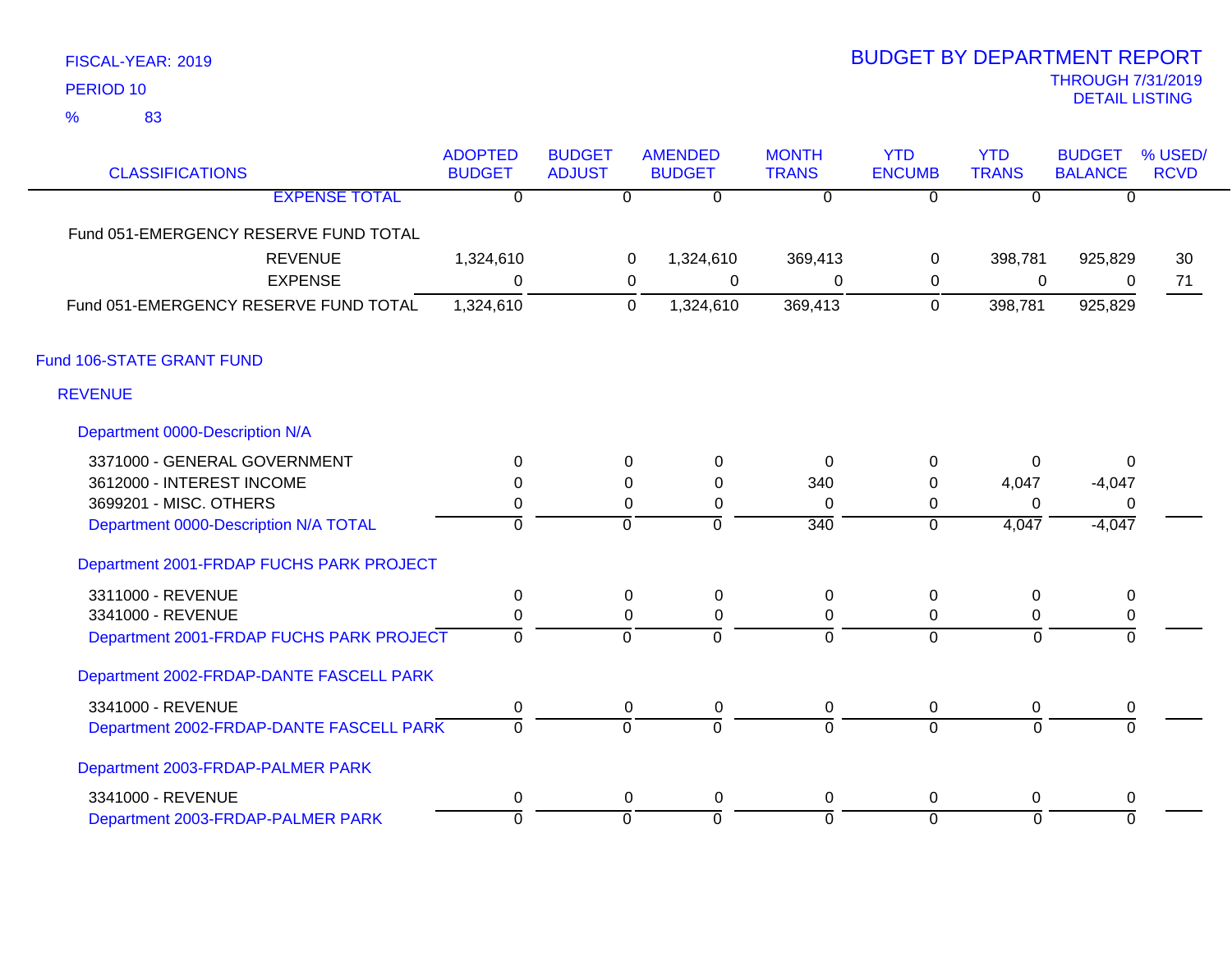83 %

| <b>CLASSIFICATIONS</b>                       | <b>ADOPTED</b><br><b>BUDGET</b> | <b>BUDGET</b><br><b>ADJUST</b> | <b>AMENDED</b><br><b>BUDGET</b> | <b>MONTH</b><br><b>TRANS</b> | <b>YTD</b><br><b>ENCUMB</b> | <b>YTD</b><br><b>TRANS</b> | <b>BUDGET</b><br><b>BALANCE</b> | % USED/<br><b>RCVD</b> |
|----------------------------------------------|---------------------------------|--------------------------------|---------------------------------|------------------------------|-----------------------------|----------------------------|---------------------------------|------------------------|
| Department 3802-ADA FY 2011                  |                                 |                                |                                 |                              |                             |                            |                                 |                        |
| 3371000 - GENERAL GOVERNMENT                 | 0                               | 0                              | 0                               | 0                            | 0                           | 0                          | 0                               |                        |
| Department 3802-ADA FY 2011 TOTAL            | $\overline{0}$                  | $\overline{0}$                 | $\Omega$                        | $\overline{0}$               | $\Omega$                    | $\overline{0}$             | ō                               |                        |
| Department 3901-FDEP-TWIN LAKES GRANT        |                                 |                                |                                 |                              |                             |                            |                                 |                        |
| 3341000 - REVENUE                            | 0                               | 0                              | 0                               | 0                            | $\mathbf 0$                 | 0                          | 0                               |                        |
| Department 3901-FDEP-TWIN LAKES GRANT TOTAL  | $\Omega$                        | $\Omega$                       | $\Omega$                        | 0                            | $\Omega$                    | $\Omega$                   | $\Omega$                        |                        |
| Department 3902-FDEP Drainage Phase VI       |                                 |                                |                                 |                              |                             |                            |                                 |                        |
| 3341000 - REVENUE                            | 0                               | 100,000                        | 100,000                         | 0                            | $\mathbf 0$                 | $\boldsymbol{0}$           | 100,000                         |                        |
| Department 3902-FDEP Drainage Phase VI TOTAL | $\Omega$                        | 100,000                        | 100,000                         | 0                            | $\mathbf 0$                 | $\mathbf 0$                | 100,000                         |                        |
| Department 7001-FDOT-USF-BICYCLE SAFETY      |                                 |                                |                                 |                              |                             |                            |                                 |                        |
| 3341000 - REVENUE                            | 0                               | 0                              | 0                               | 0                            | $\mathbf 0$                 | 0                          | 0                               |                        |
| Department 7001-FDOT-USF-BICYCLE SAFETY      | $\Omega$                        | $\Omega$                       | $\Omega$                        | $\overline{0}$               | $\Omega$                    | $\overline{0}$             | $\Omega$                        |                        |
| Department 7002-FDOT-USF-BICYCLE SAFETY      |                                 |                                |                                 |                              |                             |                            |                                 |                        |
| 3341000 - REVENUE                            | 0                               | 0                              | 0                               | 0                            | $\mathbf 0$                 | 0                          | $\boldsymbol{0}$                |                        |
| Department 7002-FDOT-USF-BICYCLE SAFETY      | $\Omega$                        | $\Omega$                       | $\Omega$                        | $\Omega$                     | $\Omega$                    | $\Omega$                   | $\overline{0}$                  |                        |
| <b>REVENUE TOTAL</b>                         | $\Omega$                        | 100,000                        | 100,000                         | 340                          | $\Omega$                    | 4,047                      | 95,953                          |                        |
| <b>EXPENSE</b>                               |                                 |                                |                                 |                              |                             |                            |                                 |                        |
| Department 2001-FRDAP FUCHS PARK PROJECT     |                                 |                                |                                 |                              |                             |                            |                                 |                        |
| 5723450 - CONTRACTUAL                        | $\pmb{0}$                       | 0                              | 0                               | 0                            | $\mathbf 0$                 | $\pmb{0}$                  | 0                               |                        |
| Department 2001-FRDAP FUCHS PARK PROJECT     | $\Omega$                        | 0                              | $\Omega$                        | 0                            | $\Omega$                    | $\Omega$                   | $\Omega$                        |                        |

Department 2002-FRDAP-DANTE FASCELL PARK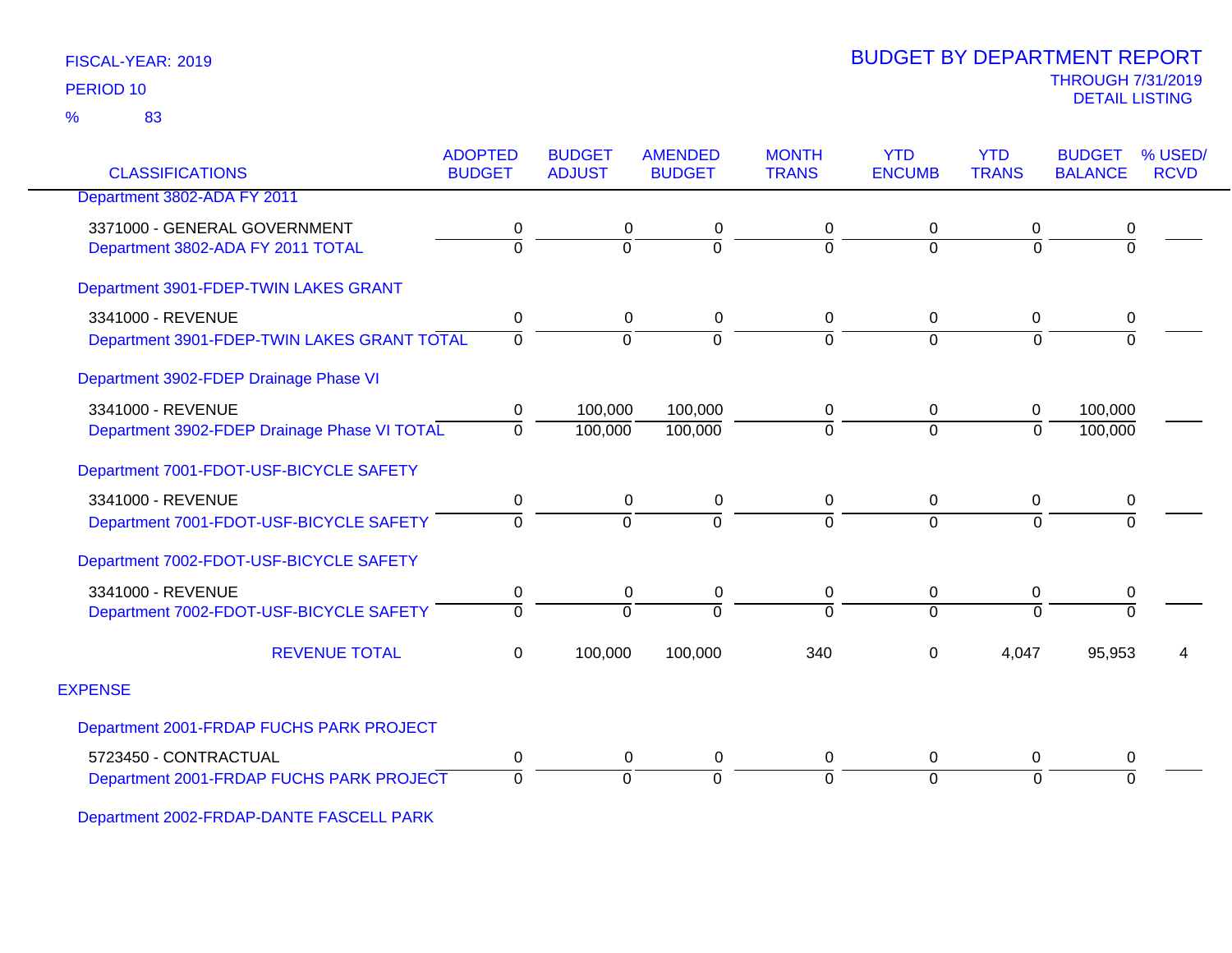| <b>CLASSIFICATIONS</b>                       | <b>ADOPTED</b><br><b>BUDGET</b> | <b>BUDGET</b><br><b>ADJUST</b> | <b>AMENDED</b><br><b>BUDGET</b> | <b>MONTH</b><br><b>TRANS</b> | <b>YTD</b><br><b>ENCUMB</b> | <b>YTD</b><br><b>TRANS</b> | <b>BUDGET</b><br><b>BALANCE</b> | % USED/<br><b>RCVD</b> |
|----------------------------------------------|---------------------------------|--------------------------------|---------------------------------|------------------------------|-----------------------------|----------------------------|---------------------------------|------------------------|
| 5726450 - MATCHING CONTRIBUTION              | 0                               | 0                              | 0                               | $\overline{0}$               | $\overline{0}$              | $\overline{0}$             | 0                               |                        |
| Department 2002-FRDAP-DANTE FASCELL PARK     | $\overline{0}$                  | $\mathbf 0$                    | $\Omega$                        | $\Omega$                     | $\Omega$                    | $\Omega$                   | $\Omega$                        |                        |
| Department 2003-FRDAP-PALMER PARK            |                                 |                                |                                 |                              |                             |                            |                                 |                        |
| 5726450 - MATCHING CONTRIBUTION              | 0                               | 0                              | 0                               | 0                            | 0                           | 0                          | 0                               |                        |
| Department 2003-FRDAP-PALMER PARK            | $\overline{0}$                  | $\overline{0}$                 | $\overline{0}$                  | $\overline{0}$               | $\overline{0}$              | $\Omega$                   | $\Omega$                        |                        |
| Department 3303-CDBG SW 66 ST IMPROV PHASE   |                                 |                                |                                 |                              |                             |                            |                                 |                        |
| 5416440 - CAPITAL IMPROVEMENTS               | 0                               | $\pmb{0}$                      | 0                               | 0                            | $\boldsymbol{0}$            | 0                          | 0                               |                        |
| Department 3303-CDBG SW 66 ST IMPROV PHASE   | $\overline{0}$                  | $\overline{0}$                 | $\overline{0}$                  | $\Omega$                     | $\Omega$                    | $\Omega$                   | $\Omega$                        |                        |
| Department 3901-FDEP-TWIN LAKES GRANT        |                                 |                                |                                 |                              |                             |                            |                                 |                        |
| 5413100 - PROFESSIONAL SERVICES              | 0                               | $\mathbf 0$                    | $\pmb{0}$                       | 0                            | 0                           | 0                          | $\mathbf 0$                     |                        |
| 5413450 - CONTRACTUAL SERVICES               | 0                               | 0                              | $\pmb{0}$                       | $\mathbf 0$                  | $\mathbf 0$                 | $\mathbf 0$                | 0                               |                        |
| Department 3901-FDEP-TWIN LAKES GRANT TOTAL  | $\Omega$                        | $\mathbf 0$                    | $\Omega$                        | $\Omega$                     | $\mathbf 0$                 | $\Omega$                   | $\Omega$                        |                        |
| Department 3902-FDEP Drainage Phase VI       |                                 |                                |                                 |                              |                             |                            |                                 |                        |
| 5416490 - CONSTRUCTIONS PROJECTS             | 0                               | 100,000                        | 100,000                         | 0                            | 17,228                      | 100,000                    | 0                               | 100                    |
| Department 3902-FDEP Drainage Phase VI TOTAL | $\overline{0}$                  | 100,000                        | 100,000                         | $\overline{0}$               | 17,228                      | 100,000                    | $\Omega$                        | $\overline{100}$       |
| Department 7001-FDOT-USF-BICYCLE SAFETY      |                                 |                                |                                 |                              |                             |                            |                                 |                        |
| 5211410 - OVERTIME                           | 0                               | 0                              | 0                               | 0                            | 0                           | 0                          | 0                               |                        |
| Department 7001-FDOT-USF-BICYCLE SAFETY      | $\overline{0}$                  | $\overline{0}$                 | $\overline{0}$                  | $\Omega$                     | $\Omega$                    | $\Omega$                   | 0                               |                        |
| Department 7002-FDOT-USF-BICYCLE SAFETY      |                                 |                                |                                 |                              |                             |                            |                                 |                        |
| 5211410 - OVERTIME                           | 0                               | 0                              | 0                               | 0                            | 0                           | 0                          | 0                               |                        |
| Department 7002-FDOT-USF-BICYCLE SAFETY      | $\overline{0}$                  | 0                              | $\overline{0}$                  | $\overline{0}$               | $\overline{0}$              | $\Omega$                   | $\overline{0}$                  |                        |
| <b>EXPENSE TOTAL</b>                         | 0                               | 100,000                        | 100,000                         | 0                            | 17,228                      | 100,000                    | 0                               | 100                    |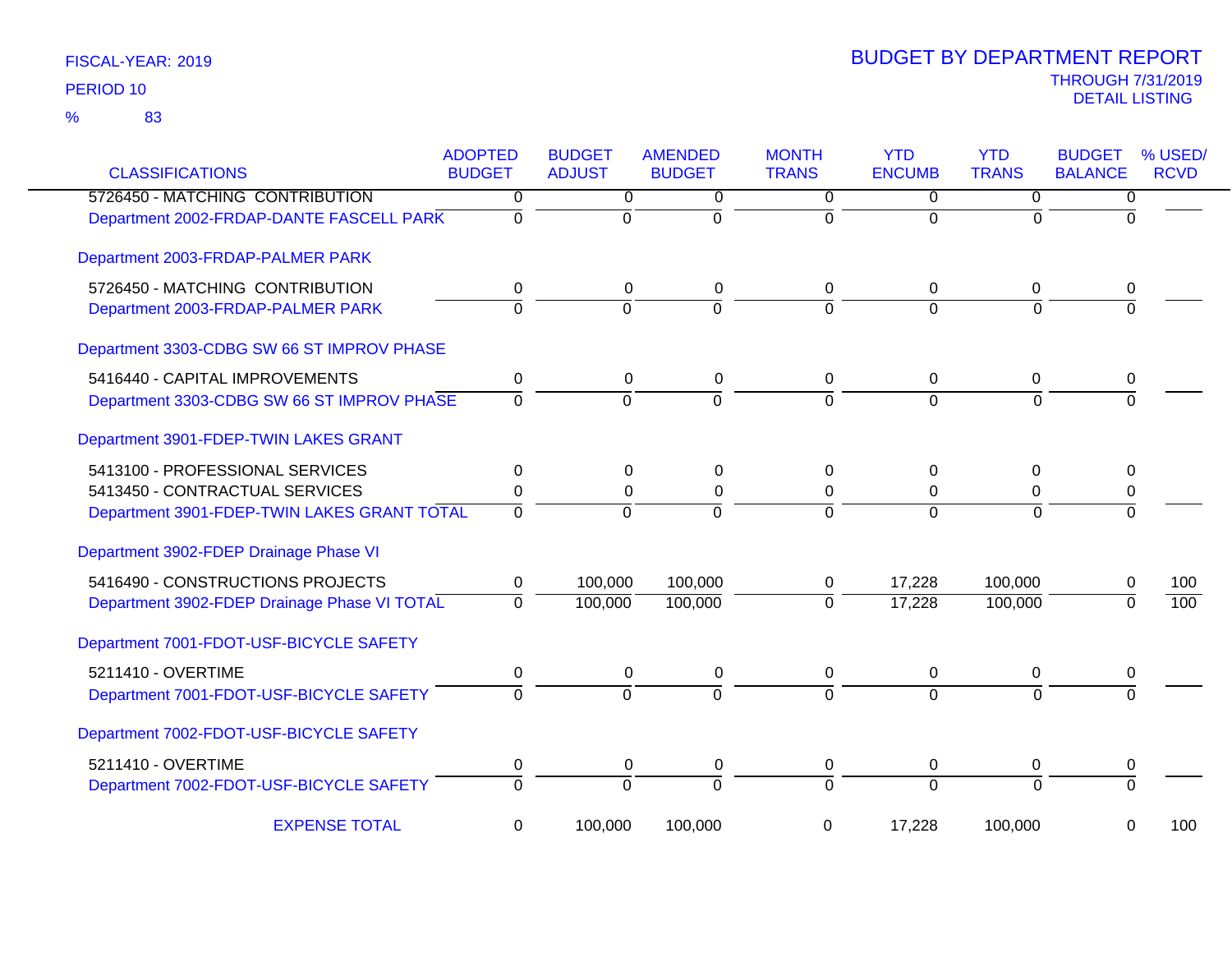| PERIOD <sub>10</sub> |                                       |                                 |                                |                                 |                              |                             |                            | <b>THROUGH 7/31/2019</b><br><b>DETAIL LISTING</b> |                        |
|----------------------|---------------------------------------|---------------------------------|--------------------------------|---------------------------------|------------------------------|-----------------------------|----------------------------|---------------------------------------------------|------------------------|
| $\frac{9}{6}$        | 83                                    |                                 |                                |                                 |                              |                             |                            |                                                   |                        |
|                      | <b>CLASSIFICATIONS</b>                | <b>ADOPTED</b><br><b>BUDGET</b> | <b>BUDGET</b><br><b>ADJUST</b> | <b>AMENDED</b><br><b>BUDGET</b> | <b>MONTH</b><br><b>TRANS</b> | <b>YTD</b><br><b>ENCUMB</b> | <b>YTD</b><br><b>TRANS</b> | <b>BUDGET</b><br><b>BALANCE</b>                   | % USED/<br><b>RCVD</b> |
|                      | Fund 106-STATE GRANT FUND TOTAL       |                                 |                                |                                 |                              |                             |                            |                                                   |                        |
|                      | <b>REVENUE</b>                        | $\mathbf 0$                     | 100,000                        | 100,000                         | 340                          | 0                           | 4,047                      | 95,953                                            | 4                      |
|                      | <b>EXPENSE</b>                        | $\boldsymbol{0}$                | 100,000                        | 100,000                         | $\mathbf 0$                  | 17,228                      | 100,000                    | 0                                                 | 100                    |
|                      | Fund 106-STATE GRANT FUND TOTAL       | $\mathbf 0$                     | $\overline{0}$                 | $\mathbf 0$                     | 340                          | $-17,228$                   | $-95,953$                  | 95,953                                            |                        |
|                      | Fund 111-STORM WATER DRAIN TRUST      |                                 |                                |                                 |                              |                             |                            |                                                   |                        |
| <b>REVENUE</b>       |                                       |                                 |                                |                                 |                              |                             |                            |                                                   |                        |
|                      | Department 0000-Description N/A       |                                 |                                |                                 |                              |                             |                            |                                                   |                        |
|                      | 3143000 - UTILITY TAX-WATER           | 10,000                          | $\mathbf 0$                    | 10,000                          | $\mathbf 0$                  | 0                           | 239                        | 9,761                                             | $\overline{2}$         |
|                      | 3301000 - INTERGOVERNMENTAL REVENUE   | 375,000                         | $\mathbf 0$                    | 375,000                         | $-310$                       | 0                           | 403,298                    | $-28,298$                                         | 107                    |
|                      | 3612000 - INTEREST INCOME             | 4,000                           | $\mathbf 0$                    | 4,000                           | 628                          | 0                           | 7,970                      | $-3,970$                                          | 199                    |
|                      | 3699201 - MISC. OTHERS                | $\mathbf 0$                     | $\mathbf 0$                    | $\mathbf 0$                     | 0                            | 0                           | 0                          | 0                                                 |                        |
|                      | Department 0000-Description N/A TOTAL | 389,000                         | $\overline{0}$                 | 389,000                         | $\overline{318}$             | $\overline{0}$              | 411,507                    | $-22,507$                                         | 105                    |
|                      | <b>REVENUE TOTAL</b>                  | 389,000                         | $\pmb{0}$                      | 389,000                         | 318                          | $\mathbf 0$                 | 411,507                    | $-22,507$                                         | 105                    |
| <b>EXPENSE</b>       |                                       |                                 |                                |                                 |                              |                             |                            |                                                   |                        |
|                      | Department 1730-STREET MAINTENANCE    |                                 |                                |                                 |                              |                             |                            |                                                   |                        |
|                      | 5411210 - REGULAR                     | 39,099                          | $\mathbf 0$                    | 39,099                          | 2,980                        | $\mathbf 0$                 | 30,950                     | 8,149                                             | 79                     |
|                      | 5411410 - OVERTIME                    | $\mathbf 0$                     | 0                              | $\mathbf 0$                     | $\mathbf 0$                  | 0                           | 0                          | $\mathbf 0$                                       |                        |
|                      | 5412110 - F.I.C.A.                    | 2,991                           | $\mathbf 0$                    | 2,991                           | 227                          | 0                           | 2,383                      | 608                                               | 79                     |
|                      | 5412210 - PENSION PLAN CONTRIBUTION   | 2,101                           | $\boldsymbol{0}$               | 2,101                           | 501                          | $\Omega$                    | 2,003                      | 98                                                | 95                     |
|                      | 5412310 - GROUP HEALTH INSURANCE      | 7,638                           | $\mathbf 0$                    | 7,638                           | 572                          | 0                           | 5,424                      | 2,214                                             | 71                     |
|                      | 5412410 - WORKERS' COMPENSATION       | 5,150                           | 0                              | 5,150                           | 272                          | 0                           | 4,078                      | 1,072                                             | 79                     |
|                      | 5413450 - CONTRACTUAL SERVICES        | 149,045                         | 45,356                         | 194,401                         | 0                            | 59,364                      | 146,894                    | 47,507                                            | 75                     |
|                      | 5416490 - CONSTRUCTIONS PROJECTS      | 50,000                          | 105,115                        | 155,115                         | 0                            | 17,228                      | 105,115                    | 50,000                                            | 67                     |
|                      | 5417100 - BOND SERVICE- PRINCIPAL     | 27,039                          | $\mathbf 0$                    | 27,039                          | $\mathbf 0$                  | 0                           | $\mathbf 0$                | 27,039                                            |                        |
|                      | 5417200 - INTEREST EXPENSE            | 1,500                           | 0                              | 1,500                           | 0                            | 0                           | 0                          | 1,500                                             |                        |

# BUDGET BY DEPARTMENT REPORT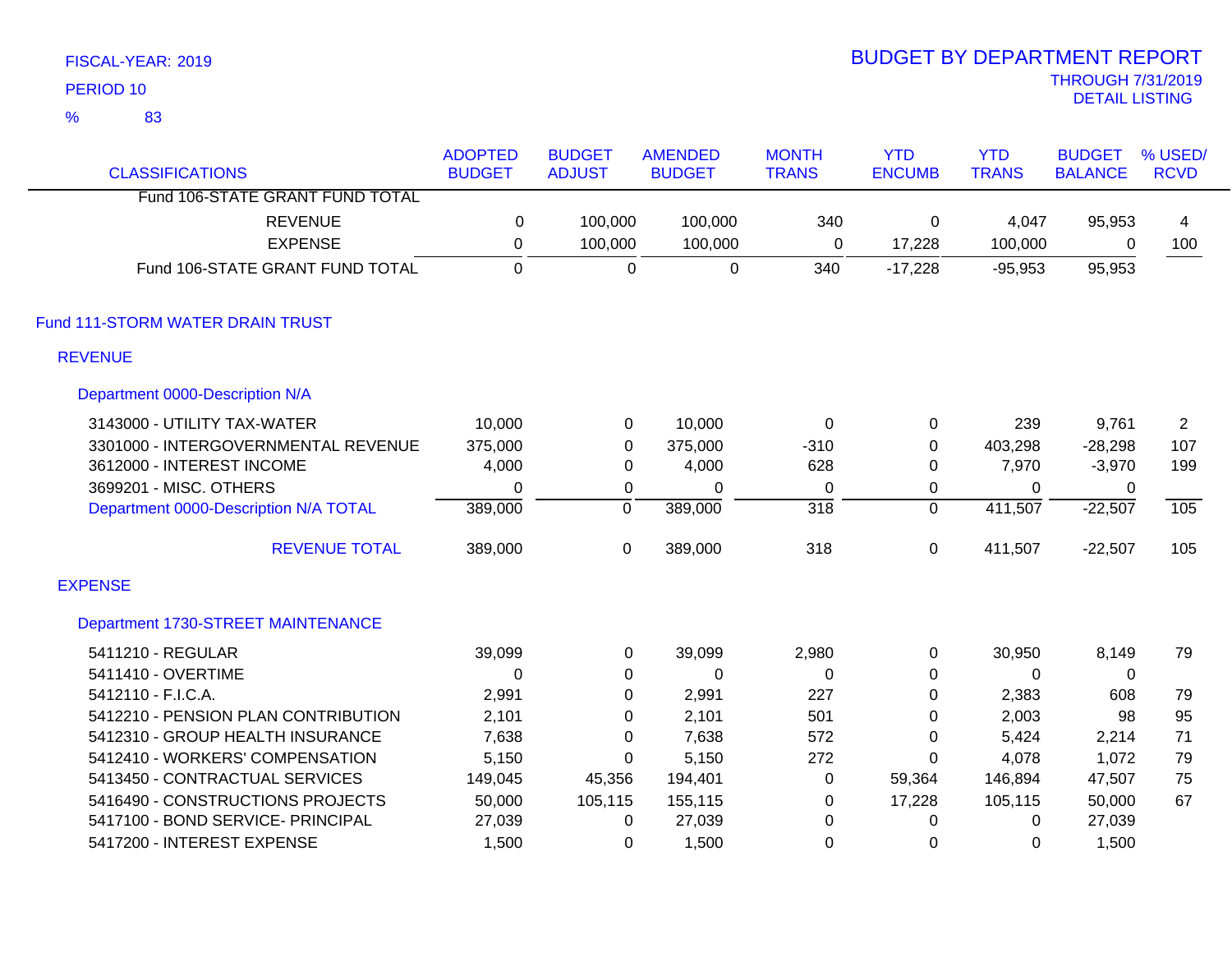|                                          | <b>ADOPTED</b> | <b>BUDGET</b>  | <b>AMENDED</b> | <b>MONTH</b> | <b>YTD</b>       | <b>YTD</b>   | <b>BUDGET</b>  | % USED/     |
|------------------------------------------|----------------|----------------|----------------|--------------|------------------|--------------|----------------|-------------|
| <b>CLASSIFICATIONS</b>                   | <b>BUDGET</b>  | <b>ADJUST</b>  | <b>BUDGET</b>  | <b>TRANS</b> | <b>ENCUMB</b>    | <b>TRANS</b> | <b>BALANCE</b> | <b>RCVD</b> |
| 5819120 - INTRA-GOV TRANSFER-TO GF       | 150,000        | $\mathbf 0$    | 150,000        | 0            | $\mathbf 0$      | 150,000      | 0              | 100         |
| Department 1730-STREET MAINTENANCE TOTAL | 434,563        | 150,471        | 585,034        | 4,552        | 76,592           | 446,847      | 138,187        | 76          |
| <b>EXPENSE TOTAL</b>                     | 434,563        | 150,471        | 585,034        | 4,552        | 76,592           | 446,847      | 138,187        | 76          |
| Fund 111-STORM WATER DRAIN TRUST TOTAL   |                |                |                |              |                  |              |                |             |
| <b>REVENUE</b>                           | 389,000        | 0              | 389,000        | 318          | $\mathbf 0$      | 411,507      | $-22,507$      | 105         |
| <b>EXPENSE</b>                           | 434,563        | 150,471        | 585,034        | 4,552        | 76,592           | 446,847      | 138,187        | 76          |
| Fund 111-STORM WATER DRAIN TRUST TOTAL   | $-45,563$      | $-150,471$     | $-196,034$     | $-4,234$     | $-76,592$        | $-35,340$    | $-160,694$     |             |
| Fund 112-2ND LOCAL OPTION GAS TRST       |                |                |                |              |                  |              |                |             |
| <b>REVENUE</b>                           |                |                |                |              |                  |              |                |             |
| Department 0000-Description N/A          |                |                |                |              |                  |              |                |             |
| 3121000 - LOCAL OPTION TAXES             | 73,686         | 0              | 73,686         | 6,735        | 0                | 62,382       | 11,304         | 84          |
| 3301000 - INTERGOVERNMENTAL REVENUE      | 0              | 0              | 0              | 0            | $\mathbf 0$      | 0            | 0              |             |
| 3612000 - INTEREST INCOME                | 1,500          | $\mathbf 0$    | 1,500          | 103          | $\mathbf 0$      | 1,561        | $-61$          | 104         |
| Department 0000-Description N/A TOTAL    | 75,186         | $\overline{0}$ | 75,186         | 6,838        | $\mathbf 0$      | 63,943       | 11,243         | 85          |
| <b>REVENUE TOTAL</b>                     | 75,186         | $\mathbf 0$    | 75,186         | 6,838        | $\boldsymbol{0}$ | 63,943       | 11,243         | 85          |
| <b>EXPENSE</b>                           |                |                |                |              |                  |              |                |             |
| Department 1730-STREET MAINTENANCE       |                |                |                |              |                  |              |                |             |
| 5416210 - INFRASTRUCTURE PROJECTS        | 85,000         | 83,128         | 168,128        | 47,347       | 36,620           | 168,128      | 0              | 100         |
| Department 1730-STREET MAINTENANCE TOTAL | 85,000         | 83,128         | 168,128        | 47,347       | 36,620           | 168,128      | $\overline{0}$ | 100         |
| <b>EXPENSE TOTAL</b>                     | 85,000         | 83,128         | 168,128        | 47,347       | 36,620           | 168,128      | 0              | 100         |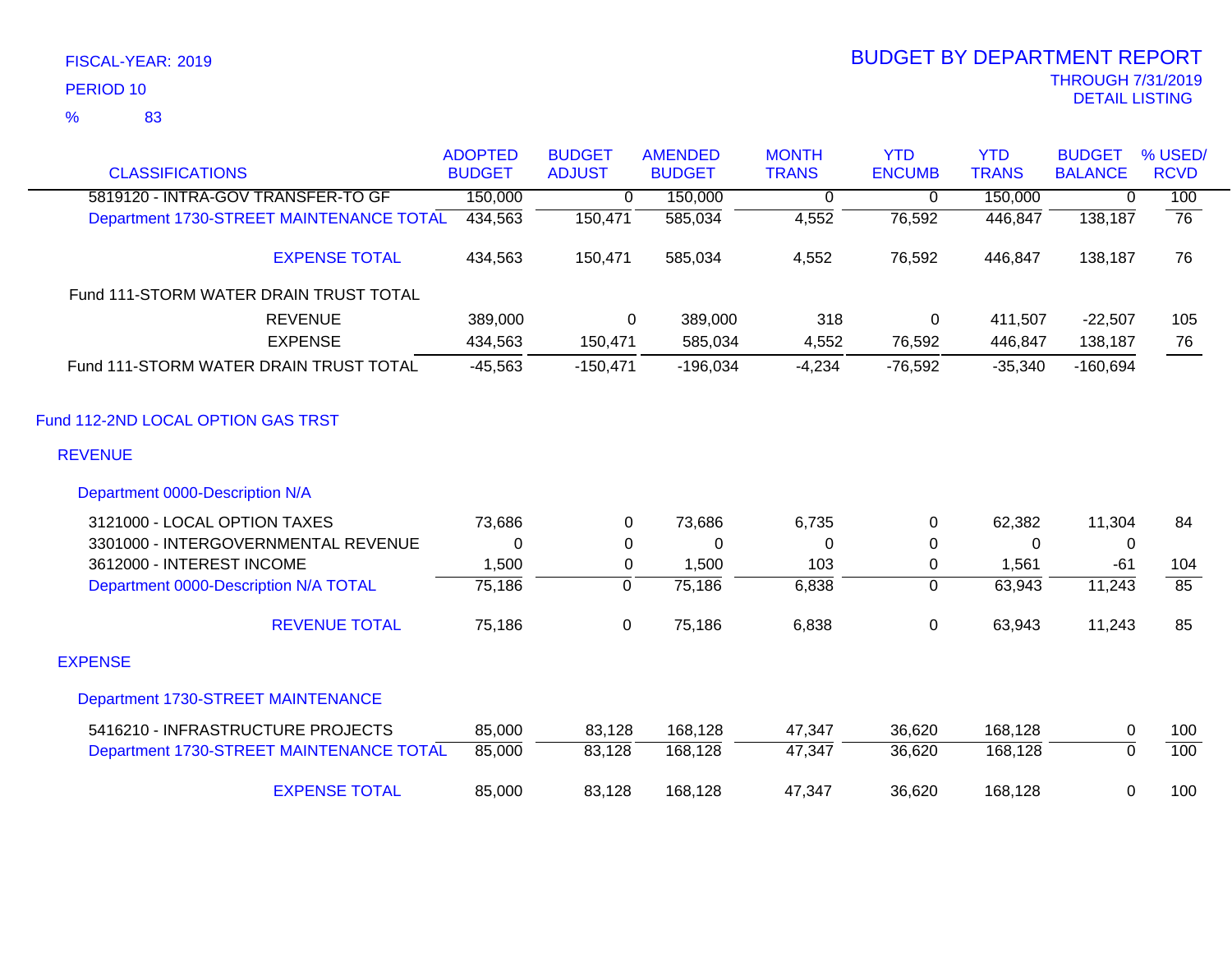| FISCAL-YEAR: 2019   | <b>BUDGET BY DEPARTMENT REPORT</b> |
|---------------------|------------------------------------|
| PERIOD 10           | <b>THROUGH 7/31/201</b>            |
| 83<br>$\frac{1}{2}$ | <b>DETAIL LISTING</b>              |
|                     |                                    |

# THROUGH 7/31/2019<br>DETAIL LISTING BUDGET BY DEPARTMENT REPORT

| <b>CLASSIFICATIONS</b>                       | <b>ADOPTED</b><br><b>BUDGET</b> | <b>BUDGET</b><br><b>ADJUST</b> | <b>AMENDED</b><br><b>BUDGET</b> | <b>MONTH</b><br><b>TRANS</b> | <b>YTD</b><br><b>ENCUMB</b> | <b>YTD</b><br><b>TRANS</b> | <b>BUDGET</b><br><b>BALANCE</b> | % USED/<br><b>RCVD</b> |
|----------------------------------------------|---------------------------------|--------------------------------|---------------------------------|------------------------------|-----------------------------|----------------------------|---------------------------------|------------------------|
| Fund 112-2ND LOCAL OPTION GAS TRST TOTAL     |                                 |                                |                                 |                              |                             |                            |                                 |                        |
| <b>REVENUE</b>                               | 75,186                          | 0                              | 75,186                          | 6,838                        | 0                           | 63,943                     | 11,243                          | 85                     |
| <b>EXPENSE</b>                               | 85,000                          | 83,128                         | 168,128                         | 47,347                       | 36,620                      | 168,128                    | 0                               | 100                    |
| Fund 112-2ND LOCAL OPTION GAS TRST TOTAL     | $-9,814$                        | $-83,128$                      | $-92,942$                       | $-40,509$                    | $-36,620$                   | $-104, 185$                | 11,243                          |                        |
| Fund 114-LOCAL GRANTS FUND                   |                                 |                                |                                 |                              |                             |                            |                                 |                        |
| <b>REVENUE</b>                               |                                 |                                |                                 |                              |                             |                            |                                 |                        |
| Department 0000-Description N/A              |                                 |                                |                                 |                              |                             |                            |                                 |                        |
| 3371000 - GENERAL GOVERNMENT                 | $\pmb{0}$                       | 0                              | $\pmb{0}$                       | 0                            | $\overline{0}$              | 0                          | $\pmb{0}$                       |                        |
| Department 0000-Description N/A TOTAL        | $\Omega$                        | $\Omega$                       | $\Omega$                        | $\overline{0}$               | $\mathbf 0$                 | $\Omega$                   |                                 |                        |
| Department 3001-SNP-MURRAY PARK POOL         |                                 |                                |                                 |                              |                             |                            |                                 |                        |
| 3371000 - GENERAL GOVERNMENT                 | $\pmb{0}$                       | 0                              | 0                               | 0                            | $\mathbf 0$                 | 0                          | $\pmb{0}$                       |                        |
| Department 3001-SNP-MURRAY PARK POOL TOTAL   | $\overline{0}$                  | $\overline{0}$                 | $\overline{0}$                  | $\overline{0}$               | $\overline{0}$              | $\Omega$                   |                                 |                        |
| Department 3101-HFSF-Complete Streets Policy |                                 |                                |                                 |                              |                             |                            |                                 |                        |
| 3661000 - REVENUE                            | $\pmb{0}$                       | 0                              | 0                               | $\pmb{0}$                    | $\overline{0}$              | $\mathbf 0$                | $\pmb{0}$                       |                        |
| Department 3101-HFSF-Complete Streets Policy | $\mathbf 0$                     | $\overline{0}$                 | $\overline{0}$                  | $\overline{0}$               | $\overline{0}$              | $\Omega$                   |                                 |                        |
| Department 3604-MDC SCHOOL & SR MEALS        |                                 |                                |                                 |                              |                             |                            |                                 |                        |
| 3371000 - GENERAL GOVERNMENT                 | 0                               | 0                              | 0                               | 0                            | $\overline{0}$              | 0                          | 0                               |                        |
| Department 3604-MDC SCHOOL & SR MEALS        | $\Omega$                        | $\overline{0}$                 | $\Omega$                        | $\overline{0}$               | $\overline{0}$              | $\Omega$                   |                                 |                        |
| Department 3605-MDC SCHOOL & SR MEALS        |                                 |                                |                                 |                              |                             |                            |                                 |                        |
| 3371000 - GENERAL GOVERNMENT                 | $\pmb{0}$                       | 0                              | $\boldsymbol{0}$                | $\mathbf 0$                  | $\mathbf 0$                 | $\mathbf 0$                | $\pmb{0}$                       |                        |
| Department 3605-MDC SCHOOL & SR MEALS        | $\overline{0}$                  | $\mathbf 0$                    | $\overline{0}$                  | $\overline{0}$               | $\mathbf 0$                 | $\overline{0}$             | $\Omega$                        |                        |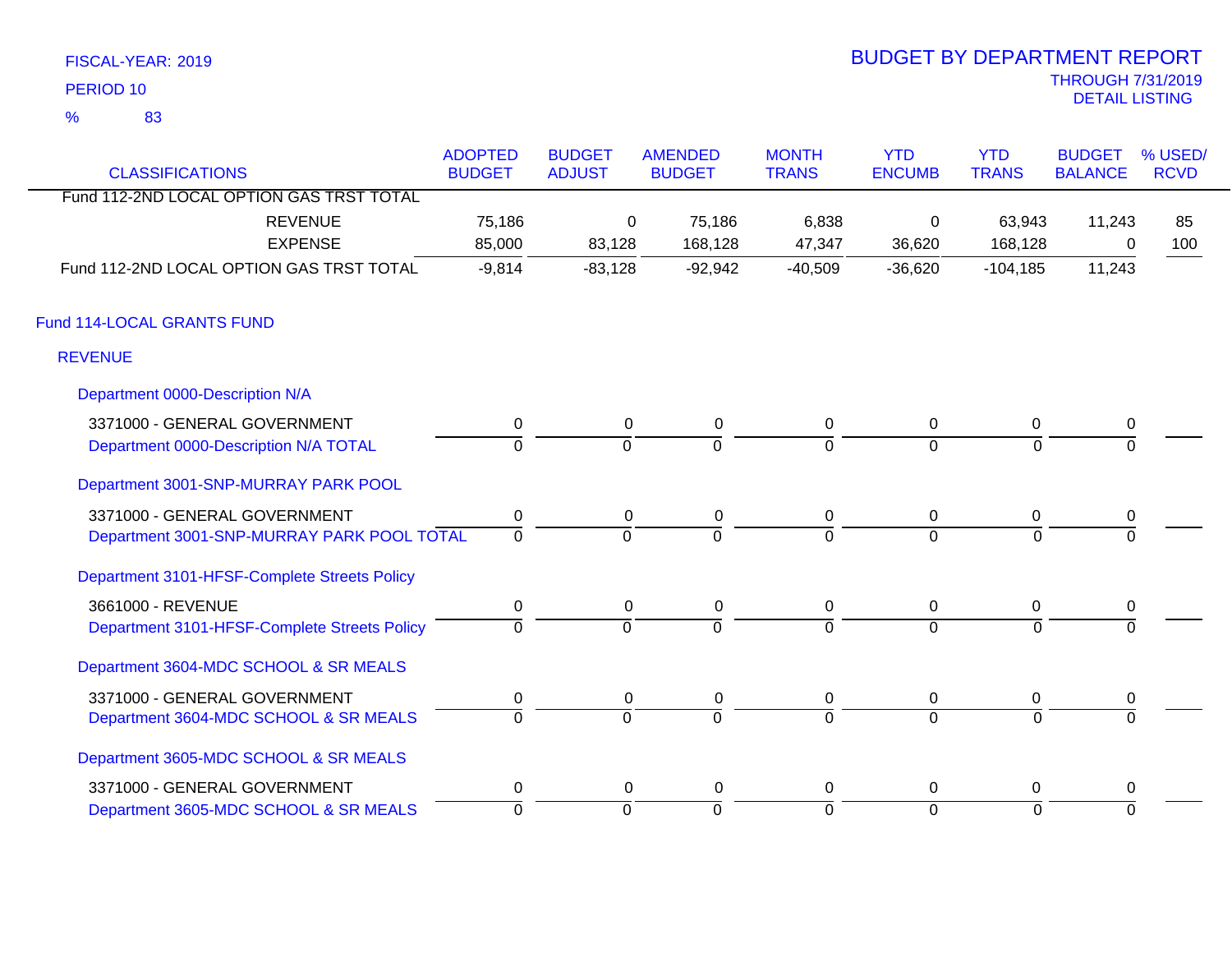|                                           | <b>ADOPTED</b> | <b>BUDGET</b>  | <b>AMENDED</b> | <b>MONTH</b>   | <b>YTD</b>     | <b>YTD</b>     | <b>BUDGET</b>  | % USED/     |
|-------------------------------------------|----------------|----------------|----------------|----------------|----------------|----------------|----------------|-------------|
| <b>CLASSIFICATIONS</b>                    | <b>BUDGET</b>  | <b>ADJUST</b>  | <b>BUDGET</b>  | <b>TRANS</b>   | <b>ENCUMB</b>  | <b>TRANS</b>   | <b>BALANCE</b> | <b>RCVD</b> |
| Department 3606-MDC SCHOOL & SR MEALS     |                |                |                |                |                |                |                |             |
| 3371000 - GENERAL GOVERNMENT              | 0              | 0              | 0              | 0              | 0              | 0              | 0              |             |
| Department 3606-MDC SCHOOL & SR MEALS     | $\Omega$       | 0              | $\overline{0}$ | $\Omega$       | $\Omega$       | $\Omega$       | $\Omega$       |             |
| Department 3607-SR MEAL AMENDMENT TO JUNE |                |                |                |                |                |                |                |             |
| 3371000 - GENERAL GOVERNMENT              | $\pmb{0}$      | $\mathbf 0$    | $\pmb{0}$      | 0              | 0              | $\mathbf 0$    | 0              |             |
| Department 3607-SR MEAL AMENDMENT TO JUNE | $\overline{0}$ | $\overline{0}$ | $\overline{0}$ | $\overline{0}$ | $\overline{0}$ | $\overline{0}$ | $\overline{0}$ |             |
| Department 3608-SR MEAL & AFTER SCHOOL    |                |                |                |                |                |                |                |             |
| 3371000 - GENERAL GOVERNMENT              | 0              | 0              | 0              | 0              | 0              | 0              | 0              |             |
| Department 3608-SR MEAL & AFTER SCHOOL    | $\overline{0}$ | $\overline{0}$ | $\overline{0}$ | $\overline{0}$ | $\overline{0}$ | $\overline{0}$ | $\overline{0}$ |             |
| Department 3609-SR MEAL&AFTER SCH #2 JUL- |                |                |                |                |                |                |                |             |
| 3371000 - GENERAL GOVERNMENT              | $\mathbf 0$    | $\mathbf 0$    | $\pmb{0}$      | $\mathbf 0$    | $\mathbf 0$    | $\mathbf 0$    | 0              |             |
| Department 3609-SR MEAL&AFTER SCH #2 JUL- | $\Omega$       | $\overline{0}$ | $\overline{0}$ | $\Omega$       | $\Omega$       | $\Omega$       | $\Omega$       |             |
| Department 3610-SR MEAL&AFTER SCH         |                |                |                |                |                |                |                |             |
| 3371000 - GENERAL GOVERNMENT              | $\pmb{0}$      | 0              | $\pmb{0}$      | 0              | $\mathbf 0$    | $\mathbf 0$    | 0              |             |
| Department 3610-SR MEAL&AFTER SCH         | $\Omega$       | $\overline{0}$ | $\Omega$       | 7              | $\overline{0}$ | $\Omega$       | $\Omega$       |             |
| Department 3801-ADA-FY2010                |                |                |                |                |                |                |                |             |
| 3371000 - GENERAL GOVERNMENT              | 0              | 0              | $\pmb{0}$      | 0              | 0              | 0              | 0              |             |
| Department 3801-ADA-FY2010 TOTAL          | $\overline{0}$ | $\overline{0}$ | $\overline{0}$ | $\overline{0}$ | $\overline{0}$ | $\Omega$       | $\overline{0}$ |             |
| Department 3802-ADA FY 2011               |                |                |                |                |                |                |                |             |
| 3371000 - GENERAL GOVERNMENT              | 0              | 0              | 0              | 0              | 0              | 0              | 0              |             |
| Department 3802-ADA FY 2011 TOTAL         | $\overline{0}$ | $\overline{0}$ | ō              | $\overline{0}$ | $\Omega$       | $\Omega$       | $\Omega$       |             |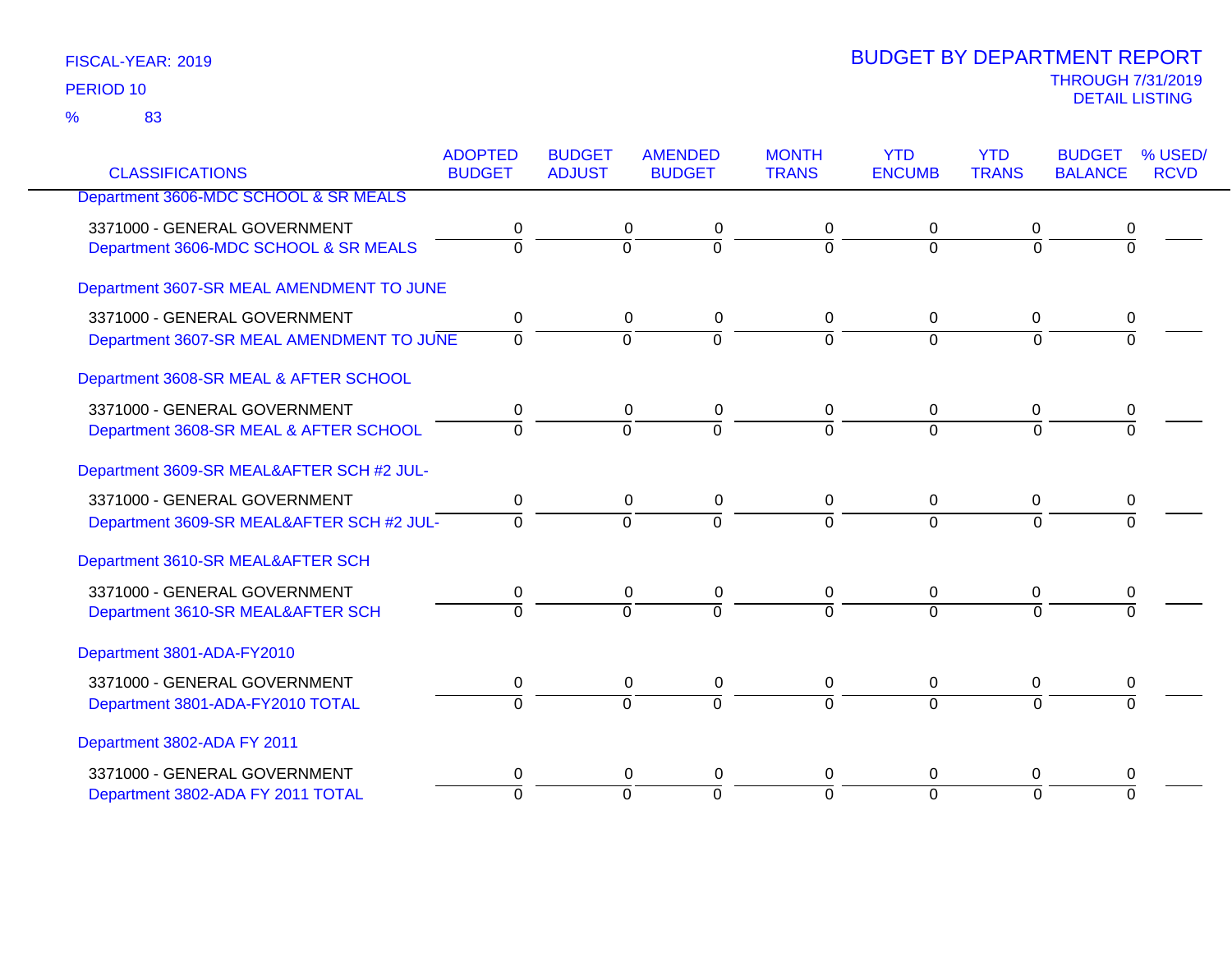| <b>CLASSIFICATIONS</b>            | <b>ADOPTED</b><br><b>BUDGET</b> | <b>BUDGET</b><br><b>ADJUST</b> | <b>AMENDED</b><br><b>BUDGET</b> | <b>MONTH</b><br><b>TRANS</b> | <b>YTD</b><br><b>ENCUMB</b> | <b>YTD</b><br><b>TRANS</b> | <b>BUDGET</b><br><b>BALANCE</b> | % USED/<br><b>RCVD</b> |
|-----------------------------------|---------------------------------|--------------------------------|---------------------------------|------------------------------|-----------------------------|----------------------------|---------------------------------|------------------------|
| Department 3803-ADA FY 2012       |                                 |                                |                                 |                              |                             |                            |                                 |                        |
|                                   |                                 |                                |                                 |                              |                             |                            |                                 |                        |
| 3371000 - GENERAL GOVERNMENT      | 0                               | 0                              | 0                               | 0                            | 0                           | 0                          | 0                               |                        |
| Department 3803-ADA FY 2012 TOTAL | ō                               | $\overline{0}$                 | $\overline{0}$                  | $\overline{0}$               | $\Omega$                    | $\overline{0}$             | $\overline{0}$                  |                        |
| Department 3804-ADA FY 2013       |                                 |                                |                                 |                              |                             |                            |                                 |                        |
| 3371000 - GENERAL GOVERNMENT      | 0                               | 0                              | 0                               | 0                            | 0                           | 0                          | 0                               |                        |
| Department 3804-ADA FY 2013 TOTAL | $\overline{0}$                  | $\overline{0}$                 | $\overline{0}$                  | $\overline{0}$               | $\overline{0}$              | $\overline{0}$             | $\overline{0}$                  |                        |
| Department 3805-ADA FY 2013       |                                 |                                |                                 |                              |                             |                            |                                 |                        |
| 3371000 - GENERAL GOVERNMENT      | 0                               | 0                              | $\pmb{0}$                       | $\pmb{0}$                    | $\mathbf 0$                 | $\mathbf 0$                | $\boldsymbol{0}$                |                        |
| Department 3805-ADA FY 2013 TOTAL | $\overline{0}$                  | $\overline{0}$                 | $\overline{0}$                  | $\overline{0}$               | $\overline{0}$              | $\overline{0}$             | $\overline{0}$                  |                        |
| Department 3806-ADA FY 2015       |                                 |                                |                                 |                              |                             |                            |                                 |                        |
| 3371000 - GENERAL GOVERNMENT      | 0                               | $\mathbf 0$                    | $\pmb{0}$                       | 0                            | 0                           | 0                          | 0                               |                        |
| Department 3806-ADA FY 2015 TOTAL | $\overline{0}$                  | $\overline{0}$                 | $\overline{0}$                  | $\overline{0}$               | $\overline{0}$              | $\overline{0}$             | $\Omega$                        |                        |
| Department 3807-ADA FY 2016       |                                 |                                |                                 |                              |                             |                            |                                 |                        |
| 3371000 - GENERAL GOVERNMENT      | 0                               | 0                              | 0                               | 0                            | 0                           | 0                          | 0                               |                        |
| Department 3807-ADA FY 2016 TOTAL | $\overline{0}$                  | $\overline{0}$                 | $\overline{0}$                  | $\overline{0}$               | $\overline{0}$              | $\overline{0}$             | $\overline{0}$                  |                        |
| Department 3808-ADA FY 2017       |                                 |                                |                                 |                              |                             |                            |                                 |                        |
| 3371000 - GENERAL GOVERNMENT      | 0                               | $\pmb{0}$                      | $\pmb{0}$                       | $\pmb{0}$                    | 0                           | 0                          | 0                               |                        |
| Department 3808-ADA FY 2017 TOTAL | $\overline{0}$                  | $\overline{0}$                 | $\overline{0}$                  | $\overline{0}$               | $\overline{0}$              | $\overline{0}$             | $\overline{0}$                  |                        |
| Department 4010-GOB-WATER & SEWER |                                 |                                |                                 |                              |                             |                            |                                 |                        |
| 3311000 - REVENUE                 | 0                               | $\mathbf 0$                    | 0                               | $\Omega$                     | 0                           | $\Omega$                   | 0                               |                        |
| 3371000 - GENERAL GOVERNMENT      | $\pmb{0}$                       | 0                              | $\pmb{0}$                       | $\mathbf 0$                  | 0                           | 0                          | 0                               |                        |
| Department 4010-GOB-WATER & SEWER | $\Omega$                        | $\Omega$                       | $\overline{0}$                  | $\Omega$                     | $\Omega$                    | $\overline{0}$             | $\Omega$                        |                        |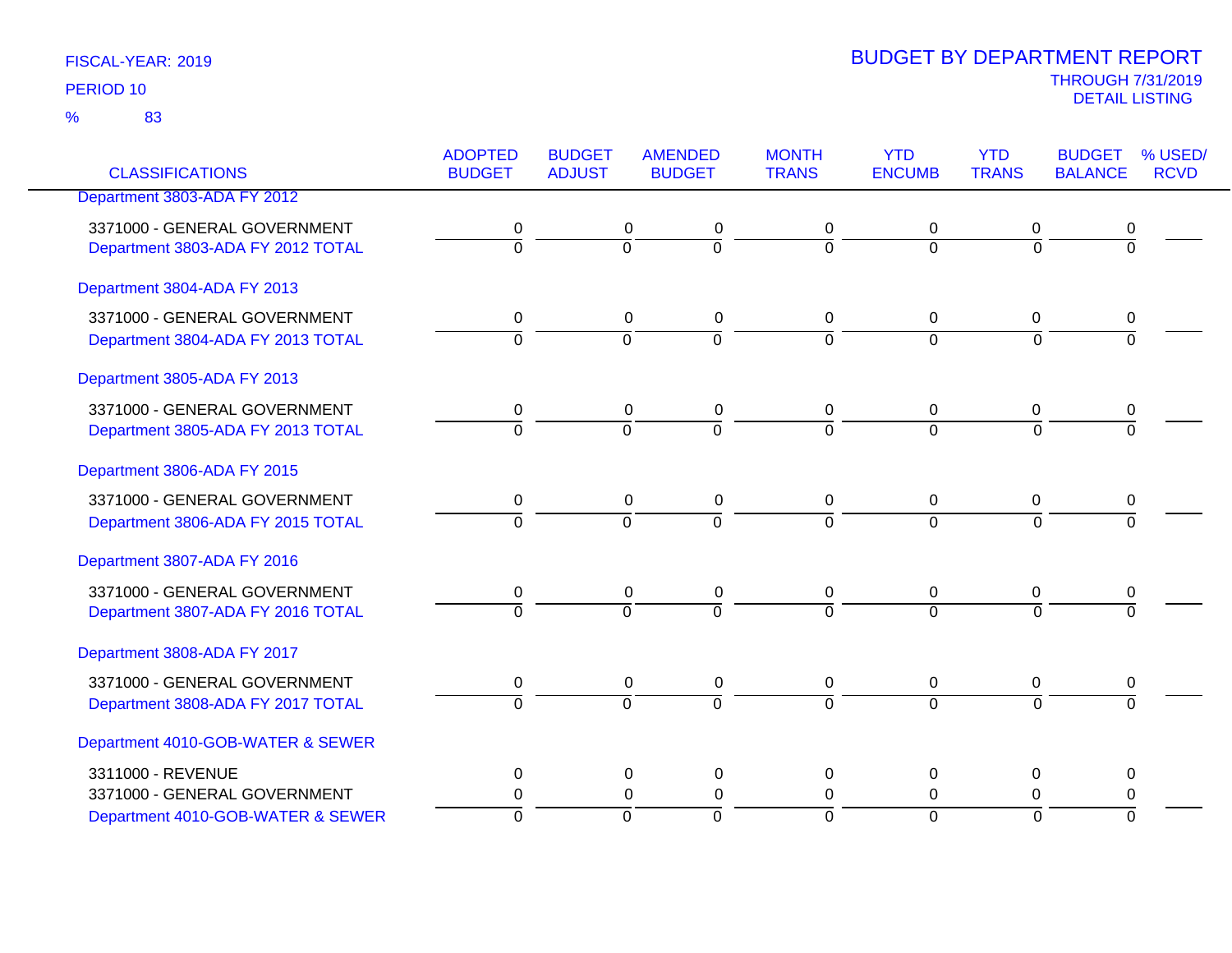83 %

|                                                  | <b>ADOPTED</b> | <b>BUDGET</b>  | <b>AMENDED</b> | <b>MONTH</b>   | <b>YTD</b>     | <b>YTD</b>     | <b>BUDGET</b>  | % USED/     |
|--------------------------------------------------|----------------|----------------|----------------|----------------|----------------|----------------|----------------|-------------|
| <b>CLASSIFICATIONS</b>                           | <b>BUDGET</b>  | <b>ADJUST</b>  | <b>BUDGET</b>  | <b>TRANS</b>   | <b>ENCUMB</b>  | <b>TRANS</b>   | <b>BALANCE</b> | <b>RCVD</b> |
| Department 4011-GOB-Sanitary Sewer Master Plan   |                |                |                |                |                |                |                |             |
| 3371000 - GENERAL GOVERNMENT                     | 0              | 0              | 0              | 0              | 0              | 0              | 0              |             |
| Department 4011-GOB-Sanitary Sewer Master Plan   | $\overline{0}$ | $\overline{0}$ | ō              | $\Omega$       | $\mathbf 0$    | $\overline{0}$ | 0              |             |
| Department 4100-VILLAGERS GRANT-                 |                |                |                |                |                |                |                |             |
| 3371000 - GENERAL GOVERNMENT                     | 0              | 0              | 0              | 0              | 0              | 0              | 0              |             |
| Department 4100-VILLAGERS GRANT-                 | $\Omega$       | $\overline{0}$ | $\overline{0}$ | $\Omega$       | $\overline{0}$ | $\Omega$       | $\Omega$       |             |
| Department 4101-VILLAGERS GRANT-                 |                |                |                |                |                |                |                |             |
| 3371000 - GENERAL GOVERNMENT                     | 0              | 0              | 0              | 0              | 0              | 0              |                |             |
| Department 4101-VILLAGERS GRANT-                 | $\Omega$       | $\Omega$       | $\overline{0}$ | $\Omega$       | $\Omega$       | $\Omega$       | $\Omega$       |             |
| Department 4200-MPO                              |                |                |                |                |                |                |                |             |
| 3371000 - GENERAL GOVERNMENT                     | 0              | 0              | 0              | 0              | 0              | 0              | 0              |             |
| Department 4200-MPO TOTAL                        | $\overline{0}$ | $\overline{0}$ | $\overline{0}$ | $\overline{0}$ | $\Omega$       | $\overline{0}$ | $\overline{0}$ |             |
| Department 4201-MPO-Complete Street Policy       |                |                |                |                |                |                |                |             |
| 3371000 - GENERAL GOVERNMENT                     | 0              | $\mathbf 0$    | $\pmb{0}$      | $\mathbf 0$    | 0              | 0              | 0              |             |
| Department 4201-MPO-Complete Street Policy TOTAL | $\Omega$       | $\Omega$       | $\overline{0}$ | $\Omega$       | $\Omega$       | $\Omega$       | $\Omega$       |             |
| Department 4300-MDC-NEAT STREETS-CRA TREE        |                |                |                |                |                |                |                |             |
| 3371000 - GENERAL GOVERNMENT                     | 0              | $\pmb{0}$      | $\pmb{0}$      | 0              | $\mathbf 0$    | $\pmb{0}$      | 0              |             |
| Department 4300-MDC-NEAT STREETS-CRA TREE        | $\mathbf 0$    | $\overline{0}$ | $\Omega$       | $\Omega$       | $\overline{0}$ | $\Omega$       | $\Omega$       |             |
| Department 4301-MDC Neat Streets-Tree Planting   |                |                |                |                |                |                |                |             |
| 3371000 - GENERAL GOVERNMENT                     | 0              | 0              | 0              | 0              | 0              | 0              | 0              |             |
| Department 4301-MDC Neat Streets-Tree Planting   | $\Omega$       | $\Omega$       | $\Omega$       | $\Omega$       | $\overline{0}$ | $\Omega$       | $\Omega$       |             |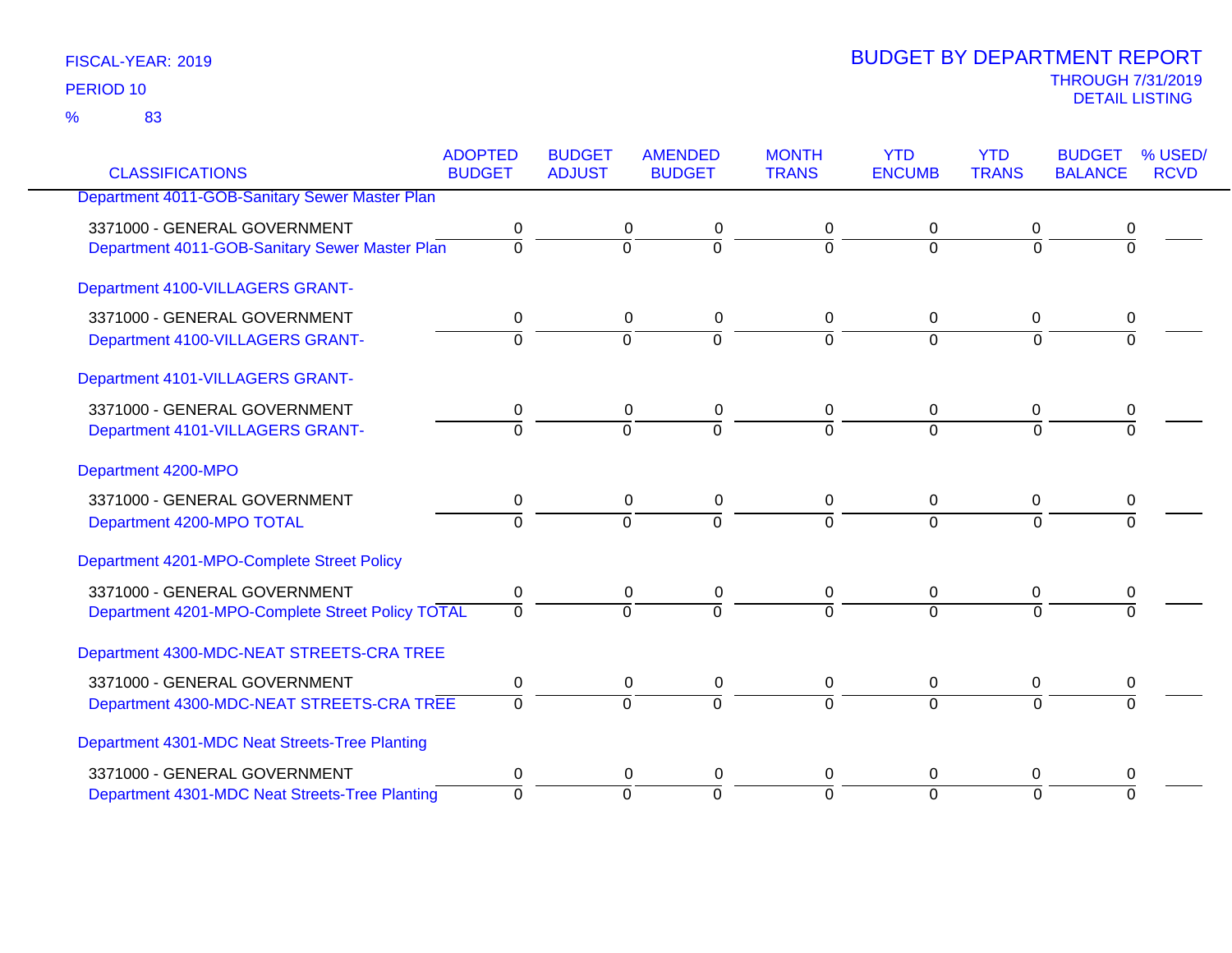|                                               | <b>ADOPTED</b> | <b>BUDGET</b>  | <b>AMENDED</b> | <b>MONTH</b>   | <b>YTD</b>    | <b>YTD</b>     | <b>BUDGET</b>  | % USED/          |
|-----------------------------------------------|----------------|----------------|----------------|----------------|---------------|----------------|----------------|------------------|
| <b>CLASSIFICATIONS</b>                        | <b>BUDGET</b>  | <b>ADJUST</b>  | <b>BUDGET</b>  | <b>TRANS</b>   | <b>ENCUMB</b> | <b>TRANS</b>   | <b>BALANCE</b> | <b>RCVD</b>      |
| Department 4400-South Miami Garden Club       |                |                |                |                |               |                |                |                  |
| 3661000 - REVENUE                             | 0              | 3,000          | 3,000          | 0              | 0             | 3,000          | 0              | 100              |
| Department 4400-South Miami Garden Club TOTAL | 0              | 3,000          | 3,000          | $\mathbf 0$    | $\Omega$      | 3,000          | $\overline{0}$ | $\overline{100}$ |
| Department 4501-ORANGE BOWL YOUTH SPORTS,     |                |                |                |                |               |                |                |                  |
| 3661000 - REVENUE                             | 0              | 0              | 0              | 0              | 0             | 0              | 0              |                  |
| Department 4501-ORANGE BOWL YOUTH SPORTS,     | $\Omega$       | $\overline{0}$ | $\Omega$       | $\overline{0}$ | $\Omega$      | $\overline{0}$ | $\overline{0}$ |                  |
| Department 4601-USA Swimming FY18             |                |                |                |                |               |                |                |                  |
| 3661000 - REVENUE                             | 0              | 0              | 0              | 0              | 0             | 0              | 0              |                  |
| Department 4601-USA Swimming FY18 TOTAL       | $\Omega$       | $\Omega$       | $\Omega$       | $\Omega$       | $\Omega$      | $\Omega$       | $\overline{0}$ |                  |
| <b>REVENUE TOTAL</b>                          | 0              | 3,000          | 3,000          | 0              | 0             | 3,000          | 0              | 100              |
| <b>EXPENSE</b>                                |                |                |                |                |               |                |                |                  |
| Department 3001-SNP-MURRAY PARK POOL          |                |                |                |                |               |                |                |                  |
| 5413100 - PROFESSIONAL SERVICES               | 0              | 0              | 0              | 0              | $\Omega$      | $\Omega$       | 0              |                  |
| 5413450 - CONTRACTUAL SERVICES                | 0              | 0              | 0              | 0              | 0             | 0              | 0              |                  |
| Department 3001-SNP-MURRAY PARK POOL TOTAL    | $\Omega$       | $\Omega$       |                | $\Omega$       | $\Omega$      | $\Omega$       | $\Omega$       |                  |
| Department 3101-HFSF-Complete Streets Policy  |                |                |                |                |               |                |                |                  |
| 5413450 - CONTRACTUAL SERVICES                | 0              | 0              | 0              | 0              | 0             | 0              | 0              |                  |
| Department 3101-HFSF-Complete Streets Policy  | $\Omega$       | $\overline{0}$ | $\Omega$       | 0              | $\Omega$      | $\overline{0}$ | $\Omega$       |                  |
| Department 3603-12-SMIA-CB OCT11-SEP12        |                |                |                |                |               |                |                |                  |
| 5413450 - CONTRACTUAL SERVICES                | 0              | 0              | 0              | 0              | $\Omega$      | 0              | 0              |                  |
| Department 3603-12-SMIA-CB OCT11-SEP12 TOTAL  | $\overline{0}$ | $\Omega$       | $\Omega$       | $\overline{0}$ | $\Omega$      | $\Omega$       | $\Omega$       |                  |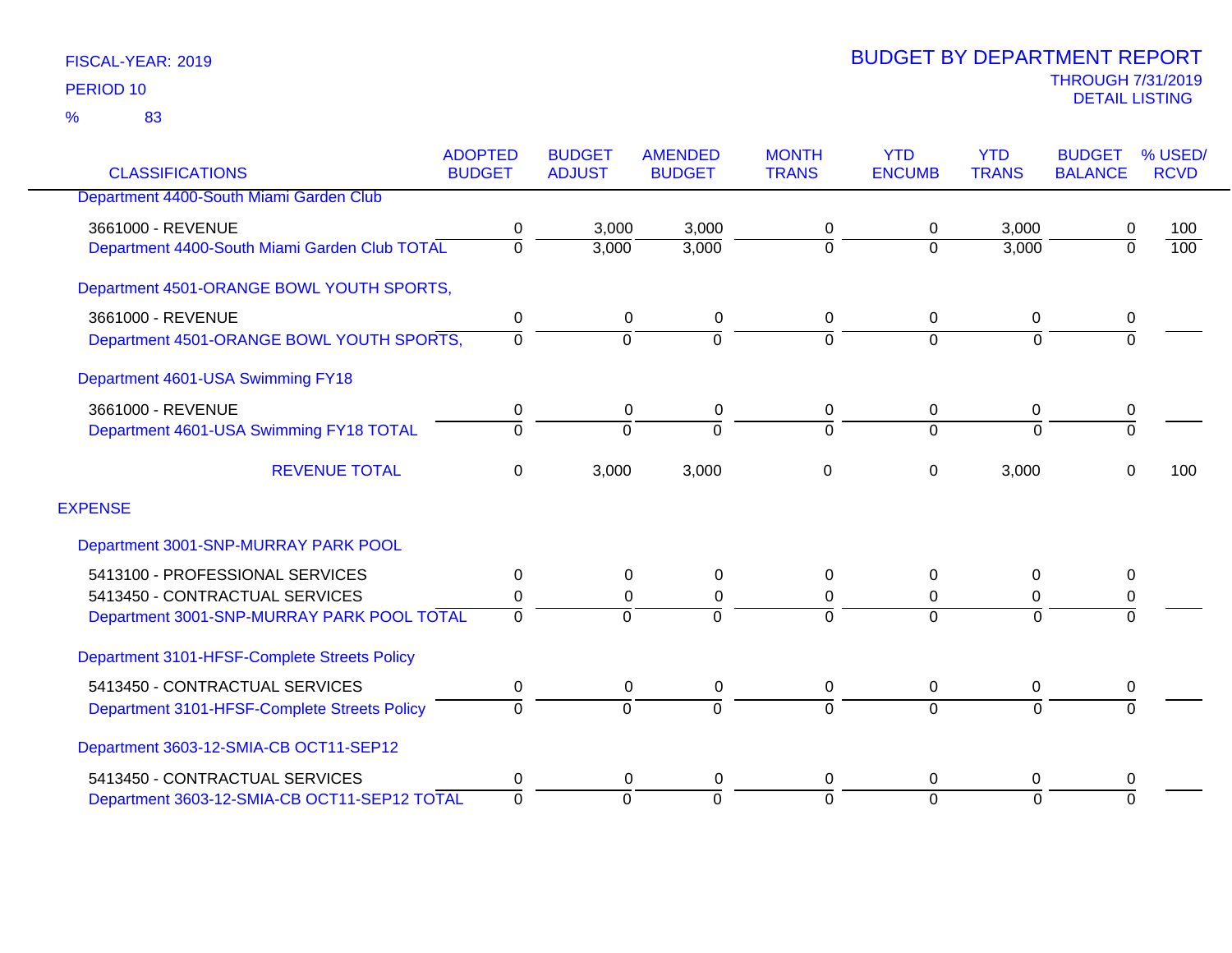83 %

| <b>CLASSIFICATIONS</b>                    | <b>ADOPTED</b><br><b>BUDGET</b> | <b>BUDGET</b><br><b>ADJUST</b> | <b>AMENDED</b><br><b>BUDGET</b> | <b>MONTH</b><br><b>TRANS</b> | <b>YTD</b><br><b>ENCUMB</b> | <b>YTD</b><br><b>TRANS</b> | <b>BUDGET</b><br><b>BALANCE</b> | % USED/<br><b>RCVD</b> |
|-------------------------------------------|---------------------------------|--------------------------------|---------------------------------|------------------------------|-----------------------------|----------------------------|---------------------------------|------------------------|
|                                           |                                 |                                |                                 |                              |                             |                            |                                 |                        |
| Department 3604-MDC SCHOOL & SR MEALS     |                                 |                                |                                 |                              |                             |                            |                                 |                        |
| 5411310 - PART TIME                       | 0                               | 0                              | 0                               | $\Omega$                     | $\mathbf 0$                 | 0                          | 0                               |                        |
| 5413450 - CONTRACTUAL SERVICES            | 0                               | $\mathbf 0$                    | $\mathbf 0$                     | 0                            | 0                           | 0                          | 0                               |                        |
| Department 3604-MDC SCHOOL & SR MEALS     | $\Omega$                        | $\Omega$                       | $\mathbf 0$                     | $\mathbf 0$                  | $\Omega$                    | $\Omega$                   | $\Omega$                        |                        |
| Department 3605-MDC SCHOOL & SR MEALS     |                                 |                                |                                 |                              |                             |                            |                                 |                        |
| 5411310 - PART TIME                       | 0                               | 0                              | 0                               | $\Omega$                     | 0                           | 0                          | 0                               |                        |
| 5413450 - CONTRACTUAL SERVICES            | 0                               | 0                              | $\mathbf 0$                     | 0                            | 0                           | 0                          | 0                               |                        |
| Department 3605-MDC SCHOOL & SR MEALS     | $\overline{0}$                  | $\Omega$                       | $\overline{0}$                  | $\mathbf 0$                  | $\Omega$                    | $\Omega$                   | $\Omega$                        |                        |
| Department 3606-MDC SCHOOL & SR MEALS     |                                 |                                |                                 |                              |                             |                            |                                 |                        |
| 5411310 - PART TIME                       | 0                               | 0                              | 0                               | $\Omega$                     | $\mathbf 0$                 | 0                          | 0                               |                        |
| 5413450 - CONTRACTUAL SERVICES            | 0                               | $\mathbf{0}$                   | $\mathbf 0$                     | $\Omega$                     | 0                           | 0                          | 0                               |                        |
| Department 3606-MDC SCHOOL & SR MEALS     | $\Omega$                        | $\Omega$                       | $\Omega$                        | $\Omega$                     | $\Omega$                    | $\Omega$                   | $\Omega$                        |                        |
| Department 3607-SR MEAL AMENDMENT TO JUNE |                                 |                                |                                 |                              |                             |                            |                                 |                        |
| 5411310 - PART TIME                       | 0                               | 0                              | $\mathbf 0$                     | $\Omega$                     | $\Omega$                    | 0                          | 0                               |                        |
| 5413450 - CONTRACTUAL SERVICES            | 0                               | 0                              | 0                               | 0                            | 0                           | 0                          | 0                               |                        |
| Department 3607-SR MEAL AMENDMENT TO JUNE | $\overline{0}$                  | $\overline{0}$                 | $\overline{0}$                  | $\Omega$                     | $\overline{0}$              | $\Omega$                   | 0                               |                        |
| Department 3608-SR MEAL & AFTER SCHOOL    |                                 |                                |                                 |                              |                             |                            |                                 |                        |
| 5411310 - PART TIME                       | 0                               | 0                              | $\mathbf 0$                     | $\Omega$                     | 0                           | 0                          | 0                               |                        |
| 5413450 - CONTRACTUAL SERVICES            | 0                               |                                | 0<br>0                          | 0                            | 0                           | 0                          | 0                               |                        |
| Department 3608-SR MEAL & AFTER SCHOOL    | $\Omega$                        | $\overline{0}$                 | $\overline{0}$                  | $\Omega$                     | $\overline{0}$              | $\Omega$                   | $\Omega$                        |                        |
| Department 3609-SR MEAL&AFTER SCH #2 JUL- |                                 |                                |                                 |                              |                             |                            |                                 |                        |
| 5411310 - PART TIME                       | 0                               | $\Omega$                       | $\Omega$                        | $\mathbf 0$                  | $\Omega$                    | 0                          | $\mathbf 0$                     |                        |
| 5413450 - CONTRACTUAL SERVICES            | $\Omega$                        |                                | 0<br>$\Omega$                   | $\Omega$                     | $\Omega$                    | $\Omega$                   | $\Omega$                        |                        |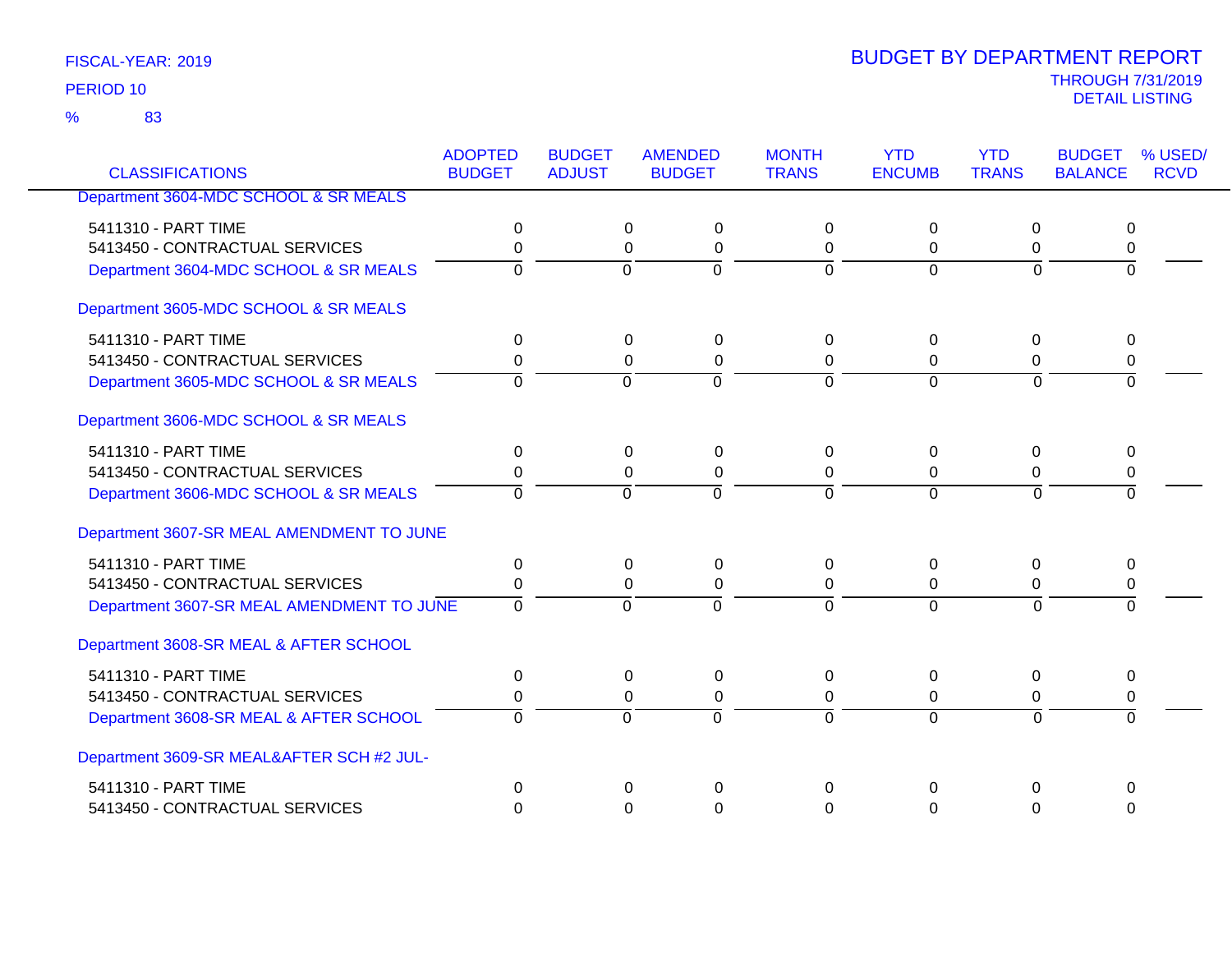83 %

| <b>CLASSIFICATIONS</b>                    | <b>ADOPTED</b><br><b>BUDGET</b> | <b>BUDGET</b><br><b>ADJUST</b> | <b>AMENDED</b><br><b>BUDGET</b> | <b>MONTH</b><br><b>TRANS</b> | <b>YTD</b><br><b>ENCUMB</b> | <b>YTD</b><br><b>TRANS</b> | <b>BUDGET</b><br><b>BALANCE</b> | % USED/<br><b>RCVD</b> |
|-------------------------------------------|---------------------------------|--------------------------------|---------------------------------|------------------------------|-----------------------------|----------------------------|---------------------------------|------------------------|
| Department 3609-SR MEAL&AFTER SCH #2 JUL- | $\overline{\mathfrak{o}}$       | $\overline{0}$                 | $\overline{0}$                  | $\overline{\mathfrak{o}}$    | $\overline{0}$              | $\overline{\mathfrak{o}}$  | $\overline{0}$                  |                        |
| Department 3610-SR MEAL&AFTER SCH         |                                 |                                |                                 |                              |                             |                            |                                 |                        |
| 5411310 - PART TIME                       | 0                               | 0                              | $\mathbf 0$                     | 0                            | $\Omega$                    | $\Omega$                   | 0                               |                        |
| 5413450 - CONTRACTUAL SERVICES            | 0                               | $\Omega$                       | 0                               | 0                            | $\Omega$                    | 0                          | 0                               |                        |
| Department 3610-SR MEAL&AFTER SCH         | $\overline{0}$                  | $\overline{0}$                 | $\overline{0}$                  | $\Omega$                     | $\Omega$                    | $\Omega$                   | $\overline{0}$                  |                        |
| Department 3801-ADA-FY2010                |                                 |                                |                                 |                              |                             |                            |                                 |                        |
| 5453450 - CONTRACTUAL                     | 0                               | 0                              | $\mathbf 0$                     | $\mathbf 0$                  | 0                           | 0                          | 0                               |                        |
| Department 3801-ADA-FY2010 TOTAL          | $\overline{0}$                  | $\overline{0}$                 | $\overline{0}$                  | $\overline{0}$               | $\Omega$                    | $\Omega$                   | $\overline{0}$                  |                        |
| Department 3802-ADA FY 2011               |                                 |                                |                                 |                              |                             |                            |                                 |                        |
| 5453450 - CONTRACTUAL                     | $\pmb{0}$                       | $\pmb{0}$                      | $\pmb{0}$                       | $\mathbf 0$                  | $\boldsymbol{0}$            | $\pmb{0}$                  | 0                               |                        |
| Department 3802-ADA FY 2011 TOTAL         | $\overline{0}$                  | $\overline{0}$                 | $\overline{0}$                  | $\Omega$                     | $\Omega$                    | $\Omega$                   | $\Omega$                        |                        |
| Department 3803-ADA FY 2012               |                                 |                                |                                 |                              |                             |                            |                                 |                        |
| 5453450 - CONTRACTUAL                     | 0                               | 0                              | $\pmb{0}$                       | $\mathbf 0$                  | 0                           | 0                          | 0                               |                        |
| Department 3803-ADA FY 2012 TOTAL         | $\overline{0}$                  | $\overline{0}$                 | $\overline{0}$                  | $\overline{0}$               | $\overline{0}$              | $\overline{0}$             | $\overline{0}$                  |                        |
| Department 3804-ADA FY 2013               |                                 |                                |                                 |                              |                             |                            |                                 |                        |
| 5453450 - CONTRACTUAL                     | 0                               | 0                              | $\boldsymbol{0}$                | 0                            | 0                           | 0                          | 0                               |                        |
| Department 3804-ADA FY 2013 TOTAL         | $\overline{0}$                  | $\overline{0}$                 | $\overline{0}$                  | $\Omega$                     | $\overline{0}$              | $\Omega$                   | $\overline{0}$                  |                        |
| Department 3805-ADA FY 2013               |                                 |                                |                                 |                              |                             |                            |                                 |                        |
| 5453450 - CONTRACTUAL                     | 0                               | 0                              | $\pmb{0}$                       | $\mathbf 0$                  | 0                           | $\boldsymbol{0}$           | 0                               |                        |
| Department 3805-ADA FY 2013 TOTAL         | $\overline{0}$                  | $\overline{0}$                 | $\overline{0}$                  | $\overline{0}$               | $\overline{0}$              | $\overline{0}$             | $\overline{0}$                  |                        |
| Department 3806-ADA FY 2015               |                                 |                                |                                 |                              |                             |                            |                                 |                        |
| 5453450 - CONTRACTUAL                     | 0                               | $\mathbf 0$                    | 0                               | $\mathbf 0$                  | 0                           | $\mathbf 0$                | $\mathbf 0$                     |                        |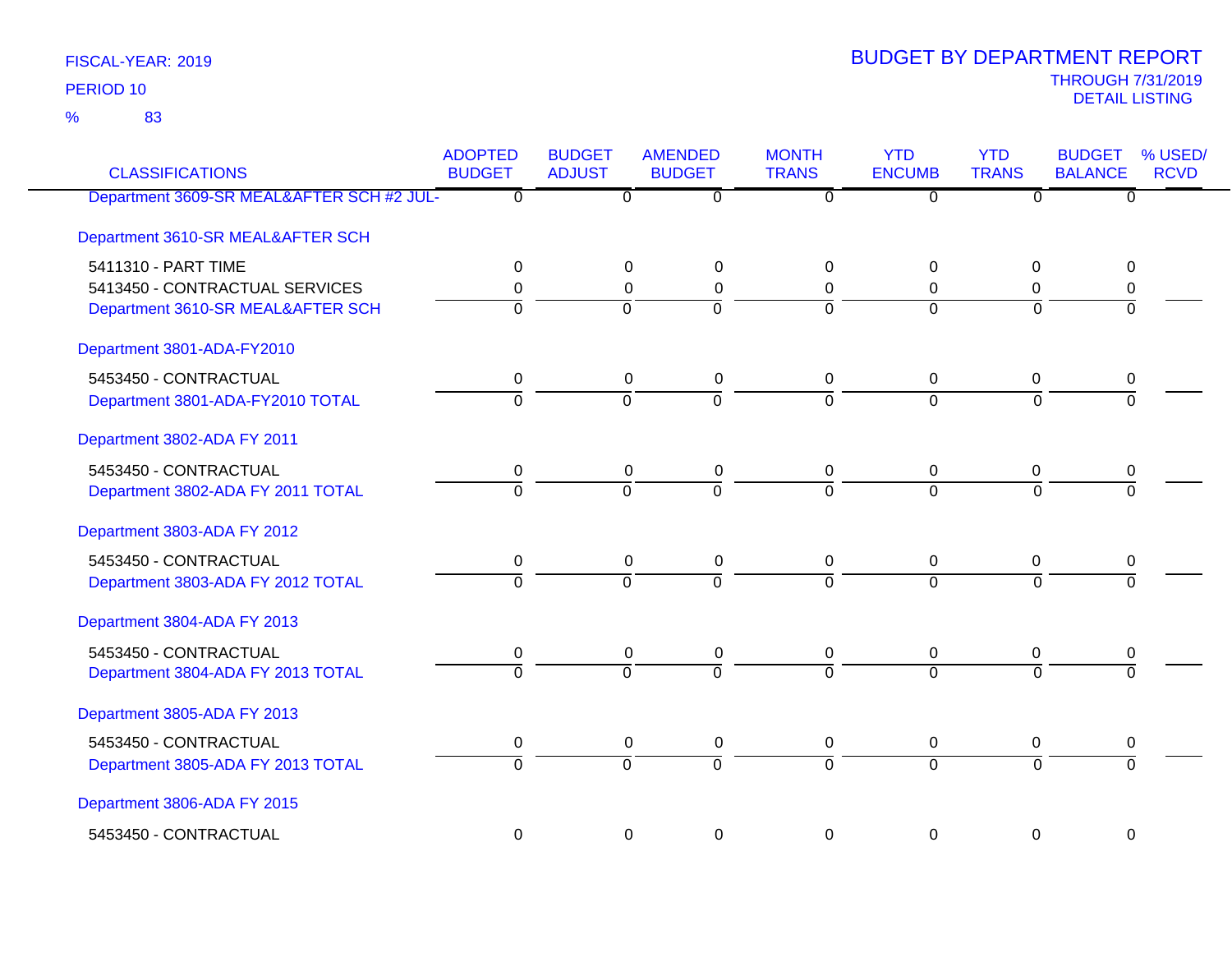| <b>CLASSIFICATIONS</b>                         | <b>ADOPTED</b><br><b>BUDGET</b> | <b>BUDGET</b><br><b>ADJUST</b> | <b>AMENDED</b><br><b>BUDGET</b> | <b>MONTH</b><br><b>TRANS</b> | <b>YTD</b><br><b>ENCUMB</b> | <b>YTD</b><br><b>TRANS</b> | <b>BUDGET</b><br><b>BALANCE</b> | % USED/<br><b>RCVD</b> |
|------------------------------------------------|---------------------------------|--------------------------------|---------------------------------|------------------------------|-----------------------------|----------------------------|---------------------------------|------------------------|
| Department 3806-ADA FY 2015 TOTAL              | $\overline{0}$                  | 0                              | $\overline{0}$                  | 0                            | $\overline{0}$              | $\overline{0}$             | $\overline{0}$                  |                        |
| Department 3807-ADA FY 2016                    |                                 |                                |                                 |                              |                             |                            |                                 |                        |
| 5453450 - CONTRACTUAL                          | 0                               | 0                              | 0                               | 0                            | 0                           | 0                          | 0                               |                        |
| Department 3807-ADA FY 2016 TOTAL              | $\overline{0}$                  | $\overline{0}$                 | $\overline{0}$                  | $\overline{0}$               | $\overline{0}$              | $\overline{0}$             | $\Omega$                        |                        |
| Department 3808-ADA FY 2017                    |                                 |                                |                                 |                              |                             |                            |                                 |                        |
| 5453450 - CONTRACTUAL                          | 0                               | 0                              | $\boldsymbol{0}$                | 0                            | 0                           | 0                          | 0                               |                        |
| Department 3808-ADA FY 2017 TOTAL              | $\overline{0}$                  | $\overline{0}$                 | $\overline{0}$                  | $\Omega$                     | $\Omega$                    | $\Omega$                   | $\Omega$                        |                        |
| Department 4000-WATER DIST SYS EXTENSION       |                                 |                                |                                 |                              |                             |                            |                                 |                        |
| 5416490 - CONSTRUCTIONS PROJECTS               | $\mathbf 0$                     | $\mathsf 0$                    | $\pmb{0}$                       | $\mathbf 0$                  | $\mathbf 0$                 | 0                          | $\boldsymbol{0}$                |                        |
| Department 4000-WATER DIST SYS EXTENSION       | $\Omega$                        | $\Omega$                       | $\Omega$                        | $\Omega$                     | $\Omega$                    | $\Omega$                   | $\Omega$                        |                        |
| Department 4010-GOB-WATER & SEWER              |                                 |                                |                                 |                              |                             |                            |                                 |                        |
| 5413100 - PROFESSIONAL SERVICES                | $\mathbf 0$                     | 0                              | 0                               | 0                            | 0                           | 0                          | 0                               |                        |
| 5413450 - CONTRACTUAL SERVICES                 | 0                               | $\mathbf 0$                    | $\boldsymbol{0}$                | 0                            | 0                           | $\mathbf 0$                | 0                               |                        |
| Department 4010-GOB-WATER & SEWER              | $\overline{0}$                  | $\Omega$                       | $\Omega$                        | $\Omega$                     | $\Omega$                    | $\Omega$                   | $\Omega$                        |                        |
| Department 4011-GOB-Sanitary Sewer Master Plan |                                 |                                |                                 |                              |                             |                            |                                 |                        |
| 5413100 - PROFESSIONAL SERVICES                | 0                               | 0                              | 0                               | 0                            | 0                           | 0                          | 0                               |                        |
| Department 4011-GOB-Sanitary Sewer Master Plan | $\Omega$                        | $\Omega$                       | $\overline{0}$                  | $\overline{0}$               | $\overline{0}$              | $\Omega$                   | $\Omega$                        |                        |
| Department 4100-VILLAGERS GRANT-               |                                 |                                |                                 |                              |                             |                            |                                 |                        |
| 5196450 - CAPITAL OUTLAY                       | 0                               | $\mathbf 0$                    | $\pmb{0}$                       | $\mathbf 0$                  | 0                           | 0                          | 0                               |                        |
| Department 4100-VILLAGERS GRANT-               | $\overline{0}$                  | $\overline{0}$                 | $\overline{0}$                  | $\overline{0}$               | $\overline{0}$              | $\overline{0}$             | $\Omega$                        |                        |
| Department 4101-VILLAGERS GRANT-               |                                 |                                |                                 |                              |                             |                            |                                 |                        |
| 5196450 - CAPITAL OUTLAY                       | $\mathbf 0$                     | 0                              | $\mathbf 0$                     | $\mathbf 0$                  | $\mathbf 0$                 | 0                          | $\mathbf 0$                     |                        |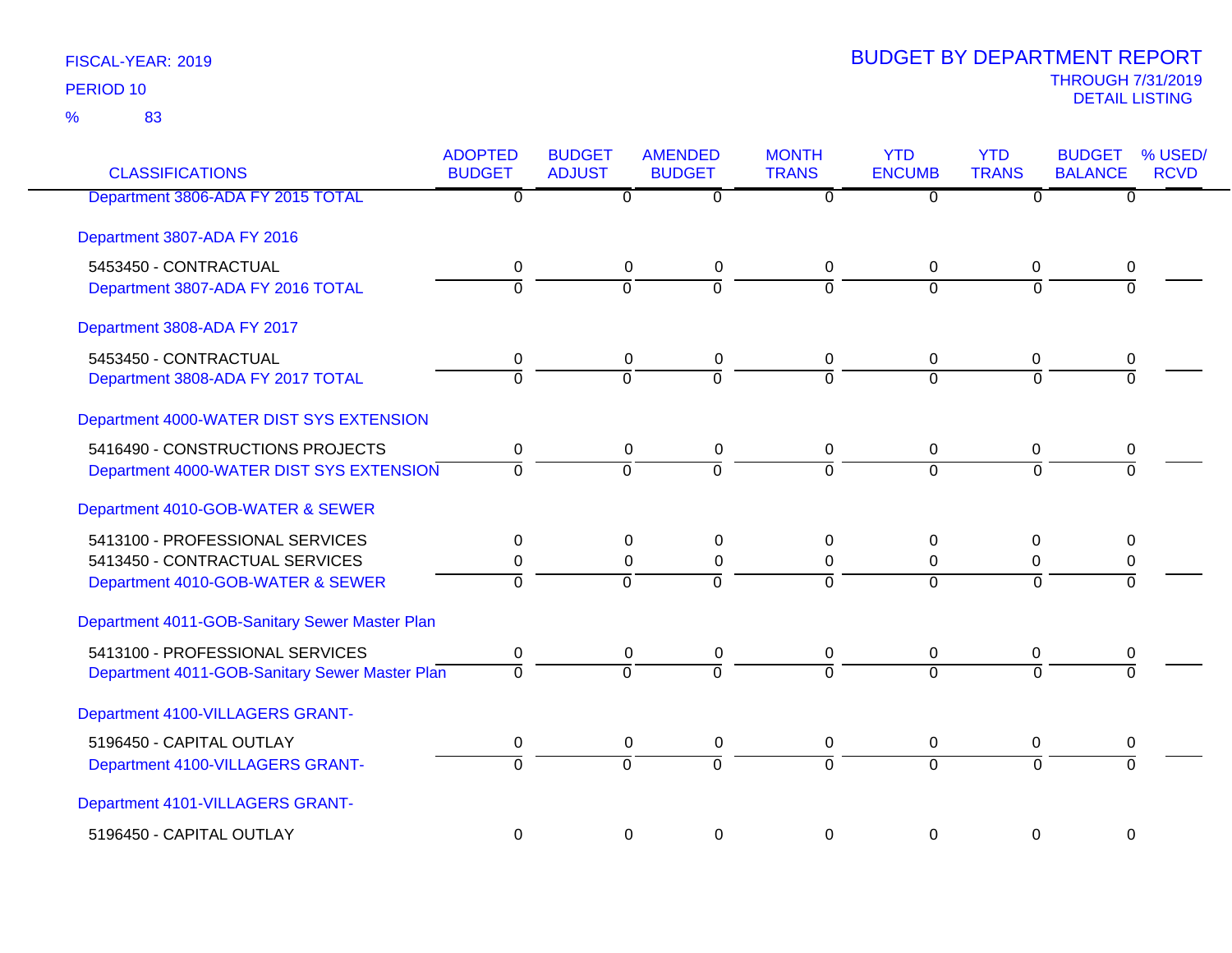| <b>CLASSIFICATIONS</b>                           | <b>ADOPTED</b><br><b>BUDGET</b> | <b>BUDGET</b><br><b>ADJUST</b> | <b>AMENDED</b><br><b>BUDGET</b> | <b>MONTH</b><br><b>TRANS</b> | <b>YTD</b><br><b>ENCUMB</b> | <b>YTD</b><br><b>TRANS</b> | <b>BUDGET</b><br><b>BALANCE</b> | % USED/<br><b>RCVD</b> |
|--------------------------------------------------|---------------------------------|--------------------------------|---------------------------------|------------------------------|-----------------------------|----------------------------|---------------------------------|------------------------|
| Department 4101-VILLAGERS GRANT-                 | 0                               | $\Omega$                       | $\Omega$                        | $\Omega$                     | $\overline{0}$              | $\Omega$                   | $\Omega$                        |                        |
| Department 4200-MPO                              |                                 |                                |                                 |                              |                             |                            |                                 |                        |
| 5416490 - CONSTRUCTIONS PROJECTS                 | $\mathbf 0$                     | $\mathbf 0$                    | $\mathbf 0$                     | 0                            | 0                           | $\mathbf 0$                | 0                               |                        |
| Department 4200-MPO TOTAL                        | $\overline{0}$                  | $\overline{0}$                 | $\overline{0}$                  | $\overline{0}$               | $\mathbf 0$                 | $\mathbf 0$                | $\overline{0}$                  |                        |
| Department 4201-MPO-Complete Street Policy       |                                 |                                |                                 |                              |                             |                            |                                 |                        |
| 5413450 - CONTRACTUAL SERVICES                   | 0                               | $\mathbf 0$                    | $\mathbf 0$                     | 0                            | 0                           | 0                          | 0                               |                        |
| Department 4201-MPO-Complete Street Policy TOTAL | $\mathbf 0$                     | $\overline{0}$                 | $\overline{0}$                  | $\Omega$                     | $\mathbf 0$                 | $\Omega$                   | $\Omega$                        |                        |
| Department 4300-MDC-NEAT STREETS-CRA TREE        |                                 |                                |                                 |                              |                             |                            |                                 |                        |
| 5413450 - CONTRACTUAL SERVICES                   | 0                               | $\mathbf 0$                    | $\mathbf 0$                     | 0                            | 0                           | 0                          | 0                               |                        |
| Department 4300-MDC-NEAT STREETS-CRA TREE        | $\mathbf 0$                     | $\overline{0}$                 | $\overline{0}$                  | $\overline{0}$               | $\mathbf 0$                 | $\Omega$                   | $\Omega$                        |                        |
| Department 4301-MDC Neat Streets-Tree Planting   |                                 |                                |                                 |                              |                             |                            |                                 |                        |
| 5413450 - CONTRACTUAL SERVICES                   | 0                               | 0                              | 0                               | 0                            | 0                           | 0                          | 0                               |                        |
| Department 4301-MDC Neat Streets-Tree Planting   | $\mathbf 0$                     | 0                              | $\overline{0}$                  | $\overline{0}$               | $\Omega$                    | $\Omega$                   | $\overline{0}$                  |                        |
| Department 4400-South Miami Garden Club          |                                 |                                |                                 |                              |                             |                            |                                 |                        |
| 5193450 - CONT. SVCS.                            | 0                               | 3,000                          | 3,000                           | 0                            | 0                           | 600                        | 2,400                           | 20                     |
| Department 4400-South Miami Garden Club TOTAL    | $\overline{0}$                  | 3,000                          | 3,000                           | $\overline{0}$               | $\overline{0}$              | 600                        | 2,400                           | $\overline{20}$        |
| Department 4501-ORANGE BOWL YOUTH SPORTS,        |                                 |                                |                                 |                              |                             |                            |                                 |                        |
| 5723450 - CONTRACTUAL                            | 0                               | 0                              | $\boldsymbol{0}$                | 0                            | 0                           | 0                          | 0                               |                        |
| Department 4501-ORANGE BOWL YOUTH SPORTS,        | 0                               | $\overline{0}$                 | $\overline{0}$                  | 70                           | $\overline{0}$              | $\Omega$                   | $\Omega$                        |                        |
| Department 4601-USA Swimming FY18                |                                 |                                |                                 |                              |                             |                            |                                 |                        |
| 5723450 - CONTRACTUAL                            | 0                               |                                | 0<br>0                          | $\Omega$                     | 0                           | 0                          | 0                               |                        |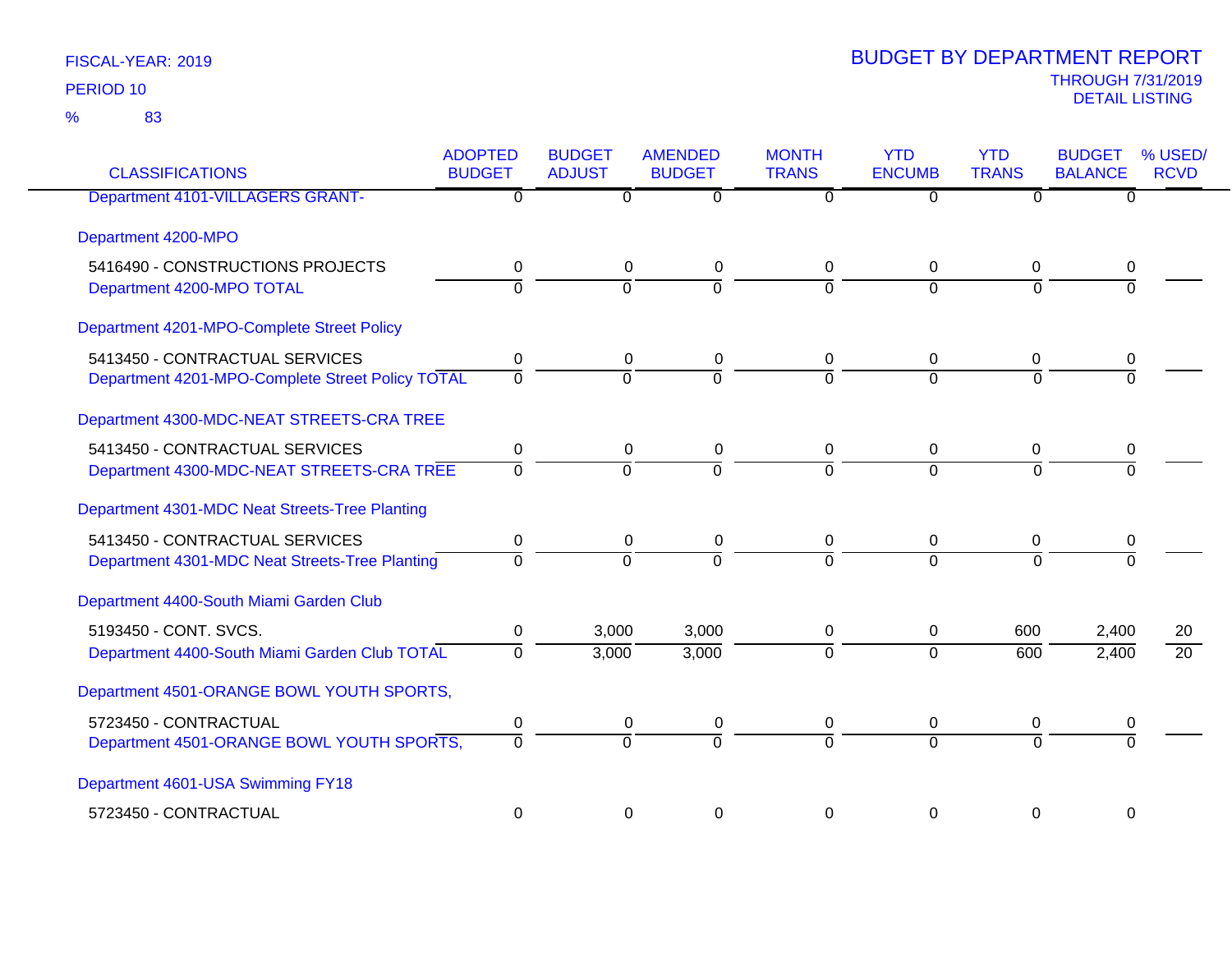83 %

| <b>CLASSIFICATIONS</b>                  | <b>ADOPTED</b><br><b>BUDGET</b> | <b>BUDGET</b><br><b>ADJUST</b> | <b>AMENDED</b><br><b>BUDGET</b> | <b>MONTH</b><br><b>TRANS</b> | <b>YTD</b><br><b>ENCUMB</b> | <b>YTD</b><br><b>TRANS</b> | <b>BUDGET</b><br><b>BALANCE</b> | % USED/<br><b>RCVD</b> |
|-----------------------------------------|---------------------------------|--------------------------------|---------------------------------|------------------------------|-----------------------------|----------------------------|---------------------------------|------------------------|
| Department 4601-USA Swimming FY18 TOTAL | 0                               | $\Omega$                       | $\Omega$                        | $\overline{0}$               | $\Omega$                    | $\overline{0}$             | $\Omega$                        |                        |
| <b>EXPENSE TOTAL</b>                    | $\mathbf 0$                     | 3,000                          | 3,000                           | $\pmb{0}$                    | $\pmb{0}$                   | 600                        | 2,400                           | 20                     |
| Fund 114-LOCAL GRANTS FUND TOTAL        |                                 |                                |                                 |                              |                             |                            |                                 |                        |
| <b>REVENUE</b>                          | 0                               | 3,000                          | 3,000                           | 0                            | 0                           | 3,000                      | 0                               | 100                    |
| <b>EXPENSE</b>                          | $\mathbf 0$                     | 3,000                          | 3,000                           | 0                            | 0                           | 600                        | 2,400                           | 20                     |
| Fund 114-LOCAL GRANTS FUND TOTAL        | $\mathbf 0$                     | $\mathbf 0$                    | $\overline{0}$                  | $\overline{0}$               | $\overline{0}$              | 2,400                      | $-2,400$                        |                        |
| Fund 116-HOMETOWN DIST. IMPROVMENT      |                                 |                                |                                 |                              |                             |                            |                                 |                        |
| <b>REVENUE</b>                          |                                 |                                |                                 |                              |                             |                            |                                 |                        |
| Department 0000-Description N/A         |                                 |                                |                                 |                              |                             |                            |                                 |                        |
| 3419060 - PARKING EXCEPTION             | 28,000                          | $\mathbf 0$                    | 28,000                          | $\mathbf 0$                  | $\pmb{0}$                   | 4,250                      | 23,750                          | 15                     |
| 3612000 - INTEREST INCOME               | 100                             | $\mathbf 0$                    | 100                             | $\mathbf 0$                  | $\mathbf 0$                 | $\Omega$                   | 100                             |                        |
| Department 0000-Description N/A TOTAL   | 28,100                          | $\overline{0}$                 | 28,100                          | $\overline{0}$               | $\overline{0}$              | 4,250                      | 23,850                          | $\overline{15}$        |
| <b>REVENUE TOTAL</b>                    | 28,100                          | $\mathbf 0$                    | 28,100                          | $\pmb{0}$                    | $\pmb{0}$                   | 4,250                      | 23,850                          | 15                     |
| <b>EXPENSE</b>                          |                                 |                                |                                 |                              |                             |                            |                                 |                        |
| <b>Department 1410-FINANCE</b>          |                                 |                                |                                 |                              |                             |                            |                                 |                        |
| 5819120 - INTRA-GOV TRANSFER-TO GF      | 25,000                          | $\mathbf 0$                    | 25,000                          | $\mathbf 0$                  | $\mathbf 0$                 | 25,000                     | $\mathbf 0$                     | 100                    |
| Department 1410-FINANCE TOTAL           | 25,000                          | $\mathbf 0$                    | 25,000                          | $\mathbf 0$                  | $\overline{0}$              | 25,000                     | $\Omega$                        | 100                    |
| <b>EXPENSE TOTAL</b>                    | 25,000                          | 0                              | 25,000                          | $\boldsymbol{0}$             | $\mathbf 0$                 | 25,000                     | 0                               | 100                    |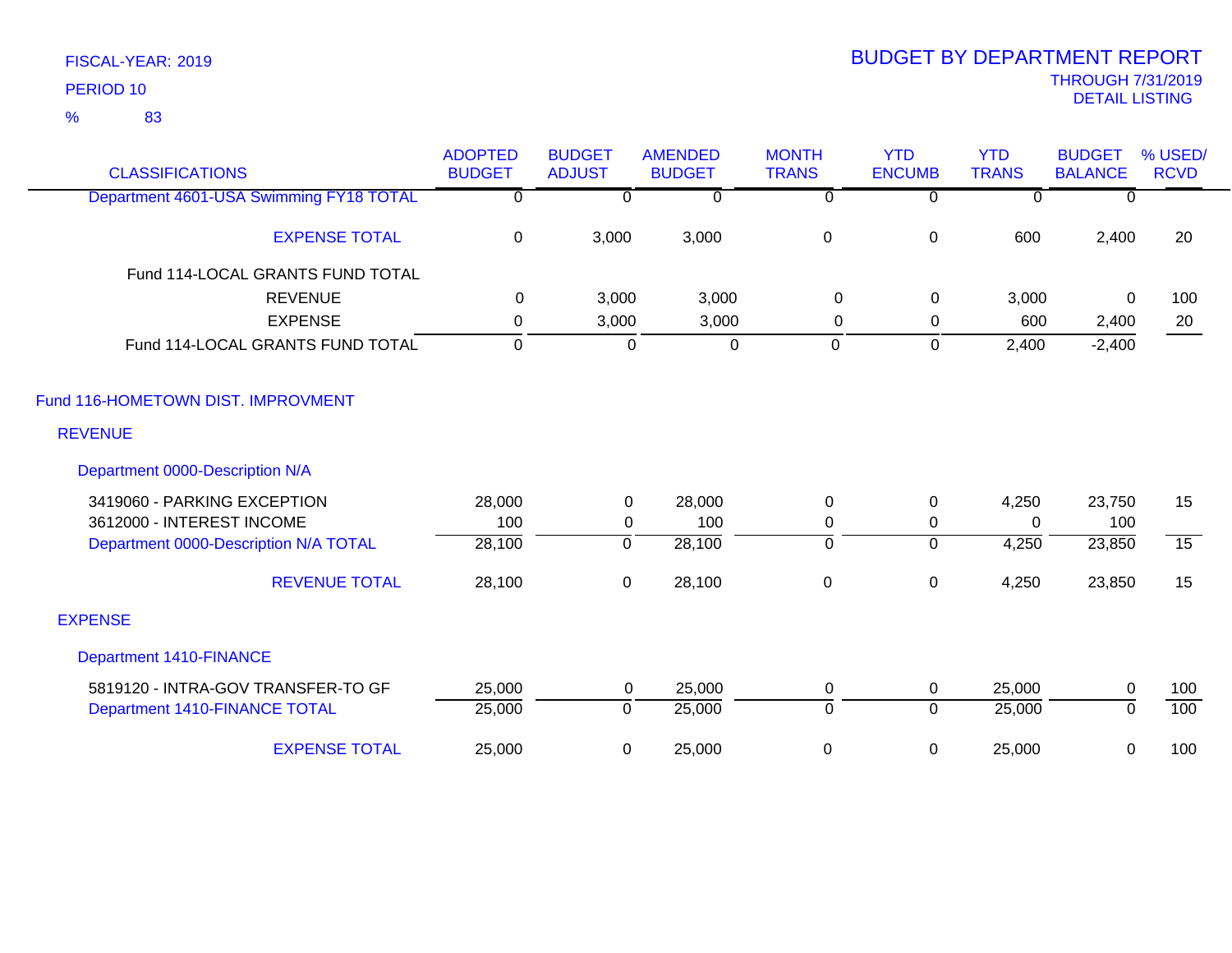| PERIOD <sub>10</sub>                         |                                 |                                |             |                                 |                              |                             |                            | <b>THROUGH 7/31/2019</b><br><b>DETAIL LISTING</b> |                        |
|----------------------------------------------|---------------------------------|--------------------------------|-------------|---------------------------------|------------------------------|-----------------------------|----------------------------|---------------------------------------------------|------------------------|
| $\frac{9}{6}$<br>83                          |                                 |                                |             |                                 |                              |                             |                            |                                                   |                        |
| <b>CLASSIFICATIONS</b>                       | <b>ADOPTED</b><br><b>BUDGET</b> | <b>BUDGET</b><br><b>ADJUST</b> |             | <b>AMENDED</b><br><b>BUDGET</b> | <b>MONTH</b><br><b>TRANS</b> | <b>YTD</b><br><b>ENCUMB</b> | <b>YTD</b><br><b>TRANS</b> | <b>BUDGET</b><br><b>BALANCE</b>                   | % USED/<br><b>RCVD</b> |
| Fund 116-HOMETOWN DIST. IMPROVMENT TOTAL     |                                 |                                |             |                                 |                              |                             |                            |                                                   |                        |
| <b>REVENUE</b>                               | 28,100                          |                                | $\pmb{0}$   | 28,100                          | $\mathbf 0$                  | 0                           | 4,250                      | 23,850                                            | 15                     |
| <b>EXPENSE</b>                               | 25,000                          |                                | 0           | 25,000                          | 0                            | 0                           | 25,000                     | 0                                                 | 100                    |
| Fund 116-HOMETOWN DIST, IMPROVMENT TOTAL     | 3,100                           |                                | $\mathbf 0$ | 3,100                           | $\mathbf 0$                  | $\mathbf 0$                 | $-20,750$                  | 23,850                                            |                        |
| <b>Fund 117-Parks Facilities Impact Fees</b> |                                 |                                |             |                                 |                              |                             |                            |                                                   |                        |
| <b>REVENUE</b>                               |                                 |                                |             |                                 |                              |                             |                            |                                                   |                        |
| Department 0000-Description N/A              |                                 |                                |             |                                 |                              |                             |                            |                                                   |                        |
| 3246100 - Impact Fees-Residential            | $\Omega$                        |                                | 0           | 0                               | 0                            | $\mathbf 0$                 | 30,742                     | $-30,742$                                         |                        |
| 3246200 - Impact Fees-Commercial             | 0                               |                                | 0           | 0                               | $\Omega$                     | 0                           | $\mathbf{0}$               | $\mathbf{0}$                                      |                        |
| 3612000 - INTEREST INCOME                    | 0                               |                                | 0           | 0                               | 248                          | 0                           | 2,058                      | $-2,058$                                          |                        |
| Department 0000-Description N/A TOTAL        | $\overline{0}$                  |                                | 0           | $\overline{0}$                  | $\overline{248}$             | $\overline{0}$              | 32,800                     | $-32,800$                                         |                        |
| <b>REVENUE TOTAL</b>                         | $\mathbf 0$                     |                                | 0           | $\mathbf 0$                     | 248                          | 0                           | 32,800                     | $-32,800$                                         |                        |
| <b>EXPENSE</b>                               |                                 |                                |             |                                 |                              |                             |                            |                                                   |                        |
| Department 2000-PARKS & RECREATION           |                                 |                                |             |                                 |                              |                             |                            |                                                   |                        |
| 5726110 - FRDAP 200K DISON PURCHASE          | 206,093                         |                                | 0           | 206,093                         | 0                            | 0                           | 25,000                     | 181,093                                           | 12                     |
| Department 2000-PARKS & RECREATION TOTAL     | 206,093                         |                                | 0           | 206,093                         | $\overline{0}$               | $\overline{0}$              | 25,000                     | 181,093                                           | $\overline{12}$        |
| <b>EVOEMOE TOTAL</b>                         | 200000                          |                                | $\sim$      | 2000,002                        | $\sim$                       | $\sim$                      | 25.000                     | 101.002                                           | $\sqrt{2}$             |

| <b>EXPENSE TOTAL</b>                        | 206.093    | 206.093    |     | 25.000 | 181.093    | 12 |
|---------------------------------------------|------------|------------|-----|--------|------------|----|
| Fund 117-Parks Facilities Impact Fees TOTAL |            |            |     |        |            |    |
| <b>REVENUE</b>                              |            |            | 248 | 32,800 | $-32.800$  | 12 |
| <b>EXPENSE</b>                              | 206.093    | 206.093    |     | 25,000 | 181.093    | 12 |
| Fund 117-Parks Facilities Impact Fees TOTAL | $-206,093$ | $-206.093$ | 248 | 7,800  | $-213,893$ |    |

# )19<br>G BUDGET BY DEPARTMENT REPORT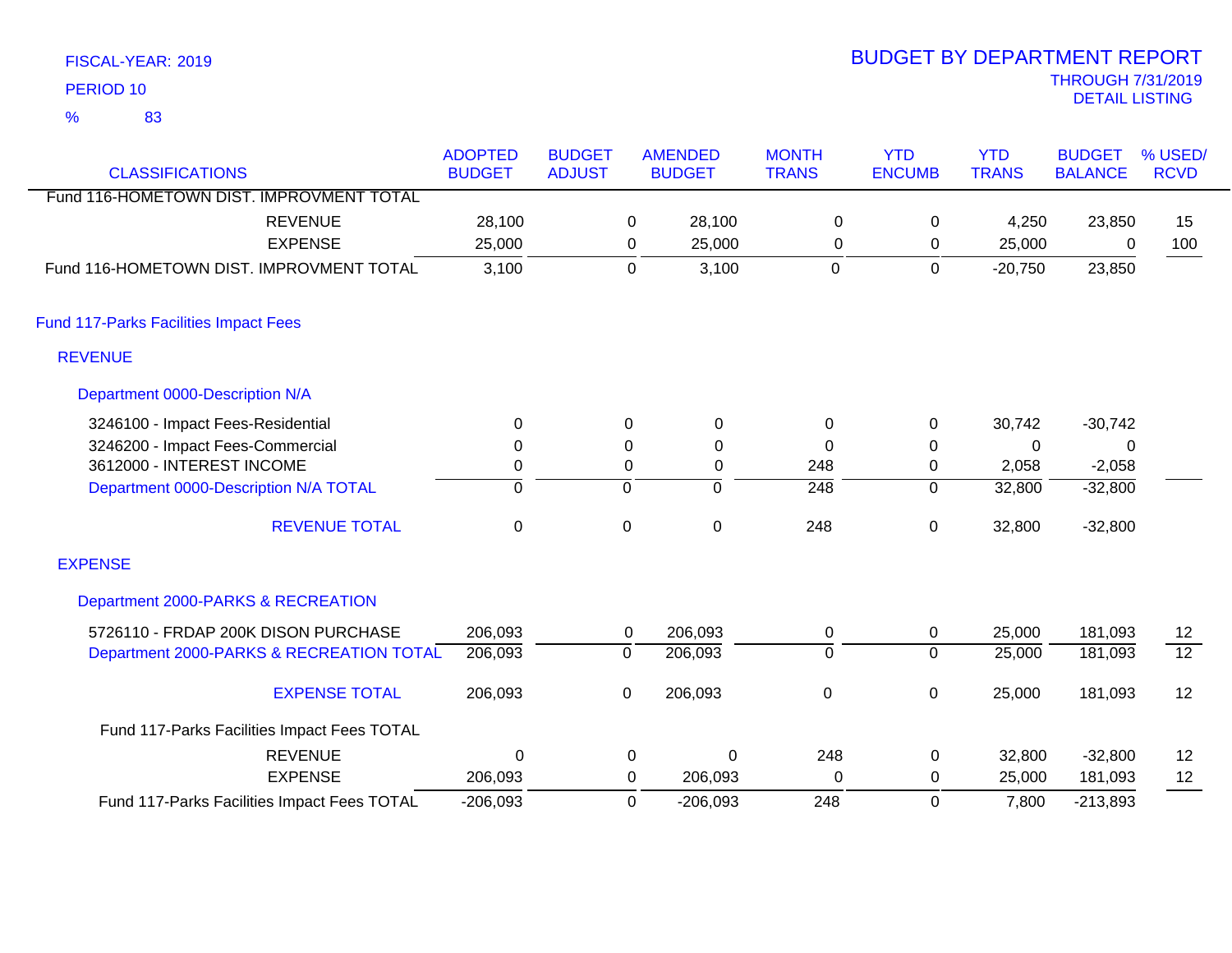| FISCAL-YEAR: 2019 |  |
|-------------------|--|
| <b>PERIOD 10</b>  |  |

| <b>CLASSIFICATIONS</b>                | <b>ADOPTED</b><br><b>BUDGET</b> | <b>BUDGET</b><br><b>ADJUST</b> | <b>AMENDED</b><br><b>BUDGET</b> | <b>MONTH</b><br><b>TRANS</b> | <b>YTD</b><br><b>ENCUMB</b> | <b>YTD</b><br><b>TRANS</b> | <b>BUDGET</b><br><b>BALANCE</b> | % USED/<br><b>RCVD</b> |
|---------------------------------------|---------------------------------|--------------------------------|---------------------------------|------------------------------|-----------------------------|----------------------------|---------------------------------|------------------------|
| Fund 118-TREE TRUST FUND              |                                 |                                |                                 |                              |                             |                            |                                 |                        |
| <b>REVENUE</b>                        |                                 |                                |                                 |                              |                             |                            |                                 |                        |
| Department 0000-Description N/A       |                                 |                                |                                 |                              |                             |                            |                                 |                        |
| 3430000 - Tree Trust Fund             | $\mathbf 0$                     |                                | $\mathbf 0$<br>$\mathbf 0$      | $\pmb{0}$                    | $\pmb{0}$                   | 2,395                      | $-2,395$                        |                        |
| 3437000 - CONSERV & RESC MGMT FEES    | 0                               |                                | 0<br>0                          | 0                            | 0                           | $\Omega$                   | 0                               |                        |
| Department 0000-Description N/A TOTAL | $\mathbf 0$                     | $\mathbf 0$                    | ō                               | $\overline{0}$               | $\mathbf 0$                 | 2,395                      | $-2,395$                        |                        |
| <b>REVENUE TOTAL</b>                  | $\mathbf 0$                     | $\boldsymbol{0}$               | $\pmb{0}$                       | $\pmb{0}$                    | $\pmb{0}$                   | 2,395                      | $-2,395$                        |                        |
| <b>EXPENSE</b>                        |                                 |                                |                                 |                              |                             |                            |                                 |                        |
| Department 1750-LANSCAPE MAINTENANCE  |                                 |                                |                                 |                              |                             |                            |                                 |                        |
| 5193450 - CONT. SVCS.                 | 20,000                          |                                | 20,000<br>$\overline{0}$        | $\mathbf 0$                  | $\mathbf 0$                 | $\pmb{0}$                  | 20,000                          |                        |
| Department 1750-LANSCAPE MAINTENANCE  | 20,000                          | $\overline{0}$                 | 20,000                          | $\overline{0}$               | $\overline{0}$              | $\Omega$                   | 20,000                          |                        |
| <b>EXPENSE TOTAL</b>                  | 20,000                          | $\pmb{0}$                      | 20,000                          | $\mathbf 0$                  | $\pmb{0}$                   | $\mathbf 0$                | 20,000                          |                        |
| Fund 118-TREE TRUST FUND TOTAL        |                                 |                                |                                 |                              |                             |                            |                                 |                        |
| <b>REVENUE</b>                        | 0                               |                                | 0<br>0                          | $\mathbf 0$                  | $\mathbf 0$                 | 2,395                      | $-2,395$                        |                        |
| <b>EXPENSE</b>                        | 20,000                          |                                | 20,000<br>0                     | $\mathbf 0$                  | 0                           | 0                          | 20,000                          |                        |
| Fund 118-TREE TRUST FUND TOTAL        | $-20,000$                       |                                | $-20,000$<br>$\mathbf 0$        | $\mathbf 0$                  | $\pmb{0}$                   | 2,395                      | $-22,395$                       |                        |
| Fund 120-FEDERAL GRANT FUND           |                                 |                                |                                 |                              |                             |                            |                                 |                        |
| <b>REVENUE</b>                        |                                 |                                |                                 |                              |                             |                            |                                 |                        |
| Department 0000-Description N/A       |                                 |                                |                                 |                              |                             |                            |                                 |                        |
| 3311000 - REVENUE                     |                                 |                                | 0                               |                              |                             |                            |                                 |                        |
|                                       | 0                               |                                | 0                               | 0                            | 0                           | 0                          | 0                               |                        |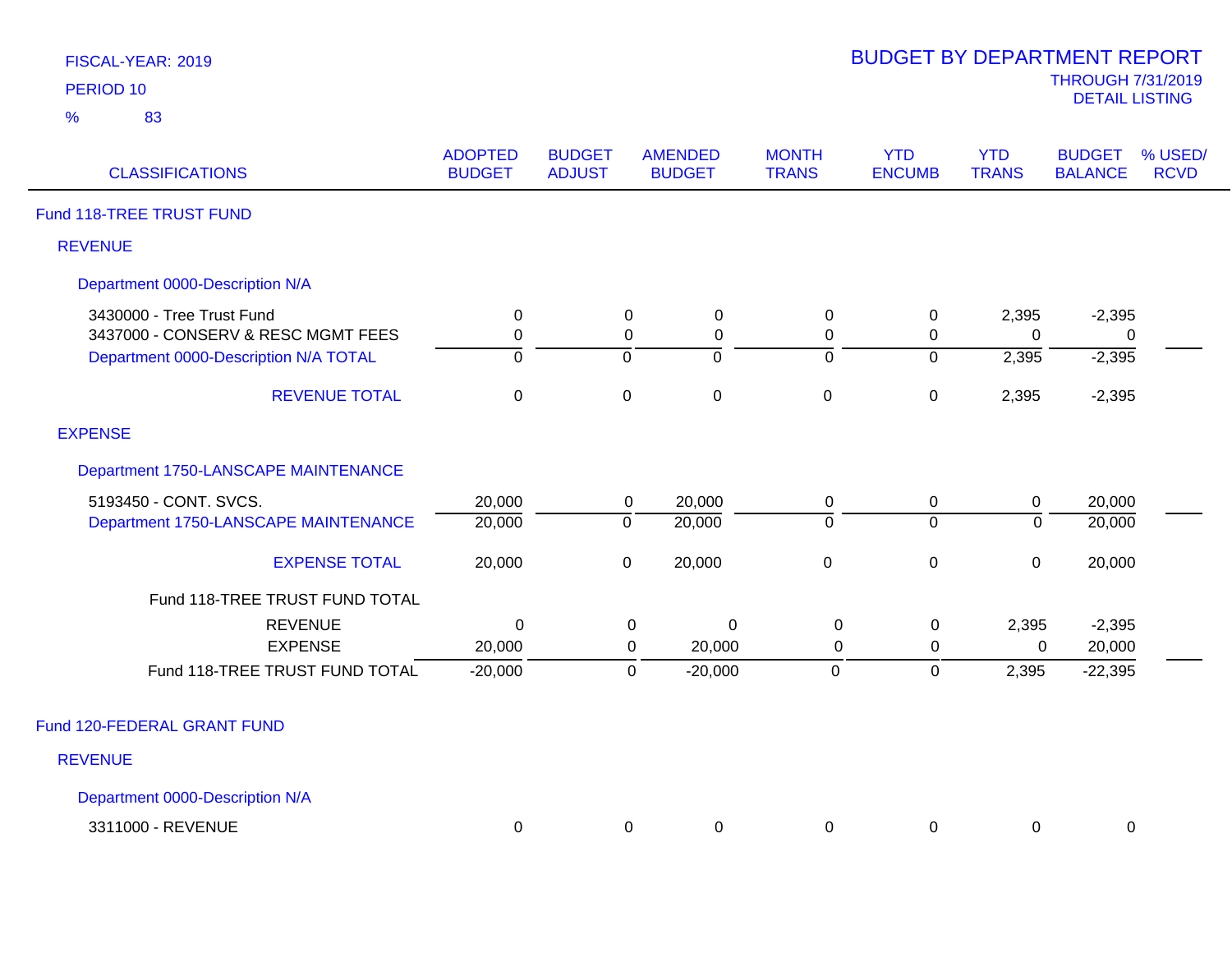| <b>CLASSIFICATIONS</b>                        | <b>ADOPTED</b><br><b>BUDGET</b> | <b>BUDGET</b><br><b>ADJUST</b> | <b>AMENDED</b><br><b>BUDGET</b> | <b>MONTH</b><br><b>TRANS</b> | <b>YTD</b><br><b>ENCUMB</b> | <b>YTD</b><br><b>TRANS</b> | <b>BUDGET</b><br><b>BALANCE</b> | % USED/<br><b>RCVD</b> |
|-----------------------------------------------|---------------------------------|--------------------------------|---------------------------------|------------------------------|-----------------------------|----------------------------|---------------------------------|------------------------|
| 3699201 - MISC. OTHERS                        | $\overline{0}$                  | $\overline{0}$                 | $\overline{0}$                  | $\overline{0}$               | $\mathbf{0}$                | 0                          | $\Omega$                        |                        |
| 3699294 - PRIOR YEAR ENCUMBRANCES             | 0                               | 0                              | 0                               | 0                            | 0                           | 0                          |                                 |                        |
| Department 0000-Description N/A TOTAL         | $\Omega$                        | $\Omega$                       | $\Omega$                        | $\Omega$                     | $\Omega$                    | $\Omega$                   |                                 |                        |
| Department 3301-CDBG MURRAY PARK POOL         |                                 |                                |                                 |                              |                             |                            |                                 |                        |
| 3311000 - REVENUE                             | 0                               | 0                              | 0                               | 0                            | 0                           | 0                          | 0                               |                        |
| Department 3301-CDBG MURRAY PARK POOL         | $\Omega$                        | $\overline{0}$                 | $\overline{0}$                  | $\overline{0}$               | $\Omega$                    | $\Omega$                   |                                 |                        |
| Department 3302-CDBG STREET LIGHTING          |                                 |                                |                                 |                              |                             |                            |                                 |                        |
| 3311000 - REVENUE                             | 0                               | 0                              | 0                               | $\Omega$                     | 0                           | 0                          | 0                               |                        |
| Department 3302-CDBG STREET LIGHTING TOTAL    | $\Omega$                        | $\overline{0}$                 | $\overline{0}$                  | $\Omega$                     | $\Omega$                    | $\Omega$                   | $\Omega$                        |                        |
| Department 3303-CDBG SW 66 ST IMPROV PHASE    |                                 |                                |                                 |                              |                             |                            |                                 |                        |
| 3311000 - REVENUE                             | $\pmb{0}$                       | $\pmb{0}$                      | 0                               | 0                            | $\boldsymbol{0}$            | 0                          | 0                               |                        |
| Department 3303-CDBG SW 66 ST IMPROV PHASE    | $\overline{0}$                  | $\overline{0}$                 | $\overline{0}$                  | $\Omega$                     | $\overline{0}$              | $\Omega$                   | $\Omega$                        |                        |
| Department 3304-CDBG MARSHALL WILLIAMSON      |                                 |                                |                                 |                              |                             |                            |                                 |                        |
| 3311000 - REVENUE                             | 0                               | 0                              | 0                               | 0                            | 0                           | 0                          | 0                               |                        |
| Department 3304-CDBG MARSHALL WILLIAMSON      | $\Omega$                        | $\Omega$                       | $\Omega$                        | $\Omega$                     | $\overline{0}$              | $\Omega$                   | $\Omega$                        |                        |
| Department 3305-CDBG MURRAY PARK FIELD        |                                 |                                |                                 |                              |                             |                            |                                 |                        |
| 3311000 - REVENUE                             | $\pmb{0}$                       | 0                              | 0                               | 0                            | $\mathbf 0$                 | 0                          | 0                               |                        |
| Department 3305-CDBG MURRAY PARK FIELD        | $\Omega$                        | $\Omega$                       | $\Omega$                        | $\overline{0}$               | $\Omega$                    | $\Omega$                   |                                 |                        |
| Department 3306-CDBG SW 64 BIKE LANE & ST IMP |                                 |                                |                                 |                              |                             |                            |                                 |                        |
| 3311000 - REVENUE                             | 0                               | 294,916                        | 294,916                         | 0                            | $\mathbf 0$                 | 0                          | 294,916                         |                        |
| Department 3306-CDBG SW 64 BIKE LANE & ST IMP | $\Omega$                        | 294,916                        | 294,916                         | $\Omega$                     | $\overline{0}$              | $\Omega$                   | 294,916                         |                        |

Department 3307-CDBG-AFTER SCHOOL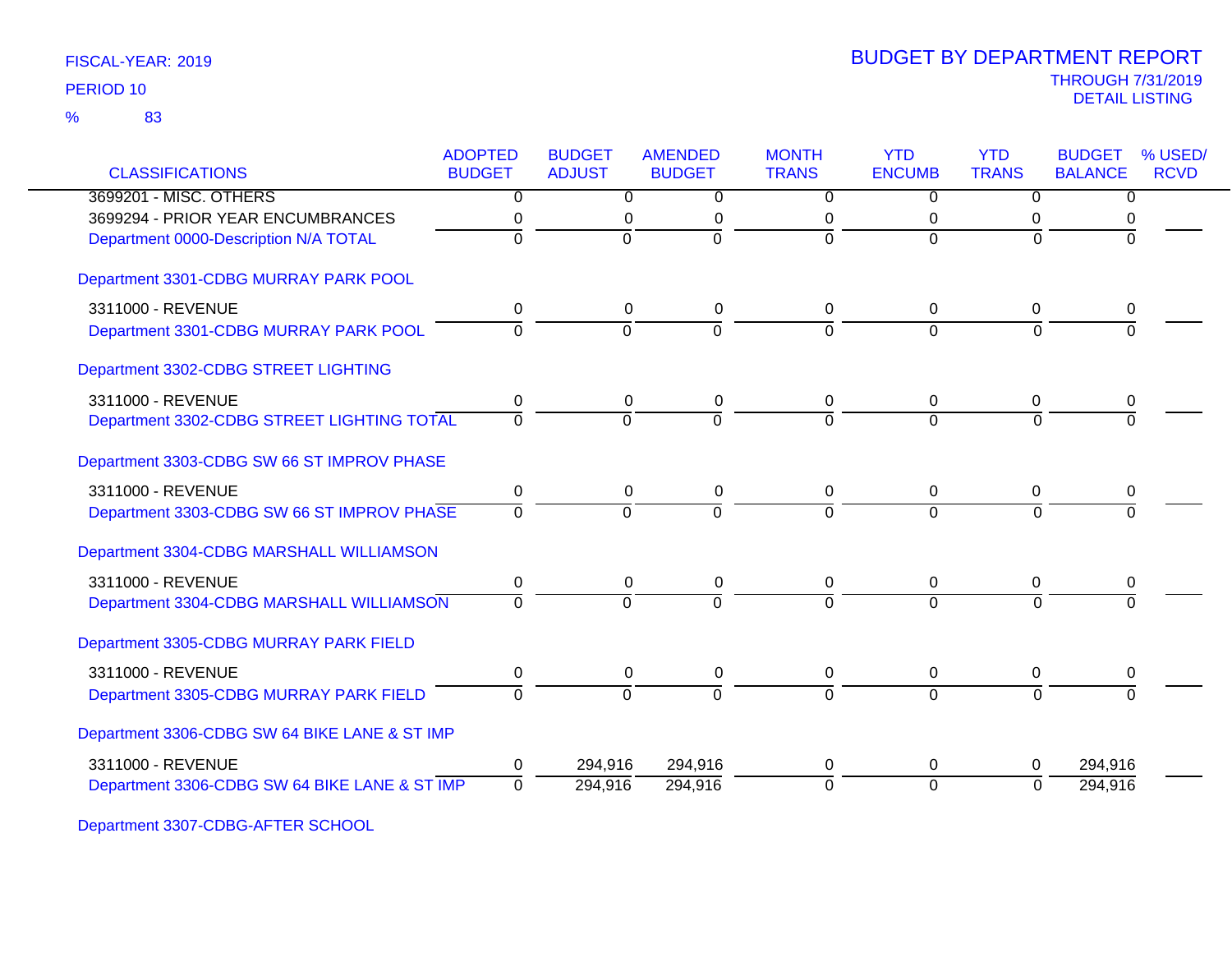| <b>CLASSIFICATIONS</b>                         | <b>ADOPTED</b><br><b>BUDGET</b> | <b>BUDGET</b><br><b>ADJUST</b> | <b>AMENDED</b><br><b>BUDGET</b> | <b>MONTH</b><br><b>TRANS</b> | <b>YTD</b><br><b>ENCUMB</b> | <b>YTD</b><br><b>TRANS</b> | <b>BUDGET</b><br><b>BALANCE</b> | % USED/<br><b>RCVD</b> |
|------------------------------------------------|---------------------------------|--------------------------------|---------------------------------|------------------------------|-----------------------------|----------------------------|---------------------------------|------------------------|
| 3311000 - REVENUE                              | $\overline{0}$                  | $\overline{0}$                 | $\overline{0}$                  | $\overline{0}$               | $\overline{0}$              | $\overline{0}$             | 0                               |                        |
| Department 3307-CDBG-AFTER SCHOOL              | $\overline{0}$                  | $\overline{0}$                 | $\overline{0}$                  | $\overline{0}$               | $\overline{0}$              | $\mathbf 0$                | $\Omega$                        |                        |
| Department 3308-CDBG-TENNIS LESSONS            |                                 |                                |                                 |                              |                             |                            |                                 |                        |
| 3311000 - REVENUE                              | 0                               | 0                              | 0                               | 0                            | $\mathbf 0$                 | 0                          | 0                               |                        |
| Department 3308-CDBG-TENNIS LESSONS TOTAL      | $\overline{0}$                  | $\Omega$                       | ō                               | $\Omega$                     | $\Omega$                    | $\Omega$                   | $\Omega$                        |                        |
| Department 3309-CDBG BREWER PARK               |                                 |                                |                                 |                              |                             |                            |                                 |                        |
| 3311000 - REVENUE                              | 0                               | 30,659                         | 30,659                          | 0                            | $\mathbf 0$                 | 27,400                     | 3,259                           | 89                     |
| Department 3309-CDBG BREWER PARK               | $\overline{0}$                  | 30,659                         | 30,659                          | $\overline{0}$               | $\overline{0}$              | 27,400                     | 3,259                           | $\overline{89}$        |
| Department 3310-CDBG COMM CTR RENOVATION       |                                 |                                |                                 |                              |                             |                            |                                 |                        |
| 3311000 - REVENUE                              | 0                               | 220,846                        | 220,846                         | 0                            | $\pmb{0}$                   | 0                          | 220,846                         |                        |
| Department 3310-CDBG COMM CTR RENOVATION       | $\mathbf 0$                     | 220,846                        | 220,846                         | $\Omega$                     | $\overline{0}$              | $\mathbf{0}$               | 220,846                         |                        |
| Department 3311-CDBG-SENIOR MEALS PROGRAM      |                                 |                                |                                 |                              |                             |                            |                                 |                        |
| 3311000 - REVENUE                              | $\pmb{0}$                       | 0                              | 0                               | $\mathbf 0$                  | $\mathbf 0$                 | 0                          | 0                               |                        |
| Department 3311-CDBG-SENIOR MEALS PROGRAM      | $\mathbf 0$                     | $\overline{0}$                 | $\overline{0}$                  | $\Omega$                     | $\overline{0}$              | $\Omega$                   | $\Omega$                        |                        |
| Department 3312-CDBG-SENIOR MEALS PROGRAM      |                                 |                                |                                 |                              |                             |                            |                                 |                        |
| 3311000 - REVENUE                              | $\mathbf 0$                     | 6,932                          | 6,932                           | 0                            | $\pmb{0}$                   | 6,766                      | 166                             | 97                     |
| Department 3312-CDBG-SENIOR MEALS PROGRAM      | $\Omega$                        | 6,932                          | 6,932                           | $\Omega$                     | $\Omega$                    | 6,766                      | 166                             | $\overline{97}$        |
| Department 3313-CDBG-MARSHALL WILLIAMSON       |                                 |                                |                                 |                              |                             |                            |                                 |                        |
| 3311000 - REVENUE                              | $\pmb{0}$                       | 150,000                        | 150,000                         | 0                            | $\pmb{0}$                   | 0                          | 150,000                         |                        |
| Department 3313-CDBG-MARSHALL WILLIAMSON       | $\mathbf 0$                     | 150,000                        | 150,000                         | $\mathbf 0$                  | $\mathbf 0$                 | $\mathbf 0$                | 150,000                         |                        |
| Department 3405-2013 JAG A-Form Interface Cont |                                 |                                |                                 |                              |                             |                            |                                 |                        |
| 3311000 - REVENUE                              | $\mathbf 0$                     | $\mathbf 0$                    | 0                               | 0                            | 0                           | 0                          | $\mathbf 0$                     |                        |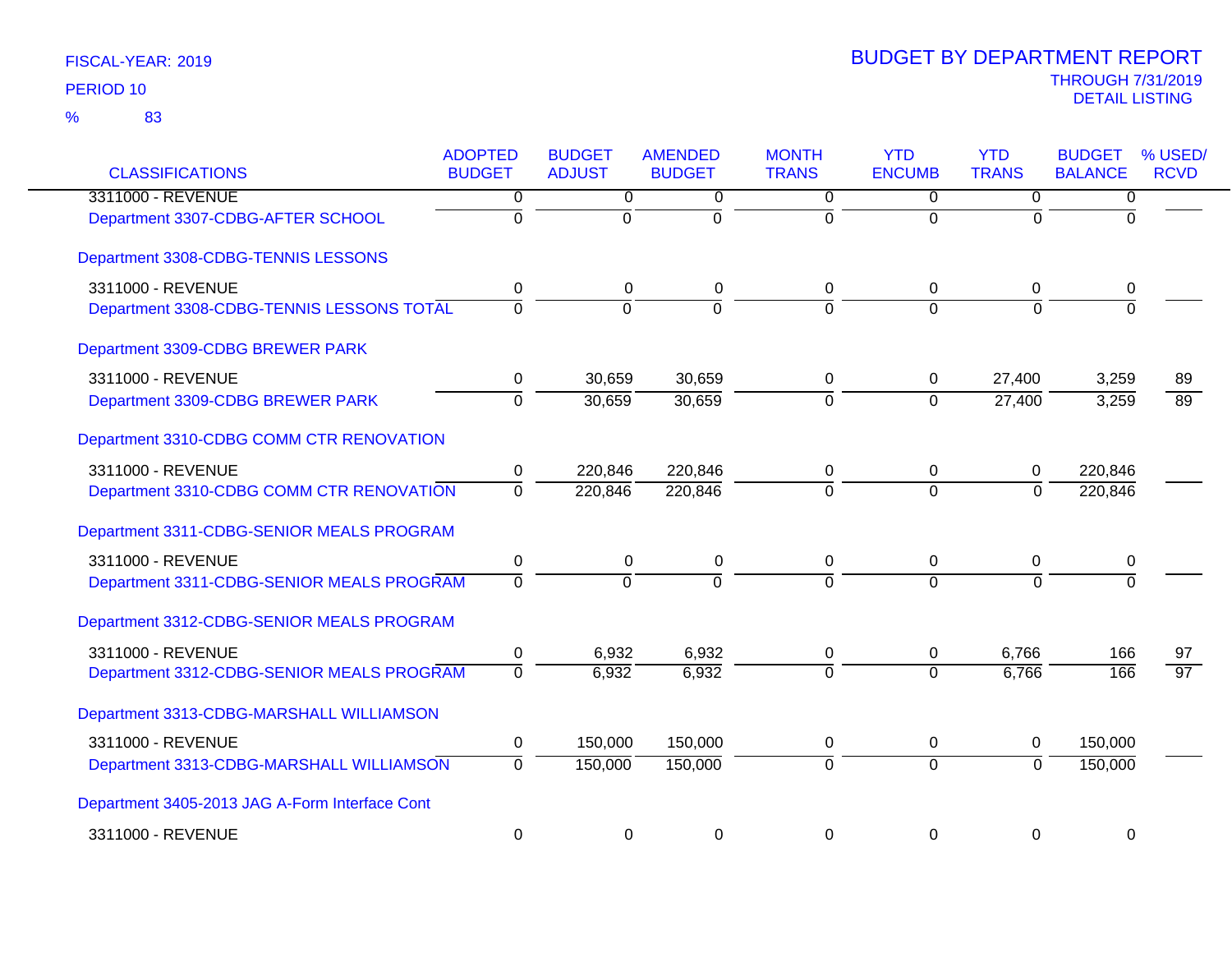83 %

| <b>CLASSIFICATIONS</b>                         | <b>ADOPTED</b><br><b>BUDGET</b> | <b>BUDGET</b><br><b>ADJUST</b> | <b>AMENDED</b><br><b>BUDGET</b> | <b>MONTH</b><br><b>TRANS</b> | <b>YTD</b><br><b>ENCUMB</b> | <b>YTD</b><br><b>TRANS</b> | <b>BUDGET</b><br><b>BALANCE</b> | % USED/<br><b>RCVD</b> |
|------------------------------------------------|---------------------------------|--------------------------------|---------------------------------|------------------------------|-----------------------------|----------------------------|---------------------------------|------------------------|
| Department 3405-2013 JAG A-Form Interface Cont | $\Omega$                        | $\Omega$                       | $\overline{0}$                  | $\Omega$                     | $\Omega$                    | $\overline{0}$             | $\overline{0}$                  |                        |
| Department 3406-BYRNE-JAG 2013                 |                                 |                                |                                 |                              |                             |                            |                                 |                        |
| 3311000 - REVENUE                              | 0                               | $\mathbf 0$                    | 0                               | $\mathbf 0$                  | 0                           | 0                          | 0                               |                        |
| Department 3406-BYRNE-JAG 2013 TOTAL           | $\Omega$                        | $\overline{0}$                 | $\overline{0}$                  | $\Omega$                     | $\overline{0}$              | $\Omega$                   | $\overline{0}$                  |                        |
| Department 3407-BYRNE-JAG VEH BURGLARY         |                                 |                                |                                 |                              |                             |                            |                                 |                        |
| 3311000 - REVENUE                              | 0                               | $\mathbf 0$                    | 0                               | $\mathbf 0$                  | 0                           | 0                          | 0                               |                        |
| Department 3407-BYRNE-JAG VEH BURGLARY 2013    | $\overline{0}$                  | $\overline{0}$                 | ō                               | $\Omega$                     | $\Omega$                    | $\Omega$                   | $\overline{0}$                  |                        |
| Department 3408-BYRNE-JAG 2014                 |                                 |                                |                                 |                              |                             |                            |                                 |                        |
| 3311000 - REVENUE                              | 0                               | 0                              | 0                               | 0                            | 0                           | 0                          | 0                               |                        |
| Department 3408-BYRNE-JAG 2014 TOTAL           | $\overline{0}$                  | $\overline{0}$                 | $\overline{0}$                  | $\overline{0}$               | $\overline{0}$              | $\overline{0}$             | $\overline{0}$                  |                        |
| Department 3409-BYRNE-JAG 2014                 |                                 |                                |                                 |                              |                             |                            |                                 |                        |
| 3311000 - REVENUE                              | 0                               | 0                              | 0                               | 0                            | 0                           | 0                          | 0                               |                        |
| Department 3409-BYRNE-JAG 2014 TOTAL           | 0                               | $\overline{0}$                 | 0                               | $\overline{0}$               | $\overline{0}$              | $\Omega$                   | ō                               |                        |
| Department 3410-BYRNE-JAG FY15                 |                                 |                                |                                 |                              |                             |                            |                                 |                        |
| 3311000 - REVENUE                              | 0                               | 0                              | 0                               | 0                            | 0                           | 0                          | 0                               |                        |
| Department 3410-BYRNE-JAG FY15 TOTAL           | $\overline{0}$                  | $\overline{0}$                 | $\overline{0}$                  | $\overline{0}$               | $\overline{0}$              | $\overline{0}$             | $\overline{0}$                  |                        |
| Department 3411-BYRNE-JAG FY15-2               |                                 |                                |                                 |                              |                             |                            |                                 |                        |
| 3311000 - REVENUE                              | 0                               | 0                              | 0                               | $\mathbf 0$                  | 0                           | 0                          | 0                               |                        |
| Department 3411-BYRNE-JAG FY15-2 TOTAL         | $\overline{0}$                  | $\Omega$                       | $\overline{0}$                  | $\Omega$                     | $\Omega$                    | $\Omega$                   | $\overline{0}$                  |                        |
| Department 3412-BYRNE-JAG FY16 2 TABLETS       |                                 |                                |                                 |                              |                             |                            |                                 |                        |
| 3311000 - REVENUE                              | $\pmb{0}$                       | 0                              | $\boldsymbol{0}$                | 0                            | 0                           | 0                          | $\mathbf 0$                     |                        |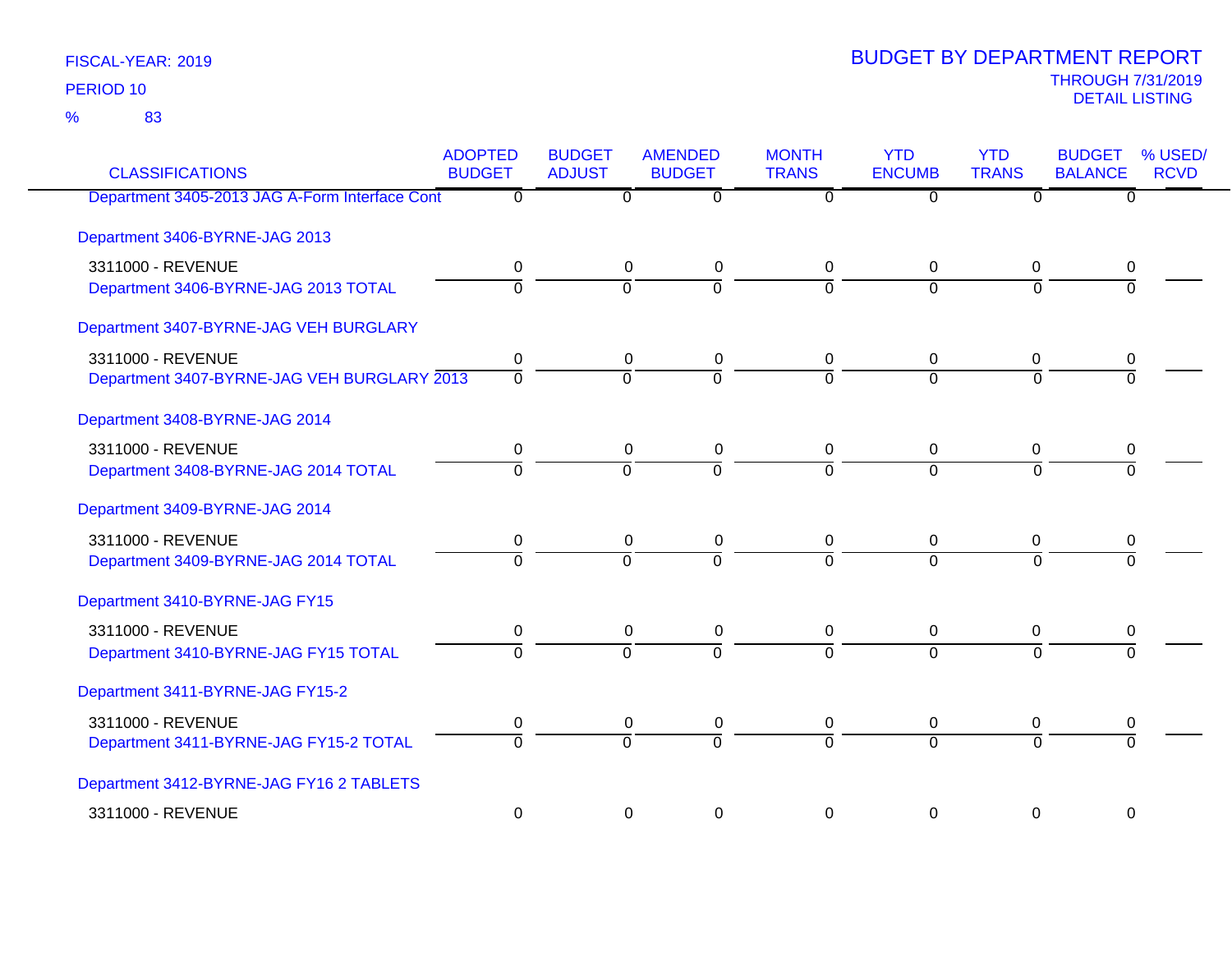83 %

| <b>CLASSIFICATIONS</b>                     | <b>ADOPTED</b><br><b>BUDGET</b> | <b>BUDGET</b><br><b>ADJUST</b> | <b>AMENDED</b><br><b>BUDGET</b> | <b>MONTH</b><br><b>TRANS</b> | <b>YTD</b><br><b>ENCUMB</b> | <b>YTD</b><br><b>TRANS</b> | <b>BUDGET</b><br><b>BALANCE</b> | % USED/<br><b>RCVD</b> |
|--------------------------------------------|---------------------------------|--------------------------------|---------------------------------|------------------------------|-----------------------------|----------------------------|---------------------------------|------------------------|
| Department 3412-BYRNE-JAG FY16 2 TABLETS   | $\overline{0}$                  | $\overline{0}$                 | $\overline{0}$                  | $\overline{0}$               | $\overline{0}$              | $\overline{0}$             | $\overline{0}$                  |                        |
| Department 3413-BYRNE-JAG FY16             |                                 |                                |                                 |                              |                             |                            |                                 |                        |
| 3311000 - REVENUE                          | 0                               | 0                              | 0                               | 0                            | $\overline{0}$              | 0                          | 0                               |                        |
| Department 3413-BYRNE-JAG FY16 TOTAL       | $\overline{0}$                  | $\overline{0}$                 | $\overline{0}$                  | $\Omega$                     | $\Omega$                    | $\Omega$                   | $\Omega$                        |                        |
| Department 3414-BYRNE JAG-FY17             |                                 |                                |                                 |                              |                             |                            |                                 |                        |
| 3311000 - REVENUE                          | 0                               | $\mathbf 0$                    | $\pmb{0}$                       | $\mathbf 0$                  | 0                           | $\mathbf 0$                | 0                               |                        |
| Department 3414-BYRNE JAG-FY17 TOTAL       | $\Omega$                        | $\Omega$                       | $\overline{0}$                  | $\Omega$                     | $\overline{0}$              | $\Omega$                   | $\Omega$                        |                        |
| Department 3415-BYRNE JAG- FY17            |                                 |                                |                                 |                              |                             |                            |                                 |                        |
| 3311000 - REVENUE                          | $\mathbf 0$                     | $\mathbf 0$                    | $\pmb{0}$                       | $\mathbf 0$                  | $\mathbf 0$                 | $\mathbf 0$                | 0                               |                        |
| Department 3415-BYRNE JAG- FY17 TOTAL      | $\Omega$                        | $\Omega$                       | $\overline{0}$                  | $\Omega$                     | $\Omega$                    | $\Omega$                   | $\Omega$                        |                        |
| Department 5001-POLICE VESTS GRANT FY11    |                                 |                                |                                 |                              |                             |                            |                                 |                        |
| 3311000 - REVENUE                          | 0                               | 0                              | 0                               | 0                            | 0                           | 0                          | 0                               |                        |
| Department 5001-POLICE VESTS GRANT FY11    | $\Omega$                        | $\Omega$                       | $\overline{0}$                  | $\Omega$                     | $\Omega$                    | $\Omega$                   | $\Omega$                        |                        |
| Department 5002-POLICE VESTS GRANT FY12    |                                 |                                |                                 |                              |                             |                            |                                 |                        |
| 3311000 - REVENUE                          | $\pmb{0}$                       | 0                              | 0                               | 0                            | 0                           | 0                          | 0                               |                        |
| Department 5002-POLICE VESTS GRANT FY12    | $\overline{0}$                  | $\overline{0}$                 | $\overline{0}$                  | $\overline{0}$               | $\Omega$                    | $\overline{0}$             | $\Omega$                        |                        |
| Department 5003-BVP-POLICE VEST GRANT FY17 |                                 |                                |                                 |                              |                             |                            |                                 |                        |
| 3311000 - REVENUE                          | 0                               | 0                              | $\pmb{0}$                       | 0                            | 0                           | 0                          | 0                               |                        |
| Department 5003-BVP-POLICE VEST GRANT FY17 | $\Omega$                        | $\overline{0}$                 | $\overline{0}$                  | $\overline{0}$               | $\Omega$                    | $\Omega$                   | $\Omega$                        |                        |
| Department 6000-SFLHIDTA-FY12              |                                 |                                |                                 |                              |                             |                            |                                 |                        |
| 3311000 - REVENUE                          | $\Omega$                        | $\Omega$                       | $\Omega$                        | $\Omega$                     | $\Omega$                    | $\Omega$                   | $\Omega$                        |                        |
| 3811000 - CONTRIB. FROM OTHER FUNDS        | $\Omega$                        | $\Omega$                       | $\mathbf 0$                     | $\Omega$                     | $\Omega$                    | $\mathbf 0$                | $\Omega$                        |                        |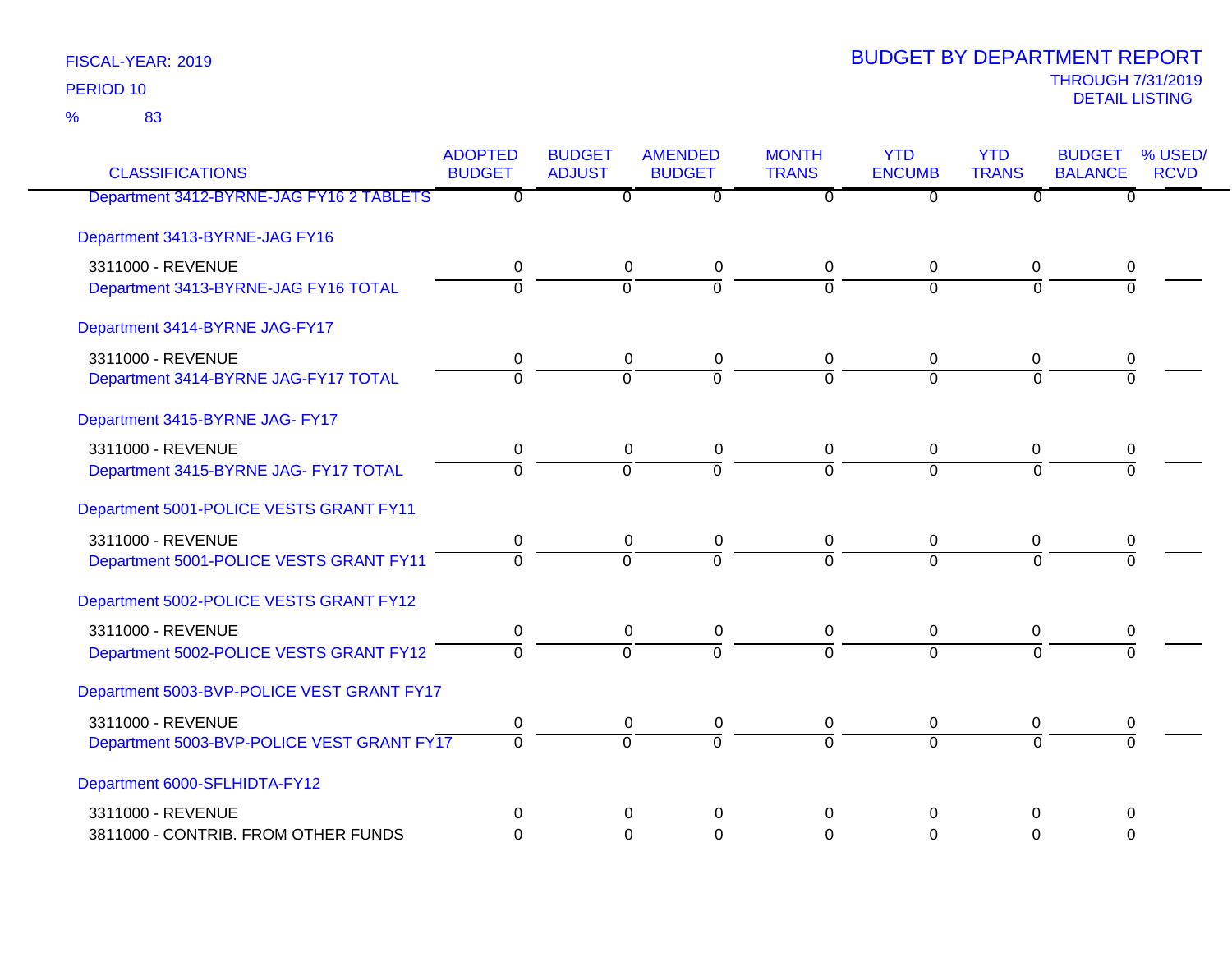83 %

| <b>CLASSIFICATIONS</b>                     | <b>ADOPTED</b><br><b>BUDGET</b> | <b>BUDGET</b><br><b>ADJUST</b> | <b>AMENDED</b><br><b>BUDGET</b> | <b>MONTH</b><br><b>TRANS</b> | <b>YTD</b><br><b>ENCUMB</b> | <b>YTD</b><br><b>TRANS</b> | <b>BUDGET</b><br><b>BALANCE</b> | % USED/<br><b>RCVD</b> |
|--------------------------------------------|---------------------------------|--------------------------------|---------------------------------|------------------------------|-----------------------------|----------------------------|---------------------------------|------------------------|
| Department 6000-SFLHIDTA-FY12 TOTAL        | $\overline{0}$                  | $\overline{0}$                 | $\overline{0}$                  | $\overline{0}$               | $\overline{0}$              | $\overline{0}$             | $\overline{0}$                  |                        |
| Department 6001-SFLHIDTA-FY13MAY-SEP       |                                 |                                |                                 |                              |                             |                            |                                 |                        |
| 3311000 - REVENUE                          | 0                               | 0                              | 0                               | 0                            | 0                           | 0                          | 0                               |                        |
| 3811000 - CONTRIB. FROM OTHER FUNDS        | 0                               | 0                              | $\Omega$                        | 0                            | 0                           | $\mathbf 0$                | 0                               |                        |
| Department 6001-SFLHIDTA-FY13MAY-SEP TOTAL | $\Omega$                        | $\Omega$                       | $\Omega$                        | $\Omega$                     | $\Omega$                    | $\Omega$                   | $\overline{0}$                  |                        |
| <b>REVENUE TOTAL</b>                       | 0                               | 703,353                        | 703,353                         | 0                            | $\Omega$                    | 34,166                     | 669,187                         | 4                      |
| <b>EXPENSE</b>                             |                                 |                                |                                 |                              |                             |                            |                                 |                        |
| Department 3301-CDBG MURRAY PARK POOL      |                                 |                                |                                 |                              |                             |                            |                                 |                        |
| 5726550 - CONSTRUCTION                     | 0                               | $\mathbf 0$                    | 0                               | 0                            | $\mathbf 0$                 | $\mathbf 0$                | 0                               |                        |
| Department 3301-CDBG MURRAY PARK POOL      | $\Omega$                        | 0                              | $\Omega$                        | $\Omega$                     | $\Omega$                    | $\Omega$                   | 0                               |                        |
| Department 3302-CDBG STREET LIGHTING       |                                 |                                |                                 |                              |                             |                            |                                 |                        |
| 5416550 - CONSTRUCTION                     | 0                               | 0                              | 0                               | 0                            | $\Omega$                    | $\mathbf 0$                | 0                               |                        |
| Department 3302-CDBG STREET LIGHTING TOTAL | $\Omega$                        | $\Omega$                       | $\Omega$                        | $\Omega$                     | $\Omega$                    | $\Omega$                   | $\Omega$                        |                        |
| Department 3303-CDBG SW 66 ST IMPROV PHASE |                                 |                                |                                 |                              |                             |                            |                                 |                        |
| 5411210 - REGULAR                          | 0                               | 0                              | $\Omega$                        | 0                            | $\Omega$                    | $\Omega$                   | $\Omega$                        |                        |
| 5413450 - CONTRACTUAL SERVICES             | 0                               | 0                              | 0                               | 0                            | $\Omega$                    | 0                          | 0                               |                        |
| 5416440 - CAPITAL IMPROVEMENTS             | 0                               | 0                              | $\Omega$                        | 0                            | $\Omega$                    | 0                          | 0                               |                        |
| Department 3303-CDBG SW 66 ST IMPROV PHASE | $\Omega$                        | $\Omega$                       | $\Omega$                        | $\Omega$                     | $\Omega$                    | $\Omega$                   | $\Omega$                        |                        |
| Department 3304-CDBG MARSHALL WILLIAMSON   |                                 |                                |                                 |                              |                             |                            |                                 |                        |
| 5726550 - CONSTRUCTION                     | 0                               | $\mathbf 0$                    | 0                               | 0                            | $\mathbf 0$                 | 0                          | 0                               |                        |
| Department 3304-CDBG MARSHALL WILLIAMSON   | 0                               | $\Omega$                       | $\Omega$                        | $\Omega$                     | $\Omega$                    | $\Omega$                   | $\Omega$                        |                        |

Department 3305-CDBG MURRAY PARK FIELD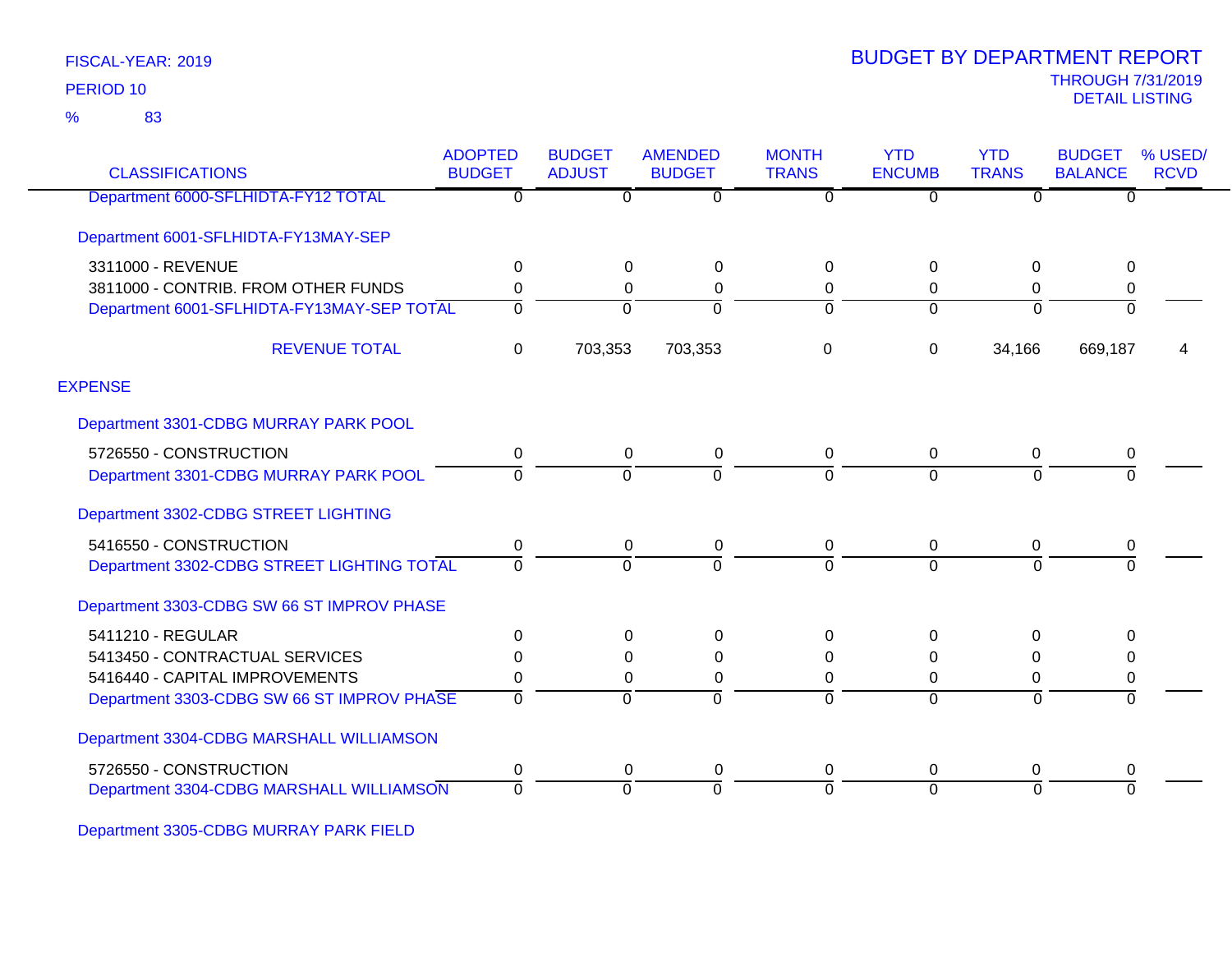| <b>CLASSIFICATIONS</b>                        | <b>ADOPTED</b><br><b>BUDGET</b> | <b>BUDGET</b><br><b>ADJUST</b> | <b>AMENDED</b><br><b>BUDGET</b> | <b>MONTH</b><br><b>TRANS</b> | <b>YTD</b><br><b>ENCUMB</b> | <b>YTD</b><br><b>TRANS</b> | <b>BUDGET</b><br><b>BALANCE</b> | % USED/<br><b>RCVD</b> |
|-----------------------------------------------|---------------------------------|--------------------------------|---------------------------------|------------------------------|-----------------------------|----------------------------|---------------------------------|------------------------|
| 5726302 - IMPROVEMENT OTHER THAN BLDG         | 0                               | 0                              | 0                               | 0                            | 0                           | $\overline{0}$             | 0                               |                        |
| Department 3305-CDBG MURRAY PARK FIELD        | $\overline{0}$                  | $\overline{0}$                 | $\overline{0}$                  | $\overline{0}$               | $\overline{0}$              | $\Omega$                   | $\Omega$                        |                        |
| Department 3306-CDBG SW 64 BIKE LANE & ST IMP |                                 |                                |                                 |                              |                             |                            |                                 |                        |
| 5413120 - PROFESSIONAL SERVS-ST BEA           | 0                               | $\Omega$                       | $\Omega$                        | $\Omega$                     | $\Omega$                    | 0                          | $\Omega$                        |                        |
| 5413450 - CONTRACTUAL SERVICES                | $\Omega$                        | 1,000                          | 1,000                           | 0                            | $\Omega$                    | 0                          | 1,000                           |                        |
| 5416450 - SUNSET DR & ST LIGHTING             | 0                               | 293,916                        | 293,916                         | 0                            | 0                           | 0                          | 293,916                         |                        |
| Department 3306-CDBG SW 64 BIKE LANE & ST IMP | $\Omega$                        | 294,916                        | 294,916                         | $\overline{0}$               | $\overline{0}$              | $\Omega$                   | 294,916                         |                        |
| Department 3307-CDBG-AFTER SCHOOL             |                                 |                                |                                 |                              |                             |                            |                                 |                        |
| 5725210 - SUPPLIES                            | 0                               | 0                              | 0                               | 0                            | 0                           | 0                          | 0                               |                        |
| Department 3307-CDBG-AFTER SCHOOL             | $\overline{0}$                  | $\overline{0}$                 | $\overline{0}$                  | $\overline{0}$               | $\overline{0}$              | $\Omega$                   | $\overline{0}$                  |                        |
| Department 3308-CDBG-TENNIS LESSONS           |                                 |                                |                                 |                              |                             |                            |                                 |                        |
| 5721210 - FULL-TIME                           | $\Omega$                        | $\Omega$                       | 0                               | $\Omega$                     | $\Omega$                    | 0                          | $\Omega$                        |                        |
| 5722110 - F.I.C.A.                            | $\Omega$                        | $\Omega$                       | 0                               | $\Omega$                     | $\Omega$                    | $\Omega$                   | 0                               |                        |
| 5725205 - COMPUTER EQUIPMENT                  | 0                               | 0                              | 0                               | $\Omega$                     | 0                           | 0                          | 0                               |                        |
| Department 3308-CDBG-TENNIS LESSONS TOTAL     | $\Omega$                        | $\Omega$                       | $\Omega$                        | $\Omega$                     | $\Omega$                    | $\Omega$                   | $\overline{0}$                  |                        |
| Department 3309-CDBG BREWER PARK              |                                 |                                |                                 |                              |                             |                            |                                 |                        |
| 5726302 - IMPROVEMENT OTHER THAN BLDG         | 0                               | 30,659                         | 30,659                          | 0                            | 0                           | 27,400                     | 3,259                           | 89                     |
| Department 3309-CDBG BREWER PARK              | $\overline{0}$                  | 30,659                         | 30,659                          | $\overline{0}$               | $\Omega$                    | 27,400                     | 3,259                           | $\overline{89}$        |
| Department 3310-CDBG COMM CTR RENOVATION      |                                 |                                |                                 |                              |                             |                            |                                 |                        |
| 5726550 - CONSTRUCTION                        | 0                               | 220,846                        | 220,846                         | 0                            | 177,246                     | 220,792                    | 54                              | 99                     |
| Department 3310-CDBG COMM CTR RENOVATION      | $\overline{0}$                  | 220,846                        | 220,846                         | ō                            | 177,246                     | 220,792                    | $\overline{54}$                 | $\overline{99}$        |
| Department 3311-CDBG-SENIOR MEALS PROGRAM     |                                 |                                |                                 |                              |                             |                            |                                 |                        |
| 5721210 - FULL-TIME                           | 0                               | 0                              | 0                               | 0                            | 0                           | 0                          | 0                               |                        |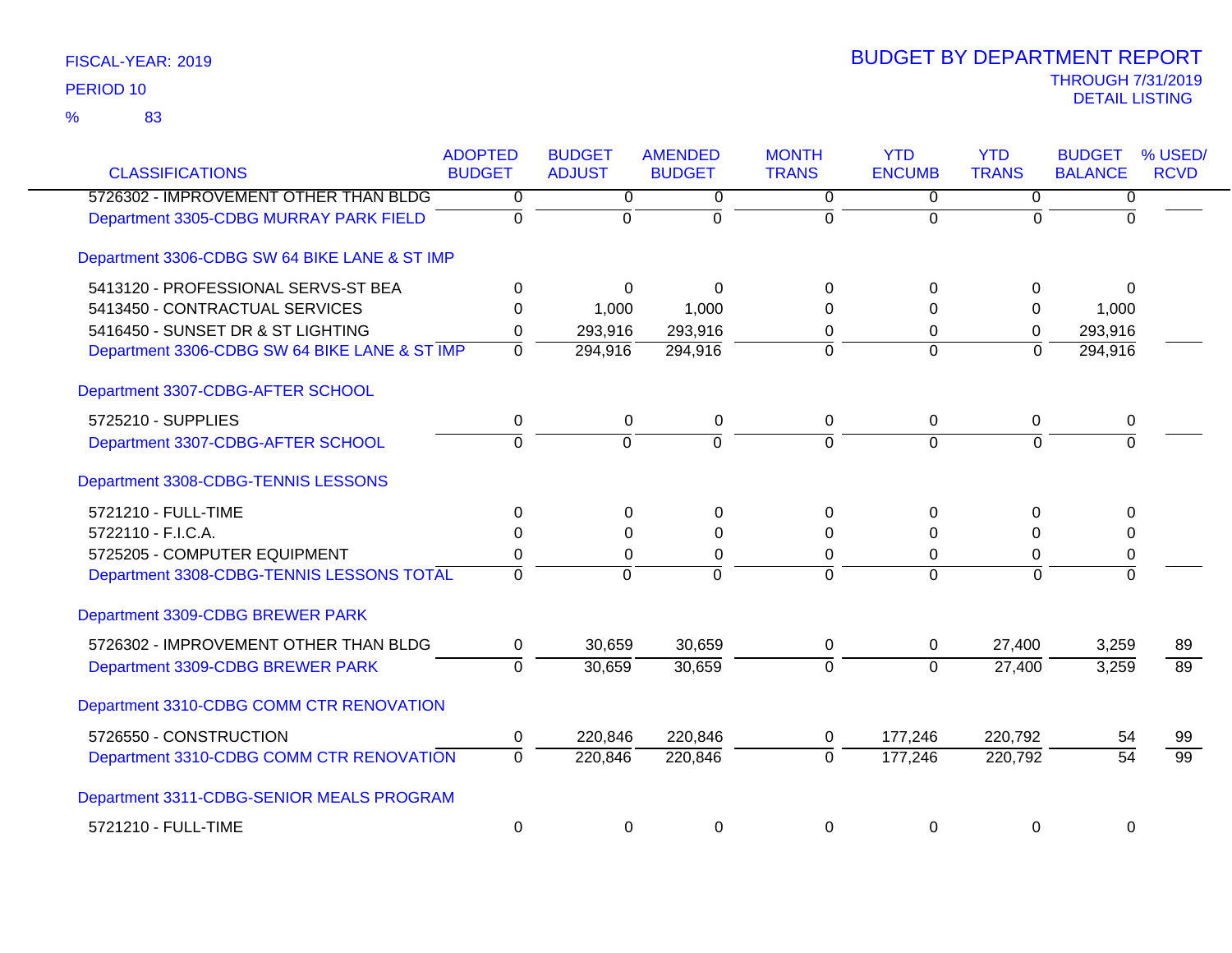| <b>CLASSIFICATIONS</b>                         | <b>ADOPTED</b><br><b>BUDGET</b> | <b>BUDGET</b><br><b>ADJUST</b> | <b>AMENDED</b><br><b>BUDGET</b> | <b>MONTH</b><br><b>TRANS</b> | <b>YTD</b><br><b>ENCUMB</b> | <b>YTD</b><br><b>TRANS</b> | <b>BUDGET</b><br><b>BALANCE</b> | % USED/<br><b>RCVD</b> |
|------------------------------------------------|---------------------------------|--------------------------------|---------------------------------|------------------------------|-----------------------------|----------------------------|---------------------------------|------------------------|
| 5723450 - CONTRACTUAL                          | 0                               | $\overline{0}$                 | 0                               | $\overline{0}$               | 0                           | $\overline{0}$             | 0                               |                        |
| Department 3311-CDBG-SENIOR MEALS PROGRAM      | $\overline{0}$                  | $\overline{0}$                 | $\overline{0}$                  | $\overline{0}$               | $\overline{0}$              | $\overline{0}$             | $\Omega$                        |                        |
| Department 3312-CDBG-SENIOR MEALS PROGRAM      |                                 |                                |                                 |                              |                             |                            |                                 |                        |
| 5723450 - CONTRACTUAL                          | 0                               | 6,932                          | 6,932                           | 0                            | 0                           | 6,766                      | 166                             | 97                     |
| Department 3312-CDBG-SENIOR MEALS PROGRAM      | $\overline{0}$                  | 6,932                          | 6,932                           | $\overline{0}$               | $\Omega$                    | 6,766                      | 166                             | $\overline{97}$        |
| Department 3313-CDBG-MARSHALL WILLIAMSON       |                                 |                                |                                 |                              |                             |                            |                                 |                        |
| 5726550 - CONSTRUCTION                         | 0                               | 150,000                        | 150,000                         | 0                            | 0                           | 0                          | 150,000                         |                        |
| Department 3313-CDBG-MARSHALL WILLIAMSON       | $\overline{0}$                  | 150,000                        | 150,000                         | $\overline{0}$               | $\overline{0}$              | $\overline{0}$             | 150,000                         |                        |
| Department 3405-2013 JAG A-Form Interface Cont |                                 |                                |                                 |                              |                             |                            |                                 |                        |
| 5214634 - MAINTENANCE-INTERNET SFTW            | $\mathbf 0$                     | $\pmb{0}$                      | $\pmb{0}$                       | $\mathbf 0$                  | $\mathbf 0$                 | $\mathbf 0$                | 0                               |                        |
| Department 3405-2013 JAG A-Form Interface Cont | $\mathbf 0$                     | $\Omega$                       | $\Omega$                        | $\Omega$                     | $\Omega$                    | $\Omega$                   |                                 |                        |
| Department 3406-BYRNE-JAG 2013                 |                                 |                                |                                 |                              |                             |                            |                                 |                        |
| 5215205 - COMPUTER SUPPLIES                    | $\pmb{0}$                       | 0                              | 0                               | 0                            | 0                           | 0                          | 0                               |                        |
| Department 3406-BYRNE-JAG 2013 TOTAL           | $\overline{0}$                  | $\overline{0}$                 | $\overline{0}$                  | $\Omega$                     | $\Omega$                    | $\Omega$                   |                                 |                        |
| Department 3407-BYRNE-JAG VEH BURGLARY         |                                 |                                |                                 |                              |                             |                            |                                 |                        |
| 5215205 - COMPUTER SUPPLIES                    | $\pmb{0}$                       | 0                              | 0                               | 0                            | 0                           | 0                          | 0                               |                        |
| Department 3407-BYRNE-JAG VEH BURGLARY 2013    | $\overline{0}$                  | $\Omega$                       | $\overline{0}$                  | $\overline{0}$               | $\overline{0}$              | $\Omega$                   |                                 |                        |
| Department 3408-BYRNE-JAG 2014                 |                                 |                                |                                 |                              |                             |                            |                                 |                        |
| 5215205 - COMPUTER SUPPLIES                    | $\pmb{0}$                       | 0                              | 0                               | 0                            | 0                           | 0                          | 0                               |                        |
| Department 3408-BYRNE-JAG 2014 TOTAL           | $\overline{0}$                  | $\overline{0}$                 | $\overline{0}$                  | $\overline{0}$               | $\Omega$                    | $\Omega$                   | $\Omega$                        |                        |
| Department 3409-BYRNE-JAG 2014                 |                                 |                                |                                 |                              |                             |                            |                                 |                        |
| 5215205 - COMPUTER SUPPLIES                    | $\mathbf 0$                     | $\mathbf 0$                    | 0                               | $\mathbf 0$                  | $\mathbf 0$                 | $\mathbf 0$                | 0                               |                        |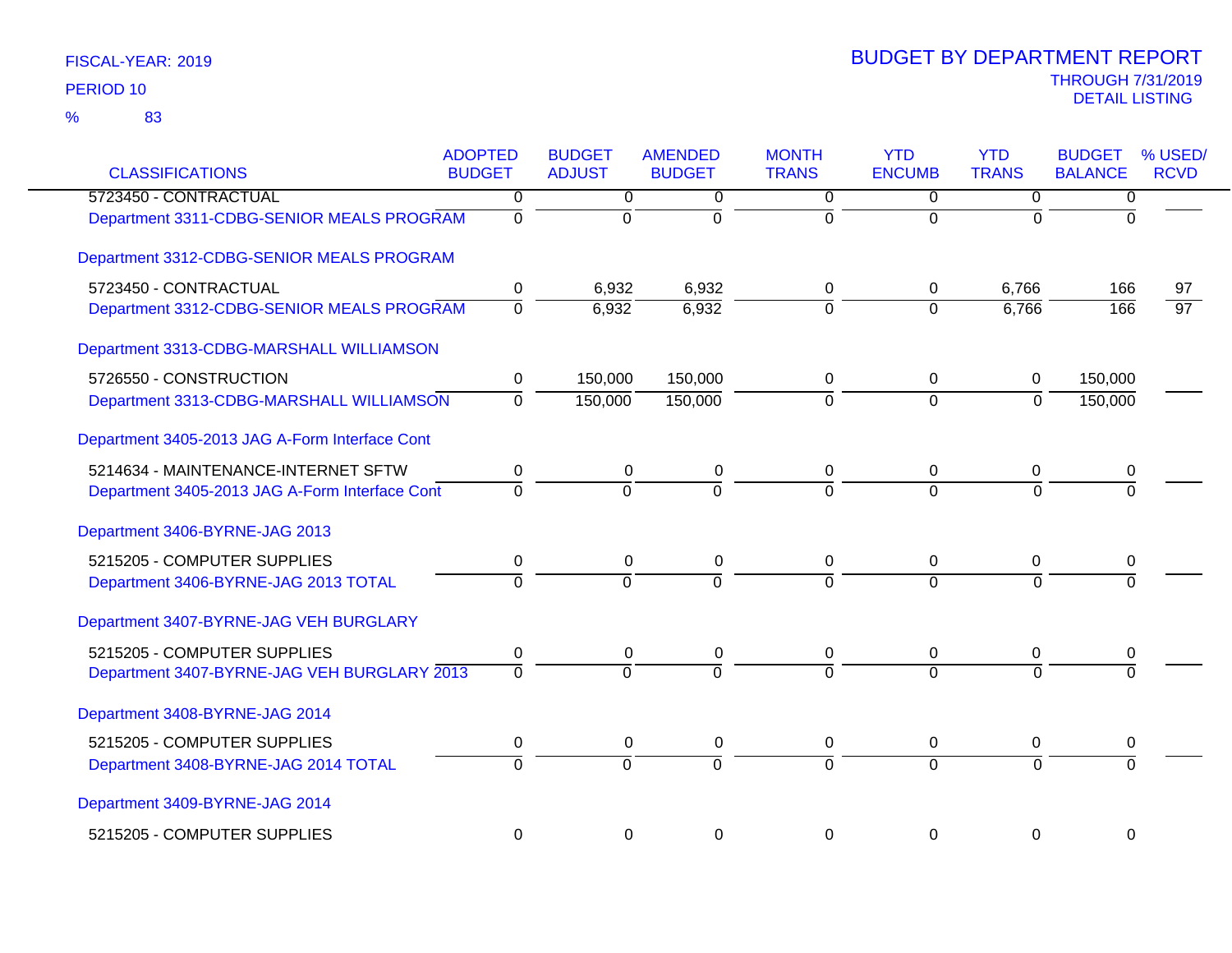83 %

| <b>CLASSIFICATIONS</b>                   | <b>ADOPTED</b><br><b>BUDGET</b> | <b>BUDGET</b><br><b>ADJUST</b> | <b>AMENDED</b><br><b>BUDGET</b> | <b>MONTH</b><br><b>TRANS</b> | <b>YTD</b><br><b>ENCUMB</b> | <b>YTD</b><br><b>TRANS</b> | <b>BUDGET</b><br><b>BALANCE</b> | % USED/<br><b>RCVD</b> |
|------------------------------------------|---------------------------------|--------------------------------|---------------------------------|------------------------------|-----------------------------|----------------------------|---------------------------------|------------------------|
| Department 3409-BYRNE-JAG 2014 TOTAL     | $\overline{0}$                  | $\overline{0}$                 | $\overline{0}$                  | $\overline{0}$               | $\overline{0}$              | $\overline{0}$             | $\overline{0}$                  |                        |
| Department 3410-BYRNE-JAG FY15           |                                 |                                |                                 |                              |                             |                            |                                 |                        |
| 5215205 - COMPUTER SUPPLIES              | 0                               | 0                              | $\pmb{0}$                       | 0                            | $\Omega$                    | 0                          | 0                               |                        |
| Department 3410-BYRNE-JAG FY15 TOTAL     | 0                               | $\overline{0}$                 | ō                               | $\Omega$                     | $\overline{0}$              | $\overline{0}$             | $\overline{0}$                  |                        |
| Department 3411-BYRNE-JAG FY15-2         |                                 |                                |                                 |                              |                             |                            |                                 |                        |
| 5215205 - COMPUTER SUPPLIES              | 0                               | $\pmb{0}$                      | $\pmb{0}$                       | $\mathbf 0$                  | 0                           | 0                          | 0                               |                        |
| Department 3411-BYRNE-JAG FY15-2 TOTAL   | $\overline{0}$                  | $\overline{0}$                 | $\overline{0}$                  | $\Omega$                     | $\Omega$                    | $\Omega$                   | $\overline{0}$                  |                        |
| Department 3412-BYRNE-JAG FY16 2 TABLETS |                                 |                                |                                 |                              |                             |                            |                                 |                        |
| 5215205 - COMPUTER SUPPLIES              | 0                               | 0                              | 0                               | $\mathbf 0$                  | 0                           | 0                          | 0                               |                        |
| Department 3412-BYRNE-JAG FY16 2 TABLETS | $\Omega$                        | $\overline{0}$                 | ō                               | $\overline{0}$               | $\overline{0}$              | $\overline{0}$             | $\Omega$                        |                        |
| Department 3413-BYRNE-JAG FY16           |                                 |                                |                                 |                              |                             |                            |                                 |                        |
| 5215205 - COMPUTER SUPPLIES              | 0                               | 0                              | 0                               | $\mathbf 0$                  | 0                           | 0                          | 0                               |                        |
| Department 3413-BYRNE-JAG FY16 TOTAL     | 0                               | $\overline{0}$                 | $\overline{0}$                  | $\overline{0}$               | $\overline{0}$              | $\Omega$                   | $\overline{0}$                  |                        |
| Department 3414-BYRNE JAG-FY17           |                                 |                                |                                 |                              |                             |                            |                                 |                        |
| 5215205 - COMPUTER SUPPLIES              | 0                               | $\pmb{0}$                      | $\pmb{0}$                       | $\mathbf 0$                  | 0                           | 0                          | 0                               |                        |
| Department 3414-BYRNE JAG-FY17 TOTAL     | $\mathbf 0$                     | $\overline{0}$                 | $\overline{0}$                  | $\Omega$                     | $\Omega$                    | $\overline{0}$             | $\Omega$                        |                        |
| Department 3415-BYRNE JAG- FY17          |                                 |                                |                                 |                              |                             |                            |                                 |                        |
| 5215205 - COMPUTER SUPPLIES              | 0                               | 0                              | 0                               | 0                            | 0                           | 0                          | 0                               |                        |
| Department 3415-BYRNE JAG- FY17 TOTAL    | $\overline{0}$                  | $\overline{0}$                 | $\overline{0}$                  | $\overline{0}$               | $\overline{0}$              | $\overline{0}$             | $\overline{0}$                  |                        |
| Department 5001-POLICE VESTS GRANT FY11  |                                 |                                |                                 |                              |                             |                            |                                 |                        |
| 5215220 - UNIFORMS                       | $\mathbf 0$                     | 0                              | 0                               | $\Omega$                     | 0                           | 0                          | 0                               |                        |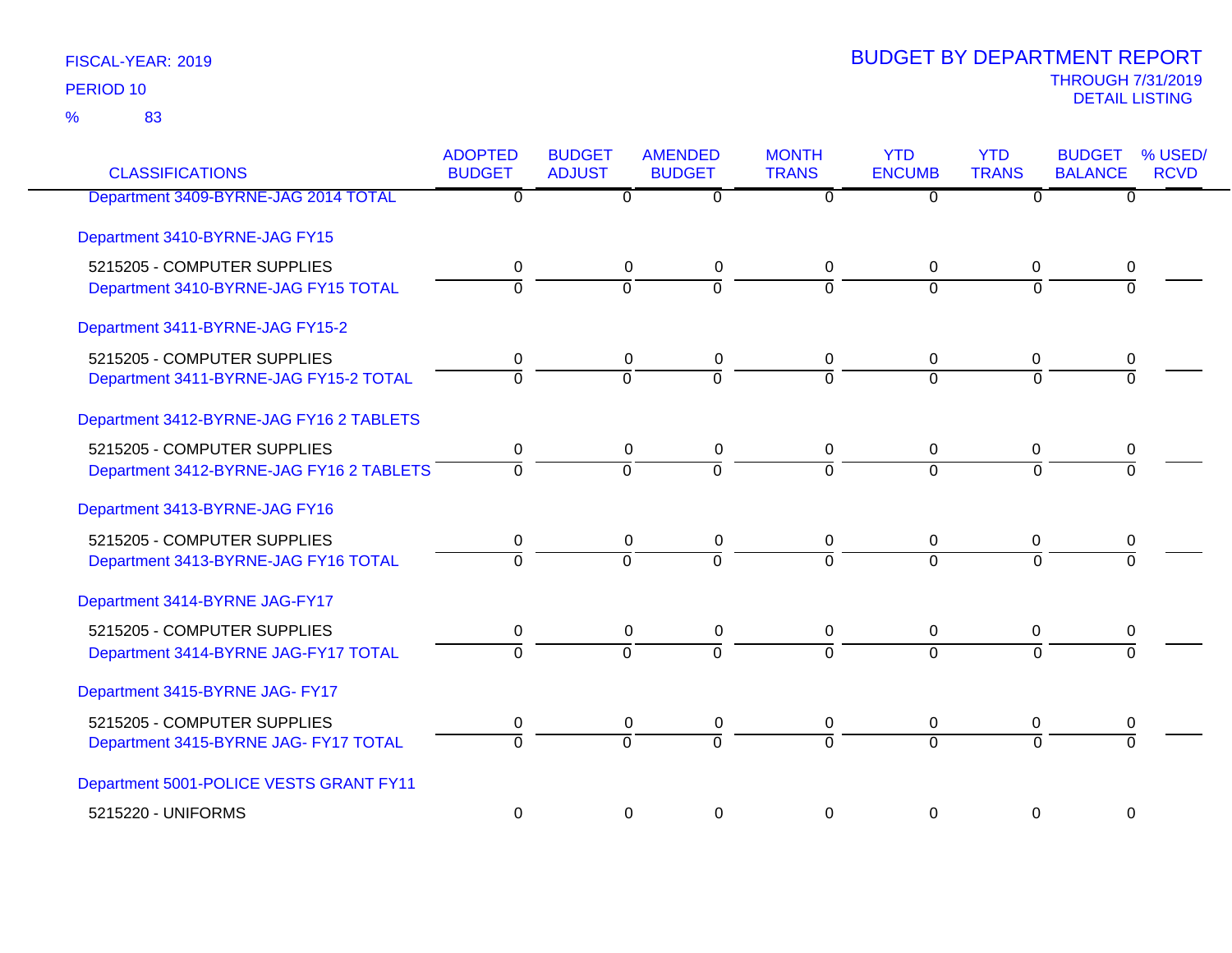| <b>CLASSIFICATIONS</b>                     | <b>ADOPTED</b><br><b>BUDGET</b> | <b>BUDGET</b><br><b>ADJUST</b> | <b>AMENDED</b><br><b>BUDGET</b> | <b>MONTH</b><br><b>TRANS</b> | <b>YTD</b><br><b>ENCUMB</b> | <b>YTD</b><br><b>TRANS</b> | <b>BUDGET</b><br><b>BALANCE</b> | % USED/<br><b>RCVD</b> |
|--------------------------------------------|---------------------------------|--------------------------------|---------------------------------|------------------------------|-----------------------------|----------------------------|---------------------------------|------------------------|
| Department 5001-POLICE VESTS GRANT FY11    | $\overline{0}$                  | $\overline{0}$                 | $\overline{0}$                  | $\overline{0}$               | $\overline{0}$              | $\overline{0}$             | $\overline{0}$                  |                        |
| Department 5002-POLICE VESTS GRANT FY12    |                                 |                                |                                 |                              |                             |                            |                                 |                        |
| 5215220 - UNIFORMS                         | 0                               | $\mathbf 0$                    | $\pmb{0}$                       | $\mathbf 0$                  | $\mathbf 0$                 | $\mathbf 0$                | $\boldsymbol{0}$                |                        |
| Department 5002-POLICE VESTS GRANT FY12    | $\Omega$                        | $\overline{0}$                 | $\overline{0}$                  | $\overline{0}$               | $\Omega$                    | $\overline{0}$             | $\overline{0}$                  |                        |
| Department 5003-BVP-POLICE VEST GRANT FY17 |                                 |                                |                                 |                              |                             |                            |                                 |                        |
| 5215220 - UNIFORMS                         | 0                               | $\mathbf 0$                    | $\mathbf 0$                     | 0                            | $\mathbf 0$                 | $\mathbf 0$                | 0                               |                        |
| Department 5003-BVP-POLICE VEST GRANT FY17 | $\Omega$                        | $\Omega$                       | $\Omega$                        | $\Omega$                     | $\Omega$                    | $\Omega$                   | $\Omega$                        |                        |
| Department 6000-SFLHIDTA-FY12              |                                 |                                |                                 |                              |                             |                            |                                 |                        |
| 5213450 - CONTRACTUAL SERVICES             | $\Omega$                        | $\mathbf 0$                    | $\mathbf 0$                     | $\Omega$                     | $\Omega$                    | $\mathbf 0$                | $\mathbf 0$                     |                        |
| 5214060 - AUTO ALLOWANCE                   | 0                               | 0                              | 0                               | 0                            | 0                           | 0                          | 0                               |                        |
| 5819900 - INTER-FUND TRANSFER              | 0                               | 0                              | $\mathbf 0$                     | 0                            | 0                           | 0                          | 0                               |                        |
| Department 6000-SFLHIDTA-FY12 TOTAL        | 0                               | $\overline{0}$                 | $\overline{0}$                  | $\overline{0}$               | $\overline{0}$              | $\overline{0}$             | ō                               |                        |
| Department 6001-SFLHIDTA-FY13MAY-SEP       |                                 |                                |                                 |                              |                             |                            |                                 |                        |
| 5213450 - CONTRACTUAL SERVICES             | $\Omega$                        | 0                              | 0                               | 0                            | $\Omega$                    | 0                          | 0                               |                        |
| 5214060 - AUTO ALLOWANCE                   | 0                               | 0                              | 0                               | 0                            | 0                           | $\Omega$                   | 0                               |                        |
| 5819900 - INTER-FUND TRANSFER              | 0                               | 0                              | 0                               | 0                            | 0                           | 0                          | 0                               |                        |
| Department 6001-SFLHIDTA-FY13MAY-SEP TOTAL | $\Omega$                        | $\mathbf{0}$                   | $\overline{0}$                  | $\overline{0}$               | $\overline{0}$              | $\Omega$                   | $\Omega$                        |                        |
| <b>EXPENSE TOTAL</b>                       | 0                               | 703,353                        | 703,353                         | $\mathbf 0$                  | 177,246                     | 254,958                    | 448,395                         | 36                     |
| Fund 120-FEDERAL GRANT FUND TOTAL          |                                 |                                |                                 |                              |                             |                            |                                 |                        |
| <b>REVENUE</b>                             | 0                               | 703,353                        | 703,353                         | 0                            | 0                           | 34,166                     | 669,187                         | 4                      |
| <b>EXPENSE</b>                             | 0                               | 703,353                        | 703,353                         | 0                            | 177,246                     | 254,958                    | 448,395                         | 36                     |
| Fund 120-FEDERAL GRANT FUND TOTAL          | $\Omega$                        | 0                              | $\mathbf 0$                     | $\Omega$                     | $-177,246$                  | $-220,792$                 | 220,792                         |                        |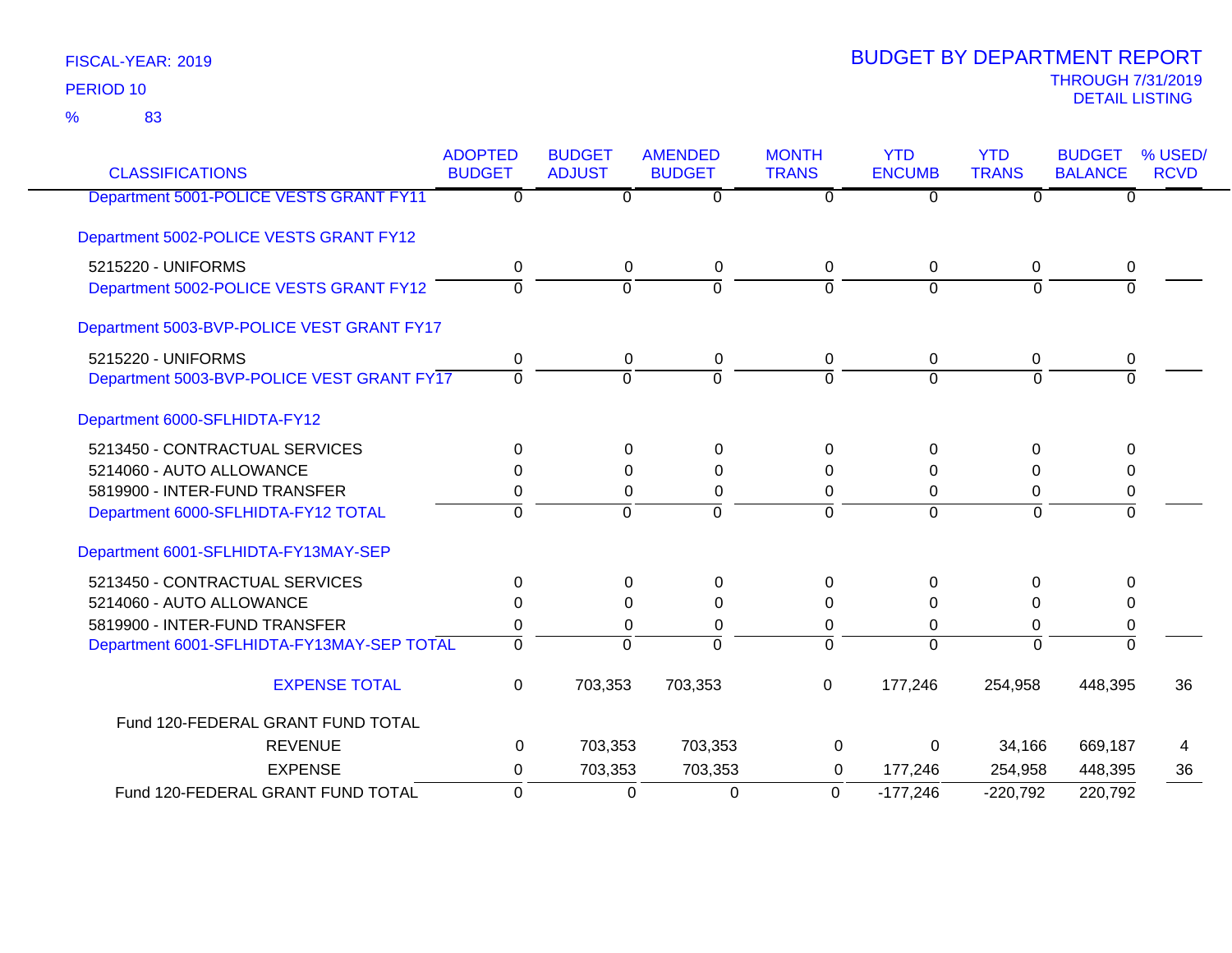| PERIOD <sub>10</sub>                     |                                 |                                |                                 |                              |                             |                            | <b>THROUGH 7/31/2019</b><br><b>DETAIL LISTING</b> |                        |
|------------------------------------------|---------------------------------|--------------------------------|---------------------------------|------------------------------|-----------------------------|----------------------------|---------------------------------------------------|------------------------|
| 83<br>$\frac{9}{6}$                      |                                 |                                |                                 |                              |                             |                            |                                                   |                        |
| <b>CLASSIFICATIONS</b>                   | <b>ADOPTED</b><br><b>BUDGET</b> | <b>BUDGET</b><br><b>ADJUST</b> | <b>AMENDED</b><br><b>BUDGET</b> | <b>MONTH</b><br><b>TRANS</b> | <b>YTD</b><br><b>ENCUMB</b> | <b>YTD</b><br><b>TRANS</b> | <b>BUDGET</b><br><b>BALANCE</b>                   | % USED/<br><b>RCVD</b> |
| Fund 124-PTP TAX-TRANSPORTATION          |                                 |                                |                                 |                              |                             |                            |                                                   |                        |
| <b>REVENUE</b>                           |                                 |                                |                                 |                              |                             |                            |                                                   |                        |
| Department 0000-Description N/A          |                                 |                                |                                 |                              |                             |                            |                                                   |                        |
| 3126000 - DISCRETIONARY SALES S/TAX      | 440,000                         | 0                              | 440,000                         | 0                            | 0                           | 272,926                    | 167,074                                           | 62                     |
| 3301000 - INTERGOVERNMENTAL REVENUE      | $\Omega$                        | $\Omega$                       | $\Omega$                        | $\Omega$                     | $\Omega$                    | $\Omega$                   | 0                                                 |                        |
| 3612000 - INTEREST INCOME                | 10,000                          | 0                              | 10,000                          | 246                          | $\boldsymbol{0}$            | 5,535                      | 4,465                                             | 55                     |
| Department 0000-Description N/A TOTAL    | 450,000                         | 0                              | 450,000                         | $\overline{246}$             | 0                           | 278,461                    | 171,539                                           | 61                     |
| <b>REVENUE TOTAL</b>                     | 450,000                         | 0                              | 450,000                         | 246                          | $\boldsymbol{0}$            | 278,461                    | 171,539                                           | 61                     |
| <b>EXPENSE</b>                           |                                 |                                |                                 |                              |                             |                            |                                                   |                        |
| Department 1730-STREET MAINTENANCE       |                                 |                                |                                 |                              |                             |                            |                                                   |                        |
| 5413450 - CONTRACTUAL SERVICES           | 0                               | 0                              | $\mathbf 0$                     | 0                            | $\mathbf 0$                 | 0                          | $\mathbf 0$                                       |                        |
| 5416490 - CONSTRUCTIONS PROJECTS         | 606,500                         | 473,144                        | 1,079,644                       | 13,838                       | 191,499                     | 546,187                    | 533,457                                           | 50                     |
| Department 1730-STREET MAINTENANCE TOTAL | 606,500                         | 473,144                        | 1,079,644                       | 13,838                       | 191,499                     | 546,187                    | 533,457                                           | $\overline{50}$        |
| <b>EXPENSE TOTAL</b>                     | 606,500                         | 473,144                        | 1,079,644                       | 13,838                       | 191,499                     | 546,187                    | 533,457                                           | 50                     |
| Fund 124-PTP TAX-TRANSPORTATION TOTAL    |                                 |                                |                                 |                              |                             |                            |                                                   |                        |
| <b>REVENUE</b>                           | 450,000                         | 0                              | 450,000                         | 246                          | 0                           | 278,461                    | 171,539                                           | 61                     |
| <b>EXPENSE</b>                           | 606,500                         | 473,144                        | 1,079,644                       | 13,838                       | 191,499                     | 546,187                    | 533,457                                           | 50                     |
| Fund 124-PTP TAX-TRANSPORTATION TOTAL    | $-156,500$                      | $-473,144$                     | $-629,644$                      | $-13,592$                    | $-191,499$                  | $-267,726$                 | $-361,918$                                        |                        |

BUDGET BY DEPARTMENT REPORT

Fund 125-PTP TAX FUND-DIRECT TRANSIT

REVENUE

FISCAL-YEAR: 2019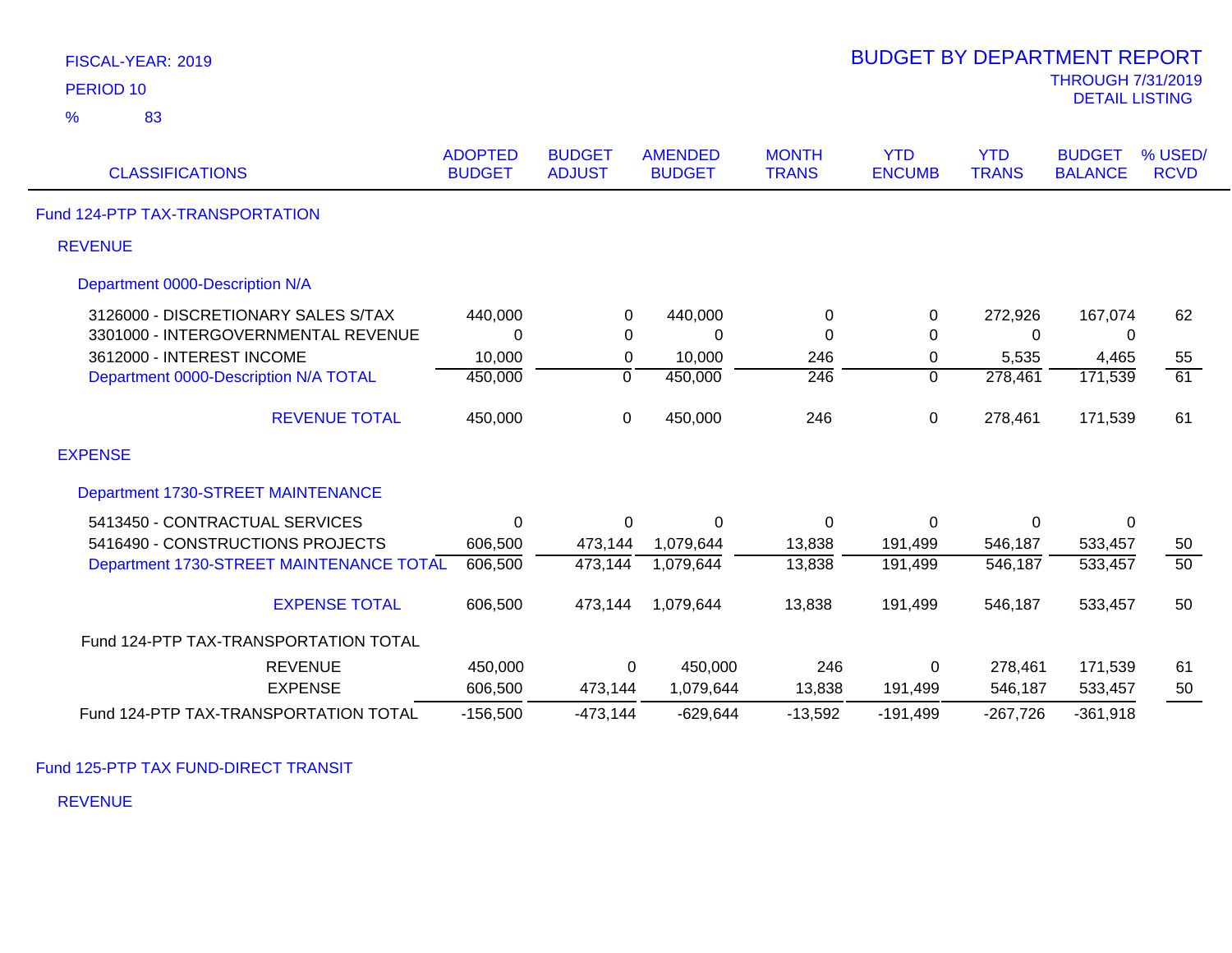83 %

|                                                                              | <b>ADOPTED</b>      | <b>BUDGET</b>               | <b>AMENDED</b> |                     | <b>MONTH</b>        | <b>YTD</b>     | <b>YTD</b>                  | <b>BUDGET</b>       | % USED/         |
|------------------------------------------------------------------------------|---------------------|-----------------------------|----------------|---------------------|---------------------|----------------|-----------------------------|---------------------|-----------------|
| <b>CLASSIFICATIONS</b>                                                       | <b>BUDGET</b>       | <b>ADJUST</b>               | <b>BUDGET</b>  |                     | <b>TRANS</b>        | <b>ENCUMB</b>  | <b>TRANS</b>                | <b>BALANCE</b>      | <b>RCVD</b>     |
| Department 0000-Description N/A                                              |                     |                             |                |                     |                     |                |                             |                     |                 |
| 3126000 - DISCRETIONARY SALES S/TAX                                          | 110,000             | $\mathbf 0$                 | 110,000        |                     | 0                   | 0              | 0                           | 110,000             |                 |
| Department 0000-Description N/A TOTAL                                        | 110,000             | $\overline{0}$              | 110,000        |                     | $\overline{0}$      | $\overline{0}$ | $\overline{0}$              | 110,000             |                 |
| <b>REVENUE TOTAL</b>                                                         | 110,000             | $\mathsf 0$                 | 110,000        |                     | $\pmb{0}$           | 0              | $\mathbf 0$                 | 110,000             |                 |
| <b>EXPENSE</b>                                                               |                     |                             |                |                     |                     |                |                             |                     |                 |
| Department 1730-STREET MAINTENANCE                                           |                     |                             |                |                     |                     |                |                             |                     |                 |
| 5413450 - CONTRACTUAL SERVICES                                               | 277,748             | 0                           | 277,748        |                     | 22,004              | 49,417         | 273,120                     | 4,628               | 98              |
| 5416490 - CONSTRUCTIONS PROJECTS                                             | $\Omega$            | 0                           |                | 0                   | 0                   | 0              | $\Omega$                    | $\mathbf 0$         |                 |
| Department 1730-STREET MAINTENANCE TOTAL                                     | 277,748             | $\overline{0}$              | 277,748        |                     | 22,004              | 49,417         | 273,120                     | 4,628               | $\overline{98}$ |
| <b>EXPENSE TOTAL</b>                                                         | 277,748             | $\mathbf 0$                 | 277,748        |                     | 22,004              | 49,417         | 273,120                     | 4,628               | 98              |
| Fund 125-PTP TAX FUND-DIRECT TRANSIT TOTAL                                   |                     |                             |                |                     |                     |                |                             |                     |                 |
| <b>REVENUE</b>                                                               | 110,000             |                             | 0              | 110,000             | 0                   | $\pmb{0}$      | 0                           | 110,000             |                 |
| <b>EXPENSE</b>                                                               | 277,748             |                             | $\overline{0}$ | 277,748             | 22,004              | 49,417         | 273,120                     | 4,628               | 98              |
| Fund 125-PTP TAX FUND-DIRECT TRANSIT TOTAL                                   | $-167,748$          |                             | 0              | $-167,748$          | $-22,004$           | $-49,417$      | $-273,120$                  | 105,372             |                 |
| Fund 150-REVENUE STABILIZATION FUND                                          |                     |                             |                |                     |                     |                |                             |                     |                 |
| <b>REVENUE</b>                                                               |                     |                             |                |                     |                     |                |                             |                     |                 |
| Department 0000-Description N/A                                              |                     |                             |                |                     |                     |                |                             |                     |                 |
| 3811000 - CONTRIB. FROM OTHER FUNDS<br>Department 0000-Description N/A TOTAL | 0<br>$\overline{0}$ | $\pmb{0}$<br>$\overline{0}$ |                | 0<br>$\overline{0}$ | 0<br>$\overline{0}$ | 0<br>$\Omega$  | $\pmb{0}$<br>$\overline{0}$ | 0<br>$\overline{0}$ |                 |
| <b>REVENUE TOTAL</b>                                                         | 0                   | 0                           |                | $\pmb{0}$           | $\mathbf 0$         | 0              | 0                           | 0                   |                 |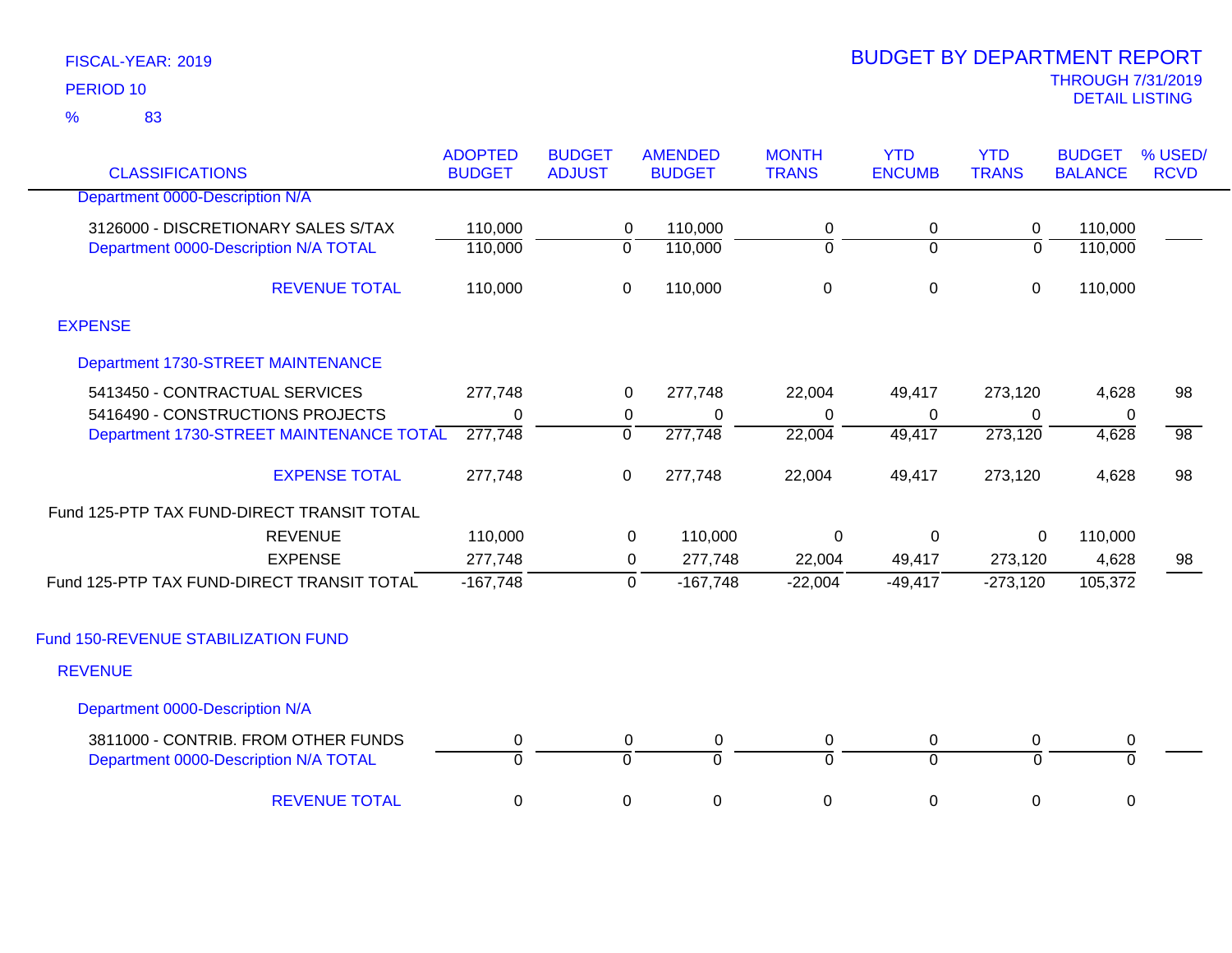| <b>CLASSIFICATIONS</b>                                              | <b>ADOPTED</b><br><b>BUDGET</b> | <b>BUDGET</b><br><b>ADJUST</b> | <b>AMENDED</b><br><b>BUDGET</b>                        | <b>MONTH</b><br><b>TRANS</b> | <b>YTD</b><br><b>ENCUMB</b> | <b>YTD</b><br><b>TRANS</b> | <b>BUDGET</b><br><b>BALANCE</b> | % USED/<br><b>RCVD</b> |
|---------------------------------------------------------------------|---------------------------------|--------------------------------|--------------------------------------------------------|------------------------------|-----------------------------|----------------------------|---------------------------------|------------------------|
| <b>EXPENSE</b>                                                      |                                 |                                |                                                        |                              |                             |                            |                                 |                        |
| Department 1410-FINANCE                                             |                                 |                                |                                                        |                              |                             |                            |                                 |                        |
| 5819120 - INTRA-GOV TRANSFER-TO GF<br>Department 1410-FINANCE TOTAL | 0<br>$\overline{0}$             |                                | $\mathbf 0$<br>$\boldsymbol{0}$<br>ō<br>$\overline{0}$ | 0<br>ō                       | 0<br>$\overline{0}$         | 0<br>$\Omega$              | 0<br>$\overline{0}$             |                        |
| <b>EXPENSE TOTAL</b>                                                | $\mathbf 0$                     |                                | $\mathbf 0$<br>$\pmb{0}$                               | $\pmb{0}$                    | $\mathbf 0$                 | $\overline{0}$             | $\mathbf 0$                     |                        |
| Fund 150-REVENUE STABILIZATION FUND TOTAL                           |                                 |                                |                                                        |                              |                             |                            |                                 |                        |
| <b>REVENUE</b>                                                      | $\mathbf 0$                     |                                | $\mathsf 0$<br>$\pmb{0}$                               | $\pmb{0}$                    | $\mathbf 0$                 | $\mathbf 0$                | $\pmb{0}$                       |                        |
| <b>EXPENSE</b>                                                      | 0                               |                                | $\mathbf 0$<br>$\mathbf 0$                             | $\mathbf 0$                  | 0                           | $\mathbf 0$                | $\pmb{0}$                       | 98                     |
| Fund 150-REVENUE STABILIZATION FUND TOTAL                           | $\mathbf 0$                     |                                | $\mathbf 0$<br>$\mathbf 0$                             | $\overline{0}$               | $\mathbf 0$                 | $\mathbf 0$                | $\mathsf 0$                     |                        |
| Fund 151-GRANT MATCH RESERVE FUND                                   |                                 |                                |                                                        |                              |                             |                            |                                 |                        |
| <b>REVENUE</b>                                                      |                                 |                                |                                                        |                              |                             |                            |                                 |                        |
| Department 0000-Description N/A                                     |                                 |                                |                                                        |                              |                             |                            |                                 |                        |
| 3811000 - CONTRIB. FROM OTHER FUNDS                                 | 0                               |                                | $\mathbf 0$<br>$\mathbf 0$                             | 0                            | $\mathbf 0$                 | 0                          | 0                               |                        |
| Department 0000-Description N/A TOTAL                               | $\overline{0}$                  |                                | $\overline{0}$<br>$\overline{0}$                       | $\overline{0}$               | $\overline{0}$              | $\Omega$                   | $\overline{0}$                  |                        |
| <b>REVENUE TOTAL</b>                                                | $\boldsymbol{0}$                |                                | $\pmb{0}$<br>$\pmb{0}$                                 | $\pmb{0}$                    | $\mathbf 0$                 | $\mathbf 0$                | $\mathbf 0$                     |                        |
| <b>EXPENSE</b>                                                      |                                 |                                |                                                        |                              |                             |                            |                                 |                        |
| Department 1410-FINANCE                                             |                                 |                                |                                                        |                              |                             |                            |                                 |                        |
| 5819120 - INTRA-GOV TRANSFER-TO GF                                  | $\boldsymbol{0}$                |                                | $\overline{0}$<br>$\mathbf 0$                          | 0                            | $\mathbf 0$                 | 0                          | $\pmb{0}$                       |                        |
| Department 1410-FINANCE TOTAL                                       | $\overline{0}$                  |                                | $\overline{0}$<br>$\overline{0}$                       | $\overline{0}$               | $\overline{0}$              | $\mathbf 0$                | ō                               |                        |
| <b>EXPENSE TOTAL</b>                                                | $\pmb{0}$                       |                                | $\pmb{0}$<br>$\pmb{0}$                                 | $\mathbf 0$                  | $\mathbf 0$                 | 0                          | 0                               |                        |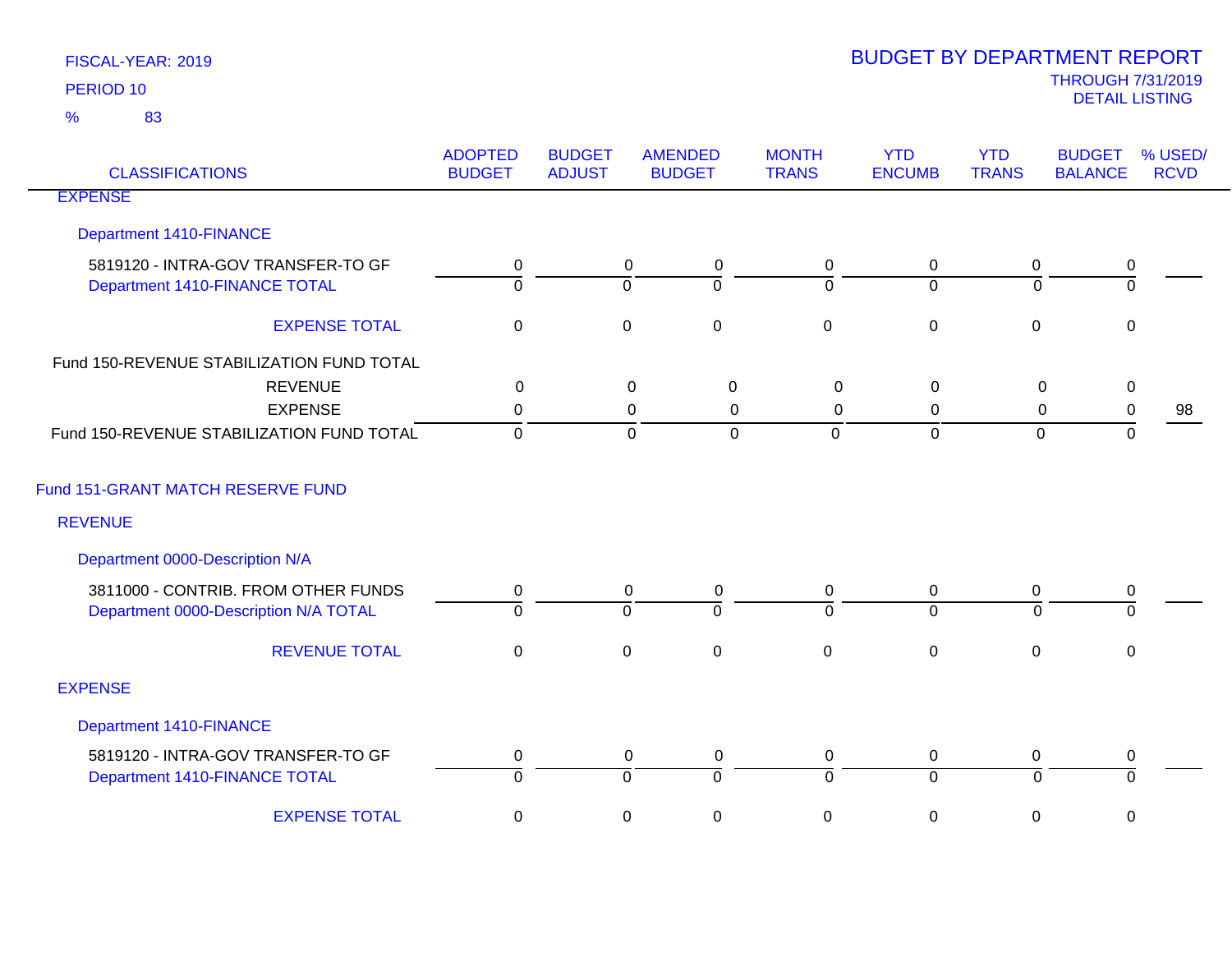83 %

# THROUGH 7/31/2019<br>DETAIL LISTING DETAIL LISTING PERIOD <sup>10</sup> BUDGET BY DEPARTMENT REPORT

|                                         | <b>ADOPTED</b> | <b>BUDGET</b> |             | <b>AMENDED</b> | <b>MONTH</b> | <b>YTD</b>     | <b>YTD</b>   | <b>BUDGET</b>  | % USED/        |
|-----------------------------------------|----------------|---------------|-------------|----------------|--------------|----------------|--------------|----------------|----------------|
| <b>CLASSIFICATIONS</b>                  | <b>BUDGET</b>  | <b>ADJUST</b> |             | <b>BUDGET</b>  | <b>TRANS</b> | <b>ENCUMB</b>  | <b>TRANS</b> | <b>BALANCE</b> | <b>RCVD</b>    |
| Fund 151-GRANT MATCH RESERVE FUND TOTAL |                |               |             |                |              |                |              |                |                |
| <b>REVENUE</b><br><b>EXPENSE</b>        | 0              |               | $\mathbf 0$ | 0              | 0            | 0              |              | $\mathbf 0$    | 0              |
|                                         | $\Omega$       |               | $\pmb{0}$   | 0              | 0            | 0              |              | $\mathbf 0$    | 0<br>98        |
| Fund 151-GRANT MATCH RESERVE FUND TOTAL | $\Omega$       |               | $\mathbf 0$ | $\mathbf 0$    | $\mathbf 0$  | $\mathbf 0$    |              | $\mathbf 0$    | $\mathbf 0$    |
| Fund 152-INSURANCE RESERVE FUND         |                |               |             |                |              |                |              |                |                |
| <b>REVENUE</b>                          |                |               |             |                |              |                |              |                |                |
| Department 0000-Description N/A         |                |               |             |                |              |                |              |                |                |
| 3811000 - CONTRIB. FROM OTHER FUNDS     | 0              |               | 0           | $\mathbf 0$    | 0            | 0              |              | 0              | 0              |
| Department 0000-Description N/A TOTAL   | $\overline{0}$ |               | 0           | ō              | $\Omega$     | $\overline{0}$ |              | $\Omega$       | $\mathbf 0$    |
| <b>REVENUE TOTAL</b>                    | $\mathbf 0$    |               | $\mathbf 0$ | $\mathbf 0$    | $\mathbf 0$  | $\pmb{0}$      | $\mathbf 0$  |                | $\mathbf 0$    |
| <b>EXPENSE</b>                          |                |               |             |                |              |                |              |                |                |
| <b>Department 1410-FINANCE</b>          |                |               |             |                |              |                |              |                |                |
| 5819120 - INTRA-GOV TRANSFER-TO GF      | 0              |               | 0           | $\mathbf 0$    | 0            | 0              |              | 0              | 0              |
| Department 1410-FINANCE TOTAL           | $\overline{0}$ |               | 0           | $\overline{0}$ | $\Omega$     | $\overline{0}$ |              | 0              | $\overline{0}$ |
| <b>EXPENSE TOTAL</b>                    | $\mathbf 0$    |               | $\mathbf 0$ | $\mathbf 0$    | $\mathbf 0$  | $\mathbf 0$    | $\mathbf 0$  |                | $\mathbf 0$    |
| Fund 152-INSURANCE RESERVE FUND TOTAL   |                |               |             |                |              |                |              |                |                |
| <b>REVENUE</b>                          | $\pmb{0}$      |               | $\pmb{0}$   | $\pmb{0}$      | $\mathsf 0$  | $\mathbf 0$    |              | $\mathbf 0$    | 0              |
| <b>EXPENSE</b>                          | 0              |               | 0           | 0              | 0            | $\Omega$       |              | $\mathbf 0$    | 0<br>98        |
| Fund 152-INSURANCE RESERVE FUND TOTAL   | 0              |               | 0           | 0              | 0            | $\mathbf 0$    |              | $\mathbf 0$    | 0              |

Fund 153-TAX EQUALIZATION RESERVE FUND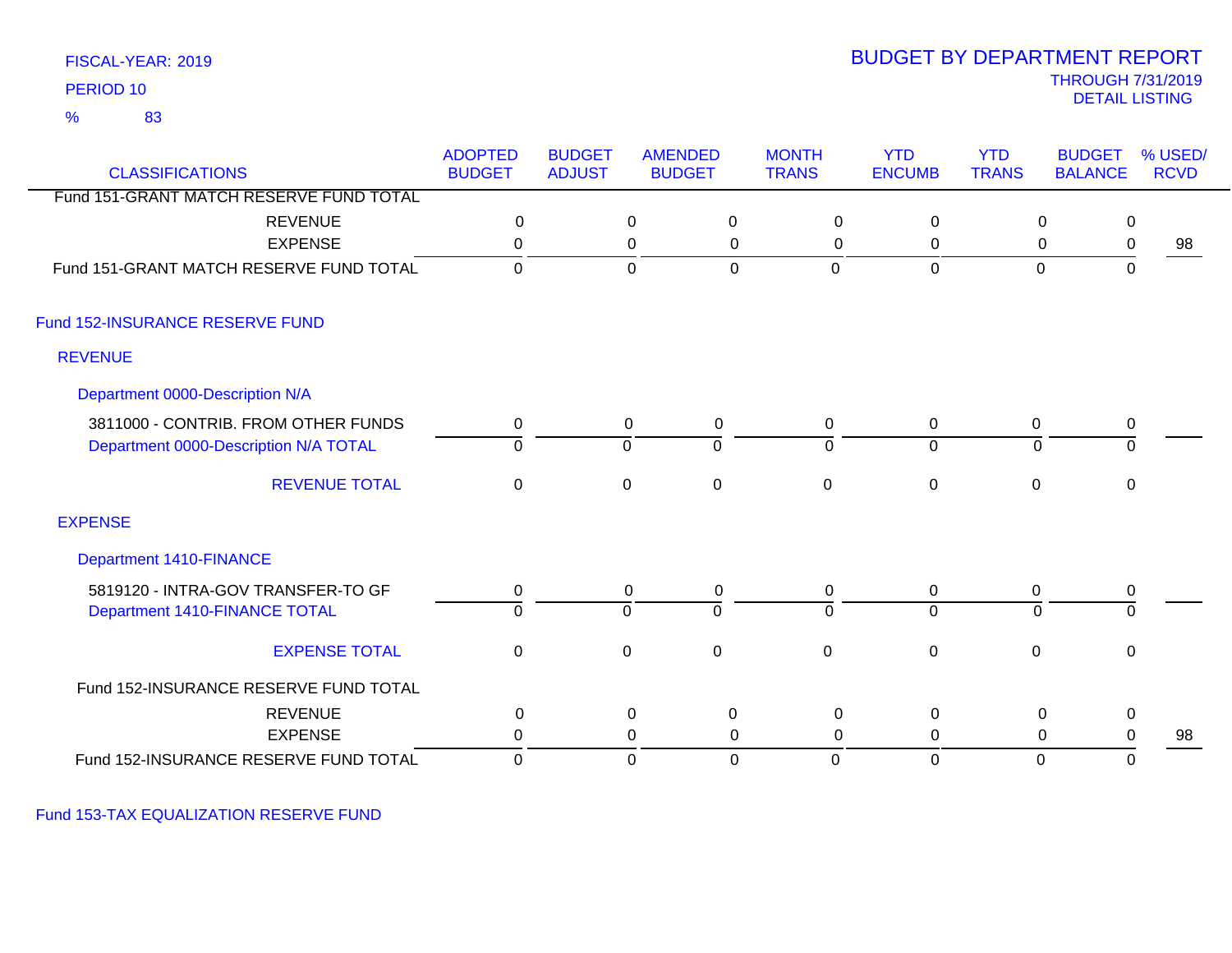| <b>CLASSIFICATIONS</b>                                                       | <b>ADOPTED</b><br><b>BUDGET</b>          | <b>BUDGET</b><br><b>ADJUST</b> | <b>AMENDED</b><br><b>BUDGET</b>       | <b>MONTH</b><br><b>TRANS</b> | <b>YTD</b><br><b>ENCUMB</b>   | <b>YTD</b><br><b>TRANS</b> | <b>BUDGET</b><br><b>BALANCE</b> | % USED/<br><b>RCVD</b> |
|------------------------------------------------------------------------------|------------------------------------------|--------------------------------|---------------------------------------|------------------------------|-------------------------------|----------------------------|---------------------------------|------------------------|
| <b>REVENUE</b>                                                               |                                          |                                |                                       |                              |                               |                            |                                 |                        |
| Department 0000-Description N/A                                              |                                          |                                |                                       |                              |                               |                            |                                 |                        |
| 3811000 - CONTRIB. FROM OTHER FUNDS<br>Department 0000-Description N/A TOTAL | $\mathbf 0$<br>$\overline{\mathfrak{o}}$ |                                | 0<br>0<br>$\overline{0}$<br>$\Omega$  | 0<br>$\Omega$                | $\mathbf 0$<br>$\overline{0}$ | 0<br>$\Omega$              | $\pmb{0}$<br>$\overline{0}$     |                        |
| <b>REVENUE TOTAL</b>                                                         | $\mathbf 0$                              |                                | $\mathsf 0$<br>$\mathbf 0$            | $\mathbf 0$                  | $\mathbf 0$                   | $\mathbf 0$                | $\mathbf 0$                     |                        |
| <b>EXPENSE</b>                                                               |                                          |                                |                                       |                              |                               |                            |                                 |                        |
| <b>Department 1410-FINANCE</b>                                               |                                          |                                |                                       |                              |                               |                            |                                 |                        |
| 5819120 - INTRA-GOV TRANSFER-TO GF<br>Department 1410-FINANCE TOTAL          | $\mathbf 0$<br>$\overline{0}$            |                                | $\pmb{0}$<br>0<br>$\overline{0}$<br>0 | $\pmb{0}$<br>0               | $\mathbf 0$<br>$\overline{0}$ | 0<br>$\overline{0}$        | $\pmb{0}$<br>$\mathbf 0$        |                        |
| <b>EXPENSE TOTAL</b>                                                         | $\mathbf 0$                              |                                | $\mathsf 0$<br>$\mathbf 0$            | $\mathbf 0$                  | $\mathbf 0$                   | $\mathbf 0$                | $\mathbf 0$                     |                        |
| Fund 153-TAX EQUALIZATION RESERVE FUND TOTAL                                 |                                          |                                |                                       |                              |                               |                            |                                 |                        |
| <b>REVENUE</b>                                                               | 0                                        |                                | 0<br>0                                | 0                            | 0                             | 0                          | $\mathbf 0$                     |                        |
| <b>EXPENSE</b>                                                               | 0                                        |                                | 0                                     | $\Omega$<br>0                | 0                             | 0                          | 0                               | 98                     |
| Fund 153-TAX EQUALIZATION RESERVE FUND TOTAL                                 | $\mathbf 0$                              |                                | $\mathbf 0$                           | $\mathbf 0$<br>$\mathbf 0$   | $\mathbf 0$                   | $\mathbf 0$                | 0                               |                        |
| Fund 154-BUILDING CAPITAL RESERVE FUND                                       |                                          |                                |                                       |                              |                               |                            |                                 |                        |
| <b>REVENUE</b>                                                               |                                          |                                |                                       |                              |                               |                            |                                 |                        |
| Department 0000-Description N/A                                              |                                          |                                |                                       |                              |                               |                            |                                 |                        |
| 3811000 - CONTRIB. FROM OTHER FUNDS                                          | 0                                        |                                | $\pmb{0}$<br>0                        | $\mathbf 0$                  | $\mathbf 0$                   | 0                          | $\pmb{0}$                       |                        |
| Department 0000-Description N/A TOTAL                                        | $\overline{0}$                           |                                | $\overline{0}$<br>$\overline{0}$      | $\overline{0}$               | $\overline{0}$                | ō                          | $\overline{0}$                  |                        |
| <b>REVENUE TOTAL</b>                                                         | 0                                        |                                | $\pmb{0}$<br>$\mathbf 0$              | 0                            | $\pmb{0}$                     | 0                          | 0                               |                        |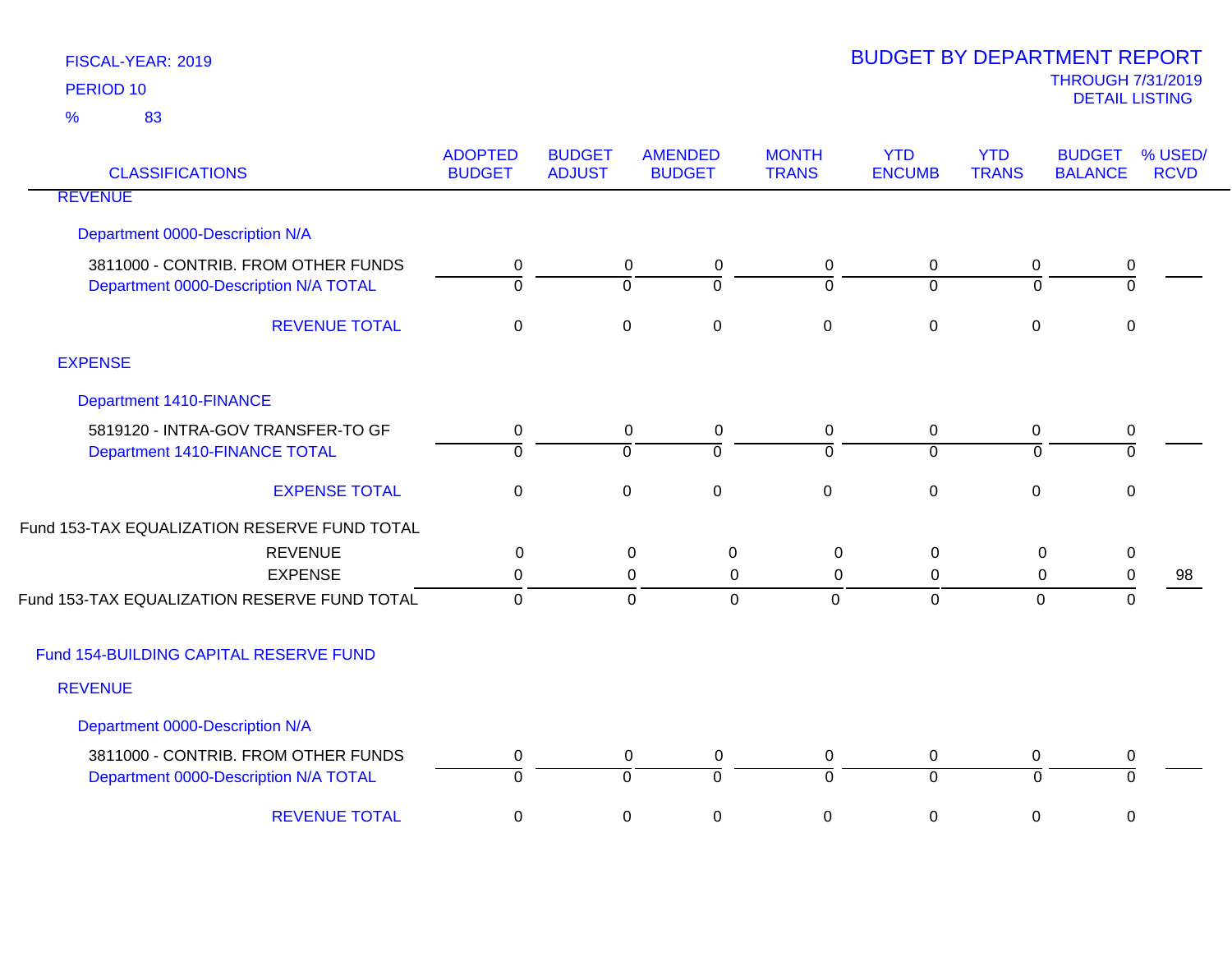| <b>CLASSIFICATIONS</b>                       | <b>ADOPTED</b><br><b>BUDGET</b> | <b>BUDGET</b><br><b>ADJUST</b> | <b>AMENDED</b><br><b>BUDGET</b> | <b>MONTH</b><br><b>TRANS</b> | <b>YTD</b><br><b>ENCUMB</b> | <b>YTD</b><br><b>TRANS</b> | <b>BUDGET</b><br><b>BALANCE</b> | % USED/<br><b>RCVD</b> |
|----------------------------------------------|---------------------------------|--------------------------------|---------------------------------|------------------------------|-----------------------------|----------------------------|---------------------------------|------------------------|
| <b>EXPENSE</b>                               |                                 |                                |                                 |                              |                             |                            |                                 |                        |
| Department 1410-FINANCE                      |                                 |                                |                                 |                              |                             |                            |                                 |                        |
| 5819120 - INTRA-GOV TRANSFER-TO GF           | 0                               |                                | $\pmb{0}$<br>$\mathbf 0$        | 0                            | $\mathbf 0$                 | $\mathbf 0$                | $\pmb{0}$                       |                        |
| Department 1410-FINANCE TOTAL                | $\overline{0}$                  |                                | $\overline{0}$<br>$\Omega$      | $\Omega$                     | $\overline{0}$              | $\overline{0}$             | $\overline{0}$                  |                        |
| <b>EXPENSE TOTAL</b>                         | $\boldsymbol{0}$                |                                | $\pmb{0}$<br>$\pmb{0}$          | $\mathbf 0$                  | $\boldsymbol{0}$            | $\mathbf 0$                | $\pmb{0}$                       |                        |
| Fund 154-BUILDING CAPITAL RESERVE FUND TOTAL |                                 |                                |                                 |                              |                             |                            |                                 |                        |
| <b>REVENUE</b>                               | $\mathbf 0$                     |                                | $\mathbf 0$<br>$\mathbf 0$      | $\mathbf 0$                  | 0                           | 0                          | $\pmb{0}$                       |                        |
| <b>EXPENSE</b>                               | 0                               |                                | $\mathbf 0$<br>$\mathbf 0$      | $\mathbf 0$                  | 0                           | 0                          | $\,0\,$                         | 98                     |
| Fund 154-BUILDING CAPITAL RESERVE FUND TOTAL | $\overline{0}$                  |                                | $\mathbf 0$<br>$\Omega$         | $\overline{0}$               | $\overline{0}$              | $\mathbf{0}$               | $\overline{0}$                  |                        |
| Fund 155-CITY PARKS ACQUI DEV OPERATION      |                                 |                                |                                 |                              |                             |                            |                                 |                        |
| <b>REVENUE</b>                               |                                 |                                |                                 |                              |                             |                            |                                 |                        |
| Department 0000-Description N/A              |                                 |                                |                                 |                              |                             |                            |                                 |                        |
| 3699201 - MISC. OTHERS                       | $\mathbf 0$                     |                                | $\mathsf 0$<br>0                | 0                            | 0                           | 0                          | $\pmb{0}$                       |                        |
| 3811000 - CONTRIB. FROM OTHER FUNDS          | 0                               |                                | $\mathsf 0$<br>0                | 0                            | $\mathbf 0$                 | 0                          | $\,0\,$                         |                        |
| Department 0000-Description N/A TOTAL        | $\Omega$                        |                                | 0<br>$\Omega$                   | $\Omega$                     | $\Omega$                    | $\Omega$                   | $\Omega$                        |                        |
| <b>REVENUE TOTAL</b>                         | $\mathbf 0$                     |                                | $\pmb{0}$<br>$\mathbf 0$        | $\mathbf 0$                  | $\mathbf 0$                 | $\mathbf 0$                | $\mathbf 0$                     |                        |
| <b>EXPENSE</b>                               |                                 |                                |                                 |                              |                             |                            |                                 |                        |
| Department 1410-FINANCE                      |                                 |                                |                                 |                              |                             |                            |                                 |                        |
| 5819120 - INTRA-GOV TRANSFER-TO GF           | 0                               |                                | 0<br>0                          | 0                            | 0                           | 0                          | 0                               |                        |
| Department 1410-FINANCE TOTAL                | $\overline{0}$                  |                                | $\overline{0}$<br>$\mathbf 0$   | $\Omega$                     | $\overline{0}$              | $\overline{0}$             | $\mathbf 0$                     |                        |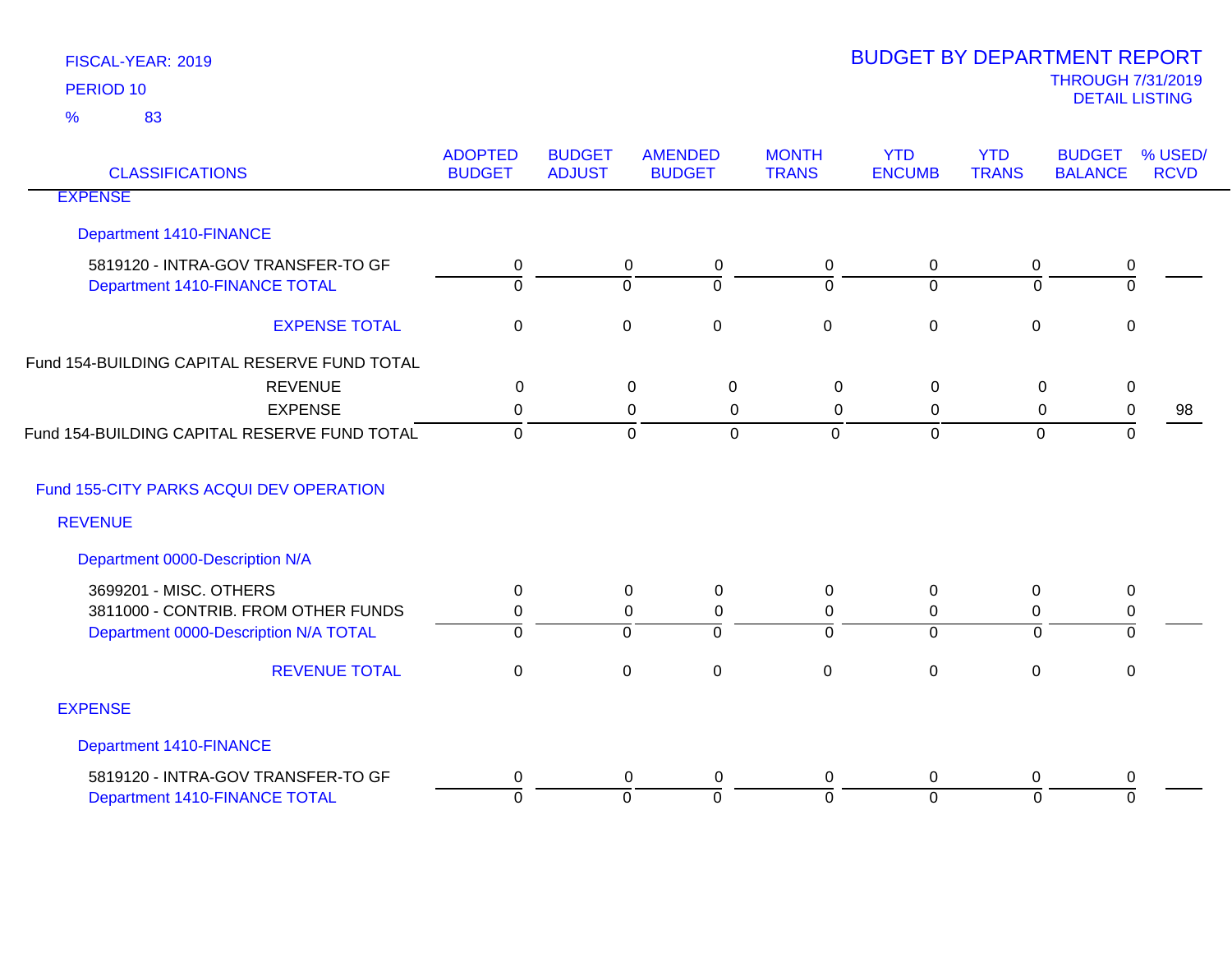83 %

| <b>CLASSIFICATIONS</b>                        | <b>ADOPTED</b><br><b>BUDGET</b> | <b>BUDGET</b><br><b>ADJUST</b> | <b>AMENDED</b><br><b>BUDGET</b> | <b>MONTH</b><br><b>TRANS</b> | <b>YTD</b><br><b>ENCUMB</b> | <b>YTD</b><br><b>TRANS</b> | <b>BUDGET</b><br><b>BALANCE</b> | % USED<br><b>RCVD</b> |
|-----------------------------------------------|---------------------------------|--------------------------------|---------------------------------|------------------------------|-----------------------------|----------------------------|---------------------------------|-----------------------|
| Department 2000-PARKS & RECREATION            |                                 |                                |                                 |                              |                             |                            |                                 |                       |
| 5726110 - FRDAP 200K DISON PURCHASE           | 310,000                         |                                | 310,000<br>0                    | 0                            | 0                           | 0                          | 310,000                         |                       |
| Department 2000-PARKS & RECREATION TOTAL      | 310,000                         |                                | $\overline{0}$<br>310,000       | 0                            | $\overline{0}$              | $\overline{0}$             | 310,000                         |                       |
| <b>EXPENSE TOTAL</b>                          | 310,000                         |                                | 310,000<br>0                    | 0                            | $\pmb{0}$                   | $\mathbf 0$                | 310,000                         |                       |
| Fund 155-CITY PARKS ACQUI DEV OPERATION TOTAL |                                 |                                |                                 |                              |                             |                            |                                 |                       |
| <b>REVENUE</b>                                | $\Omega$                        |                                | 0<br>$\Omega$                   | $\Omega$                     | $\mathbf 0$                 | 0                          | $\Omega$                        |                       |
| <b>EXPENSE</b>                                | 310,000                         |                                | 310,000<br>0                    | 0                            | 0                           | 0                          | 310,000                         |                       |
| Fund 155-CITY PARKS ACQUI DEV OPERATION       | $-310,000$                      |                                | $\mathbf 0$<br>$-310,000$       | $\overline{0}$               | $\mathbf 0$                 | $\mathbf 0$                | $-310,000$                      |                       |
| Fund 156-PEDESTRIAN CROSSING ACQUISITIO       |                                 |                                |                                 |                              |                             |                            |                                 |                       |
| <b>REVENUE</b>                                |                                 |                                |                                 |                              |                             |                            |                                 |                       |
| Department 0000-Description N/A               |                                 |                                |                                 |                              |                             |                            |                                 |                       |
| 3699201 - MISC. OTHERS                        | $\mathbf 0$                     |                                | $\mathbf 0$<br>$\mathbf 0$      | 0                            | 0                           | $\mathbf 0$                | $\pmb{0}$                       |                       |
| 3811000 - CONTRIB. FROM OTHER FUNDS           | 0                               |                                | $\boldsymbol{0}$<br>$\mathbf 0$ | 0                            | 0                           | 0                          | 0                               |                       |
| Department 0000-Description N/A TOTAL         | $\mathbf 0$                     | $\overline{0}$                 | $\Omega$                        | $\Omega$                     | $\overline{0}$              | $\Omega$                   | 0                               |                       |
| <b>REVENUE TOTAL</b>                          | $\mathbf 0$                     | $\pmb{0}$                      | $\mathbf 0$                     | $\mathbf 0$                  | $\mathbf 0$                 | 0                          | $\mathbf 0$                     |                       |
| <b>EXPENSE</b>                                |                                 |                                |                                 |                              |                             |                            |                                 |                       |
| Department 1790-ENGINEERING & CONSTRUCTN      |                                 |                                |                                 |                              |                             |                            |                                 |                       |
| 5196490 - CONSTRUCTION PROJECTS               | $\pmb{0}$                       |                                | 0<br>0                          | 0                            | 0                           | 0                          | $\pmb{0}$                       |                       |
| Department 1790-ENGINEERING & CONSTRUCTN      | $\overline{0}$                  | $\overline{0}$                 | $\Omega$                        | $\Omega$                     | $\overline{0}$              | $\overline{0}$             | $\overline{0}$                  |                       |
| <b>EXPENSE TOTAL</b>                          | $\mathbf 0$                     | $\pmb{0}$                      | 0                               | 0                            | 0                           | 0                          | 0                               |                       |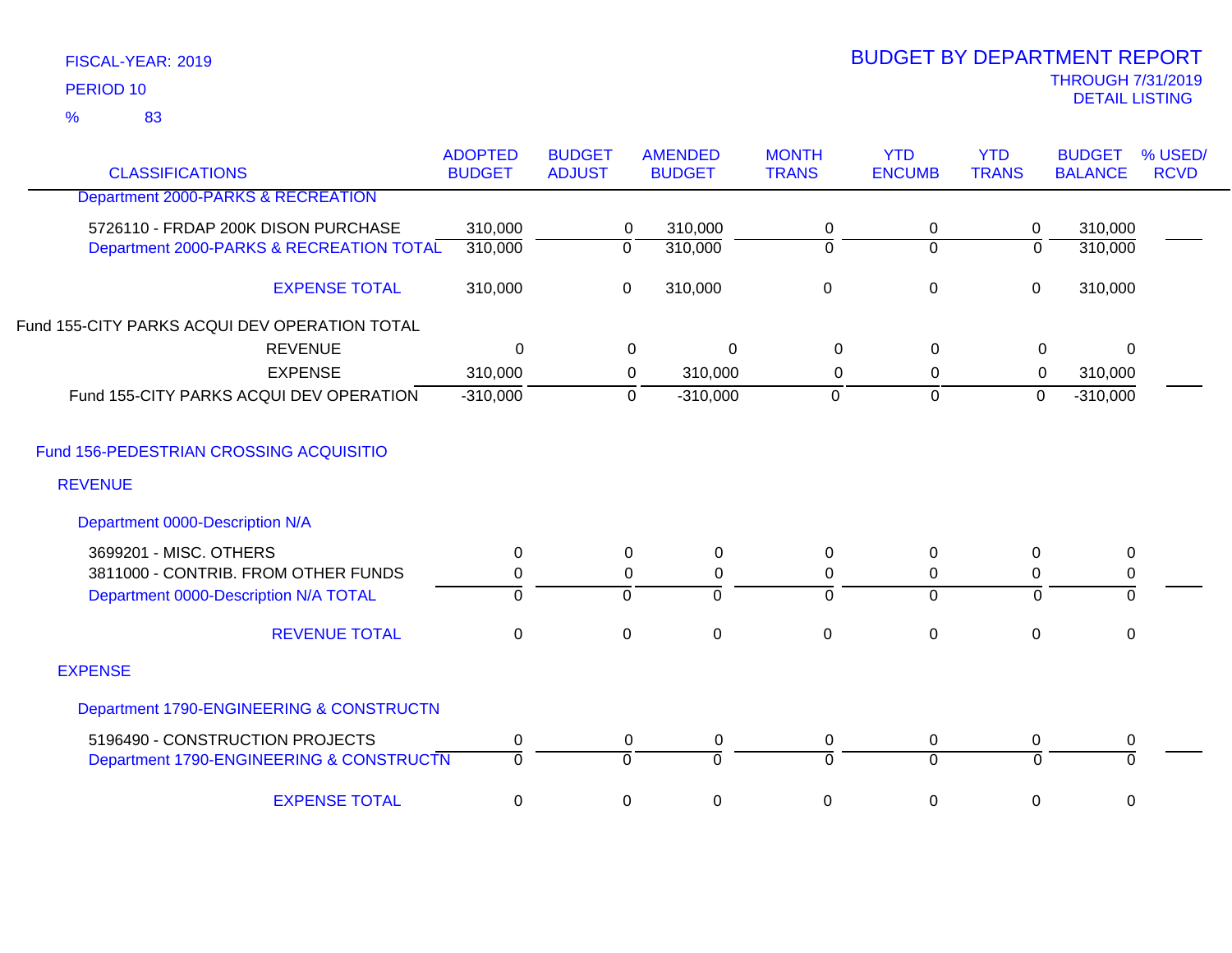83 %

| <b>CLASSIFICATIONS</b>                  | <b>ADOPTED</b><br><b>BUDGET</b> | <b>BUDGET</b><br><b>ADJUST</b> |                | <b>AMENDED</b><br><b>BUDGET</b> | <b>MONTH</b><br><b>TRANS</b> | <b>YTD</b><br><b>ENCUMB</b> | <b>YTD</b><br><b>TRANS</b> | <b>BUDGET</b><br><b>BALANCE</b> | % USED/<br><b>RCVD</b> |
|-----------------------------------------|---------------------------------|--------------------------------|----------------|---------------------------------|------------------------------|-----------------------------|----------------------------|---------------------------------|------------------------|
| Fund 156-PEDESTRIAN CROSSING ACQUISITIO |                                 |                                |                |                                 |                              |                             |                            |                                 |                        |
| <b>REVENUE</b>                          | $\mathbf 0$                     |                                | 0              | 0                               | 0                            | 0                           | 0                          | $\mathbf 0$                     |                        |
| <b>EXPENSE</b>                          | $\mathbf 0$                     |                                | 0              | $\pmb{0}$                       | 0                            | $\mathbf 0$                 | 0                          | 0                               |                        |
| Fund 156-PEDESTRIAN CROSSING ACQUISITIO | $\mathbf 0$                     |                                | $\mathbf 0$    | $\mathbf 0$                     | $\mathbf 0$                  | $\overline{0}$              | $\overline{0}$             | $\mathbf 0$                     |                        |
| Fund 201-DEBT SERVICE FUND              |                                 |                                |                |                                 |                              |                             |                            |                                 |                        |
| <b>REVENUE</b>                          |                                 |                                |                |                                 |                              |                             |                            |                                 |                        |
| Department 0000-Description N/A         |                                 |                                |                |                                 |                              |                             |                            |                                 |                        |
| 3612000 - INTEREST INCOME               | 2,000                           |                                | 0              | 2,000                           | 396                          | 0                           | 2,549                      | $-549$                          | 127                    |
| 3669000 - HOSPITAL LANDSCAPE REVENU     | 145,246                         |                                | 0              | 145,246                         | 0                            | 0                           | 145,246                    | $\mathbf 0$                     | 100                    |
| 3669300 - RICHMAN PROPERTIES LN PMT     | 703,409                         |                                | 0              | 703,409                         | 0                            | 0                           | 703,409                    | $\Omega$                        | 100                    |
| 3699201 - MISC. OTHERS                  | $\Omega$                        |                                | $\mathbf 0$    | 0                               | 0                            | 0                           | $-57$                      | 57                              |                        |
| 3811100 - TRANSFER IN FROM GEN FUND     | 329,345                         |                                | 0              | 329,345                         | 0                            | 0                           | 329,345                    | $\Omega$                        | 100                    |
| 3841100 - DEBT BB&T LOAN FY15           | $\Omega$                        |                                | 0              | $\Omega$                        | 0                            | 0                           | $\mathbf{0}$               | 0                               |                        |
| Department 0000-Description N/A TOTAL   | 1,180,000                       |                                | $\overline{0}$ | 1,180,000                       | 396                          | $\overline{0}$              | 1,180,492                  | $-492$                          | 100                    |
| <b>REVENUE TOTAL</b>                    | 1,180,000                       |                                | 0              | 1,180,000                       | 396                          | 0                           | 1,180,492                  | $-492$                          | 100                    |
| <b>EXPENSE</b>                          |                                 |                                |                |                                 |                              |                             |                            |                                 |                        |
| <b>Department 1410-FINANCE</b>          |                                 |                                |                |                                 |                              |                             |                            |                                 |                        |
| 5197110 - DEBT SERVICE- PRINCIPAL       | 774,000                         |                                | 0              | 774,000                         | 0                            | 0                           | 734,000                    | 40,000                          | 94                     |
| 5197210 - DEBT SERVICE-INTEREST         | 402,000                         |                                | 0              | 402,000                         | 0                            | 0                           | 368,628                    | 33,372                          | 91                     |
| 5197310 - DEBT OTHER COST               | 4,000                           |                                | 0              | 4,000                           | $\mathbf 0$                  | 0                           | 516                        | 3,484                           | 12                     |
| Department 1410-FINANCE TOTAL           | 1,180,000                       | $\overline{0}$                 |                | 1,180,000                       | 0                            | $\overline{0}$              | 1,103,144                  | 76,856                          | $\overline{93}$        |
| Department 1500-CITY ATTORNEY           |                                 |                                |                |                                 |                              |                             |                            |                                 |                        |
| 5147310 - DEBT OTHER COST               | 0                               |                                | $\mathbf 0$    | $\pmb{0}$                       | 0                            | 0                           | $\mathbf 0$                | 0                               |                        |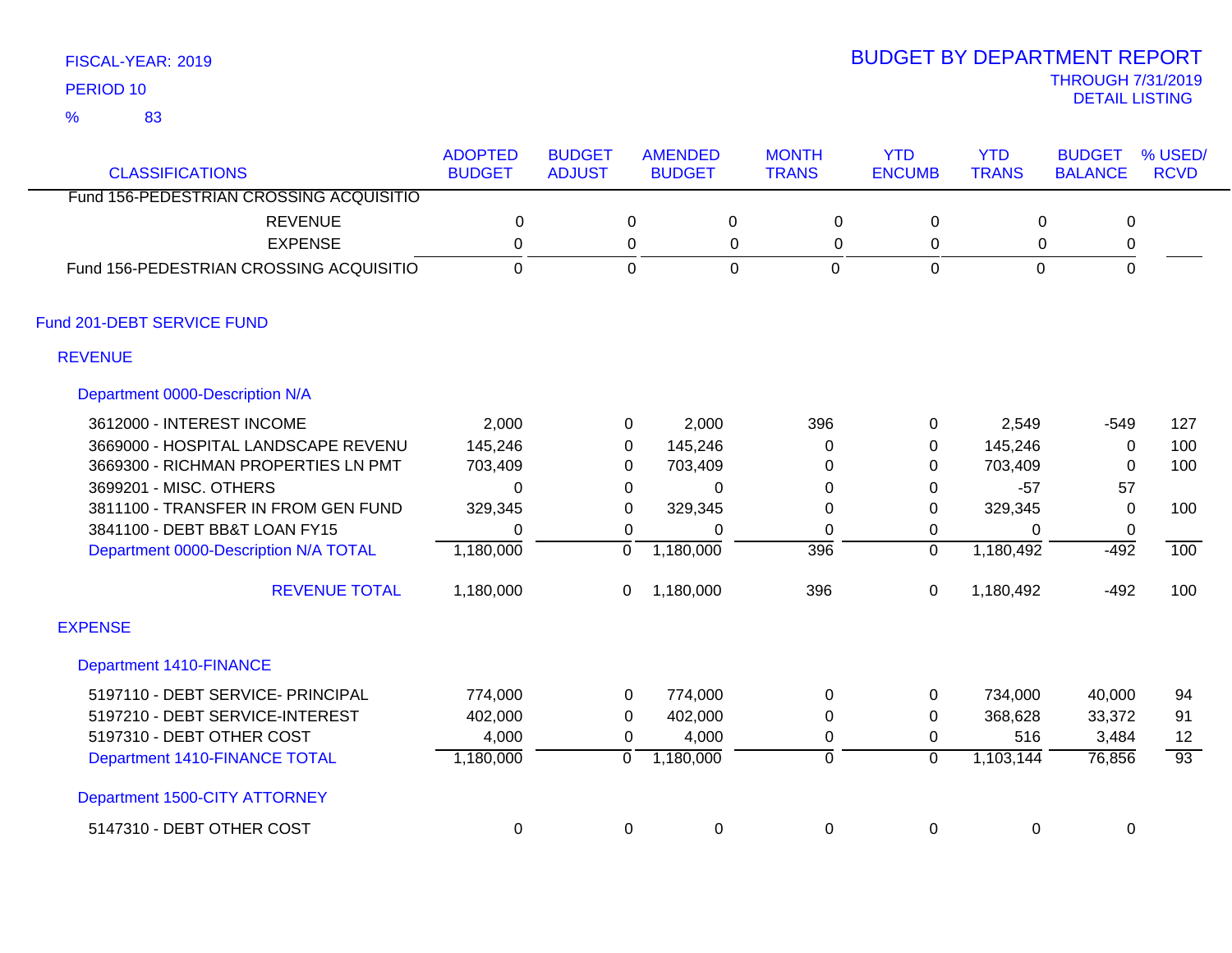| <b>CLASSIFICATIONS</b>                | <b>ADOPTED</b><br><b>BUDGET</b> | <b>BUDGET</b><br><b>ADJUST</b> | <b>AMENDED</b><br><b>BUDGET</b> | <b>MONTH</b><br><b>TRANS</b> | <b>YTD</b><br><b>ENCUMB</b> | <b>YTD</b><br><b>TRANS</b> | <b>BUDGET</b><br><b>BALANCE</b> | % USED/<br><b>RCVD</b> |
|---------------------------------------|---------------------------------|--------------------------------|---------------------------------|------------------------------|-----------------------------|----------------------------|---------------------------------|------------------------|
| 5197310 - DEBT OTHER COST             | 0                               | $\overline{0}$                 | 0                               | $\overline{0}$               | $\overline{0}$              | 0                          | $\overline{0}$                  |                        |
| Department 1500-CITY ATTORNEY TOTAL   | $\overline{0}$                  | $\overline{0}$                 | $\mathbf 0$                     | $\mathbf 0$                  | $\Omega$                    | $\Omega$                   | $\overline{0}$                  |                        |
| <b>EXPENSE TOTAL</b>                  | 1,180,000                       | $\boldsymbol{0}$               | 1,180,000                       | $\mathbf 0$                  | 0                           | 1,103,144                  | 76,856                          | 93                     |
| Fund 201-DEBT SERVICE FUND TOTAL      |                                 |                                |                                 |                              |                             |                            |                                 |                        |
| <b>REVENUE</b>                        | 1,180,000                       | $\mathbf 0$                    | 1,180,000                       | 396                          | 0                           | 1,180,492                  | $-492$                          | 100                    |
| <b>EXPENSE</b>                        | 1,180,000                       | $\mathbf 0$                    | 1,180,000                       | $\pmb{0}$                    | 0                           | 1,103,144                  | 76,856                          | 93                     |
| Fund 201-DEBT SERVICE FUND TOTAL      | $\mathbf 0$                     | $\mathbf 0$                    | $\pmb{0}$                       | 396                          | $\mathbf 0$                 | 77,348                     | $-77,348$                       |                        |
| Fund 301-CAPITAL IMPROVEMENT FUND     |                                 |                                |                                 |                              |                             |                            |                                 |                        |
| <b>REVENUE</b>                        |                                 |                                |                                 |                              |                             |                            |                                 |                        |
| Department 0000-Description N/A       |                                 |                                |                                 |                              |                             |                            |                                 |                        |
| 3699294 - PRIOR YEAR ENCUMBRANCES     | $\Omega$                        | 0                              | $\Omega$                        | 0                            | 0                           | 0                          | $\Omega$                        |                        |
| 3811000 - CONTRIB. FROM OTHER FUNDS   | 1,319,392                       | 0                              | 1,319,392                       | 0                            | 0                           | $\mathbf 0$                | 1,319,392                       |                        |
| Department 0000-Description N/A TOTAL | 1,319,392                       | $\overline{0}$                 | 1,319,392                       | $\overline{0}$               | $\overline{0}$              | $\overline{0}$             | 1,319,392                       |                        |
| <b>REVENUE TOTAL</b>                  | 1,319,392                       | 0                              | 1,319,392                       | $\pmb{0}$                    | 0                           | 0                          | 1,319,392                       |                        |
| <b>EXPENSE</b>                        |                                 |                                |                                 |                              |                             |                            |                                 |                        |
| Department 1310-CITY MANAGER          |                                 |                                |                                 |                              |                             |                            |                                 |                        |
| 5136450 - CAPITAL IMPROVEMENT         | $\mathbf 0$                     | 0                              | $\mathbf 0$                     | 0                            | 0                           | $\Omega$                   | $\pmb{0}$                       |                        |
| 5139920 - GENERAL CONTINGENCY         | 0                               | 4,000                          | 4,000                           | 0                            | 4,000                       | 4,000                      | $\mathbf 0$                     | 100                    |
| Department 1310-CITY MANAGER TOTAL    | $\overline{0}$                  | 4,000                          | 4,000                           | 0                            | 4,000                       | 4,000                      | $\overline{0}$                  | 100                    |
| Department 1320-PROCUREMENT DIVISION  |                                 |                                |                                 |                              |                             |                            |                                 |                        |
| 5136430 - EQUIPMENT-OPERATING         | 0                               | $\mathbf 0$                    | $\pmb{0}$                       | 0                            | 0                           | 0                          | 0                               |                        |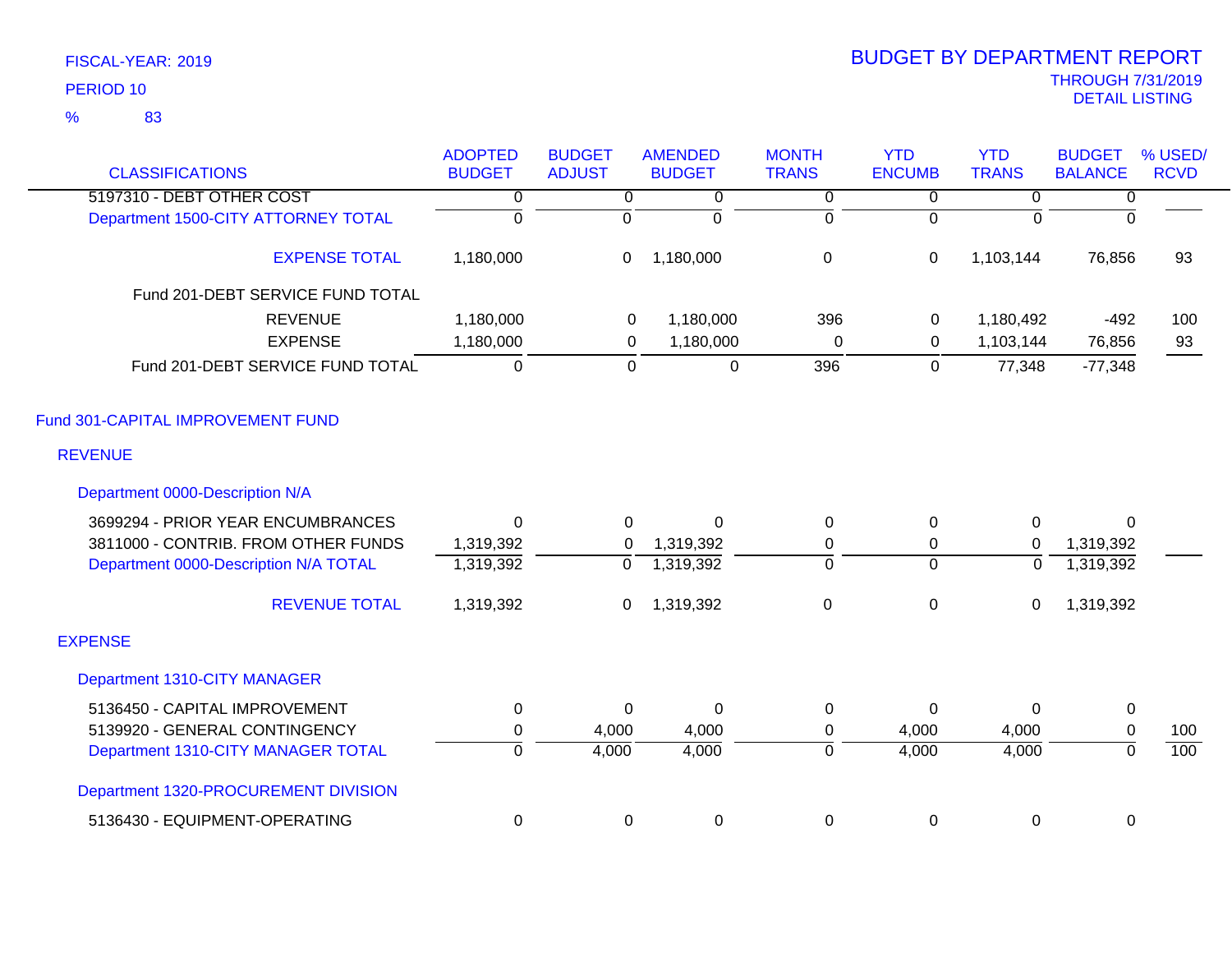83 %

| <b>CLASSIFICATIONS</b>                     | <b>ADOPTED</b><br><b>BUDGET</b> | <b>BUDGET</b><br><b>ADJUST</b> | <b>AMENDED</b><br><b>BUDGET</b> | <b>MONTH</b><br><b>TRANS</b> | <b>YTD</b><br><b>ENCUMB</b> | <b>YTD</b><br><b>TRANS</b> | <b>BUDGET</b><br><b>BALANCE</b> | % USED/<br><b>RCVD</b> |
|--------------------------------------------|---------------------------------|--------------------------------|---------------------------------|------------------------------|-----------------------------|----------------------------|---------------------------------|------------------------|
| Department 1320-PROCUREMENT DIVISION TOTAL | $\overline{0}$                  | $\overline{0}$                 | $\overline{0}$                  | $\overline{0}$               | $\Omega$                    | $\overline{0}$             | $\Omega$                        |                        |
| Department 1340-MANAGEMENT INFO. SYSTEMS   |                                 |                                |                                 |                              |                             |                            |                                 |                        |
| 5133450 - CONTRACTUAL SERVCS-INFRA         | $\overline{0}$                  | $\Omega$                       | $\Omega$                        | $\Omega$                     | $\Omega$                    | $\Omega$                   | $\Omega$                        |                        |
| 5136430 - EQUIPMENT-OPERATING              | 100,000                         | 120,582                        | 220,582                         | 0                            | 120,582                     | 220,497                    | 85                              | 99                     |
| Department 1340-MANAGEMENT INFO. SYSTEMS   | 100,000                         | 120,582                        | 220,582                         | $\overline{0}$               | 120,582                     | 220,497                    | $\overline{85}$                 | $\overline{99}$        |
| <b>Department 1410-FINANCE</b>             |                                 |                                |                                 |                              |                             |                            |                                 |                        |
| 5136430 - EQUIPMENT-OPERATING              | 50,000                          | 7,690                          | 57,690                          | $\Omega$                     | 40,148                      | 53,853                     | 3,837                           | 93                     |
| 5136440 - CAPITAL IMPROVEMENTS             | 0                               | 0                              | $\Omega$                        | 0                            | $\Omega$                    | $\Omega$                   | 0                               |                        |
| Department 1410-FINANCE TOTAL              | 50,000                          | 7,690                          | 57,690                          | $\mathbf 0$                  | 40,148                      | 53,853                     | 3,837                           | $\overline{93}$        |
| Department 1610-BUILDING                   |                                 |                                |                                 |                              |                             |                            |                                 |                        |
| 5246440 - CODE VEHICLES                    | $\pmb{0}$                       | $\mathbf 0$                    | $\pmb{0}$                       | $\mathbf 0$                  | $\mathbf 0$                 | 0                          | $\boldsymbol{0}$                |                        |
| Department 1610-BUILDING TOTAL             | $\Omega$                        | $\overline{0}$                 | $\overline{0}$                  | $\Omega$                     | $\overline{0}$              | $\Omega$                   | $\Omega$                        |                        |
| Department 1620-PLANNING & ZONING          |                                 |                                |                                 |                              |                             |                            |                                 |                        |
| 5246430 - EQUIPMENT-OPERATING              | $\mathbf 0$                     | 0                              | $\pmb{0}$                       | 0                            | $\Omega$                    | 0                          | $\mathbf{0}$                    |                        |
| 5246810 - SOFTWARE                         | 0                               | 0                              | $\pmb{0}$                       | $\Omega$                     | 0                           | 0                          | 0                               |                        |
| Department 1620-PLANNING & ZONING TOTAL    | $\overline{0}$                  | $\overline{0}$                 | $\overline{0}$                  | $\overline{0}$               | $\overline{0}$              | $\overline{0}$             | $\overline{0}$                  |                        |
| Department 1640-CODE ENFORCEMENT           |                                 |                                |                                 |                              |                             |                            |                                 |                        |
| 5246440 - CODE VEHICLES                    | 0                               | 0                              | $\pmb{0}$                       | $\mathbf 0$                  | $\overline{0}$              | 0                          | 0                               |                        |
| Department 1640-CODE ENFORCEMENT TOTAL     | $\overline{0}$                  | $\Omega$                       | $\overline{0}$                  | $\Omega$                     | $\Omega$                    | $\Omega$                   | $\overline{0}$                  |                        |
| Department 1720-SOLID WASTE                |                                 |                                |                                 |                              |                             |                            |                                 |                        |
| 5346430 - EQUIPMENT-OPERATING              | $\Omega$                        | 0                              | $\Omega$                        | ∩                            | O                           | U                          | 0                               |                        |
| 5346440 - SOLID WASTE VEHICLES             | 288,000                         | $\Omega$                       | 288,000                         | 33,819                       | $\Omega$                    | 268,343                    | 19,657                          | 93                     |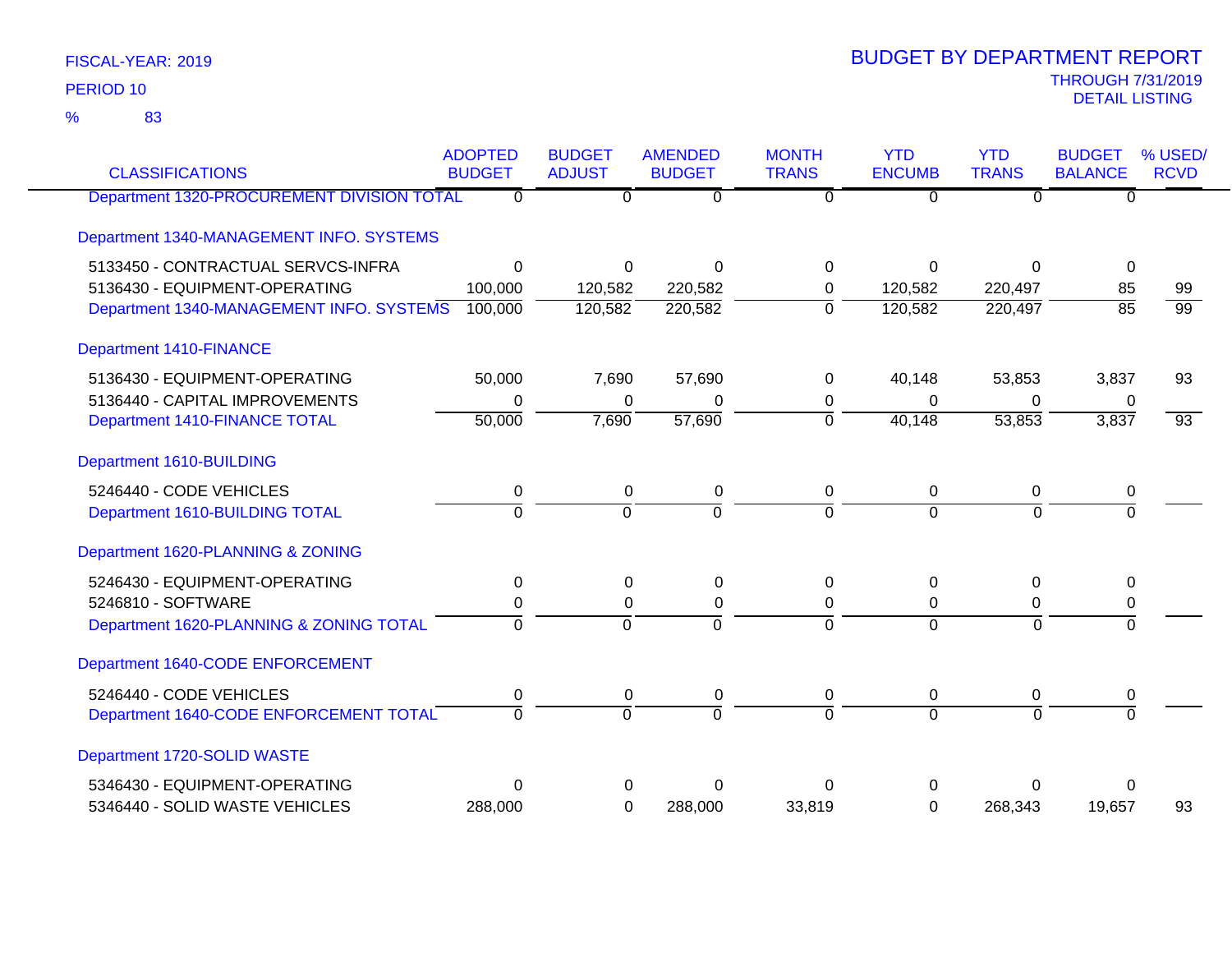83 %

| <b>CLASSIFICATIONS</b>                             | <b>ADOPTED</b><br><b>BUDGET</b> | <b>BUDGET</b><br><b>ADJUST</b> | <b>AMENDED</b><br><b>BUDGET</b> | <b>MONTH</b><br><b>TRANS</b> | <b>YTD</b><br><b>ENCUMB</b> | <b>YTD</b><br><b>TRANS</b> | <b>BUDGET</b><br><b>BALANCE</b> | % USED/<br><b>RCVD</b> |
|----------------------------------------------------|---------------------------------|--------------------------------|---------------------------------|------------------------------|-----------------------------|----------------------------|---------------------------------|------------------------|
| Department 1720-SOLID WASTE TOTAL                  | 288,000                         | $\overline{\mathfrak{o}}$      | 288,000                         | 33,819                       | $\overline{0}$              | 268,343                    | 19,657                          | $\overline{93}$        |
| Department 1730-STREET MAINTENANCE                 |                                 |                                |                                 |                              |                             |                            |                                 |                        |
| 5414625 - LANDSCAPE MAINTENANCE                    | $\Omega$                        | $\Omega$                       | $\Omega$                        | $\Omega$                     | $\Omega$                    | $\Omega$                   | $\Omega$                        |                        |
| 5416450 - SUNSET DR & ST LIGHTING                  | 215,000                         | 30,103                         | 245,103                         | $\mathbf 0$                  | 10,000                      | 25,860                     | 219,243                         | 10 <sup>°</sup>        |
| Department 1730-STREET MAINTENANCE TOTAL           | 215,000                         | 30,103                         | 245,103                         | $\overline{0}$               | 10,000                      | 25,860                     | 219,243                         | $\overline{10}$        |
| Department 1760-MOTOR POOL                         |                                 |                                |                                 |                              |                             |                            |                                 |                        |
| 5196450 - CAPITAL OUTLAY                           | 0                               | 0                              | 0                               | 0                            | 0                           | 0                          | 0                               |                        |
| Department 1760-MOTOR POOL TOTAL                   | $\overline{0}$                  | $\overline{0}$                 | $\overline{0}$                  | $\Omega$                     | $\Omega$                    | $\Omega$                   | $\overline{0}$                  |                        |
| Department 1790-ENGINEERING & CONSTRUCTN           |                                 |                                |                                 |                              |                             |                            |                                 |                        |
| 5196450 - CAPITAL OUTLAY                           | 1,200,000                       | 305,006                        | 1,505,006                       | 24,943                       | 486,207                     | 800,672                    | 704,335                         | 53                     |
| Department 1790-ENGINEERING & CONSTRUCTN 1,200,000 |                                 | 305,006                        | 1,505,006                       | 24,943                       | 486,207                     | 800,672                    | 704,335                         | $\overline{53}$        |
| Department 1910-POLICE                             |                                 |                                |                                 |                              |                             |                            |                                 |                        |
| 5216440 - VEHICLES                                 | 332,000                         | 99,556                         | 431,556                         | 29,359                       | 304,302                     | 431,556                    | 0                               | 100                    |
| 5216450 - CAPITAL LEASE                            | 30,000                          | $\Omega$                       | 30,000                          | $\Omega$                     | 0                           | 6,736                      | 23,264                          | 22                     |
| Department 1910-POLICE TOTAL                       | 362,000                         | 99,556                         | 461,556                         | 29,359                       | 304,302                     | 438,292                    | 23,264                          | $\overline{94}$        |
| Department 2000-PARKS & RECREATION                 |                                 |                                |                                 |                              |                             |                            |                                 |                        |
| 5196440 - VEHICLES                                 | $\Omega$                        | $\Omega$                       | 0                               | $\Omega$                     | $\Omega$                    | $\Omega$                   | 0                               |                        |
| 5196450 - CAPITAL OUTLAY                           | $\Omega$                        | 0                              | $\Omega$                        | 0                            | 0                           | $\Omega$                   | 0                               |                        |
| 5726440 - CAPITAL IMPROVEMENTS                     | 73,000                          | $\Omega$                       | 73,000                          | $\Omega$                     | 9,111                       | 45,430                     | 27,570                          | 62                     |
| 5726450 - MATCHING CONTRIBUTION                    | 1,347,000                       | 308,564                        | 1,655,564                       | 73,920                       | 421,633                     | 1,365,770                  | 289,794                         | 82                     |
| Department 2000-PARKS & RECREATION TOTAL           | 1,420,000                       | 308,564                        | 1,728,564                       | 73,920                       | 430,744                     | 1,411,200                  | 317,364                         | $\overline{81}$        |
| Department 2010-RECREATION-TENNIS                  |                                 |                                |                                 |                              |                             |                            |                                 |                        |
| 5726450 - MATCHING CONTRIBUTION                    | 0                               | 0                              | 0                               | 0                            | 0                           | 0                          | 0                               |                        |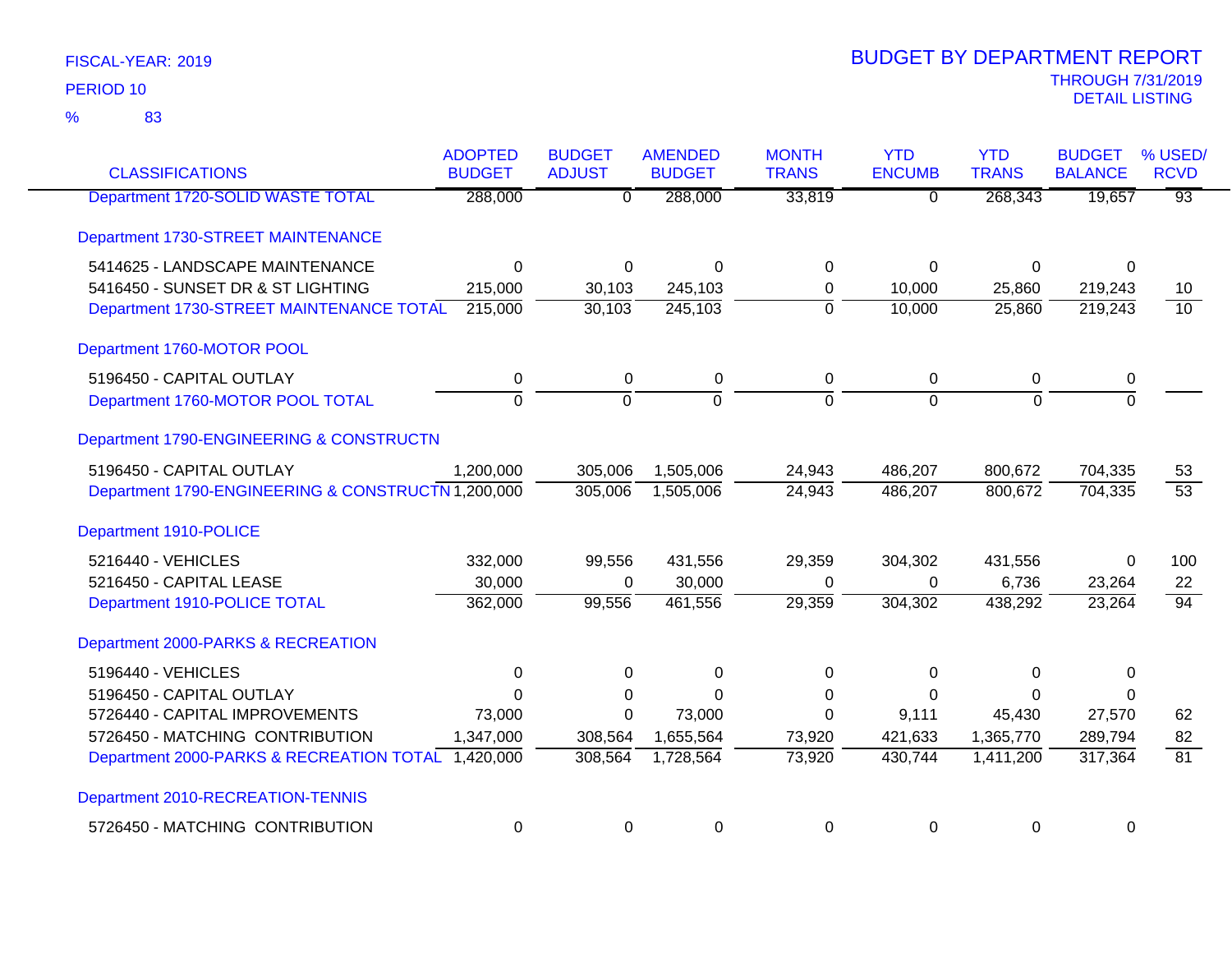83 %

| <b>CLASSIFICATIONS</b>                             | <b>ADOPTED</b><br><b>BUDGET</b> | <b>BUDGET</b><br><b>ADJUST</b> | <b>AMENDED</b><br><b>BUDGET</b> | <b>MONTH</b><br><b>TRANS</b> | <b>YTD</b><br><b>ENCUMB</b> | <b>YTD</b><br><b>TRANS</b> | <b>BUDGET</b><br><b>BALANCE</b> | % USED/<br><b>RCVD</b> |
|----------------------------------------------------|---------------------------------|--------------------------------|---------------------------------|------------------------------|-----------------------------|----------------------------|---------------------------------|------------------------|
| Department 2010-RECREATION-TENNIS TOTAL            | $\overline{0}$                  | $\overline{0}$                 | $\overline{0}$                  | $\overline{0}$               | $\overline{0}$              | $\Omega$                   | 0                               |                        |
| Department 2020-MULTI PURPOSE CENTER               |                                 |                                |                                 |                              |                             |                            |                                 |                        |
| 5726450 - MATCHING CONTRIBUTION                    | 155,000                         | 0                              | 155,000                         | 0                            | 115,811                     | 155,000                    | -1                              | 100                    |
| Department 2020-MULTI PURPOSE CENTER TOTAL 155,000 |                                 | $\mathbf 0$                    | 155,000                         | $\mathbf 0$                  | 115,811                     | 155,000                    | $\overline{1}$                  | 100                    |
| <b>EXPENSE TOTAL</b>                               | 3,790,000                       | 875,501                        | 4,665,501                       | 162,041                      | 1,511,794                   | 3,377,717                  | 1,287,786                       | 72                     |
| Fund 301-CAPITAL IMPROVEMENT FUND TOTAL            |                                 |                                |                                 |                              |                             |                            |                                 |                        |
| <b>REVENUE</b>                                     | 1,319,392                       | 0                              | 1,319,392                       | $\mathbf 0$                  | 0                           | 0                          | 1,319,392                       |                        |
| <b>EXPENSE</b>                                     | 3,790,000                       | 875,501                        | 4,665,501                       | 162,041                      | 1,511,794                   | 3,377,717                  | 1,287,786                       | 72                     |
| Fund 301-CAPITAL IMPROVEMENT FUND TOTAL            | $-2,470,608$                    | $-875,501$                     | $-3,346,109$                    | $-162,041$                   | $-1,511,794$                | $-3,377,717$               | 31,606                          |                        |
| Fund 608-STATE FORFEITURE FUND                     |                                 |                                |                                 |                              |                             |                            |                                 |                        |
| <b>REVENUE</b>                                     |                                 |                                |                                 |                              |                             |                            |                                 |                        |
| Department 0000-Description N/A                    |                                 |                                |                                 |                              |                             |                            |                                 |                        |
| 3511000 - CONFISCATED REVENUE                      | 0                               | $\Omega$                       | 0                               | 0                            | 0                           | $\Omega$                   | 0                               |                        |
| 3612000 - INTEREST INCOME                          | $\mathbf 0$                     | 0                              | $\pmb{0}$                       | 71                           | 0                           | 691                        | $-691$                          |                        |
| Department 0000-Description N/A TOTAL              | $\overline{0}$                  | $\overline{0}$                 | $\overline{0}$                  | $\overline{71}$              | $\overline{0}$              | 691                        | $-691$                          |                        |
| <b>REVENUE TOTAL</b>                               | $\mathbf 0$                     | 0                              | $\boldsymbol{0}$                | 71                           | $\pmb{0}$                   | 691                        | $-691$                          |                        |
| <b>EXPENSE</b>                                     |                                 |                                |                                 |                              |                             |                            |                                 |                        |
| Department 1910-POLICE                             |                                 |                                |                                 |                              |                             |                            |                                 |                        |
| 5213450 - CONTRACTUAL SERVICES                     | 0                               | 0                              | $\mathbf 0$                     | 0                            | 0                           | 0                          | 0                               |                        |
| 5213490 - CRIME PREVENTION PROGRAMS                | 0                               | 0                              | 0                               | 0                            | 0                           | 0                          | 0                               |                        |
| 5214070 - TRAVEL & CONFERENCE                      | $\Omega$                        | 0                              | $\Omega$                        | 0                            | 0                           | 0                          | 0                               |                        |
| 5215210 - SUPPLIES                                 | 30,000                          | $\overline{0}$                 | 30,000                          | 0                            | $\overline{0}$              | $\mathbf 0$                | 30,000                          |                        |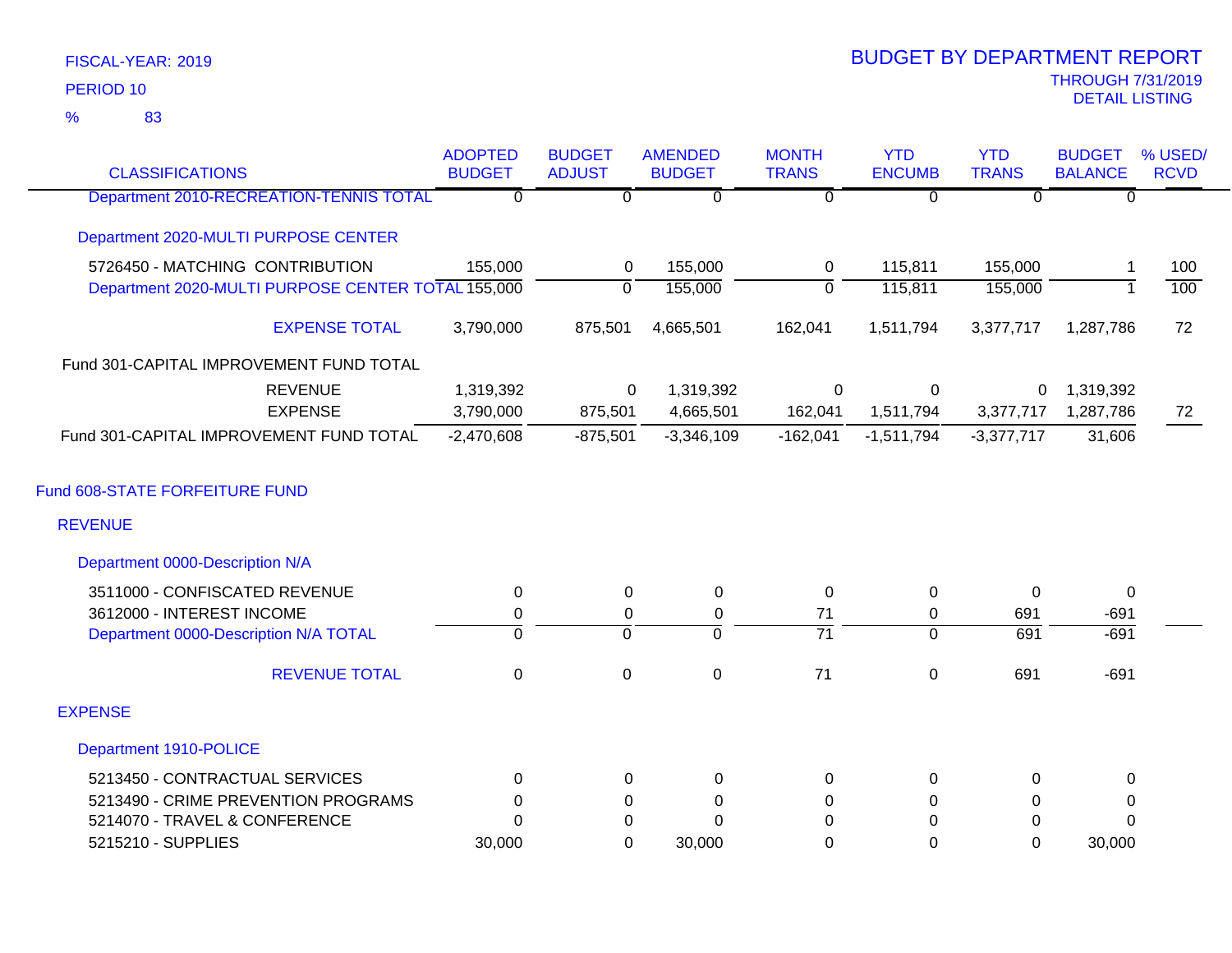| <b>CLASSIFICATIONS</b>                | <b>ADOPTED</b><br><b>BUDGET</b> | <b>BUDGET</b><br><b>ADJUST</b> | <b>AMENDED</b><br><b>BUDGET</b> | <b>MONTH</b><br><b>TRANS</b> | <b>YTD</b><br><b>ENCUMB</b> | <b>YTD</b><br><b>TRANS</b> | <b>BUDGET</b><br><b>BALANCE</b> | % USED/<br><b>RCVD</b> |
|---------------------------------------|---------------------------------|--------------------------------|---------------------------------|------------------------------|-----------------------------|----------------------------|---------------------------------|------------------------|
| Department 1910-POLICE TOTAL          | 30,000                          | $\overline{\mathfrak{o}}$      | 30,000                          | $\overline{0}$               | $\overline{0}$              | $\overline{\mathfrak{o}}$  | 30,000                          |                        |
| <b>EXPENSE TOTAL</b>                  | 30,000                          | $\mathbf 0$                    | 30,000                          | 0                            | $\pmb{0}$                   | 0                          | 30,000                          |                        |
| Fund 608-STATE FORFEITURE FUND TOTAL  |                                 |                                |                                 |                              |                             |                            |                                 |                        |
| <b>REVENUE</b>                        | $\Omega$                        | 0                              | $\overline{0}$                  | 71                           | 0                           | 691                        | $-691$                          |                        |
| <b>EXPENSE</b>                        | 30,000                          | $\mathbf 0$                    | 30,000                          | $\mathbf 0$                  | 0                           | 0                          | 30,000                          |                        |
| Fund 608-STATE FORFEITURE FUND TOTAL  | $-30,000$                       | $\mathbf 0$                    | $-30,000$                       | $\overline{71}$              | $\mathbf 0$                 | 691                        | $-30,691$                       |                        |
| Fund 610-CRA TRUST FUND               |                                 |                                |                                 |                              |                             |                            |                                 |                        |
| <b>REVENUE</b>                        |                                 |                                |                                 |                              |                             |                            |                                 |                        |
| Department 0000-Description N/A       |                                 |                                |                                 |                              |                             |                            |                                 |                        |
| 3111000 - OPERATING REVENUE           | 1,540,691                       | 0                              | 1,540,691                       | 0                            | 0                           | 801,802                    | 738,889                         | 52                     |
| 3612000 - INTEREST INCOME             | 0                               | 0                              | 0                               | $\Omega$                     | 0                           | 0                          | 0                               |                        |
| 3612100 - INTEREST INCOME-TIF         | 4,250                           | 0                              | 4,250                           | 474                          | $\pmb{0}$                   | 3,421                      | 829                             | 80                     |
| 3625100 - RENTAL PROPERTIES           | 33,000                          | 0                              | 33,000                          | 4,497                        | 0                           | 21,940                     | 11,060                          | 66                     |
| 3699201 - MISC. OTHERS                | 0                               | 0                              | 0                               | 216                          | 0                           | 209                        | $-209$                          |                        |
| 3811900 - TRANSFER FR GENERAL FUND    | $\Omega$                        | $\Omega$                       | $\Omega$                        | $\Omega$                     | 0                           | $\Omega$                   | $\Omega$                        |                        |
| Department 0000-Description N/A TOTAL | 1,577,941                       | $\overline{0}$                 | 1,577,941                       | 5,187                        | $\overline{0}$              | 827,372                    | 750,569                         | $\overline{52}$        |
| <b>REVENUE TOTAL</b>                  | 1,577,941                       | 0                              | 1,577,941                       | 5,187                        | $\pmb{0}$                   | 827,372                    | 750,569                         | 52                     |
| <b>EXPENSE</b>                        |                                 |                                |                                 |                              |                             |                            |                                 |                        |
| Department 1110-CRA BOARD FOR TIF     |                                 |                                |                                 |                              |                             |                            |                                 |                        |
| 5131210 - REGULAR                     | 143,945                         | 0                              | 143,945                         | 10,462                       | 0                           | 109,330                    | 34,615                          | 75                     |
| 5132110 - F.I.C.A.                    | 11,012                          | 0                              | 11,012                          | 794                          | 0                           | 8,298                      | 2,714                           | 75                     |
| 5132210 - PENSION PLAN CONTRIBUTION   | 1,633                           | 0                              | 1,633                           | 389                          | $\mathbf 0$                 | 1,557                      | 76                              | 95                     |
| 5132220 - DEFERRED COMP CONTRIB.      | 7,960                           | $\Omega$                       | 7,960                           | 584                          | $\Omega$                    | 5,988                      | 1,972                           | 75                     |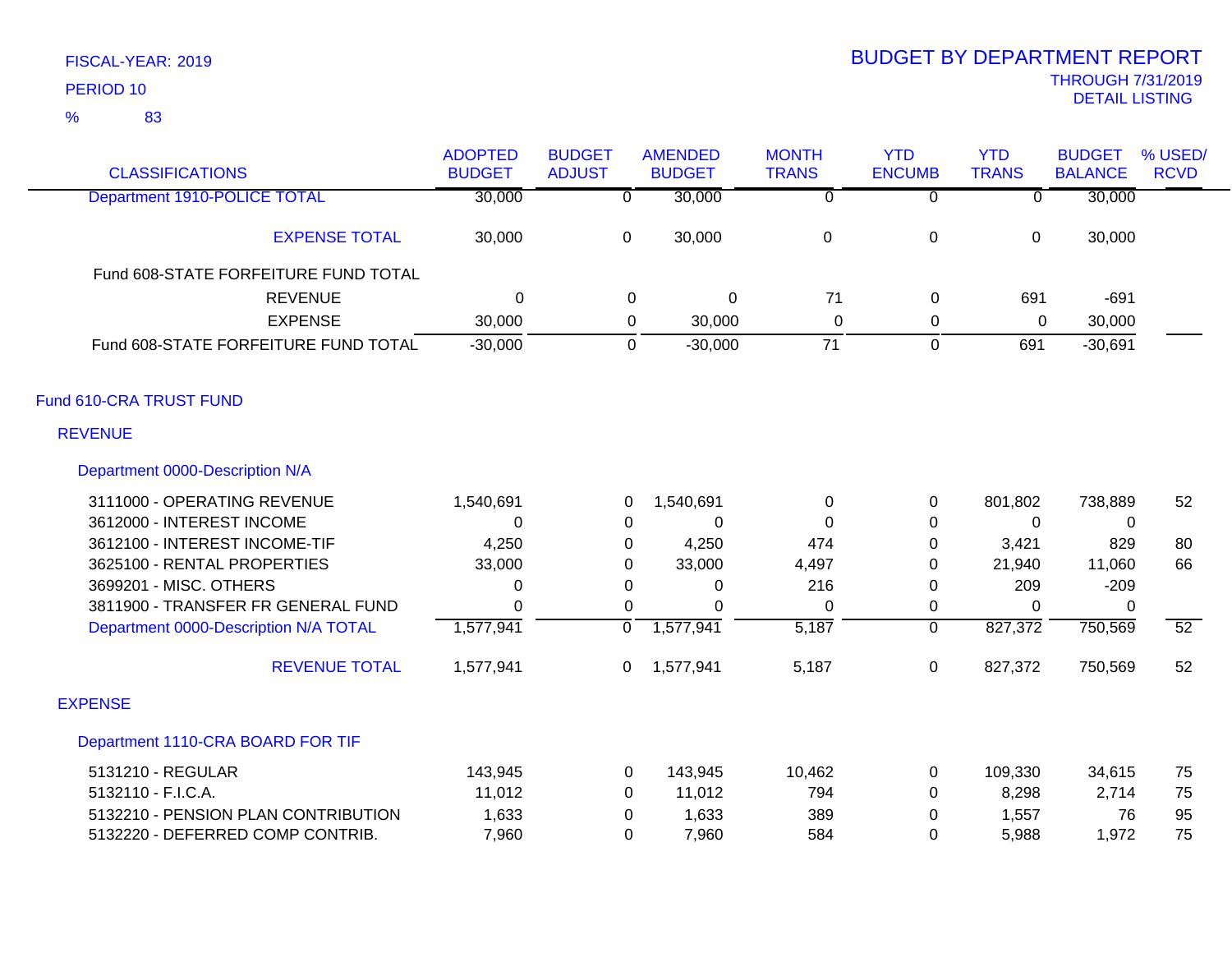83 %

|                                     | <b>ADOPTED</b> | <b>BUDGET</b> | <b>AMENDED</b> | <b>MONTH</b> | <b>YTD</b>    | <b>YTD</b>   | <b>BUDGET</b>  | % USED/         |
|-------------------------------------|----------------|---------------|----------------|--------------|---------------|--------------|----------------|-----------------|
| <b>CLASSIFICATIONS</b>              | <b>BUDGET</b>  | <b>ADJUST</b> | <b>BUDGET</b>  | <b>TRANS</b> | <b>ENCUMB</b> | <b>TRANS</b> | <b>BALANCE</b> | <b>RCVD</b>     |
| 5132310 - GROUP HEALTH INSURANCE    | 17,194         | 0             | 17,194         | 591          | 0             | 5,632        | 11,562         | $\overline{32}$ |
| 5132410 - WORKERS' COMPENSATION     | 432            | 0             | 432            | 23           | $\Omega$      | 342          | 90             | 79              |
| 5134060 - AUTO ALLOWANCE            | 4,010          | 0             | 4,010          | 325          | 0             | 3,088        | 923            | 77              |
| 5211210 - REGULAR                   | 134,591        | $\Omega$      | 134,591        | 11,009       | 0             | 106,806      | 27,785         | 79              |
| 5211410 - OVERTIME                  | $\Omega$       | 0             | 0              | $\Omega$     | 0             | $\Omega$     | $\Omega$       |                 |
| 5212110 - F.I.C.A.                  | 10,296         | 0             | 10,296         | 916          | 0             | 8,331        | 1,965          | 80              |
| 5212210 - PENSION PLAN CONTRIBUTION | 20,323         | 0             | 20,323         | 4,558        | 0             | 18,232       | 2,091          | 89              |
| 5212310 - GROUP HEALTH INSURANCE    | 17,194         | 0             | 17,194         | 1,164        | 0             | 11,052       | 6,142          | 64              |
| 5212410 - WORKERS' COMPENSATION     | 6,176          | 0             | 6,176          | 326          | 0             | 4,890        | 1,286          | 79              |
| 5215220 - UNIFORMS                  | 0              | O             | 0              | 0            | 0             | 0            | 0              |                 |
| 5413120 - PROFESSIONAL SERVS-ST BEA | ∩              | 0             | 0              | 0            | 0             | 0            | 0              |                 |
| 5413450 - CONTRACTUAL SERVICES      | 70,000         | 0             | 70,000         | 0            | $\Omega$      | 0            | 70,000         |                 |
| 5414670 - MAINT & REP-GRDS & STRUCT | 0              | 8,960         | 8,960          | $\Omega$     | 8,960         | 8,960        | $\Omega$       | 100             |
| 5414710 - PRINTING MATERIAL-INFRAST | 0              | 0             | $\Omega$       | 0            | $\Omega$      | 0            | 0              |                 |
| 5416340 - CAPITAL IMPROVEMENTS      | 100,000        | 0             | 100,000        | 0            | 92,210        | 92,210       | 7,791          | 92              |
| 5416450 - SUNSET DR & ST LIGHTING   | 0              | 0             | 0              | 0            | 0             | 0            | 0              |                 |
| 5419930 - STREET BEAUTIFICATION     | <sup>0</sup>   | 0             | 0              | 0            | 0             | 0            | 0              |                 |
| 5511310 - PART TIME                 |                |               | $\Omega$       | U            | 0             | 0            | 0              |                 |
| 5512110 - FICA                      |                |               | ∩              | 0            | 0             | 0            | 0              |                 |
| 5512410 - WORKER'S COMPENSATION     |                | 0             | 0              | 0            | 0             | 0            | 0              |                 |
| 5513120 - PROFF.SVC/ECONOMIC DEVLOP |                | O             | 0              | 0            | 0             | 0            | 0              |                 |
| 5514710 - PRINTING MATERIALS-ECO.DE |                |               | 0              | U            | 0             | 0            | U              |                 |
| 5515210 - Supplies                  |                | 0             | $\Omega$       | $\Omega$     | 0             | 0            | 0              |                 |
| 5519932 - ECONOMIC DEVELOPMENT PRGM |                | 0             | 0              | $\Omega$     | 0             | 0            | 0              |                 |
| 5519933 - BUSINESS STARTUP ASSTNCE  | 20,000         | 0             | 20,000         | 7,187        | 0             | 7,187        | 12,813         | 35              |
| 5523120 - PROFF.SVC-COMM.BLDG REHAB | 0              | 0             | 0              | 0            | 0             | 0            | 0              |                 |
| 5523450 - CONTRACTUAL SRVCS-COMMERC |                | 0             | 0              | 0            | 0             | 0            | 0              |                 |
| 5524710 - PRINTING-MATERIALS-COMMER | U              | <sup>0</sup>  | $\Omega$       | $\Omega$     | 0             | 0            | $\Omega$       |                 |
| 5541210 - REGULAR                   | 21,864         | 0             | 21,864         | 2,007        | 0             | 21,085       | 779            | 96              |
| 5542110 - FICA                      | 1,673          | 0             | 1,673          | 154          | 0             | 1,613        | 60             | 96              |
| 5542210 - PENSION PLAN              | 0              | 0             | 0              | 0            | 0             | 0            | $\Omega$       |                 |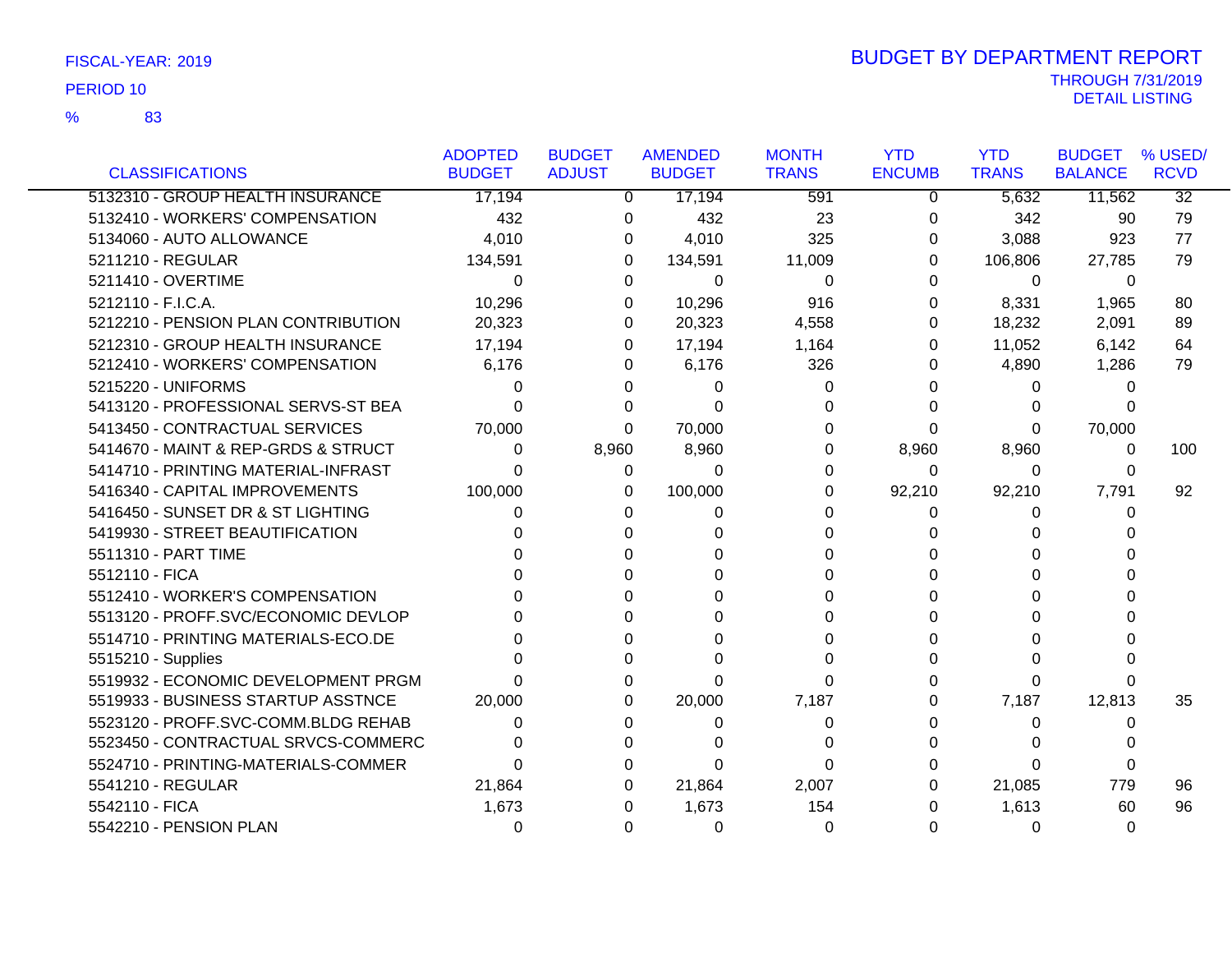|                                          | <b>ADOPTED</b> | <b>BUDGET</b> | <b>AMENDED</b> | <b>MONTH</b>    | <b>YTD</b>    | <b>YTD</b>   | <b>BUDGET</b>  | % USED/         |
|------------------------------------------|----------------|---------------|----------------|-----------------|---------------|--------------|----------------|-----------------|
| <b>CLASSIFICATIONS</b>                   | <b>BUDGET</b>  | <b>ADJUST</b> | <b>BUDGET</b>  | <b>TRANS</b>    | <b>ENCUMB</b> | <b>TRANS</b> | <b>BALANCE</b> | <b>RCVD</b>     |
| 5542220 - DEFERRED COMP CONTRIB.         | 1,530          | 0             | 1,530          | $\overline{40}$ | 0             | 412          | 1,118          | $\overline{26}$ |
| 5542310 - GROUP HEALTH INSURANCE         | 4,299          | 0             | 4,299          | 575             | 0             | 5,457        | $-1,158$       | 126             |
| 5542410 - WORKER'S COMPENSATION          | 66             | 0             | 66             | 3               | U             | 52           | 14             | 78              |
| 5543120 - LEGAL SERVICES                 | 10,000         | 0             | 10,000         | 0               | 0             | $\Omega$     | 10,000         |                 |
| 5543210 - AUDITOR'S FEES                 | 8,000          | 0             | 8,000          | 0               | 0             | 5,000        | 3,000          | 62              |
| 5543460 - Madison Land Adquisition & Dev | 2,300,218      | 0             | 2,300,218      | 3,696           | 58,718        | 505,684      | 1,794,534      | 21              |
| 5544070 - TRAVEL & CONFERENCE            | 1,300          | 0             | 1,300          | 0               | 0             | 1,224        | 76             | 94              |
| 5544080 - EMPLOYEE EDUCATION &TRAIN      | $\Omega$       | 0             | 0              | $\Omega$        | 0             | $\Omega$     | 0              |                 |
| 5544631 - COMMUNICATION EQUIPMENT        | 1,250          | 0             | 1,250          | 59              | O             | 532          | 718            | 42              |
| 5544710 - PRINTING, BINDING, PHOTOCOP    | 1,200          | 0             | 1,200          | 0               |               | 75           | 1,125          | 6               |
| 5544850 - NON-LEGAL ADVERTISING          | 0              | O             | 0              | $\Omega$        |               | $\Omega$     | 0              |                 |
| 5544910 - LEGAL ADS-NON TIF              | 0              | 0             | $\Omega$       | $\Omega$        |               | $\Omega$     | 0              |                 |
| 5545210 - SUPPLIES                       | 2,500          | 0             | 2,500          | 70              | O             | 455          | 2,045          | 18              |
| 5545410 - MEMBERSHIPS & SUBSCRIPTIO      | 1,250          | 0             | 1,250          | $\Omega$        | 0             | 85           | 1,165          | 6               |
| 5549140 - CRA SEC/GRNT ADM/MISC EXP      | $\Omega$       | $\Omega$      | 0              | $\Omega$        | U             | $\Omega$     | 0              |                 |
| 5549915 - MISCELLANEOUS-CITY CONTRB      | 12,027         | 0             | 12,027         | 12,027          | 0             | 12,027       | 0              | 100             |
| 5549920 - GENERAL CONTINGENCY            | 5,000          | 0             | 5,000          | 68              | U             | 625          | 4,375          | 12              |
| 5549925 - CRA BOARD MEMBRS DISCRT F      | 7,000          | 0             | 7,000          | 0               | 0             | 2,697        | 4,303          | 38              |
| 5553120 - PROF SERVICES-INFILL PROG      | 0              | 0             | 0              | 0               | U             | 0            | 0              |                 |
| 5593120 - PROFESSNL SERV-TECH ASSTC      | 0              | 0             | 0              | 0               |               | 0            | 0              |                 |
| 5593450 - WORK STUDY PROGRAM             | 15,000         | 0             | 15,000         | 0               | U             | 0            | 15,000         |                 |
| 5599931 - SUMMER YOUTH & AFTER SCHOOL    | 0              | 0             | 0              | 0               | U             | 0            | 0              |                 |
| 5599932 - SCHOOL ASSISTANCE PROGRAM      | 0              | 0             | 0              | 0               |               | 0            | 0              |                 |
| 5643120 - PROFESSIONAL SERV-LEGAL S      | 5,000          | 0             | 5,000          | 0               |               | 0            | 5,000          |                 |
| 5643450 - CONTRACTUAL                    | 0              |               | 0              | 0               | U             | 0            | 0              |                 |
| 5649921 - MULTI-FAMILY REHAB PROGRM      | 0              | $\Omega$      | 0              | $\Omega$        | $\Omega$      | 0            | 0              |                 |
| 5649930 - SINGLE FAMILY REHAB PRGRM      | 100,000        | 0             | 100,000        | 7,643           | 17,617        | 45,778       | 54,222         | 45              |
| 5649935 - ASSISTANCE PROGRAM             | 25,000         | 0             | 25,000         | $\Omega$        | 0             | 0            | 25,000         |                 |
| 5691210 - REGULAR                        | 30,236         | 0             | 30,236         | 2,548           | 0             | 26,122       | 4,114          | 86              |
| 5692110 - FICA                           | 2,313          | 0             | 2,313          | 195             |               | 1,998        | 315            | 86              |
| 5692210 - PENSION PLAN                   | 1,633          | 0             | 1,633          | 389             | 0             | 1,557        | 76             | 95              |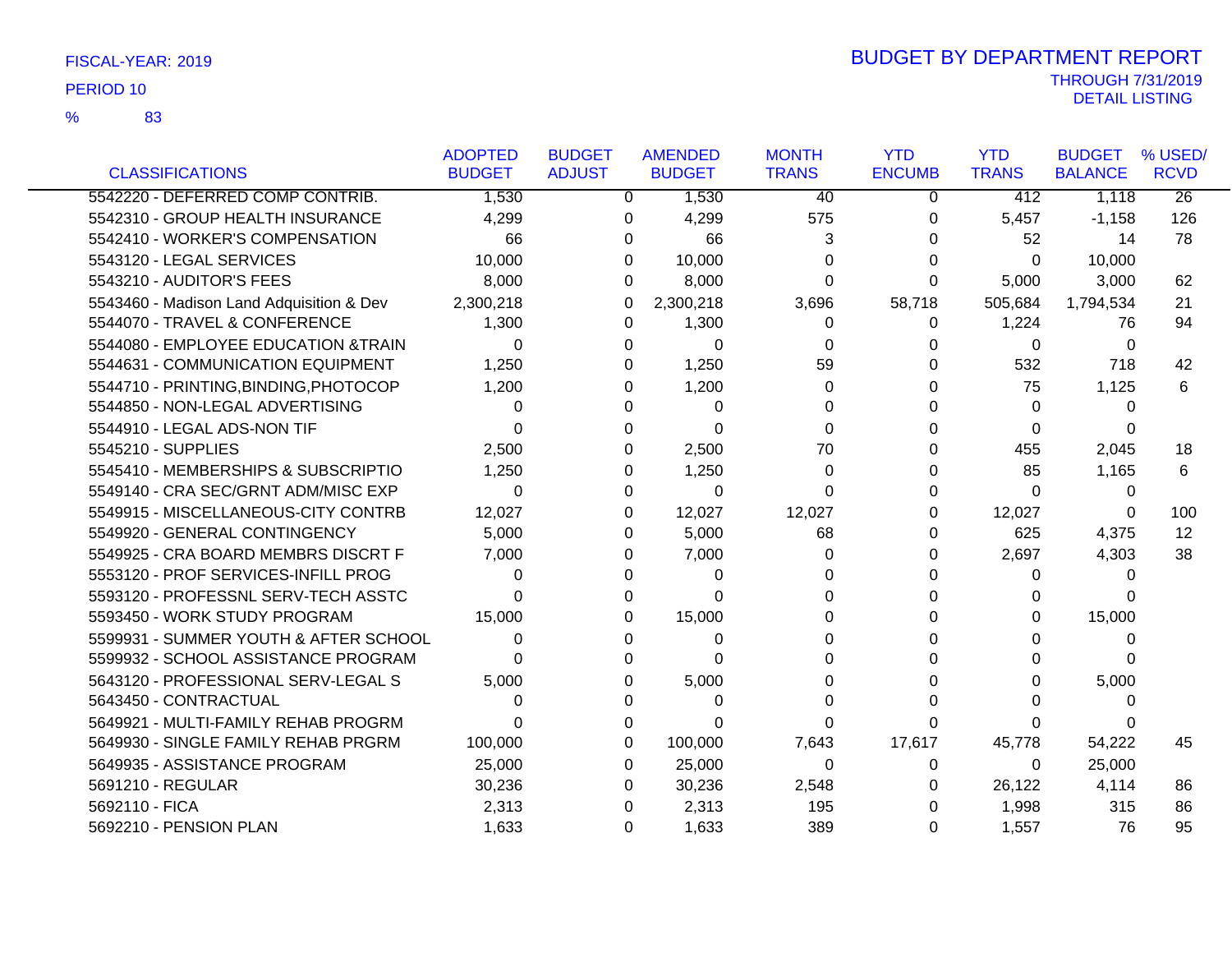| FISCAL-YEAR: 2019 |  |
|-------------------|--|
|-------------------|--|

83 %

# THROUGH 7/31/2019<br>DETAIL LISTING DETAIL LISTING PERIOD <sup>10</sup> BUDGET BY DEPARTMENT REPORT

|                                          | <b>ADOPTED</b> | <b>BUDGET</b> | <b>AMENDED</b> | <b>MONTH</b> | <b>YTD</b>    | <b>YTD</b>   | <b>BUDGET</b>  | % USED/         |
|------------------------------------------|----------------|---------------|----------------|--------------|---------------|--------------|----------------|-----------------|
| <b>CLASSIFICATIONS</b>                   | <b>BUDGET</b>  | <b>ADJUST</b> | <b>BUDGET</b>  | <b>TRANS</b> | <b>ENCUMB</b> | <b>TRANS</b> | <b>BALANCE</b> | <b>RCVD</b>     |
| 5692310 - GROUP HEALTH INSURANCE         | 4,299          | 0             | 4,299          | 580          | 0             | 5,496        | $-1,197$       | 127             |
| 5692410 - WORKER'S COMPENSATION          | 91             | 0             | 91             | 5            |               | 72           | 19             | 79              |
| 5723120 - PROF. SVC-PARK IMPROVEMNT      | 0              | 0             | 0              | 0            |               | 0            | $\Omega$       |                 |
| 5723450 - CONTRACTUAL                    |                |               | 0              | 0            |               | 0            | 0              |                 |
| 5726450 - MATCHING CONTRIBUTION          |                |               | U              | 0            |               | 0            | 0              |                 |
| 5741210 - SPECIAL EVENTS PLANNING        |                |               | 0              | 0            |               | 0            | 0              |                 |
| 5742110 - FICA                           |                | U             | 0              | 0            |               | 0            | 0              |                 |
| 5742210 - PENSION                        |                |               | 0              | 0            |               | 0            |                |                 |
| 5742310 - HEALTH INSURANCE               |                |               | $\Omega$       | 0            |               | 0            | 0              |                 |
| 5742410 - WORKER'S COMPENSATION          |                | 0             | U              | 0            |               | 0            | 0              |                 |
| 5743120 - PROFESSIONAL SERV-MRKTNG       | 25,500         | 0             | 25,500         | 0            | 0             | 10,961       | 14,539         | 42              |
| 5819120 - INTRA-GOV TRANSFER-TO GF       | 0              | 0             | 0              | 0            |               | 0            | 0              |                 |
| 5819140 - INTRA GOV-CAPITAL IMP PROJ FUN |                | 0             | U              | 0            |               |              |                |                 |
| 5819500 - REIMB CITY/MADISON SQUARE /EXP | 210,965        | 0             | 210,965        | 0            | 57,824        | 209,465      | 1,500          | 99              |
| 5833120 - - PROFESSIONAL SERVICES        | $\Omega$       | 0             | 0              | 0            | 0             | 0            | 0              |                 |
| 5833125 - PROPERTY MANAGEMENT            | 40,000         | 0             | 40,000         | $-211$       | 4,400         | 29,670       | 10,330         | 74              |
| 5833455 - PROPERTY MAINTENANCE           | 40,000         | 0             | 40,000         | 3,333        | 0             | 12,234       | 27,766         | 30              |
| 5836110 - LAND ACQUISITION               |                | 0             | 0              | 0            |               | 0            | 0              |                 |
| 5837110 - REGIONS BANK LOAN \$2,730,     |                | 0             | O              | 0            |               | O            |                |                 |
| 5837210 - REGIONS LN 2006 - \$2,730M     |                |               |                | 0            |               |              |                |                 |
| Department 1110-CRA BOARD FOR TIF TOTAL  | 3,443,980      | 8,960         | 3,452,940      | 71,509       | 239,729       | 1,292,279    | 2,160,663      | $\overline{37}$ |
| <b>EXPENSE TOTAL</b>                     | 3,443,980      | 8,960         | 3,452,940      | 71,509       | 239,729       | 1,292,279    | 2,160,663      | 37              |
| Fund 610-CRA TRUST FUND TOTAL            |                |               |                |              |               |              |                |                 |
| <b>REVENUE</b>                           | 1,577,941      | 0             | 1,577,941      | 5,187        | 0             | 827,372      | 750,569        | 52              |
| <b>EXPENSE</b>                           | 3,443,980      | 8,960         | 3,452,940      | 71,509       | 239,729       | 1,292,279    | 2,160,663      | 37              |
| Fund 610-CRA TRUST FUND TOTAL            | $-1,866,039$   | $-8,960$      | $-1,874,999$   | $-66,322$    | $-239,729$    | $-464,907$   | $-1,410,094$   |                 |

Fund 615-FEDERAL FORFEITURE FUND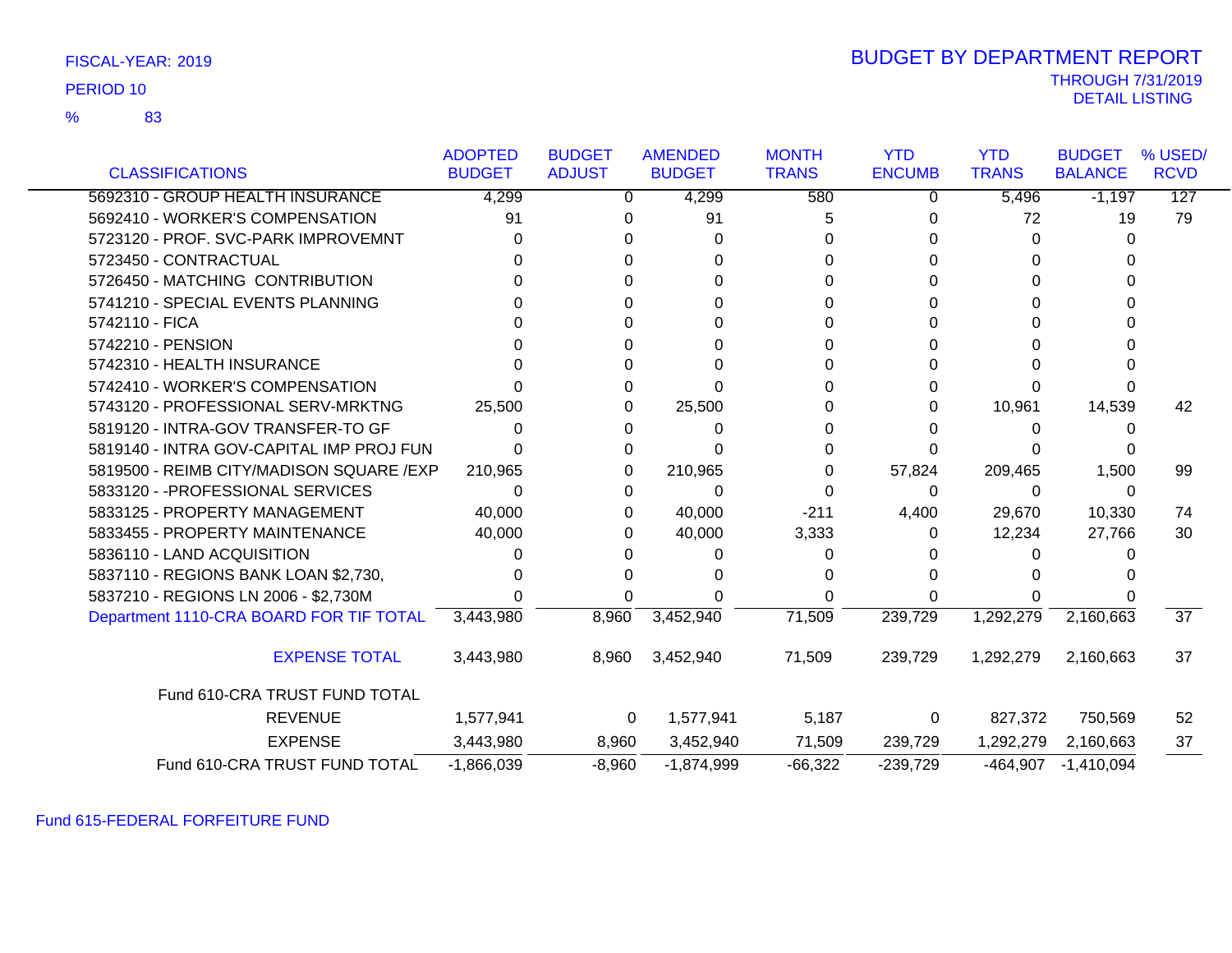| <b>CLASSIFICATIONS</b>                | <b>ADOPTED</b><br><b>BUDGET</b> | <b>BUDGET</b><br><b>ADJUST</b> | <b>AMENDED</b><br><b>BUDGET</b> | <b>MONTH</b><br><b>TRANS</b> | <b>YTD</b><br><b>ENCUMB</b> | <b>YTD</b><br><b>TRANS</b> | <b>BUDGET</b><br><b>BALANCE</b> | % USED/<br><b>RCVD</b> |
|---------------------------------------|---------------------------------|--------------------------------|---------------------------------|------------------------------|-----------------------------|----------------------------|---------------------------------|------------------------|
| <b>REVENUE</b>                        |                                 |                                |                                 |                              |                             |                            |                                 |                        |
| Department 0000-Description N/A       |                                 |                                |                                 |                              |                             |                            |                                 |                        |
| 3511000 - CONFISCATED REVENUE         | 0                               | 0                              | 0                               | 0                            | 0                           | 30,629                     | $-30,629$                       |                        |
| 3612000 - INTEREST INCOME             | 16,000                          | 0                              | 16,000                          | 1,551                        | 0                           | 15,872                     | 128                             | 99                     |
| 3699200 - MISC OTHERS                 | 30,000                          | 0                              | 30,000                          | 2,404                        | 0                           | 2,404                      | 27,596                          | 8                      |
| Department 0000-Description N/A TOTAL | 46,000                          | $\mathbf 0$                    | 46,000                          | 3,955                        | $\overline{0}$              | 48,905                     | $-2,905$                        | 106                    |
| <b>REVENUE TOTAL</b>                  | 46,000                          | $\Omega$                       | 46,000                          | 3,955                        | 0                           | 48,905                     | $-2,905$                        | 106                    |
| <b>EXPENSE</b>                        |                                 |                                |                                 |                              |                             |                            |                                 |                        |
| Department 1910-POLICE                |                                 |                                |                                 |                              |                             |                            |                                 |                        |
| 5211410 - OVERTIME                    | 50,000                          | 0                              | 50,000                          | 0                            | 0                           | 0                          | 50,000                          |                        |
| 5211414 - OVERTIME SPECIAL UNIT       | 50,000                          | 0                              | 50,000                          | 0                            | 0                           | 0                          | 50,000                          |                        |
| 5213450 - CONTRACTUAL SERVICES        | 82,224                          | 0                              | 82,224                          | 5,729                        | 6,594                       | 71,356                     | 10,868                          | 86                     |
| 5214070 - TRAVEL & CONFERENCE         | 30,000                          | 0                              | 30,000                          | $-425$                       | 0                           | 6,006                      | 23,994                          | 20                     |
| 5214450 - LEASE -POL VEHCLE           | 50,000                          | 0                              | 50,000                          | 0                            | 37,265                      | 50,000                     | $\Omega$                        | 100                    |
| 5215205 - COMPUTER SUPPLIES           | 30,000                          | 0                              | 30,000                          | 0                            | 0                           | 25,324                     | 4,676                           | 84                     |
| 5215210 - SUPPLIES                    | 20,000                          | 0                              | 20,000                          | 70                           | 0                           | 70                         | 19,930                          |                        |
| 5215220 - UNIFORMS                    | 32,000                          | 0                              | 32,000                          | 0                            | 0                           | 0                          | 32,000                          |                        |
| 5216430 - EQUIPMENT OPERATING         | 0                               | 0                              | 0                               | $\Omega$                     | 0                           | $\Omega$                   | 0                               |                        |
| 5216440 - VEHICLES                    | 90,000                          | 0                              | 90,000                          | 0                            | 45,916                      | 45,916                     | 44,084                          | 51                     |
| 5216450 - CAPITAL LEASE               | 0                               | 0                              | 0                               | 0                            | 0                           | 0                          | 0                               |                        |
| 5216800 - INTANGIBLE ASSETS           | $\Omega$                        | 0                              | 0                               | $\Omega$                     | 0                           | $\Omega$                   | 0                               |                        |
| Department 1910-POLICE TOTAL          | 434,224                         | $\Omega$                       | 434,224                         | 5,374                        | 89,775                      | 198,672                    | 235,552                         | 45                     |
| <b>EXPENSE TOTAL</b>                  | 434,224                         | 0                              | 434,224                         | 5,374                        | 89,775                      | 198,672                    | 235,552                         | 45                     |